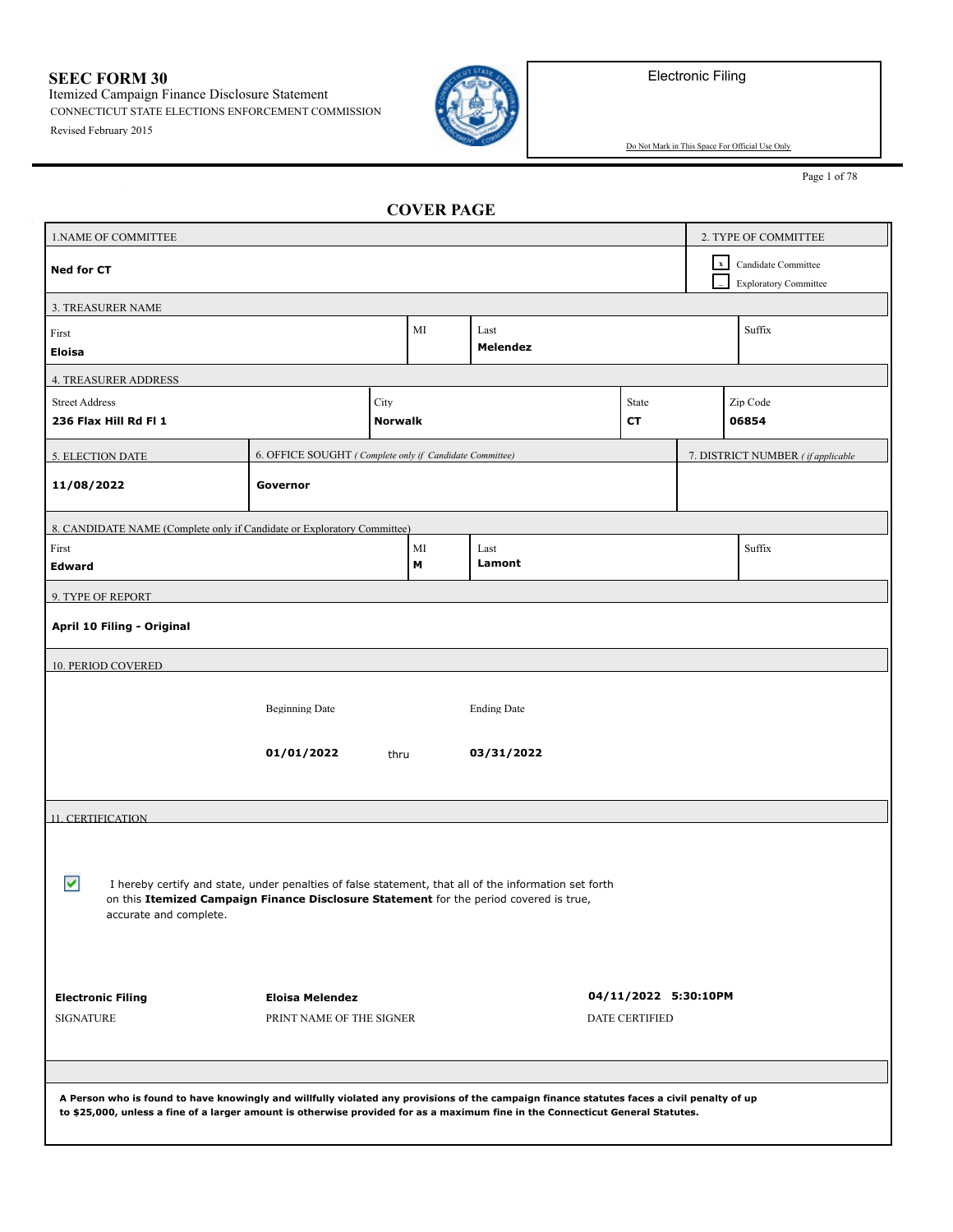**SEEC FORM 30** Itemized Campaign Finance Disclosure Statement

## CONNECTICUT STATE ELECTIONS ENFORCEMENT COMMISSION

Revised February 2015

| NAME OF COMMITTEE (Provide Complete Name as Registered with Commission)                          | <b>TYPE OF REPORT</b>         |                              |
|--------------------------------------------------------------------------------------------------|-------------------------------|------------------------------|
| <b>Ned for CT</b>                                                                                | April 10 Filing - Original    |                              |
|                                                                                                  | <b>COLUMNA</b><br>This Period | <b>COLUMN B</b><br>Aggregate |
| 12. Balance on hand from day Committee was formed                                                |                               | \$0.00                       |
| 13. Balance on hand at the beginning of Reporting Period                                         | \$106,296.85                  |                              |
| 14. Contributions received from Individuals (Section A and B)                                    | \$13,998.14                   | \$13,998.14                  |
| 15. Receipts from Other Committees (Sections C1 and C2)                                          | \$0.00                        | \$0.00                       |
| 16. Other Monetary Receipts (Section D through I)                                                | \$1,150,196.74                | \$1,360,197.20               |
| 17. Total Proceeds from Tag Sales, Auctions or Other Sales (Section J1)                          | \$0.00                        | \$0.00                       |
| 18. Total Monetary Receipts (add totals for lines 14 through 17)                                 | \$1,164,194.88                | \$1,374,195.34               |
| 19. Subtotals (add totals in Line $13 + 18$ in Column A and in lines $12 + 18$ in Column B)      | \$1,270,491.73                | \$1,374,195.34               |
| 20. Expenses Paid by Committee (Section N)                                                       | \$639,091.71                  | \$742,795.32                 |
| 21. Balance on hand at close of Reporting Period (Subtract line 20 from line 19 in both columns) | \$631,400.02                  | \$631,400.02                 |
| 22. In-Kind Donations not Considered Contributions Received (Section J3)                         | \$0.00                        | \$0.00                       |
| 23. In-Kind Donations not Considered Contributions - House Party (Section J4)                    | \$0.00                        | \$0.00                       |
| 24. In-Kind Contributions Received (Section K)                                                   | \$0.00                        | \$0.00                       |
| 25. Refundable Deposit to Telephone Company (Section L)                                          | \$0.00                        | \$0.00                       |
| 26. Beginning Loan Balance                                                                       | \$0.00                        |                              |
| 26a. + Loans Received (Section D)                                                                | \$0.00                        | \$0.00                       |
| $26b.$ + Interest and Penalties on Loan(s)                                                       | \$0.00                        | \$0.00                       |
| 26c. - Payments on Loan(s)                                                                       | \$0.00                        | \$0.00                       |
| 26d. Total Outstanding Loan Amount                                                               | \$0.00                        |                              |
| 27. Campaign Expenses Paid By Candidate (Section O)                                              | \$26,925.85                   | \$26,925.85                  |
| 28. Expenses Incurred on Committee Credit Card (Section P)                                       | \$0.00                        | \$0.00                       |
| 29. Expenses Incurred by Committee During this Period but Not Paid (Section O)                   | \$13.45                       |                              |
| 29a. Total Outstanding Expenses Incurred by Committee still Unpaid (Section Q)                   | \$13.45                       |                              |

## **SUMMARY PAGE TOTALS**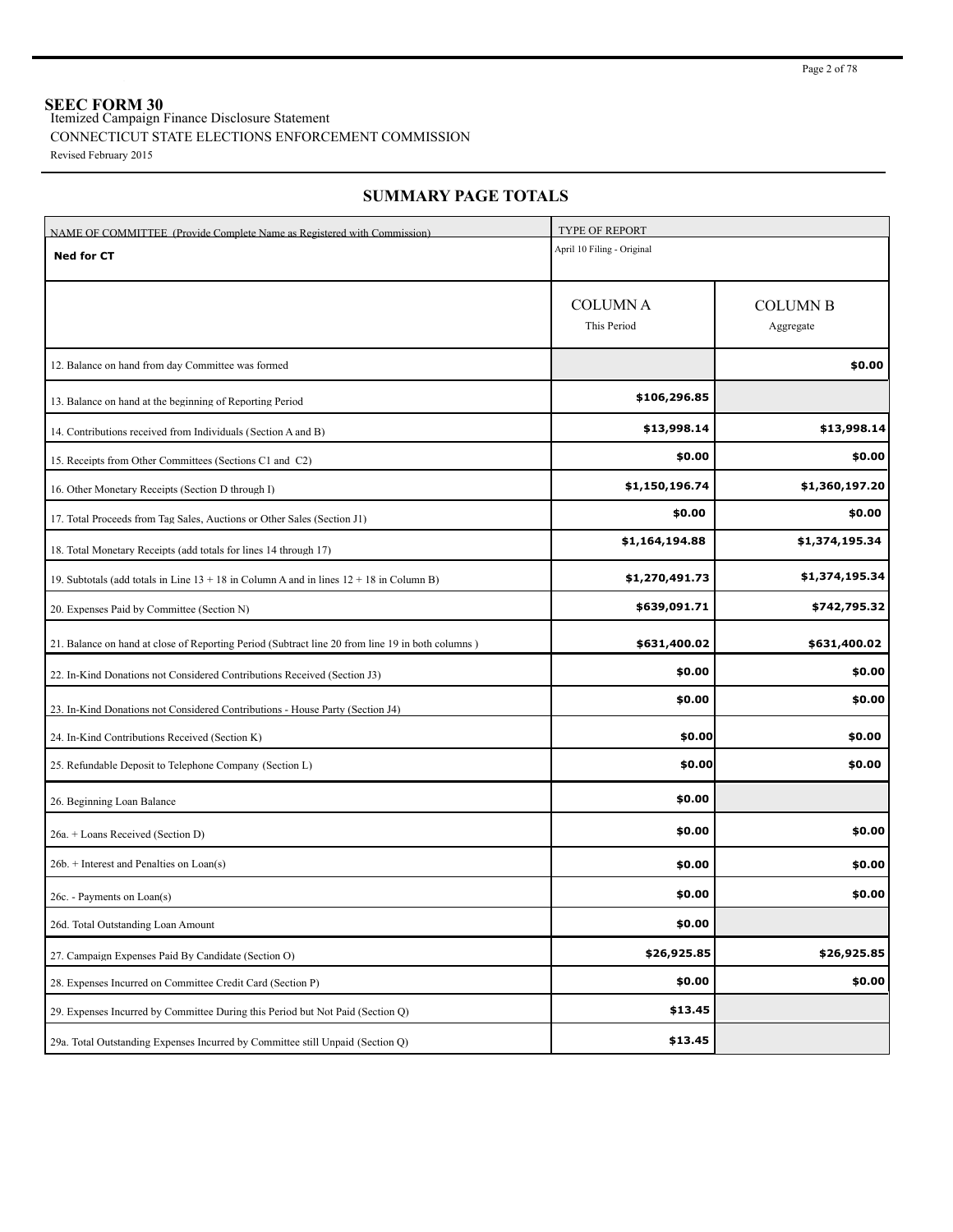|                                                                                                                     |       |                                                                         |                       |                                                |           | Page 3 of 78           |
|---------------------------------------------------------------------------------------------------------------------|-------|-------------------------------------------------------------------------|-----------------------|------------------------------------------------|-----------|------------------------|
| <b>I. MONETARY RECEIPTS (Section A-I)</b>                                                                           |       |                                                                         |                       |                                                |           |                        |
| NAME OF COMMITTEE (Provide Complete Name as Registered with Commission)                                             |       |                                                                         | <b>TYPE OF REPORT</b> |                                                |           |                        |
| Ned for CT                                                                                                          |       |                                                                         |                       | April 10 Filing - Original                     |           |                        |
|                                                                                                                     |       |                                                                         |                       |                                                |           |                        |
| A. Total Contributions from Small Contributors-Received this Period ONLY                                            |       |                                                                         |                       | For Nonparticipating Candidates ONLY<br>\$0.00 |           |                        |
| <b>B.</b> Itemized Contributions from Individuals                                                                   |       |                                                                         |                       |                                                |           |                        |
| Last Name                                                                                                           | First |                                                                         |                       |                                                | MI        | Contribution ID#       |
| Svob                                                                                                                |       | Sienna                                                                  |                       |                                                |           | 0067                   |
| <b>Residential Street Address</b>                                                                                   | City  |                                                                         |                       |                                                | State     | Zip Code               |
| 4 Orne Sq                                                                                                           |       | Salem                                                                   |                       |                                                | МA        | 01970-3017             |
| Principal Occupation                                                                                                |       | Name of Employer                                                        |                       |                                                |           |                        |
| Developer                                                                                                           |       | <b>Blue State</b>                                                       |                       |                                                |           |                        |
| Is contributor a principal of a state contractor or prospective state contractor?                                   |       | Is contributor a lobbyist, spouse, or                                   |                       |                                                |           | Amount of Contribution |
| $\mathbf{X}$ No<br>LΙ<br>Yes                                                                                        |       | dependent child of a lobbyist?                                          |                       | $\blacksquare$<br>Yes                          |           |                        |
| If yes, indicate which branch or branches of<br>$\mathsf{L}$<br>Executive<br>Legislative                            |       |                                                                         |                       | $\overline{\mathbf{x}}$ No                     |           |                        |
| government the contract is with:<br>Is this contribution associated with<br>Method of contribution:                 |       | Date Received                                                           |                       | <b>Aggregate Contributions</b>                 |           |                        |
| - 1<br>Yes<br>an event reported in Section J1?                                                                      |       |                                                                         |                       |                                                |           |                        |
| Cash<br>Personal Check<br>$\boxed{\mathbf{x}}$<br>N <sub>0</sub>                                                    |       | 02/16/2022                                                              |                       | \$1.00                                         |           | \$1.00                 |
| x<br>Money Order<br>Credit/Debit Card<br>If yes, list Event #                                                       |       |                                                                         |                       |                                                |           |                        |
| Last Name                                                                                                           | First |                                                                         |                       |                                                | MI        | Contribution ID#       |
| Morrocco                                                                                                            |       | Daniel                                                                  |                       |                                                | L         | 0047                   |
| <b>Residential Street Address</b>                                                                                   | City  |                                                                         |                       |                                                | State     | Zip Code               |
| 11 High View Dr                                                                                                     |       | Cranston                                                                |                       |                                                | <b>RI</b> | 02921-1324             |
| Principal Occupation                                                                                                |       | Name of Employer                                                        |                       |                                                |           |                        |
| Campaign Manager                                                                                                    |       | Ned for CT                                                              |                       |                                                |           |                        |
| Is contributor a principal of a state contractor or prospective state contractor?<br>$x_{N0}$<br>$\Box$ Yes         |       | Is contributor a lobbyist, spouse, or                                   |                       |                                                |           | Amount of Contribution |
|                                                                                                                     |       | dependent child of a lobbyist?                                          |                       | Yes                                            |           |                        |
| If yes, indicate which branch or branches of<br>l I<br>Executive<br>Legislative<br>government the contract is with: |       |                                                                         |                       | $\overline{\mathbf{x}}$ No                     |           |                        |
| Is this contribution associated with<br>Method of contribution:<br>Yes                                              |       | Date Received                                                           |                       | <b>Aggregate Contributions</b>                 |           |                        |
| an event reported in Section J1?<br>Personal Check<br>Cash                                                          |       |                                                                         |                       |                                                |           |                        |
| $\mathbf{x}$<br>N <sub>0</sub><br>$\lfloor x \rfloor$<br>Money Order<br>Credit/Debit Card<br>If yes, list Event #   |       | 02/17/2022                                                              |                       | \$5.36                                         |           | \$5.36                 |
|                                                                                                                     |       |                                                                         |                       |                                                |           |                        |
| Last Name                                                                                                           | First |                                                                         |                       |                                                | MI        | Contribution ID#       |
| Barbeau                                                                                                             |       | Deirdre                                                                 |                       |                                                |           | 0011                   |
| <b>Residential Street Address</b>                                                                                   | City  |                                                                         |                       |                                                | State     | Zip Code               |
| 66 Hangdog Ln                                                                                                       |       | Somers                                                                  |                       |                                                | CT        | 06071-1322             |
| Principal Occupation                                                                                                |       | Name of Employer                                                        |                       |                                                |           |                        |
| Retired                                                                                                             |       | Retired                                                                 |                       |                                                |           |                        |
| Is contributor a principal of a state contractor or prospective state contractor?<br>$\mathbf{x}$ No<br>$\Box$ Yes  |       | Is contributor a lobbyist, spouse, or<br>dependent child of a lobbyist? |                       | Yes                                            |           | Amount of Contribution |
| If yes, indicate which branch or branches of                                                                        |       |                                                                         |                       |                                                |           |                        |
| ப<br>Executive<br>Legislative<br>government the contract is with:                                                   |       |                                                                         |                       | $x$ No                                         |           |                        |
| Method of contribution:<br>Is this contribution associated with<br>Yes<br>an event reported in Section J1?          |       | Date Received                                                           |                       | <b>Aggregate Contributions</b>                 |           |                        |
| Cash<br>Personal Check<br>$x_{\text{No}}$                                                                           |       |                                                                         |                       |                                                |           |                        |
| x<br>Money Order<br>Credit/Debit Card<br>If yes, list Event #                                                       |       | 02/21/2022                                                              |                       | \$258.32                                       |           | \$258.32               |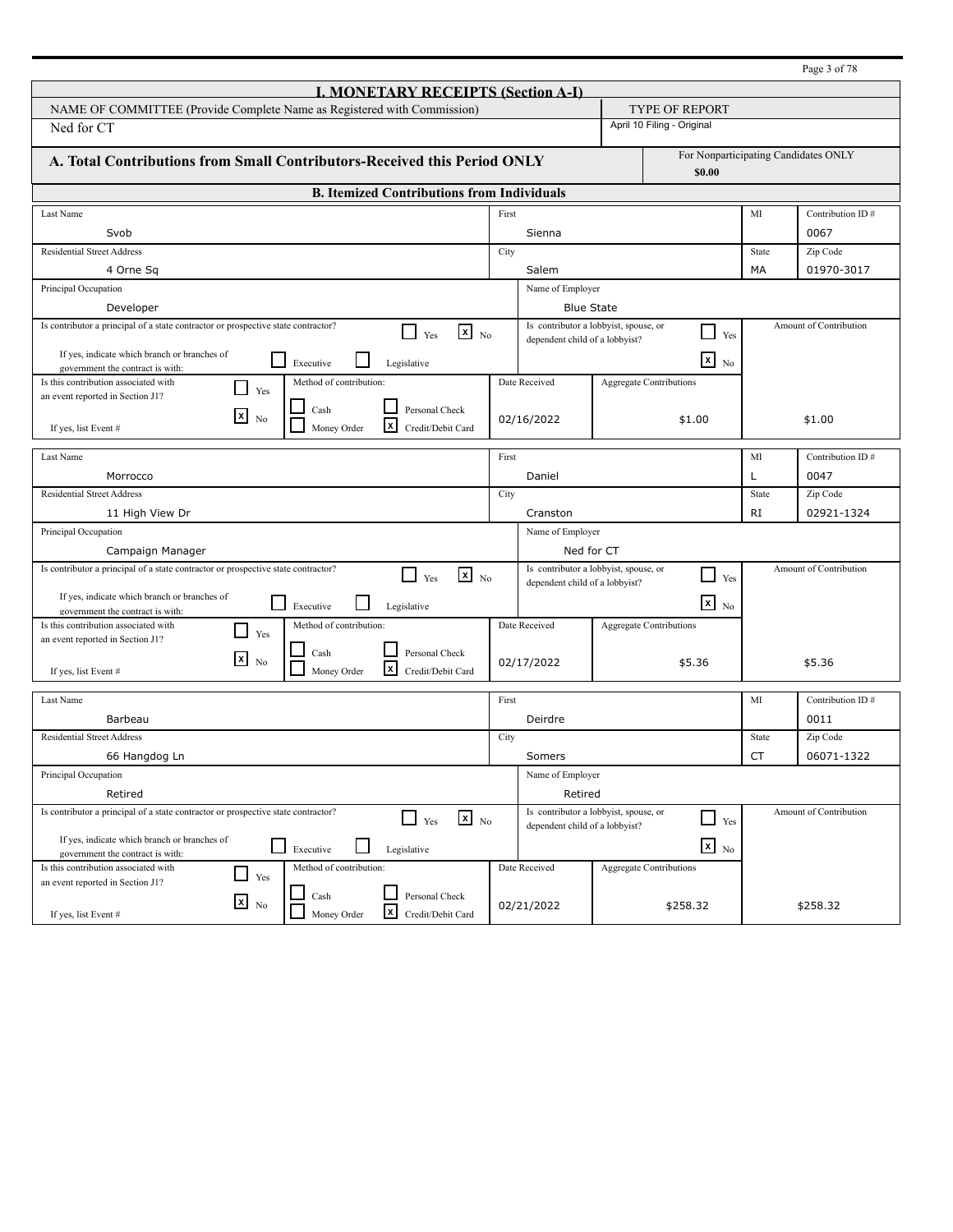|                                                                                                                     |       |                                |                                                        |                    | Page 4 of 78           |
|---------------------------------------------------------------------------------------------------------------------|-------|--------------------------------|--------------------------------------------------------|--------------------|------------------------|
| <b>I. MONETARY RECEIPTS (Section A-I)</b>                                                                           |       |                                |                                                        |                    |                        |
| NAME OF COMMITTEE (Provide Complete Name as Registered with Commission)                                             |       |                                | <b>TYPE OF REPORT</b>                                  |                    |                        |
| Ned for CT                                                                                                          |       |                                | April 10 Filing - Original                             |                    |                        |
| <b>B. Itemized Contributions from Individuals</b>                                                                   |       |                                |                                                        |                    |                        |
| Last Name                                                                                                           | First |                                |                                                        | MI                 | Contribution ID#       |
| Birdwhistell                                                                                                        |       | Nan                            |                                                        |                    | 0008                   |
| <b>Residential Street Address</b>                                                                                   | City  |                                |                                                        | State              | Zip Code               |
| 9 Tyler Ave                                                                                                         |       | Branford                       |                                                        | <b>CT</b>          | 06405-5306             |
| Principal Occupation                                                                                                |       | Name of Employer               |                                                        |                    |                        |
| Attorney                                                                                                            |       |                                | Murtha, Cullina                                        |                    |                        |
| Is contributor a principal of a state contractor or prospective state contractor?<br>$x_{N0}$<br>l 1<br>Yes         |       | dependent child of a lobbyist? | Is contributor a lobbyist, spouse, or<br>⊔<br>Yes      |                    | Amount of Contribution |
| If yes, indicate which branch or branches of                                                                        |       |                                |                                                        |                    |                        |
| l 1<br>Executive<br>Legislative<br>government the contract is with:                                                 |       |                                | $\mathbf{x}$<br>No                                     |                    |                        |
| Is this contribution associated with<br>Method of contribution:<br>Yes<br>an event reported in Section J1?          |       | Date Received                  | <b>Aggregate Contributions</b>                         |                    |                        |
| Personal Check<br>Cash                                                                                              |       |                                |                                                        |                    |                        |
| $\lfloor x \rfloor$<br>N <sub>0</sub><br>l×l<br>Money Order<br>Credit/Debit Card<br>If yes, list Event #            |       | 02/24/2022                     | \$500.00                                               |                    | \$500.00               |
|                                                                                                                     |       |                                |                                                        |                    |                        |
| Last Name                                                                                                           | First |                                |                                                        | MI                 | Contribution ID#       |
| King                                                                                                                |       | Erin                           |                                                        |                    | 0048                   |
| <b>Residential Street Address</b>                                                                                   | City  |                                |                                                        | State              | Zip Code               |
| 14 Whitney Ct                                                                                                       |       | Plymouth                       |                                                        | CT                 | 06782-2123             |
| Principal Occupation                                                                                                |       | Name of Employer               |                                                        |                    |                        |
| Program Manager                                                                                                     |       |                                | Centene Corp.                                          |                    |                        |
| Is contributor a principal of a state contractor or prospective state contractor?<br>$x_{N0}$<br>l 1<br>Yes         |       | dependent child of a lobbyist? | Is contributor a lobbyist, spouse, or<br>$\Box$<br>Yes |                    | Amount of Contribution |
| If yes, indicate which branch or branches of                                                                        |       |                                | $\mathbf{X}$ No                                        |                    |                        |
| l 1<br>Executive<br>Legislative<br>government the contract is with:                                                 |       |                                |                                                        |                    |                        |
| Is this contribution associated with<br>Method of contribution:<br>Yes<br>an event reported in Section J1?          |       | Date Received                  | <b>Aggregate Contributions</b>                         |                    |                        |
| Personal Check<br>Cash<br>l×l                                                                                       |       |                                |                                                        |                    |                        |
| N <sub>0</sub><br>l×l<br>Money Order<br>Credit/Debit Card<br>If yes, list Event #                                   |       | 02/26/2022                     | \$100.00                                               |                    | \$100.00               |
| Last Name                                                                                                           | First |                                |                                                        | MI                 | Contribution ID#       |
| Merrill                                                                                                             |       | Thomas                         |                                                        |                    | 0049                   |
| <b>Residential Street Address</b>                                                                                   |       |                                |                                                        |                    | Zip Code               |
| 46 Hotchkiss Ln                                                                                                     | City  | Madison                        |                                                        | State<br><b>CT</b> | 06443-3221             |
| Principal Occupation                                                                                                |       | Name of Employer               |                                                        |                    |                        |
| Attorney                                                                                                            |       |                                | Self Employed                                          |                    |                        |
| Is contributor a principal of a state contractor or prospective state contractor?                                   |       |                                | Is contributor a lobbyist, spouse, or                  |                    | Amount of Contribution |
| $\mathbf{x}$ No<br>Yes                                                                                              |       | dependent child of a lobbyist? | $\Box$<br>Yes                                          |                    |                        |
| If yes, indicate which branch or branches of<br>$\Box$<br>Executive<br>Legislative                                  |       |                                | $x_{N0}$                                               |                    |                        |
| government the contract is with:<br>Method of contribution:<br>Is this contribution associated with                 |       | Date Received                  | Aggregate Contributions                                |                    |                        |
| Yes<br>an event reported in Section J1?                                                                             |       |                                |                                                        |                    |                        |
| Personal Check<br>Cash<br>$x_{\text{No}}$                                                                           |       | 02/27/2022                     | \$250.00                                               |                    | \$250.00               |
| $\vert x \vert$<br>Money Order<br>Credit/Debit Card<br>If yes, list Event #                                         |       |                                |                                                        |                    |                        |
| Last Name                                                                                                           | First |                                |                                                        | MI                 | Contribution ID#       |
| Paradisi                                                                                                            |       | Dante                          |                                                        |                    | 0039                   |
| <b>Residential Street Address</b>                                                                                   | City  |                                |                                                        | State              | Zip Code               |
| 54 Gunntown Rd                                                                                                      |       | Naugatuck                      |                                                        | CT                 | 06770-3625             |
| Principal Occupation                                                                                                |       | Name of Employer               |                                                        |                    |                        |
| Quality Inspection                                                                                                  |       |                                | Sikorsky Aircraft                                      |                    |                        |
| Is contributor a principal of a state contractor or prospective state contractor?<br>$\mathbf{X}$ No                |       |                                | Is contributor a lobbyist, spouse, or                  |                    | Amount of Contribution |
| $\Box$ Yes                                                                                                          |       | dependent child of a lobbyist? | ⊔<br>Yes                                               |                    |                        |
| If yes, indicate which branch or branches of<br>l 1<br>Executive<br>Legislative<br>government the contract is with: |       |                                | $\mathbf{x}$ No                                        |                    |                        |
| Method of contribution:<br>Is this contribution associated with                                                     |       | Date Received                  | <b>Aggregate Contributions</b>                         |                    |                        |
| Yes<br>an event reported in Section J1?                                                                             |       |                                |                                                        |                    |                        |
| Personal Check<br>Cash<br>$x_{\text{No}}$                                                                           |       | 03/02/2022                     | \$250.00                                               |                    | \$250.00               |
| <b>x</b><br>Money Order<br>Credit/Debit Card<br>If yes, list Event #                                                |       |                                |                                                        |                    |                        |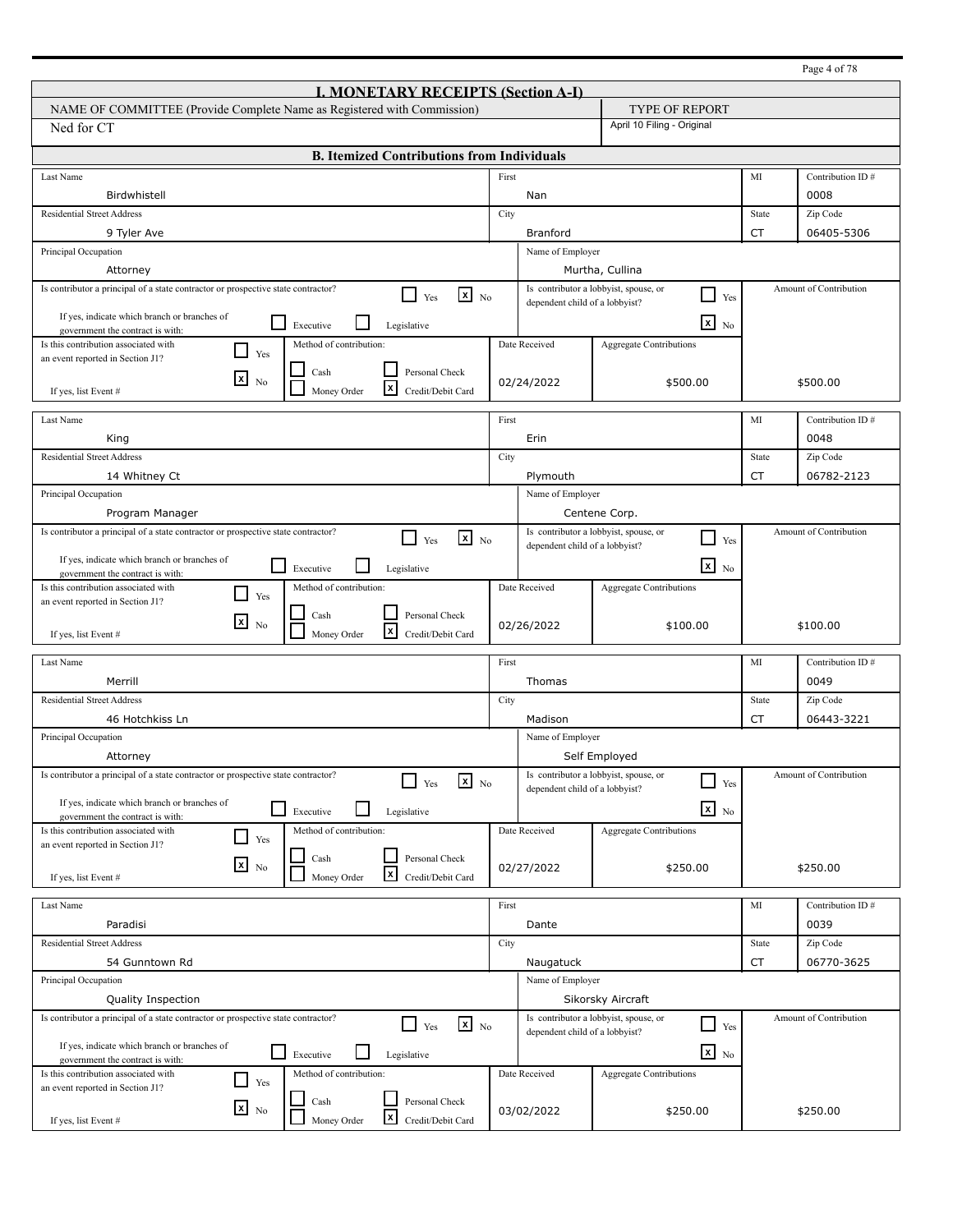|                                                                                                                             |       |                                                                         |                                                   |           | Page 5 of 78           |
|-----------------------------------------------------------------------------------------------------------------------------|-------|-------------------------------------------------------------------------|---------------------------------------------------|-----------|------------------------|
| <b>I. MONETARY RECEIPTS (Section A-I)</b>                                                                                   |       |                                                                         |                                                   |           |                        |
| NAME OF COMMITTEE (Provide Complete Name as Registered with Commission)                                                     |       |                                                                         | TYPE OF REPORT                                    |           |                        |
| Ned for CT                                                                                                                  |       |                                                                         | April 10 Filing - Original                        |           |                        |
| <b>B. Itemized Contributions from Individuals</b>                                                                           |       |                                                                         |                                                   |           |                        |
|                                                                                                                             |       |                                                                         |                                                   |           |                        |
| Last Name                                                                                                                   | First |                                                                         |                                                   | MI        | Contribution ID#       |
| Arends                                                                                                                      |       | Lisa                                                                    |                                                   |           | 0002                   |
| <b>Residential Street Address</b>                                                                                           | City  |                                                                         |                                                   | State     | Zip Code               |
| 533 Allen Hill Rd                                                                                                           |       | Brooklyn                                                                |                                                   | <b>CT</b> | 06234-2504             |
| Principal Occupation                                                                                                        |       | Name of Employer                                                        |                                                   |           |                        |
| Retired                                                                                                                     |       | Retired                                                                 |                                                   |           |                        |
| Is contributor a principal of a state contractor or prospective state contractor?<br>$\mathbf{x}$ No<br>$\perp$<br>Yes      |       | Is contributor a lobbyist, spouse, or<br>dependent child of a lobbyist? | $\Box$<br>Yes                                     |           | Amount of Contribution |
| If yes, indicate which branch or branches of<br>$\Box$<br>Executive<br>Legislative<br>government the contract is with:      |       |                                                                         | $\mathbf{x}$ No                                   |           |                        |
| Is this contribution associated with<br>Method of contribution:                                                             |       | Date Received                                                           | Aggregate Contributions                           |           |                        |
| $\blacksquare$<br>Yes<br>an event reported in Section J1?                                                                   |       |                                                                         |                                                   |           |                        |
| Personal Check<br>Cash<br>⊠<br>N <sub>0</sub>                                                                               |       | 03/06/2022                                                              | \$25.00                                           |           | \$25.00                |
| l×l<br>Money Order<br>Credit/Debit Card<br>If yes, list Event #                                                             |       |                                                                         |                                                   |           |                        |
| Last Name                                                                                                                   | First |                                                                         |                                                   | MI        | Contribution ID#       |
| Barhorst                                                                                                                    |       | Tyler                                                                   |                                                   |           | 0012                   |
| <b>Residential Street Address</b>                                                                                           | City  |                                                                         |                                                   | State     | Zip Code               |
| 15 Kazersky Dr                                                                                                              |       | Wallingford                                                             |                                                   | CT        | 06492-5600             |
| Principal Occupation                                                                                                        |       | Name of Employer                                                        |                                                   |           |                        |
| Attorney                                                                                                                    |       |                                                                         | Carrano Law Firm LLC                              |           |                        |
| Is contributor a principal of a state contractor or prospective state contractor?                                           |       |                                                                         | Is contributor a lobbyist, spouse, or             |           | Amount of Contribution |
| $\mathbf{x}$ No<br>П<br>Yes                                                                                                 |       | dependent child of a lobbyist?                                          | Yes                                               |           |                        |
| If yes, indicate which branch or branches of<br>$\overline{\phantom{a}}$<br>Executive<br>Legislative                        |       |                                                                         | $\mathbf{X}$ No                                   |           |                        |
| government the contract is with:<br>Is this contribution associated with<br>Method of contribution:                         |       | Date Received                                                           | Aggregate Contributions                           |           |                        |
| $\blacksquare$<br>Yes<br>an event reported in Section J1?                                                                   |       |                                                                         |                                                   |           |                        |
| Personal Check<br>Cash<br>$\mathbf{x}$<br>N <sub>0</sub>                                                                    |       |                                                                         |                                                   |           |                        |
| x<br>Credit/Debit Card<br>Money Order<br>If yes, list Event #                                                               |       | 03/08/2022                                                              | \$25.00                                           |           | \$25.00                |
| Last Name                                                                                                                   | First |                                                                         |                                                   | MI        | Contribution ID#       |
| Varrichio                                                                                                                   |       | Elizabeth                                                               |                                                   |           | 0068                   |
| <b>Residential Street Address</b>                                                                                           |       |                                                                         |                                                   |           |                        |
|                                                                                                                             | City  |                                                                         |                                                   | State     | Zip Code               |
| 157 Lindberg St                                                                                                             |       | Torrington                                                              |                                                   | CT        | 06790-3434             |
| Principal Occupation                                                                                                        |       | Name of Employer                                                        |                                                   |           |                        |
| Retired                                                                                                                     |       | Retired                                                                 |                                                   |           |                        |
| Is contributor a principal of a state contractor or prospective state contractor?<br>$x_{N0}$<br>Yes                        |       | Is contributor a lobbyist, spouse, or<br>dependent child of a lobbyist? | $\Box$<br>Yes                                     |           | Amount of Contribution |
| If yes, indicate which branch or branches of<br>$\mathbf{I}$<br>Executive<br>Legislative                                    |       |                                                                         | $\mathbf{x}$ No                                   |           |                        |
| government the contract is with:<br>Is this contribution associated with<br>Method of contribution:                         |       | Date Received                                                           |                                                   |           |                        |
| $\Box$<br>Yes<br>an event reported in Section J1?                                                                           |       |                                                                         | <b>Aggregate Contributions</b>                    |           |                        |
| Personal Check<br>Cash<br>$x_{\text{No}}$                                                                                   |       |                                                                         |                                                   |           |                        |
| $\mathbf{x}$<br>Credit/Debit Card<br>Money Order<br>If yes, list Event #                                                    |       | 03/09/2022                                                              | \$26.01                                           |           | \$26.01                |
| Last Name                                                                                                                   |       |                                                                         |                                                   |           |                        |
|                                                                                                                             | First |                                                                         |                                                   | MI        | Contribution ID#       |
| DeLeonardo                                                                                                                  |       | Ross                                                                    |                                                   |           | 0017                   |
| <b>Residential Street Address</b>                                                                                           | City  |                                                                         |                                                   | State     | Zip Code               |
| 166 W River St                                                                                                              |       | Milford                                                                 |                                                   | <b>CT</b> | 06460-3410             |
| Principal Occupation                                                                                                        |       | Name of Employer                                                        |                                                   |           |                        |
| Physician                                                                                                                   |       |                                                                         | Greater Bridgeport Mental Health                  |           |                        |
| Is contributor a principal of a state contractor or prospective state contractor?<br>$\mathbf{x}$ No<br>$\mathsf{L}$<br>Yes |       | dependent child of a lobbyist?                                          | Is contributor a lobbyist, spouse, or<br>┘<br>Yes |           | Amount of Contribution |
| If yes, indicate which branch or branches of                                                                                |       |                                                                         | $\mathbf{x}$ No                                   |           |                        |
| Executive<br>Legislative<br>government the contract is with:                                                                |       |                                                                         |                                                   |           |                        |
| Is this contribution associated with<br>Method of contribution:<br>$\mathcal{L}$<br>Yes<br>an event reported in Section J1? |       | Date Received                                                           | <b>Aggregate Contributions</b>                    |           |                        |
| Personal Check<br>Cash<br>$x_{N0}$                                                                                          |       |                                                                         |                                                   |           |                        |
| x<br>Money Order<br>Credit/Debit Card<br>If yes, list Event #                                                               |       | 03/10/2022                                                              | \$26.01                                           |           | \$26.01                |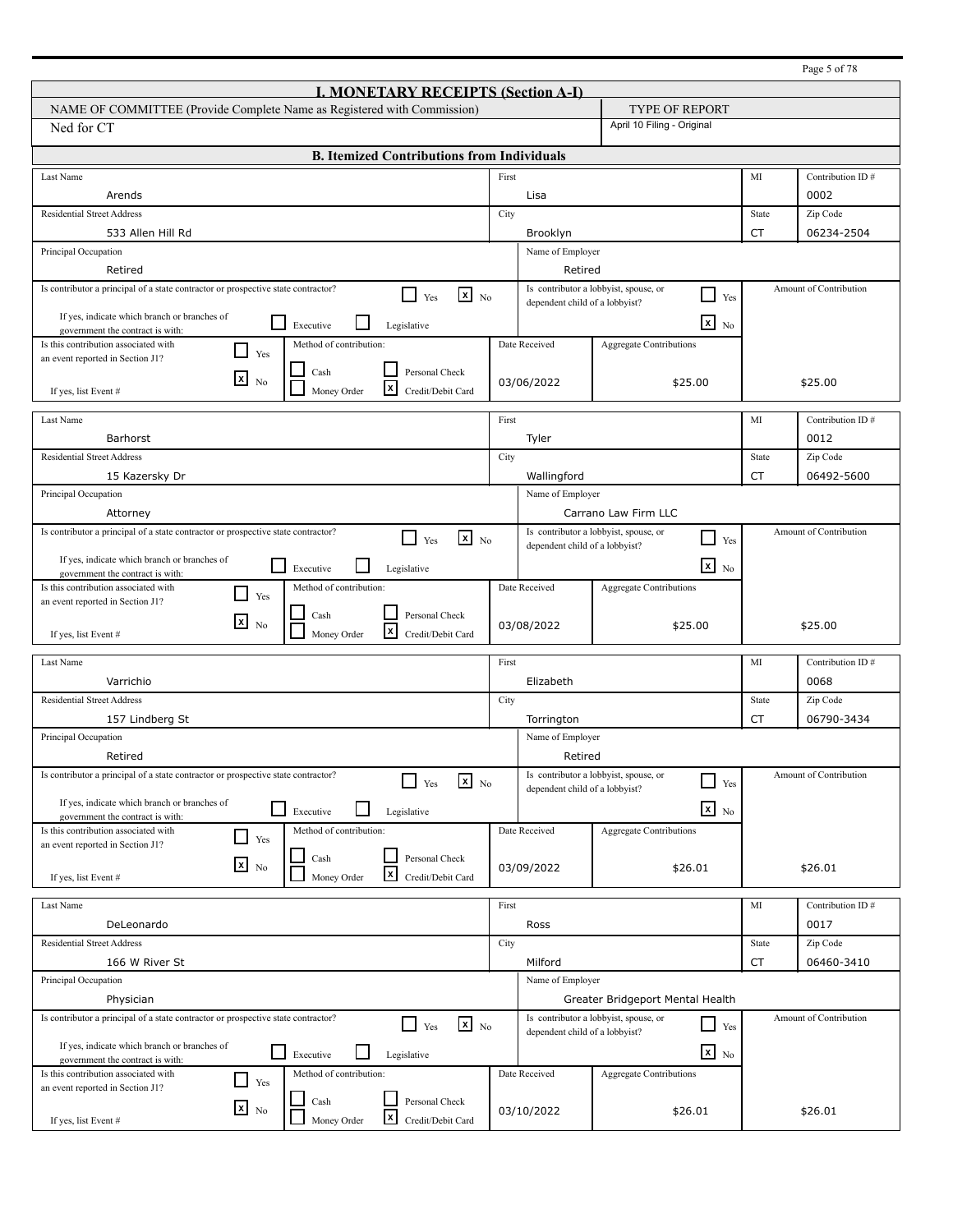|                                                                                                                   |       |                                |                                                        |           | Page 6 of 78           |
|-------------------------------------------------------------------------------------------------------------------|-------|--------------------------------|--------------------------------------------------------|-----------|------------------------|
| <b>I. MONETARY RECEIPTS (Section A-I)</b>                                                                         |       |                                |                                                        |           |                        |
| NAME OF COMMITTEE (Provide Complete Name as Registered with Commission)                                           |       |                                | <b>TYPE OF REPORT</b>                                  |           |                        |
| Ned for CT                                                                                                        |       |                                | April 10 Filing - Original                             |           |                        |
| <b>B. Itemized Contributions from Individuals</b>                                                                 |       |                                |                                                        |           |                        |
| Last Name                                                                                                         | First |                                |                                                        | MI        | Contribution ID#       |
| Blumenthal                                                                                                        |       | Cynthia                        |                                                        |           | 0007                   |
| <b>Residential Street Address</b>                                                                                 | City  |                                |                                                        | State     | Zip Code               |
| 145 Clapboard Ridge Rd                                                                                            |       | Greenwich                      |                                                        | <b>CT</b> | 06831-3304             |
| Principal Occupation                                                                                              |       | Name of Employer               |                                                        |           |                        |
| Private Investor                                                                                                  |       |                                | Self Employed                                          |           |                        |
| Is contributor a principal of a state contractor or prospective state contractor?<br>$x_{N0}$<br>l 1<br>Yes       |       | dependent child of a lobbyist? | Is contributor a lobbyist, spouse, or<br>⊔<br>Yes      |           | Amount of Contribution |
| If yes, indicate which branch or branches of<br>l 1<br>Executive<br>Legislative                                   |       |                                | $\mathbf{x}$<br>No                                     |           |                        |
| government the contract is with:<br>Is this contribution associated with<br>Method of contribution:               |       | Date Received                  |                                                        |           |                        |
| - 1<br>Yes<br>an event reported in Section J1?                                                                    |       |                                | <b>Aggregate Contributions</b>                         |           |                        |
| Personal Check<br>Cash<br>$\lfloor x \rfloor$<br>N <sub>0</sub>                                                   |       |                                |                                                        |           |                        |
| l×l<br>Money Order<br>Credit/Debit Card<br>If yes, list Event #                                                   |       | 03/11/2022                     | \$3,500.00                                             |           | \$3,500.00             |
| Last Name                                                                                                         | First |                                |                                                        | MI        | Contribution ID#       |
| Pierce                                                                                                            |       | Halle L                        |                                                        |           | 0069                   |
| <b>Residential Street Address</b>                                                                                 | City  |                                |                                                        | State     | Zip Code               |
| 759 Mix Ave Apt A                                                                                                 |       | Hamden                         |                                                        | CT        | 06514-2221             |
| Principal Occupation                                                                                              |       | Name of Employer               |                                                        |           |                        |
| Not Employed                                                                                                      |       |                                | Not Employed                                           |           |                        |
| Is contributor a principal of a state contractor or prospective state contractor?                                 |       |                                | Is contributor a lobbyist, spouse, or                  |           | Amount of Contribution |
| $x_{N0}$<br>$\blacksquare$<br>Yes                                                                                 |       | dependent child of a lobbyist? | $\Box$<br>Yes                                          |           |                        |
| If yes, indicate which branch or branches of<br>l 1<br>Executive<br>Legislative                                   |       |                                | $\overline{\mathbf{x}}$ No                             |           |                        |
| government the contract is with:<br>Is this contribution associated with<br>Method of contribution:               |       | Date Received                  | <b>Aggregate Contributions</b>                         |           |                        |
| Yes<br>an event reported in Section J1?                                                                           |       |                                |                                                        |           |                        |
| Personal Check<br>Cash<br>Ι×Ι<br>N <sub>0</sub>                                                                   |       | 03/11/2022                     | \$10.53                                                |           | \$10.53                |
| l×l<br>Money Order<br>Credit/Debit Card<br>If yes, list Event #                                                   |       |                                |                                                        |           |                        |
| Last Name                                                                                                         | First |                                |                                                        | MI        | Contribution ID#       |
| O'Connell                                                                                                         |       | John                           |                                                        |           | 0050                   |
| <b>Residential Street Address</b>                                                                                 | City  |                                |                                                        | State     | Zip Code               |
| 18 Tower Ln                                                                                                       |       | New Haven                      |                                                        | <b>CT</b> | 06519-1764             |
| Principal Occupation                                                                                              |       | Name of Employer               |                                                        |           |                        |
| Retired                                                                                                           |       | Retired                        |                                                        |           |                        |
| Is contributor a principal of a state contractor or prospective state contractor?<br>$x_{N0}$                     |       |                                | Is contributor a lobbyist, spouse, or<br>$\Box$        |           | Amount of Contribution |
| Yes                                                                                                               |       | dependent child of a lobbyist? | Yes                                                    |           |                        |
| If yes, indicate which branch or branches of<br>⊔<br>Executive<br>Legislative<br>government the contract is with: |       |                                | $x_{N0}$                                               |           |                        |
| Method of contribution:<br>Is this contribution associated with<br>Yes                                            |       | Date Received                  | Aggregate Contributions                                |           |                        |
| an event reported in Section J1?<br>Personal Check<br>Cash                                                        |       |                                |                                                        |           |                        |
| $x_{\text{No}}$<br>$\vert x \vert$<br>Money Order<br>Credit/Debit Card<br>If yes, list Event #                    |       | 03/11/2022                     | \$10.00                                                |           | \$10.00                |
|                                                                                                                   |       |                                |                                                        |           |                        |
| Last Name                                                                                                         | First |                                |                                                        | MI        | Contribution ID#       |
| Lake                                                                                                              |       | eileen                         |                                                        |           | 0051                   |
| <b>Residential Street Address</b>                                                                                 | City  |                                |                                                        | State     | Zip Code               |
| 148 Spithead Rd                                                                                                   |       | Waterford                      |                                                        | CT        | 06385-1922             |
| Principal Occupation                                                                                              |       | Name of Employer               |                                                        |           |                        |
| Retired                                                                                                           |       | Retired                        |                                                        |           |                        |
| Is contributor a principal of a state contractor or prospective state contractor?<br>$x_{N0}$<br>$\Box$ Yes       |       |                                | Is contributor a lobbyist, spouse, or<br>$\Box$<br>Yes |           | Amount of Contribution |
| If yes, indicate which branch or branches of                                                                      |       | dependent child of a lobbyist? |                                                        |           |                        |
| $\sqcup$<br>Executive<br>Legislative<br>government the contract is with:                                          |       |                                | $\mathbf{x}$ No                                        |           |                        |
| Method of contribution:<br>Is this contribution associated with<br>Yes                                            |       | Date Received                  | <b>Aggregate Contributions</b>                         |           |                        |
| an event reported in Section J1?<br>Personal Check<br>Cash                                                        |       |                                |                                                        |           |                        |
| $\mathbf{X}$ No<br>$\vert x \vert$<br>Money Order<br>Credit/Debit Card<br>If yes, list Event #                    |       | 03/11/2022                     | \$15.00                                                |           | \$15.00                |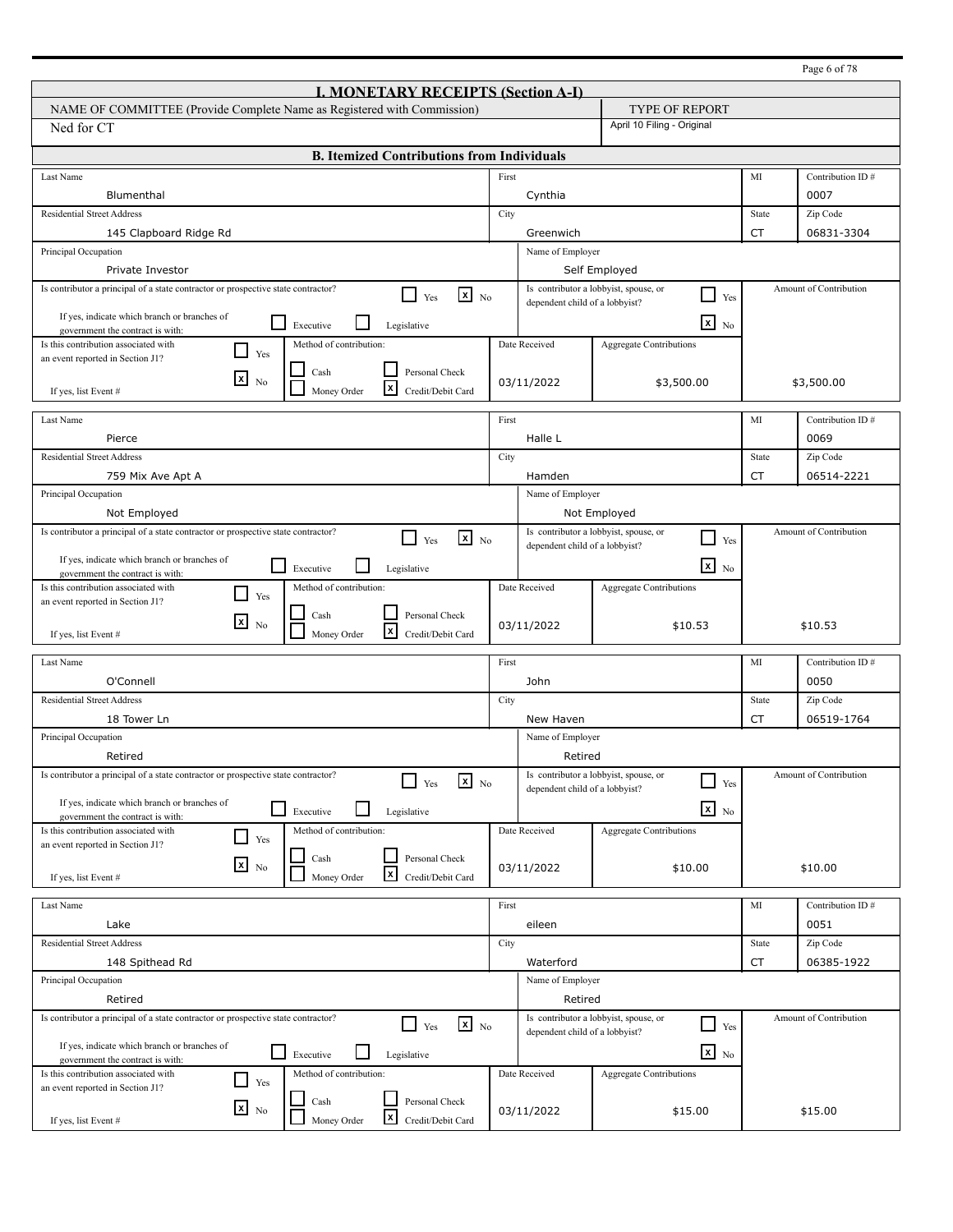| <b>I. MONETARY RECEIPTS (Section A-I)</b><br>NAME OF COMMITTEE (Provide Complete Name as Registered with Commission)<br><b>TYPE OF REPORT</b><br>April 10 Filing - Original<br>Ned for CT<br><b>B. Itemized Contributions from Individuals</b><br>First<br>MI<br>Contribution ID#<br>Last Name<br>Patricia<br>0052<br>Lurato<br><b>Residential Street Address</b><br>City<br>Zip Code<br>State<br><b>CT</b><br>235 Willowbrook Ave<br>Stamford<br>06902-7020<br>Principal Occupation<br>Name of Employer<br>Sales Director<br>Frontier Communications.<br>Is contributor a principal of a state contractor or prospective state contractor?<br>Is contributor a lobbyist, spouse, or<br>Amount of Contribution<br>$x_{N0}$<br>$\overline{\phantom{a}}$<br>l 1<br>Yes<br>Yes<br>dependent child of a lobbyist?<br>If yes, indicate which branch or branches of<br>$\mathbf{x}$<br>$\sqcup$<br>Executive<br>Legislative<br>N <sub>0</sub><br>government the contract is with:<br>Date Received<br>Is this contribution associated with<br>Method of contribution:<br><b>Aggregate Contributions</b><br>l 1<br>Yes<br>an event reported in Section J1?<br>Cash<br>Personal Check<br>$\mathbf{x}$<br>N <sub>0</sub><br>03/12/2022<br>\$51.83<br>\$51.83<br>l×l<br>Money Order<br>Credit/Debit Card<br>If yes, list Event #<br>Last Name<br>First<br>MI<br>Contribution ID#<br>Aduba<br>Peter<br>0001<br><b>Residential Street Address</b><br>Zip Code<br>City<br>State<br>8 Pulaski St<br>06790-4635<br>CT<br>Torrington<br>Principal Occupation<br>Name of Employer<br>Church<br>Clergyman<br>Is contributor a principal of a state contractor or prospective state contractor?<br>Is contributor a lobbyist, spouse, or<br>Amount of Contribution<br>$\mathbf{x}$ No<br>- 1<br>Yes<br>Yes<br>dependent child of a lobbyist?<br>If yes, indicate which branch or branches of<br>$x_{N0}$<br>l 1<br>Executive<br>Legislative<br>government the contract is with:<br>Is this contribution associated with<br>Method of contribution:<br>Date Received<br><b>Aggregate Contributions</b><br>$\blacksquare$<br>Yes<br>an event reported in Section J1?<br>Personal Check<br>Cash<br>⊠<br>N <sub>0</sub><br>\$6.00<br>03/12/2022<br>\$6.00<br>l×l<br>Money Order<br>Credit/Debit Card<br>If yes, list Event #<br>First<br>MI<br>Contribution ID#<br>Last Name<br>0009<br><b>Brooner</b><br>Samuel<br><b>Residential Street Address</b><br>Zip Code<br>City<br>State<br>06470-2458<br>33 Oak Ridge Dr<br>CT<br>Newtown<br>Principal Occupation<br>Name of Employer<br>EVP Chief Strategy & Innovation Officer<br>W.R. Berkley Corp.<br>Is contributor a principal of a state contractor or prospective state contractor?<br>Is contributor a lobbyist, spouse, or<br>Amount of Contribution<br>$\mathbf{x}$ No<br>$\overline{\phantom{a}}$<br>Yes<br>Yes<br>dependent child of a lobbyist?<br>If yes, indicate which branch or branches of<br>$x_{N0}$<br>$\Box$<br>Executive<br>Legislative<br>government the contract is with:<br>Method of contribution:<br>Date Received<br>Aggregate Contributions<br>Is this contribution associated with<br>$\Box$<br>Yes<br>an event reported in Section J1? |                                                                                             |            |                                |            |
|---------------------------------------------------------------------------------------------------------------------------------------------------------------------------------------------------------------------------------------------------------------------------------------------------------------------------------------------------------------------------------------------------------------------------------------------------------------------------------------------------------------------------------------------------------------------------------------------------------------------------------------------------------------------------------------------------------------------------------------------------------------------------------------------------------------------------------------------------------------------------------------------------------------------------------------------------------------------------------------------------------------------------------------------------------------------------------------------------------------------------------------------------------------------------------------------------------------------------------------------------------------------------------------------------------------------------------------------------------------------------------------------------------------------------------------------------------------------------------------------------------------------------------------------------------------------------------------------------------------------------------------------------------------------------------------------------------------------------------------------------------------------------------------------------------------------------------------------------------------------------------------------------------------------------------------------------------------------------------------------------------------------------------------------------------------------------------------------------------------------------------------------------------------------------------------------------------------------------------------------------------------------------------------------------------------------------------------------------------------------------------------------------------------------------------------------------------------------------------------------------------------------------------------------------------------------------------------------------------------------------------------------------------------------------------------------------------------------------------------------------------------------------------------------------------------------------------------------------------------------------------------------------------------------------------------------------------------------------------------------------------------------------------------------------------------------------------------------------------------------------------------------------------------------------------------------|---------------------------------------------------------------------------------------------|------------|--------------------------------|------------|
|                                                                                                                                                                                                                                                                                                                                                                                                                                                                                                                                                                                                                                                                                                                                                                                                                                                                                                                                                                                                                                                                                                                                                                                                                                                                                                                                                                                                                                                                                                                                                                                                                                                                                                                                                                                                                                                                                                                                                                                                                                                                                                                                                                                                                                                                                                                                                                                                                                                                                                                                                                                                                                                                                                                                                                                                                                                                                                                                                                                                                                                                                                                                                                                             |                                                                                             |            |                                |            |
|                                                                                                                                                                                                                                                                                                                                                                                                                                                                                                                                                                                                                                                                                                                                                                                                                                                                                                                                                                                                                                                                                                                                                                                                                                                                                                                                                                                                                                                                                                                                                                                                                                                                                                                                                                                                                                                                                                                                                                                                                                                                                                                                                                                                                                                                                                                                                                                                                                                                                                                                                                                                                                                                                                                                                                                                                                                                                                                                                                                                                                                                                                                                                                                             |                                                                                             |            |                                |            |
|                                                                                                                                                                                                                                                                                                                                                                                                                                                                                                                                                                                                                                                                                                                                                                                                                                                                                                                                                                                                                                                                                                                                                                                                                                                                                                                                                                                                                                                                                                                                                                                                                                                                                                                                                                                                                                                                                                                                                                                                                                                                                                                                                                                                                                                                                                                                                                                                                                                                                                                                                                                                                                                                                                                                                                                                                                                                                                                                                                                                                                                                                                                                                                                             |                                                                                             |            |                                |            |
|                                                                                                                                                                                                                                                                                                                                                                                                                                                                                                                                                                                                                                                                                                                                                                                                                                                                                                                                                                                                                                                                                                                                                                                                                                                                                                                                                                                                                                                                                                                                                                                                                                                                                                                                                                                                                                                                                                                                                                                                                                                                                                                                                                                                                                                                                                                                                                                                                                                                                                                                                                                                                                                                                                                                                                                                                                                                                                                                                                                                                                                                                                                                                                                             |                                                                                             |            |                                |            |
|                                                                                                                                                                                                                                                                                                                                                                                                                                                                                                                                                                                                                                                                                                                                                                                                                                                                                                                                                                                                                                                                                                                                                                                                                                                                                                                                                                                                                                                                                                                                                                                                                                                                                                                                                                                                                                                                                                                                                                                                                                                                                                                                                                                                                                                                                                                                                                                                                                                                                                                                                                                                                                                                                                                                                                                                                                                                                                                                                                                                                                                                                                                                                                                             |                                                                                             |            |                                |            |
|                                                                                                                                                                                                                                                                                                                                                                                                                                                                                                                                                                                                                                                                                                                                                                                                                                                                                                                                                                                                                                                                                                                                                                                                                                                                                                                                                                                                                                                                                                                                                                                                                                                                                                                                                                                                                                                                                                                                                                                                                                                                                                                                                                                                                                                                                                                                                                                                                                                                                                                                                                                                                                                                                                                                                                                                                                                                                                                                                                                                                                                                                                                                                                                             |                                                                                             |            |                                |            |
|                                                                                                                                                                                                                                                                                                                                                                                                                                                                                                                                                                                                                                                                                                                                                                                                                                                                                                                                                                                                                                                                                                                                                                                                                                                                                                                                                                                                                                                                                                                                                                                                                                                                                                                                                                                                                                                                                                                                                                                                                                                                                                                                                                                                                                                                                                                                                                                                                                                                                                                                                                                                                                                                                                                                                                                                                                                                                                                                                                                                                                                                                                                                                                                             |                                                                                             |            |                                |            |
|                                                                                                                                                                                                                                                                                                                                                                                                                                                                                                                                                                                                                                                                                                                                                                                                                                                                                                                                                                                                                                                                                                                                                                                                                                                                                                                                                                                                                                                                                                                                                                                                                                                                                                                                                                                                                                                                                                                                                                                                                                                                                                                                                                                                                                                                                                                                                                                                                                                                                                                                                                                                                                                                                                                                                                                                                                                                                                                                                                                                                                                                                                                                                                                             |                                                                                             |            |                                |            |
|                                                                                                                                                                                                                                                                                                                                                                                                                                                                                                                                                                                                                                                                                                                                                                                                                                                                                                                                                                                                                                                                                                                                                                                                                                                                                                                                                                                                                                                                                                                                                                                                                                                                                                                                                                                                                                                                                                                                                                                                                                                                                                                                                                                                                                                                                                                                                                                                                                                                                                                                                                                                                                                                                                                                                                                                                                                                                                                                                                                                                                                                                                                                                                                             |                                                                                             |            |                                |            |
|                                                                                                                                                                                                                                                                                                                                                                                                                                                                                                                                                                                                                                                                                                                                                                                                                                                                                                                                                                                                                                                                                                                                                                                                                                                                                                                                                                                                                                                                                                                                                                                                                                                                                                                                                                                                                                                                                                                                                                                                                                                                                                                                                                                                                                                                                                                                                                                                                                                                                                                                                                                                                                                                                                                                                                                                                                                                                                                                                                                                                                                                                                                                                                                             |                                                                                             |            |                                |            |
|                                                                                                                                                                                                                                                                                                                                                                                                                                                                                                                                                                                                                                                                                                                                                                                                                                                                                                                                                                                                                                                                                                                                                                                                                                                                                                                                                                                                                                                                                                                                                                                                                                                                                                                                                                                                                                                                                                                                                                                                                                                                                                                                                                                                                                                                                                                                                                                                                                                                                                                                                                                                                                                                                                                                                                                                                                                                                                                                                                                                                                                                                                                                                                                             |                                                                                             |            |                                |            |
|                                                                                                                                                                                                                                                                                                                                                                                                                                                                                                                                                                                                                                                                                                                                                                                                                                                                                                                                                                                                                                                                                                                                                                                                                                                                                                                                                                                                                                                                                                                                                                                                                                                                                                                                                                                                                                                                                                                                                                                                                                                                                                                                                                                                                                                                                                                                                                                                                                                                                                                                                                                                                                                                                                                                                                                                                                                                                                                                                                                                                                                                                                                                                                                             |                                                                                             |            |                                |            |
|                                                                                                                                                                                                                                                                                                                                                                                                                                                                                                                                                                                                                                                                                                                                                                                                                                                                                                                                                                                                                                                                                                                                                                                                                                                                                                                                                                                                                                                                                                                                                                                                                                                                                                                                                                                                                                                                                                                                                                                                                                                                                                                                                                                                                                                                                                                                                                                                                                                                                                                                                                                                                                                                                                                                                                                                                                                                                                                                                                                                                                                                                                                                                                                             |                                                                                             |            |                                |            |
|                                                                                                                                                                                                                                                                                                                                                                                                                                                                                                                                                                                                                                                                                                                                                                                                                                                                                                                                                                                                                                                                                                                                                                                                                                                                                                                                                                                                                                                                                                                                                                                                                                                                                                                                                                                                                                                                                                                                                                                                                                                                                                                                                                                                                                                                                                                                                                                                                                                                                                                                                                                                                                                                                                                                                                                                                                                                                                                                                                                                                                                                                                                                                                                             |                                                                                             |            |                                |            |
|                                                                                                                                                                                                                                                                                                                                                                                                                                                                                                                                                                                                                                                                                                                                                                                                                                                                                                                                                                                                                                                                                                                                                                                                                                                                                                                                                                                                                                                                                                                                                                                                                                                                                                                                                                                                                                                                                                                                                                                                                                                                                                                                                                                                                                                                                                                                                                                                                                                                                                                                                                                                                                                                                                                                                                                                                                                                                                                                                                                                                                                                                                                                                                                             |                                                                                             |            |                                |            |
|                                                                                                                                                                                                                                                                                                                                                                                                                                                                                                                                                                                                                                                                                                                                                                                                                                                                                                                                                                                                                                                                                                                                                                                                                                                                                                                                                                                                                                                                                                                                                                                                                                                                                                                                                                                                                                                                                                                                                                                                                                                                                                                                                                                                                                                                                                                                                                                                                                                                                                                                                                                                                                                                                                                                                                                                                                                                                                                                                                                                                                                                                                                                                                                             |                                                                                             |            |                                |            |
|                                                                                                                                                                                                                                                                                                                                                                                                                                                                                                                                                                                                                                                                                                                                                                                                                                                                                                                                                                                                                                                                                                                                                                                                                                                                                                                                                                                                                                                                                                                                                                                                                                                                                                                                                                                                                                                                                                                                                                                                                                                                                                                                                                                                                                                                                                                                                                                                                                                                                                                                                                                                                                                                                                                                                                                                                                                                                                                                                                                                                                                                                                                                                                                             |                                                                                             |            |                                |            |
|                                                                                                                                                                                                                                                                                                                                                                                                                                                                                                                                                                                                                                                                                                                                                                                                                                                                                                                                                                                                                                                                                                                                                                                                                                                                                                                                                                                                                                                                                                                                                                                                                                                                                                                                                                                                                                                                                                                                                                                                                                                                                                                                                                                                                                                                                                                                                                                                                                                                                                                                                                                                                                                                                                                                                                                                                                                                                                                                                                                                                                                                                                                                                                                             |                                                                                             |            |                                |            |
|                                                                                                                                                                                                                                                                                                                                                                                                                                                                                                                                                                                                                                                                                                                                                                                                                                                                                                                                                                                                                                                                                                                                                                                                                                                                                                                                                                                                                                                                                                                                                                                                                                                                                                                                                                                                                                                                                                                                                                                                                                                                                                                                                                                                                                                                                                                                                                                                                                                                                                                                                                                                                                                                                                                                                                                                                                                                                                                                                                                                                                                                                                                                                                                             |                                                                                             |            |                                |            |
|                                                                                                                                                                                                                                                                                                                                                                                                                                                                                                                                                                                                                                                                                                                                                                                                                                                                                                                                                                                                                                                                                                                                                                                                                                                                                                                                                                                                                                                                                                                                                                                                                                                                                                                                                                                                                                                                                                                                                                                                                                                                                                                                                                                                                                                                                                                                                                                                                                                                                                                                                                                                                                                                                                                                                                                                                                                                                                                                                                                                                                                                                                                                                                                             |                                                                                             |            |                                |            |
|                                                                                                                                                                                                                                                                                                                                                                                                                                                                                                                                                                                                                                                                                                                                                                                                                                                                                                                                                                                                                                                                                                                                                                                                                                                                                                                                                                                                                                                                                                                                                                                                                                                                                                                                                                                                                                                                                                                                                                                                                                                                                                                                                                                                                                                                                                                                                                                                                                                                                                                                                                                                                                                                                                                                                                                                                                                                                                                                                                                                                                                                                                                                                                                             |                                                                                             |            |                                |            |
|                                                                                                                                                                                                                                                                                                                                                                                                                                                                                                                                                                                                                                                                                                                                                                                                                                                                                                                                                                                                                                                                                                                                                                                                                                                                                                                                                                                                                                                                                                                                                                                                                                                                                                                                                                                                                                                                                                                                                                                                                                                                                                                                                                                                                                                                                                                                                                                                                                                                                                                                                                                                                                                                                                                                                                                                                                                                                                                                                                                                                                                                                                                                                                                             |                                                                                             |            |                                |            |
|                                                                                                                                                                                                                                                                                                                                                                                                                                                                                                                                                                                                                                                                                                                                                                                                                                                                                                                                                                                                                                                                                                                                                                                                                                                                                                                                                                                                                                                                                                                                                                                                                                                                                                                                                                                                                                                                                                                                                                                                                                                                                                                                                                                                                                                                                                                                                                                                                                                                                                                                                                                                                                                                                                                                                                                                                                                                                                                                                                                                                                                                                                                                                                                             |                                                                                             |            |                                |            |
|                                                                                                                                                                                                                                                                                                                                                                                                                                                                                                                                                                                                                                                                                                                                                                                                                                                                                                                                                                                                                                                                                                                                                                                                                                                                                                                                                                                                                                                                                                                                                                                                                                                                                                                                                                                                                                                                                                                                                                                                                                                                                                                                                                                                                                                                                                                                                                                                                                                                                                                                                                                                                                                                                                                                                                                                                                                                                                                                                                                                                                                                                                                                                                                             |                                                                                             |            |                                |            |
|                                                                                                                                                                                                                                                                                                                                                                                                                                                                                                                                                                                                                                                                                                                                                                                                                                                                                                                                                                                                                                                                                                                                                                                                                                                                                                                                                                                                                                                                                                                                                                                                                                                                                                                                                                                                                                                                                                                                                                                                                                                                                                                                                                                                                                                                                                                                                                                                                                                                                                                                                                                                                                                                                                                                                                                                                                                                                                                                                                                                                                                                                                                                                                                             |                                                                                             |            |                                |            |
|                                                                                                                                                                                                                                                                                                                                                                                                                                                                                                                                                                                                                                                                                                                                                                                                                                                                                                                                                                                                                                                                                                                                                                                                                                                                                                                                                                                                                                                                                                                                                                                                                                                                                                                                                                                                                                                                                                                                                                                                                                                                                                                                                                                                                                                                                                                                                                                                                                                                                                                                                                                                                                                                                                                                                                                                                                                                                                                                                                                                                                                                                                                                                                                             |                                                                                             |            |                                |            |
|                                                                                                                                                                                                                                                                                                                                                                                                                                                                                                                                                                                                                                                                                                                                                                                                                                                                                                                                                                                                                                                                                                                                                                                                                                                                                                                                                                                                                                                                                                                                                                                                                                                                                                                                                                                                                                                                                                                                                                                                                                                                                                                                                                                                                                                                                                                                                                                                                                                                                                                                                                                                                                                                                                                                                                                                                                                                                                                                                                                                                                                                                                                                                                                             |                                                                                             |            |                                |            |
|                                                                                                                                                                                                                                                                                                                                                                                                                                                                                                                                                                                                                                                                                                                                                                                                                                                                                                                                                                                                                                                                                                                                                                                                                                                                                                                                                                                                                                                                                                                                                                                                                                                                                                                                                                                                                                                                                                                                                                                                                                                                                                                                                                                                                                                                                                                                                                                                                                                                                                                                                                                                                                                                                                                                                                                                                                                                                                                                                                                                                                                                                                                                                                                             |                                                                                             |            |                                |            |
|                                                                                                                                                                                                                                                                                                                                                                                                                                                                                                                                                                                                                                                                                                                                                                                                                                                                                                                                                                                                                                                                                                                                                                                                                                                                                                                                                                                                                                                                                                                                                                                                                                                                                                                                                                                                                                                                                                                                                                                                                                                                                                                                                                                                                                                                                                                                                                                                                                                                                                                                                                                                                                                                                                                                                                                                                                                                                                                                                                                                                                                                                                                                                                                             |                                                                                             |            |                                |            |
|                                                                                                                                                                                                                                                                                                                                                                                                                                                                                                                                                                                                                                                                                                                                                                                                                                                                                                                                                                                                                                                                                                                                                                                                                                                                                                                                                                                                                                                                                                                                                                                                                                                                                                                                                                                                                                                                                                                                                                                                                                                                                                                                                                                                                                                                                                                                                                                                                                                                                                                                                                                                                                                                                                                                                                                                                                                                                                                                                                                                                                                                                                                                                                                             |                                                                                             |            |                                |            |
|                                                                                                                                                                                                                                                                                                                                                                                                                                                                                                                                                                                                                                                                                                                                                                                                                                                                                                                                                                                                                                                                                                                                                                                                                                                                                                                                                                                                                                                                                                                                                                                                                                                                                                                                                                                                                                                                                                                                                                                                                                                                                                                                                                                                                                                                                                                                                                                                                                                                                                                                                                                                                                                                                                                                                                                                                                                                                                                                                                                                                                                                                                                                                                                             |                                                                                             |            |                                |            |
|                                                                                                                                                                                                                                                                                                                                                                                                                                                                                                                                                                                                                                                                                                                                                                                                                                                                                                                                                                                                                                                                                                                                                                                                                                                                                                                                                                                                                                                                                                                                                                                                                                                                                                                                                                                                                                                                                                                                                                                                                                                                                                                                                                                                                                                                                                                                                                                                                                                                                                                                                                                                                                                                                                                                                                                                                                                                                                                                                                                                                                                                                                                                                                                             |                                                                                             |            |                                |            |
|                                                                                                                                                                                                                                                                                                                                                                                                                                                                                                                                                                                                                                                                                                                                                                                                                                                                                                                                                                                                                                                                                                                                                                                                                                                                                                                                                                                                                                                                                                                                                                                                                                                                                                                                                                                                                                                                                                                                                                                                                                                                                                                                                                                                                                                                                                                                                                                                                                                                                                                                                                                                                                                                                                                                                                                                                                                                                                                                                                                                                                                                                                                                                                                             |                                                                                             |            |                                |            |
|                                                                                                                                                                                                                                                                                                                                                                                                                                                                                                                                                                                                                                                                                                                                                                                                                                                                                                                                                                                                                                                                                                                                                                                                                                                                                                                                                                                                                                                                                                                                                                                                                                                                                                                                                                                                                                                                                                                                                                                                                                                                                                                                                                                                                                                                                                                                                                                                                                                                                                                                                                                                                                                                                                                                                                                                                                                                                                                                                                                                                                                                                                                                                                                             |                                                                                             |            |                                |            |
|                                                                                                                                                                                                                                                                                                                                                                                                                                                                                                                                                                                                                                                                                                                                                                                                                                                                                                                                                                                                                                                                                                                                                                                                                                                                                                                                                                                                                                                                                                                                                                                                                                                                                                                                                                                                                                                                                                                                                                                                                                                                                                                                                                                                                                                                                                                                                                                                                                                                                                                                                                                                                                                                                                                                                                                                                                                                                                                                                                                                                                                                                                                                                                                             |                                                                                             |            |                                |            |
|                                                                                                                                                                                                                                                                                                                                                                                                                                                                                                                                                                                                                                                                                                                                                                                                                                                                                                                                                                                                                                                                                                                                                                                                                                                                                                                                                                                                                                                                                                                                                                                                                                                                                                                                                                                                                                                                                                                                                                                                                                                                                                                                                                                                                                                                                                                                                                                                                                                                                                                                                                                                                                                                                                                                                                                                                                                                                                                                                                                                                                                                                                                                                                                             |                                                                                             |            |                                |            |
|                                                                                                                                                                                                                                                                                                                                                                                                                                                                                                                                                                                                                                                                                                                                                                                                                                                                                                                                                                                                                                                                                                                                                                                                                                                                                                                                                                                                                                                                                                                                                                                                                                                                                                                                                                                                                                                                                                                                                                                                                                                                                                                                                                                                                                                                                                                                                                                                                                                                                                                                                                                                                                                                                                                                                                                                                                                                                                                                                                                                                                                                                                                                                                                             |                                                                                             |            |                                |            |
|                                                                                                                                                                                                                                                                                                                                                                                                                                                                                                                                                                                                                                                                                                                                                                                                                                                                                                                                                                                                                                                                                                                                                                                                                                                                                                                                                                                                                                                                                                                                                                                                                                                                                                                                                                                                                                                                                                                                                                                                                                                                                                                                                                                                                                                                                                                                                                                                                                                                                                                                                                                                                                                                                                                                                                                                                                                                                                                                                                                                                                                                                                                                                                                             |                                                                                             |            |                                |            |
|                                                                                                                                                                                                                                                                                                                                                                                                                                                                                                                                                                                                                                                                                                                                                                                                                                                                                                                                                                                                                                                                                                                                                                                                                                                                                                                                                                                                                                                                                                                                                                                                                                                                                                                                                                                                                                                                                                                                                                                                                                                                                                                                                                                                                                                                                                                                                                                                                                                                                                                                                                                                                                                                                                                                                                                                                                                                                                                                                                                                                                                                                                                                                                                             |                                                                                             |            |                                |            |
|                                                                                                                                                                                                                                                                                                                                                                                                                                                                                                                                                                                                                                                                                                                                                                                                                                                                                                                                                                                                                                                                                                                                                                                                                                                                                                                                                                                                                                                                                                                                                                                                                                                                                                                                                                                                                                                                                                                                                                                                                                                                                                                                                                                                                                                                                                                                                                                                                                                                                                                                                                                                                                                                                                                                                                                                                                                                                                                                                                                                                                                                                                                                                                                             |                                                                                             |            |                                |            |
| Personal Check<br>Cash                                                                                                                                                                                                                                                                                                                                                                                                                                                                                                                                                                                                                                                                                                                                                                                                                                                                                                                                                                                                                                                                                                                                                                                                                                                                                                                                                                                                                                                                                                                                                                                                                                                                                                                                                                                                                                                                                                                                                                                                                                                                                                                                                                                                                                                                                                                                                                                                                                                                                                                                                                                                                                                                                                                                                                                                                                                                                                                                                                                                                                                                                                                                                                      |                                                                                             |            |                                |            |
| $x_{\text{No}}$<br>03/15/2022<br>\$250.00<br>\$250.00<br>$\mathbf{x}$<br>Money Order<br>Credit/Debit Card<br>If yes, list Event #                                                                                                                                                                                                                                                                                                                                                                                                                                                                                                                                                                                                                                                                                                                                                                                                                                                                                                                                                                                                                                                                                                                                                                                                                                                                                                                                                                                                                                                                                                                                                                                                                                                                                                                                                                                                                                                                                                                                                                                                                                                                                                                                                                                                                                                                                                                                                                                                                                                                                                                                                                                                                                                                                                                                                                                                                                                                                                                                                                                                                                                           |                                                                                             |            |                                |            |
|                                                                                                                                                                                                                                                                                                                                                                                                                                                                                                                                                                                                                                                                                                                                                                                                                                                                                                                                                                                                                                                                                                                                                                                                                                                                                                                                                                                                                                                                                                                                                                                                                                                                                                                                                                                                                                                                                                                                                                                                                                                                                                                                                                                                                                                                                                                                                                                                                                                                                                                                                                                                                                                                                                                                                                                                                                                                                                                                                                                                                                                                                                                                                                                             |                                                                                             |            |                                |            |
| First<br>MI<br>Last Name<br>Contribution ID#                                                                                                                                                                                                                                                                                                                                                                                                                                                                                                                                                                                                                                                                                                                                                                                                                                                                                                                                                                                                                                                                                                                                                                                                                                                                                                                                                                                                                                                                                                                                                                                                                                                                                                                                                                                                                                                                                                                                                                                                                                                                                                                                                                                                                                                                                                                                                                                                                                                                                                                                                                                                                                                                                                                                                                                                                                                                                                                                                                                                                                                                                                                                                |                                                                                             |            |                                |            |
| 0032<br>Jamar<br>Benoit                                                                                                                                                                                                                                                                                                                                                                                                                                                                                                                                                                                                                                                                                                                                                                                                                                                                                                                                                                                                                                                                                                                                                                                                                                                                                                                                                                                                                                                                                                                                                                                                                                                                                                                                                                                                                                                                                                                                                                                                                                                                                                                                                                                                                                                                                                                                                                                                                                                                                                                                                                                                                                                                                                                                                                                                                                                                                                                                                                                                                                                                                                                                                                     |                                                                                             |            |                                |            |
| <b>Residential Street Address</b><br>State<br>Zip Code<br>City                                                                                                                                                                                                                                                                                                                                                                                                                                                                                                                                                                                                                                                                                                                                                                                                                                                                                                                                                                                                                                                                                                                                                                                                                                                                                                                                                                                                                                                                                                                                                                                                                                                                                                                                                                                                                                                                                                                                                                                                                                                                                                                                                                                                                                                                                                                                                                                                                                                                                                                                                                                                                                                                                                                                                                                                                                                                                                                                                                                                                                                                                                                              |                                                                                             |            |                                |            |
| 29 Raiders Ln<br>CT<br>06820-6020<br>Darien                                                                                                                                                                                                                                                                                                                                                                                                                                                                                                                                                                                                                                                                                                                                                                                                                                                                                                                                                                                                                                                                                                                                                                                                                                                                                                                                                                                                                                                                                                                                                                                                                                                                                                                                                                                                                                                                                                                                                                                                                                                                                                                                                                                                                                                                                                                                                                                                                                                                                                                                                                                                                                                                                                                                                                                                                                                                                                                                                                                                                                                                                                                                                 |                                                                                             |            |                                |            |
| Principal Occupation<br>Name of Employer                                                                                                                                                                                                                                                                                                                                                                                                                                                                                                                                                                                                                                                                                                                                                                                                                                                                                                                                                                                                                                                                                                                                                                                                                                                                                                                                                                                                                                                                                                                                                                                                                                                                                                                                                                                                                                                                                                                                                                                                                                                                                                                                                                                                                                                                                                                                                                                                                                                                                                                                                                                                                                                                                                                                                                                                                                                                                                                                                                                                                                                                                                                                                    |                                                                                             |            |                                |            |
| Retired<br>Retired                                                                                                                                                                                                                                                                                                                                                                                                                                                                                                                                                                                                                                                                                                                                                                                                                                                                                                                                                                                                                                                                                                                                                                                                                                                                                                                                                                                                                                                                                                                                                                                                                                                                                                                                                                                                                                                                                                                                                                                                                                                                                                                                                                                                                                                                                                                                                                                                                                                                                                                                                                                                                                                                                                                                                                                                                                                                                                                                                                                                                                                                                                                                                                          |                                                                                             |            |                                |            |
| Is contributor a principal of a state contractor or prospective state contractor?<br>Is contributor a lobbyist, spouse, or<br>Amount of Contribution<br>$\mathbf{x}$ No<br>l I<br>$\sqcup$<br>Yes<br>Yes                                                                                                                                                                                                                                                                                                                                                                                                                                                                                                                                                                                                                                                                                                                                                                                                                                                                                                                                                                                                                                                                                                                                                                                                                                                                                                                                                                                                                                                                                                                                                                                                                                                                                                                                                                                                                                                                                                                                                                                                                                                                                                                                                                                                                                                                                                                                                                                                                                                                                                                                                                                                                                                                                                                                                                                                                                                                                                                                                                                    |                                                                                             |            |                                |            |
| dependent child of a lobbyist?<br>If yes, indicate which branch or branches of                                                                                                                                                                                                                                                                                                                                                                                                                                                                                                                                                                                                                                                                                                                                                                                                                                                                                                                                                                                                                                                                                                                                                                                                                                                                                                                                                                                                                                                                                                                                                                                                                                                                                                                                                                                                                                                                                                                                                                                                                                                                                                                                                                                                                                                                                                                                                                                                                                                                                                                                                                                                                                                                                                                                                                                                                                                                                                                                                                                                                                                                                                              |                                                                                             |            |                                |            |
| $\overline{\mathbf{x}}$ No<br>$\Box$ Executive<br>Legislative<br>government the contract is with:                                                                                                                                                                                                                                                                                                                                                                                                                                                                                                                                                                                                                                                                                                                                                                                                                                                                                                                                                                                                                                                                                                                                                                                                                                                                                                                                                                                                                                                                                                                                                                                                                                                                                                                                                                                                                                                                                                                                                                                                                                                                                                                                                                                                                                                                                                                                                                                                                                                                                                                                                                                                                                                                                                                                                                                                                                                                                                                                                                                                                                                                                           |                                                                                             |            |                                |            |
| Date Received                                                                                                                                                                                                                                                                                                                                                                                                                                                                                                                                                                                                                                                                                                                                                                                                                                                                                                                                                                                                                                                                                                                                                                                                                                                                                                                                                                                                                                                                                                                                                                                                                                                                                                                                                                                                                                                                                                                                                                                                                                                                                                                                                                                                                                                                                                                                                                                                                                                                                                                                                                                                                                                                                                                                                                                                                                                                                                                                                                                                                                                                                                                                                                               | Method of contribution:<br>Is this contribution associated with<br>$\Box$                   |            | <b>Aggregate Contributions</b> |            |
|                                                                                                                                                                                                                                                                                                                                                                                                                                                                                                                                                                                                                                                                                                                                                                                                                                                                                                                                                                                                                                                                                                                                                                                                                                                                                                                                                                                                                                                                                                                                                                                                                                                                                                                                                                                                                                                                                                                                                                                                                                                                                                                                                                                                                                                                                                                                                                                                                                                                                                                                                                                                                                                                                                                                                                                                                                                                                                                                                                                                                                                                                                                                                                                             |                                                                                             |            |                                |            |
| Yes<br>an event reported in Section J1?<br>Cash<br>Personal Check                                                                                                                                                                                                                                                                                                                                                                                                                                                                                                                                                                                                                                                                                                                                                                                                                                                                                                                                                                                                                                                                                                                                                                                                                                                                                                                                                                                                                                                                                                                                                                                                                                                                                                                                                                                                                                                                                                                                                                                                                                                                                                                                                                                                                                                                                                                                                                                                                                                                                                                                                                                                                                                                                                                                                                                                                                                                                                                                                                                                                                                                                                                           | $\mathbf{x}$ No<br>$\mathbf{x}$<br>Credit/Debit Card<br>Money Order<br>If yes, list Event # | 03/15/2022 | \$3,500.00                     | \$3,500.00 |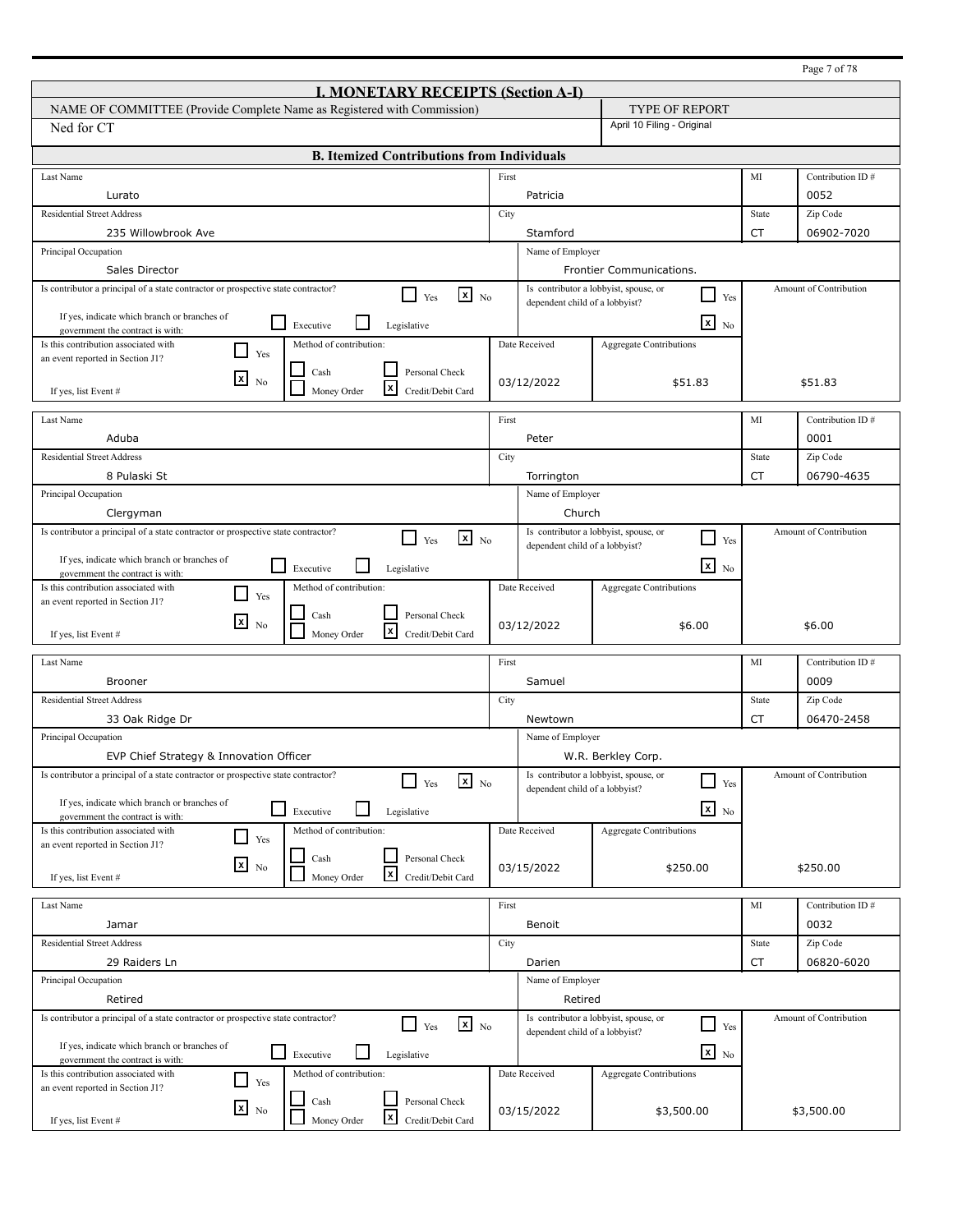|                                                                                                                                          |       |                                |                                                         |           | Page 8 of 78           |
|------------------------------------------------------------------------------------------------------------------------------------------|-------|--------------------------------|---------------------------------------------------------|-----------|------------------------|
| <b>I. MONETARY RECEIPTS (Section A-I)</b>                                                                                                |       |                                |                                                         |           |                        |
| NAME OF COMMITTEE (Provide Complete Name as Registered with Commission)                                                                  |       |                                | TYPE OF REPORT                                          |           |                        |
| Ned for CT                                                                                                                               |       |                                | April 10 Filing - Original                              |           |                        |
| <b>B.</b> Itemized Contributions from Individuals                                                                                        |       |                                |                                                         |           |                        |
|                                                                                                                                          |       |                                |                                                         |           |                        |
| Last Name                                                                                                                                | First |                                |                                                         | MI        | Contribution ID#       |
| Fleury                                                                                                                                   |       | Lorraine                       |                                                         |           | 0042                   |
| <b>Residential Street Address</b>                                                                                                        | City  |                                |                                                         | State     | Zip Code               |
| 41 Henry St Apt C4                                                                                                                       |       | Norwich                        |                                                         | <b>CT</b> | 06360-7421             |
| Principal Occupation<br>Clinical Social Worker Associate                                                                                 |       | Name of Employer               | State of CT, DCF Milford Office                         |           |                        |
| Is contributor a principal of a state contractor or prospective state contractor?                                                        |       |                                | Is contributor a lobbyist, spouse, or                   |           | Amount of Contribution |
| $\mathbf{x}$ No<br>$\Box$ Yes                                                                                                            |       | dependent child of a lobbyist? | Yes                                                     |           |                        |
| If yes, indicate which branch or branches of<br>$\Box$<br>Executive<br>Legislative<br>government the contract is with:                   |       |                                | $\overline{\mathbf{x}}$ No                              |           |                        |
| Is this contribution associated with<br>Method of contribution:<br>$\blacksquare$<br>Yes                                                 |       | Date Received                  | Aggregate Contributions                                 |           |                        |
| an event reported in Section J1?                                                                                                         |       |                                |                                                         |           |                        |
| Personal Check<br>Cash<br>⊠<br>N <sub>0</sub><br>l×l                                                                                     |       | 03/15/2022                     | \$500.00                                                |           | \$500.00               |
| Money Order<br>Credit/Debit Card<br>If yes, list Event #                                                                                 |       |                                |                                                         |           |                        |
| Last Name                                                                                                                                | First |                                |                                                         | MI        | Contribution ID#       |
| Farmer                                                                                                                                   |       | Sharon                         |                                                         |           | 0018                   |
| <b>Residential Street Address</b>                                                                                                        | City  |                                |                                                         | State     | Zip Code               |
| 38 Mine Rd                                                                                                                               |       | <b>Burlington</b>              |                                                         | CT        | 06013-2418             |
| Principal Occupation                                                                                                                     |       | Name of Employer               |                                                         |           |                        |
| Retired                                                                                                                                  |       | Retired                        |                                                         |           |                        |
| Is contributor a principal of a state contractor or prospective state contractor?<br>$\mathbf{x}$ No<br>$\perp$                          |       |                                | Is contributor a lobbyist, spouse, or<br>$\blacksquare$ |           | Amount of Contribution |
| Yes                                                                                                                                      |       | dependent child of a lobbyist? | Yes                                                     |           |                        |
| If yes, indicate which branch or branches of<br>$\overline{\phantom{a}}$<br>Executive<br>Legislative<br>government the contract is with: |       |                                | $\mathbf{X}$ No                                         |           |                        |
| Is this contribution associated with<br>Method of contribution:                                                                          |       | Date Received                  | Aggregate Contributions                                 |           |                        |
| $\blacksquare$<br>Yes<br>an event reported in Section J1?                                                                                |       |                                |                                                         |           |                        |
| Personal Check<br>Cash<br>$\mathbf{x}$<br>N <sub>0</sub>                                                                                 |       | 03/16/2022                     | \$50.00                                                 |           | \$50.00                |
| x<br>Credit/Debit Card<br>Money Order<br>If yes, list Event #                                                                            |       |                                |                                                         |           |                        |
| Last Name                                                                                                                                | First |                                |                                                         | MI        | Contribution ID#       |
| Cardoni Jasieniecki                                                                                                                      |       | Gloria                         |                                                         |           | 0013                   |
| <b>Residential Street Address</b>                                                                                                        | City  |                                |                                                         | State     | Zip Code               |
| 140 Flagg Rd Apt L                                                                                                                       |       | West Hartford                  |                                                         | CT        | 06117-2310             |
| Principal Occupation                                                                                                                     |       | Name of Employer               |                                                         |           |                        |
| Retired                                                                                                                                  |       | Retired                        |                                                         |           |                        |
| Is contributor a principal of a state contractor or prospective state contractor?<br>$\mathbf{x}$ No                                     |       |                                | Is contributor a lobbyist, spouse, or                   |           | Amount of Contribution |
| Yes                                                                                                                                      |       | dependent child of a lobbyist? | $\Box$<br>Yes                                           |           |                        |
| If yes, indicate which branch or branches of<br>$\mathbf{I}$<br>Executive<br>Legislative<br>government the contract is with:             |       |                                | $\mathbf{x}$ No                                         |           |                        |
| Is this contribution associated with<br>Method of contribution:<br>$\Box$                                                                |       | Date Received                  | <b>Aggregate Contributions</b>                          |           |                        |
| Yes<br>an event reported in Section J1?                                                                                                  |       |                                |                                                         |           |                        |
| Personal Check<br>Cash<br>$x_{\text{No}}$                                                                                                |       | 03/17/2022                     | \$26.01                                                 |           | \$26.01                |
| $\mathbf{x}$<br>Credit/Debit Card<br>Money Order<br>If yes, list Event #                                                                 |       |                                |                                                         |           |                        |
| Last Name                                                                                                                                | First |                                |                                                         | MI        | Contribution ID#       |
| Gill                                                                                                                                     |       | Theodore                       |                                                         |           | 0046                   |
| <b>Residential Street Address</b>                                                                                                        | City  |                                |                                                         | State     | Zip Code               |
| 1410 Whitney Ave Apt A1                                                                                                                  |       | Hamden                         |                                                         | CT        | 06517-2436             |
| Principal Occupation                                                                                                                     |       | Name of Employer               |                                                         |           |                        |
| Retired                                                                                                                                  |       | Retired                        |                                                         |           |                        |
| Is contributor a principal of a state contractor or prospective state contractor?                                                        |       |                                | Is contributor a lobbyist, spouse, or                   |           | Amount of Contribution |
| $\mathbf{x}$ No<br>$\mathsf{L}$<br>Yes                                                                                                   |       | dependent child of a lobbyist? | $\overline{\phantom{a}}$<br>Yes                         |           |                        |
| If yes, indicate which branch or branches of<br>Executive<br>Legislative                                                                 |       |                                | $\mathbf{x}$ No                                         |           |                        |
| government the contract is with:<br>Is this contribution associated with<br>Method of contribution:                                      |       | Date Received                  | <b>Aggregate Contributions</b>                          |           |                        |
| $\mathcal{L}$<br>Yes<br>an event reported in Section J1?                                                                                 |       |                                |                                                         |           |                        |
| Cash<br>Personal Check<br>$\overline{\mathbf{x}}$ No                                                                                     |       | 03/17/2022                     | \$20.00                                                 |           | \$20.00                |
| x<br>Money Order<br>Credit/Debit Card<br>If yes, list Event #                                                                            |       |                                |                                                         |           |                        |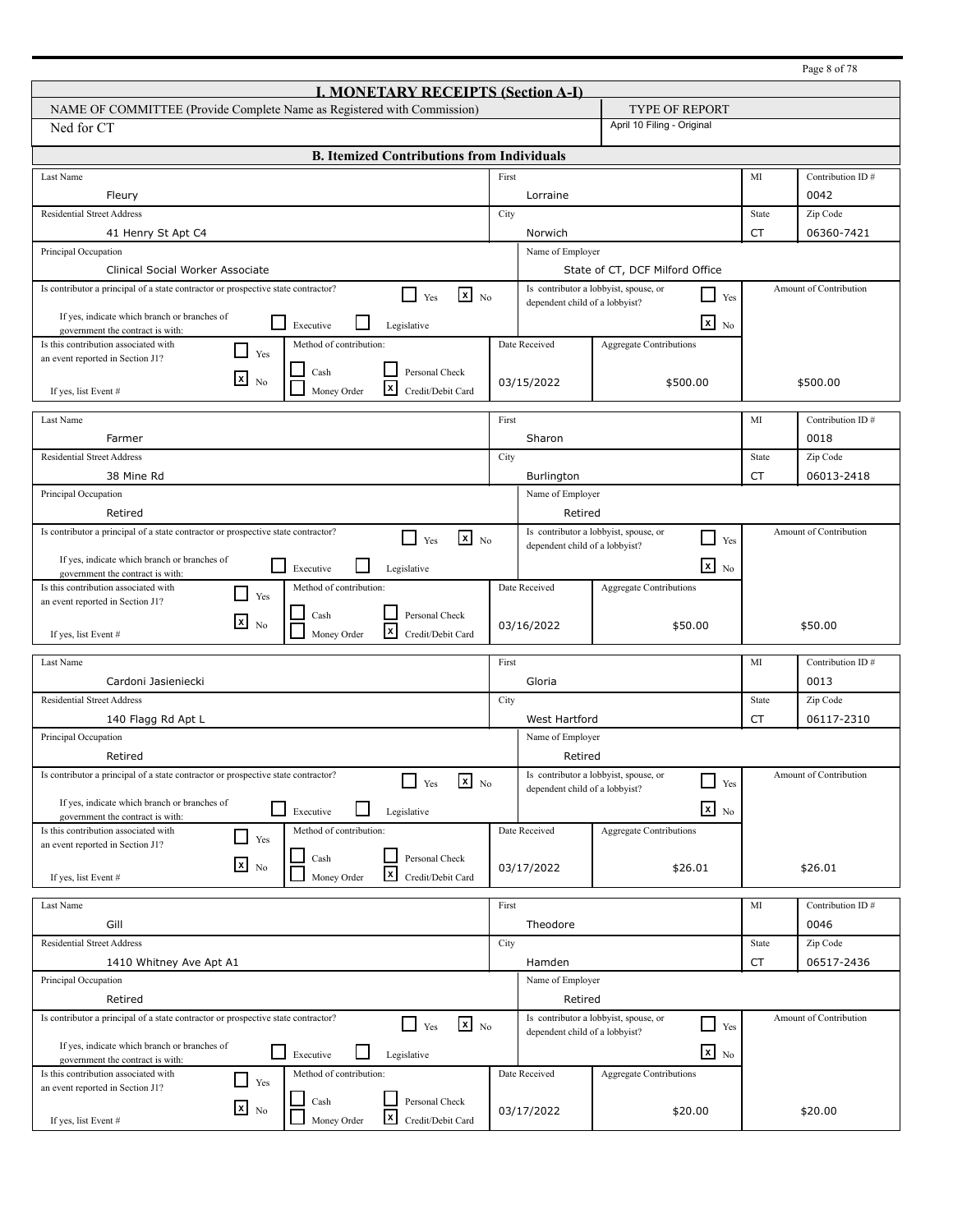|                                                                                                                          |       |                                |                                                          |           | Page 9 of 78           |
|--------------------------------------------------------------------------------------------------------------------------|-------|--------------------------------|----------------------------------------------------------|-----------|------------------------|
| <b>I. MONETARY RECEIPTS (Section A-I)</b>                                                                                |       |                                |                                                          |           |                        |
| NAME OF COMMITTEE (Provide Complete Name as Registered with Commission)                                                  |       |                                | <b>TYPE OF REPORT</b>                                    |           |                        |
| Ned for CT                                                                                                               |       |                                | April 10 Filing - Original                               |           |                        |
| <b>B. Itemized Contributions from Individuals</b>                                                                        |       |                                |                                                          |           |                        |
| Last Name                                                                                                                | First |                                |                                                          | MI        | Contribution ID#       |
| Lindor                                                                                                                   |       | Serge                          |                                                          |           | 0045                   |
| <b>Residential Street Address</b>                                                                                        | City  |                                |                                                          | State     | Zip Code               |
| PO Box 342                                                                                                               |       | New Britain                    |                                                          | <b>CT</b> | 06050-0342             |
| Principal Occupation                                                                                                     |       | Name of Employer               |                                                          |           |                        |
| Security Officer                                                                                                         |       | <b>AUS</b>                     |                                                          |           |                        |
| Is contributor a principal of a state contractor or prospective state contractor?<br>$x_{N0}$<br>l 1<br>Yes              |       | dependent child of a lobbyist? | Is contributor a lobbyist, spouse, or<br>$\sqcup$<br>Yes |           | Amount of Contribution |
| If yes, indicate which branch or branches of                                                                             |       |                                |                                                          |           |                        |
| l 1<br>Executive<br>Legislative<br>government the contract is with:                                                      |       |                                | $\mathbf{x}$<br>No                                       |           |                        |
| Is this contribution associated with<br>Method of contribution:<br>- 1<br>Yes<br>an event reported in Section J1?        |       | Date Received                  | <b>Aggregate Contributions</b>                           |           |                        |
| Personal Check<br>Cash                                                                                                   |       |                                |                                                          |           |                        |
| $\lfloor x \rfloor$<br>N <sub>0</sub><br>l×l<br>Money Order<br>Credit/Debit Card<br>If yes, list Event #                 |       | 03/18/2022                     | \$22.92                                                  |           | \$22.92                |
|                                                                                                                          |       |                                |                                                          |           |                        |
| Last Name                                                                                                                | First |                                |                                                          | MI        | Contribution ID#       |
| Krantz                                                                                                                   |       | Thomas                         |                                                          |           | 0041                   |
| <b>Residential Street Address</b>                                                                                        | City  |                                |                                                          | State     | Zip Code               |
| 143 Hoyt St Apt 5L                                                                                                       |       | Stamford                       |                                                          | CT        | 06905-5750             |
| Principal Occupation                                                                                                     |       | Name of Employer               |                                                          |           |                        |
| Consultant                                                                                                               |       |                                | Self Employed                                            |           |                        |
| Is contributor a principal of a state contractor or prospective state contractor?<br>$x_{N0}$<br>$\blacksquare$<br>Yes   |       |                                | Is contributor a lobbyist, spouse, or<br>$\Box$<br>Yes   |           | Amount of Contribution |
|                                                                                                                          |       | dependent child of a lobbyist? |                                                          |           |                        |
| If yes, indicate which branch or branches of<br>l 1<br>Executive<br>Legislative<br>government the contract is with:      |       |                                | $\overline{\mathbf{x}}$ No                               |           |                        |
| Is this contribution associated with<br>Method of contribution:                                                          |       | Date Received                  | <b>Aggregate Contributions</b>                           |           |                        |
| Yes<br>an event reported in Section J1?                                                                                  |       |                                |                                                          |           |                        |
| Personal Check<br>Cash<br>l×l<br>N <sub>0</sub><br>l×l<br>Money Order<br>Credit/Debit Card<br>If yes, list Event #       |       | 03/18/2022                     | \$5.00                                                   |           | \$5.00                 |
| Last Name                                                                                                                | First |                                |                                                          | MI        | Contribution ID#       |
| FuzesiJr                                                                                                                 |       | Stephen                        |                                                          |           | 0037                   |
| <b>Residential Street Address</b>                                                                                        | City  |                                |                                                          | State     | Zip Code               |
| 3 Castle Ct                                                                                                              |       | Greenwich                      |                                                          | CT        | 06830-4001             |
| Principal Occupation                                                                                                     |       | Name of Employer               |                                                          |           |                        |
| Retired                                                                                                                  |       | Retired                        |                                                          |           |                        |
| Is contributor a principal of a state contractor or prospective state contractor?                                        |       |                                | Is contributor a lobbyist, spouse, or                    |           | Amount of Contribution |
| $\mathbf{x}$ No<br>Yes                                                                                                   |       | dependent child of a lobbyist? | $\Box$<br>Yes                                            |           |                        |
| If yes, indicate which branch or branches of<br>⊔<br>Executive<br>Legislative<br>government the contract is with:        |       |                                | $x_{N0}$                                                 |           |                        |
| Method of contribution:<br>Is this contribution associated with                                                          |       | Date Received                  | Aggregate Contributions                                  |           |                        |
| Yes<br>an event reported in Section J1?                                                                                  |       |                                |                                                          |           |                        |
| Personal Check<br>Cash<br>$x_{\text{No}}$<br>$\vert x \vert$<br>Money Order<br>Credit/Debit Card<br>If yes, list Event # |       | 03/18/2022                     | \$250.00                                                 |           | \$250.00               |
|                                                                                                                          |       |                                |                                                          |           |                        |
| Last Name                                                                                                                | First |                                |                                                          | MI        | Contribution ID#       |
| Kearns                                                                                                                   |       | Kenneth                        |                                                          |           | 0038                   |
| <b>Residential Street Address</b>                                                                                        | City  |                                |                                                          | State     | Zip Code               |
| 12 Riverside St                                                                                                          |       | Portland                       |                                                          | CT        | 06480-1925             |
| Principal Occupation                                                                                                     |       | Name of Employer               |                                                          |           |                        |
| Retired                                                                                                                  |       | Retired                        |                                                          |           |                        |
| Is contributor a principal of a state contractor or prospective state contractor?<br>$x_{N0}$<br>$\Box$ Yes              |       |                                | Is contributor a lobbyist, spouse, or<br>$\Box$<br>Yes   |           | Amount of Contribution |
| If yes, indicate which branch or branches of                                                                             |       | dependent child of a lobbyist? |                                                          |           |                        |
| l 1<br>Executive<br>Legislative<br>government the contract is with:                                                      |       |                                | $\mathbf{x}$ No                                          |           |                        |
| Method of contribution:<br>Is this contribution associated with<br>Yes                                                   |       | Date Received                  | <b>Aggregate Contributions</b>                           |           |                        |
| an event reported in Section J1?<br>Personal Check<br>Cash                                                               |       |                                |                                                          |           |                        |
| $x_{\text{No}}$<br>$\vert x \vert$<br>Money Order<br>Credit/Debit Card<br>If yes, list Event #                           |       | 03/19/2022                     | \$26.01                                                  |           | \$26.01                |
|                                                                                                                          |       |                                |                                                          |           |                        |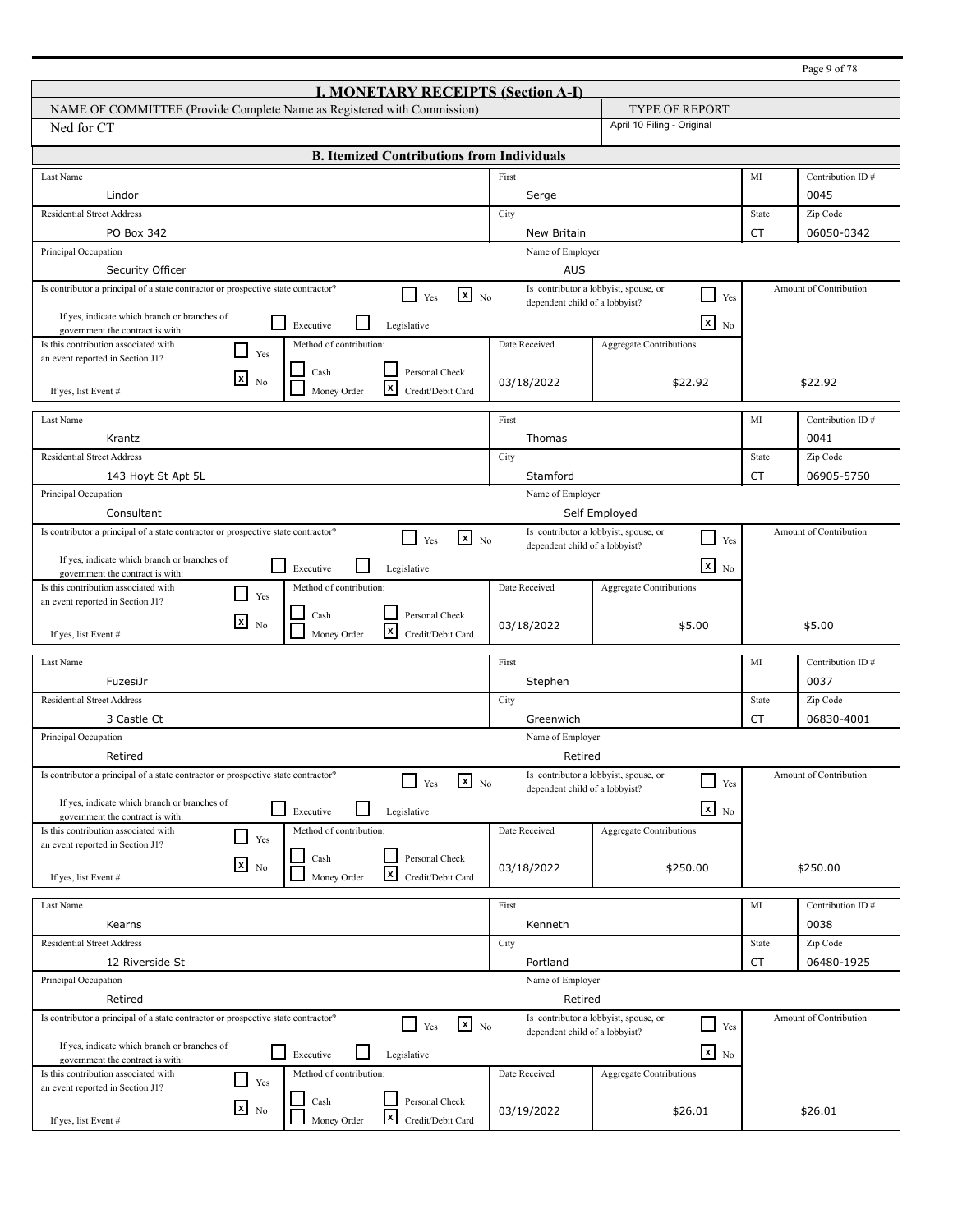|                                                                                                                        |       |                                | Page 10 of 78                                                  |           |                        |  |  |
|------------------------------------------------------------------------------------------------------------------------|-------|--------------------------------|----------------------------------------------------------------|-----------|------------------------|--|--|
| <b>I. MONETARY RECEIPTS (Section A-I)</b>                                                                              |       |                                |                                                                |           |                        |  |  |
| NAME OF COMMITTEE (Provide Complete Name as Registered with Commission)                                                |       |                                | <b>TYPE OF REPORT</b>                                          |           |                        |  |  |
| Ned for CT                                                                                                             |       |                                | April 10 Filing - Original                                     |           |                        |  |  |
| <b>B. Itemized Contributions from Individuals</b>                                                                      |       |                                |                                                                |           |                        |  |  |
| Last Name                                                                                                              | First |                                |                                                                | MI        | Contribution ID#       |  |  |
| Lincoln                                                                                                                |       | Jonathan                       |                                                                |           | 0031                   |  |  |
| <b>Residential Street Address</b>                                                                                      | City  |                                |                                                                | State     | Zip Code               |  |  |
| 37 Hillwood Dr                                                                                                         |       | Niantic                        |                                                                | <b>CT</b> | 06357-1824             |  |  |
| Principal Occupation                                                                                                   |       | Name of Employer               |                                                                |           |                        |  |  |
| Retired                                                                                                                |       | Retired                        |                                                                |           |                        |  |  |
| Is contributor a principal of a state contractor or prospective state contractor?<br>$\mathbf{x}$ No<br>l 1<br>Yes     |       | dependent child of a lobbyist? | Is contributor a lobbyist, spouse, or<br>$\Box$<br>Yes         |           | Amount of Contribution |  |  |
| If yes, indicate which branch or branches of                                                                           |       |                                |                                                                |           |                        |  |  |
| $\Box$<br>Executive<br>Legislative<br>government the contract is with:                                                 |       |                                | $\mathbf{x}$<br>N <sub>0</sub>                                 |           |                        |  |  |
| Is this contribution associated with<br>Method of contribution:<br>l 1<br>Yes<br>an event reported in Section J1?      |       | Date Received                  | <b>Aggregate Contributions</b>                                 |           |                        |  |  |
| Cash<br>Personal Check                                                                                                 |       |                                |                                                                |           |                        |  |  |
| $\mathbf{x}$<br>N <sub>0</sub><br>l×l<br>Money Order<br>Credit/Debit Card<br>If yes, list Event #                      |       | 03/19/2022                     | \$10.00                                                        |           | \$10.00                |  |  |
|                                                                                                                        |       |                                |                                                                |           |                        |  |  |
| Last Name                                                                                                              | First |                                |                                                                | MI        | Contribution ID#       |  |  |
| DeCarlo                                                                                                                |       | Ann                            |                                                                |           | 0019                   |  |  |
| <b>Residential Street Address</b>                                                                                      | City  |                                |                                                                | State     | Zip Code               |  |  |
| 81 Malvern Hill Rd                                                                                                     |       | Watertown                      |                                                                | CT        | 06795-1751             |  |  |
| Principal Occupation                                                                                                   |       | Name of Employer               |                                                                |           |                        |  |  |
| Teacher                                                                                                                |       |                                | Dept. of Education                                             |           |                        |  |  |
| Is contributor a principal of a state contractor or prospective state contractor?<br>$\mathbf{x}$ No<br>Yes            |       | dependent child of a lobbyist? | Is contributor a lobbyist, spouse, or<br>$\blacksquare$<br>Yes |           | Amount of Contribution |  |  |
| If yes, indicate which branch or branches of<br>l 1<br>Executive<br>Legislative                                        |       |                                | $x_{N0}$                                                       |           |                        |  |  |
| government the contract is with:<br>Is this contribution associated with<br>Method of contribution:                    |       | Date Received                  |                                                                |           |                        |  |  |
| $\mathbf{I}$<br>Yes<br>an event reported in Section J1?                                                                |       |                                | <b>Aggregate Contributions</b>                                 |           |                        |  |  |
| Personal Check<br>Cash<br>⊠<br>N <sub>0</sub>                                                                          |       | 03/19/2022                     |                                                                |           | \$5.00                 |  |  |
| l×l<br>Money Order<br>Credit/Debit Card<br>If yes, list Event #                                                        |       |                                | \$5.00                                                         |           |                        |  |  |
| Last Name                                                                                                              | First |                                |                                                                | MI        | Contribution ID#       |  |  |
| Davino                                                                                                                 |       | Steven                         |                                                                |           | 0020                   |  |  |
| <b>Residential Street Address</b>                                                                                      | City  |                                |                                                                | State     | Zip Code               |  |  |
| 47 Woodhaven Dr                                                                                                        |       | Burlington                     |                                                                | CT        | 06013-2401             |  |  |
| Principal Occupation                                                                                                   |       | Name of Employer               |                                                                |           |                        |  |  |
| Mental Health Assistant 1                                                                                              |       |                                | State of CT                                                    |           |                        |  |  |
| Is contributor a principal of a state contractor or prospective state contractor?                                      |       |                                | Is contributor a lobbyist, spouse, or                          |           | Amount of Contribution |  |  |
| $\mathbf{x}$ No<br>Yes                                                                                                 |       | dependent child of a lobbyist? | $\overline{\phantom{a}}$<br>Yes                                |           |                        |  |  |
| If yes, indicate which branch or branches of<br>$\Box$<br>Executive<br>Legislative<br>government the contract is with: |       |                                | $x_{N0}$                                                       |           |                        |  |  |
| Method of contribution:<br>Is this contribution associated with                                                        |       | Date Received                  | Aggregate Contributions                                        |           |                        |  |  |
| $\Box$<br>Yes<br>an event reported in Section J1?                                                                      |       |                                |                                                                |           |                        |  |  |
| Personal Check<br>Cash<br>$x_{\text{No}}$<br>$\mathbf{x}$                                                              |       | 03/19/2022                     | \$6.40                                                         |           | \$6.40                 |  |  |
| Money Order<br>Credit/Debit Card<br>If yes, list Event #                                                               |       |                                |                                                                |           |                        |  |  |
| Last Name                                                                                                              | First |                                |                                                                | MI        | Contribution ID#       |  |  |
| Concepcion                                                                                                             |       | Jose                           |                                                                | L         | 0021                   |  |  |
| <b>Residential Street Address</b>                                                                                      | City  |                                |                                                                | State     | Zip Code               |  |  |
| 46 Jackson St                                                                                                          |       | New Britain                    |                                                                | CT        | 06053-3011             |  |  |
| Principal Occupation                                                                                                   |       | Name of Employer               |                                                                |           |                        |  |  |
| Retired                                                                                                                |       | Retired                        |                                                                |           |                        |  |  |
| Is contributor a principal of a state contractor or prospective state contractor?<br>$\mathbf{x}$ No<br>l I<br>Yes     |       |                                | Is contributor a lobbyist, spouse, or<br>$\Box$<br>Yes         |           | Amount of Contribution |  |  |
|                                                                                                                        |       | dependent child of a lobbyist? |                                                                |           |                        |  |  |
| If yes, indicate which branch or branches of<br>$\Box$ Executive<br>Legislative<br>government the contract is with:    |       |                                | $\overline{\mathbf{x}}$ No                                     |           |                        |  |  |
| Method of contribution:<br>Is this contribution associated with<br>$\Box$<br>Yes                                       |       | Date Received                  | <b>Aggregate Contributions</b>                                 |           |                        |  |  |
| an event reported in Section J1?<br>Cash<br>Personal Check                                                             |       |                                |                                                                |           |                        |  |  |
| $x_{N0}$<br>$\mathbf{x}$<br>Money Order<br>Credit/Debit Card<br>If yes, list Event #                                   |       | 03/19/2022                     | \$25.00                                                        |           | \$25.00                |  |  |
|                                                                                                                        |       |                                |                                                                |           |                        |  |  |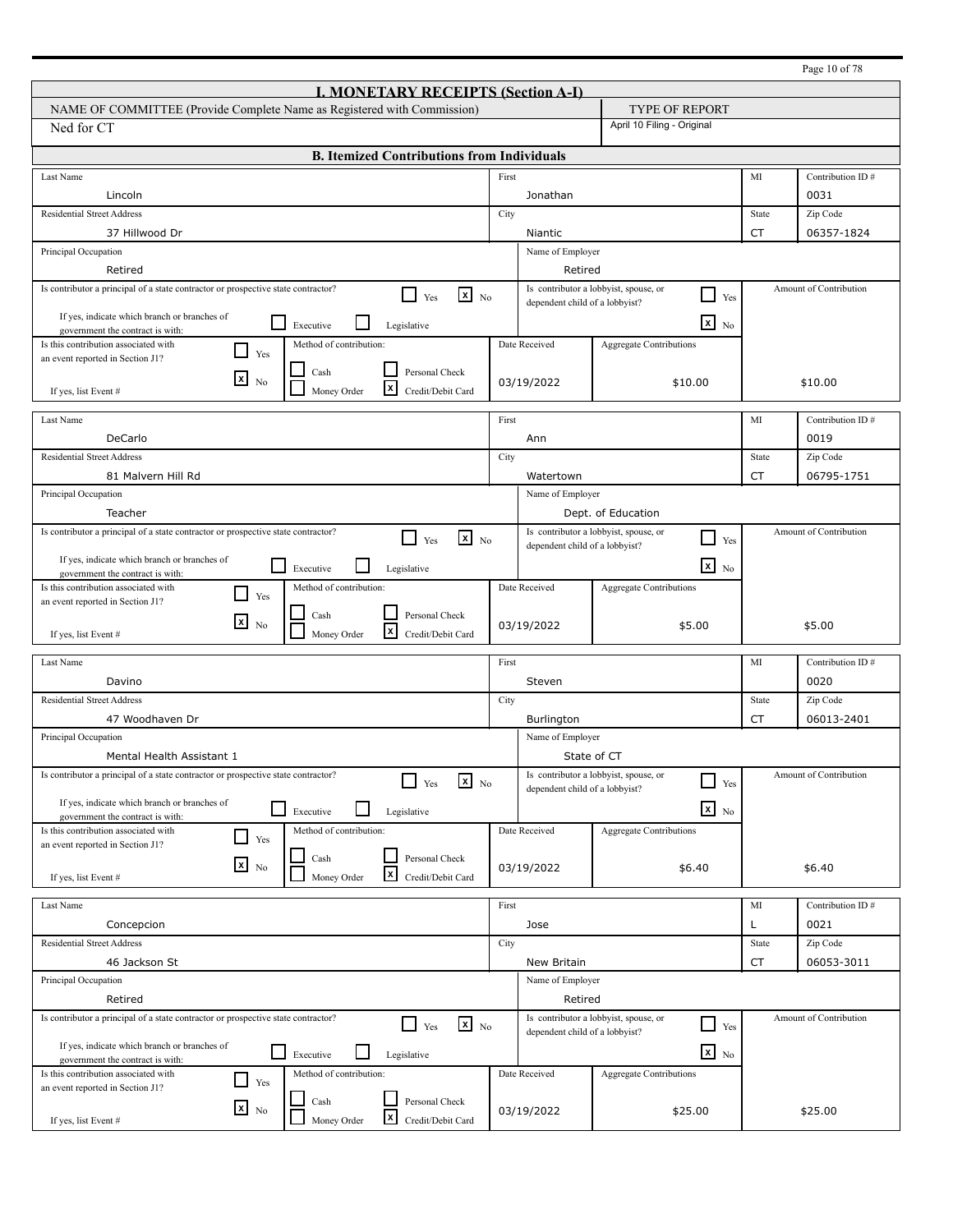|                                                                                                                         |       |                                |                                                                          |           | Page 11 of 78          |
|-------------------------------------------------------------------------------------------------------------------------|-------|--------------------------------|--------------------------------------------------------------------------|-----------|------------------------|
| <b>I. MONETARY RECEIPTS (Section A-I)</b>                                                                               |       |                                |                                                                          |           |                        |
| NAME OF COMMITTEE (Provide Complete Name as Registered with Commission)                                                 |       |                                | <b>TYPE OF REPORT</b>                                                    |           |                        |
| Ned for CT                                                                                                              |       |                                | April 10 Filing - Original                                               |           |                        |
| <b>B. Itemized Contributions from Individuals</b>                                                                       |       |                                |                                                                          |           |                        |
| Last Name                                                                                                               | First |                                |                                                                          | MI        | Contribution ID#       |
| Chokshi                                                                                                                 |       | Girish                         |                                                                          |           | 0010                   |
| <b>Residential Street Address</b>                                                                                       | City  |                                |                                                                          | State     | Zip Code               |
| 21 Mystique Ln                                                                                                          |       | Cromwell                       |                                                                          | <b>CT</b> | 06416-4403             |
| Principal Occupation                                                                                                    |       | Name of Employer               |                                                                          |           |                        |
| Accountant                                                                                                              |       | CMR PC                         |                                                                          |           |                        |
| Is contributor a principal of a state contractor or prospective state contractor?<br>$\mathbf{x}$ No<br>Yes             |       |                                | Is contributor a lobbyist, spouse, or<br>$\Box$<br>Yes                   |           | Amount of Contribution |
| If yes, indicate which branch or branches of                                                                            |       | dependent child of a lobbyist? |                                                                          |           |                        |
| $\Box$<br>Executive<br>Legislative<br>government the contract is with:                                                  |       |                                | $\mathbf{x}$<br>N <sub>0</sub>                                           |           |                        |
| Is this contribution associated with<br>Method of contribution:<br>$\blacksquare$<br>Yes                                |       | Date Received                  | <b>Aggregate Contributions</b>                                           |           |                        |
| an event reported in Section J1?<br>$\operatorname{Cash}$<br>Personal Check                                             |       |                                |                                                                          |           |                        |
| $\mathbf{x}$<br>N <sub>0</sub><br>l×l<br>Money Order<br>Credit/Debit Card<br>If yes, list Event #                       |       | 03/19/2022                     | \$50.00                                                                  |           | \$50.00                |
|                                                                                                                         |       |                                |                                                                          |           |                        |
| Last Name                                                                                                               | First |                                |                                                                          | MI        | Contribution ID#       |
| Fiorito                                                                                                                 |       | Barbara                        |                                                                          |           | 0044                   |
| <b>Residential Street Address</b>                                                                                       | City  |                                |                                                                          | State     | Zip Code               |
| 35 Kensett Ln                                                                                                           |       | Darien                         |                                                                          | CT        | 06820-2438             |
| Principal Occupation                                                                                                    |       | Name of Employer               |                                                                          |           |                        |
| Retired                                                                                                                 |       | Retired                        |                                                                          |           |                        |
| Is contributor a principal of a state contractor or prospective state contractor?<br>$x \rightarrow_{Yes}$<br>$\Box$ No |       |                                | Is contributor a lobbyist, spouse, or<br>- 1<br>Yes                      |           | Amount of Contribution |
| If yes, indicate which branch or branches of                                                                            |       | dependent child of a lobbyist? |                                                                          |           |                        |
| $\boxed{\mathbf{X}}$ Executive<br>Legislative<br>government the contract is with:                                       |       |                                | $\overline{\mathbf{x}}$ No                                               |           |                        |
| Is this contribution associated with<br>Method of contribution:<br>- 1<br>Yes                                           |       | Date Received                  | <b>Aggregate Contributions</b>                                           |           |                        |
| an event reported in Section J1?<br>Personal Check<br>Cash                                                              |       |                                |                                                                          |           |                        |
| ⊠<br>No<br>l×l<br>Money Order<br>Credit/Debit Card<br>If yes, list Event #                                              |       | 03/19/2022                     | \$10.00                                                                  |           | \$10.00                |
|                                                                                                                         |       |                                |                                                                          |           |                        |
| Last Name                                                                                                               | First |                                |                                                                          | MI        | Contribution ID#       |
| Thornton                                                                                                                |       | Domenique                      |                                                                          |           | 0061                   |
| <b>Residential Street Address</b>                                                                                       | City  |                                |                                                                          | State     | Zip Code               |
| 168 Timber Ridge Rd                                                                                                     |       | Middletown                     |                                                                          | CT        | 06457-1538             |
| Principal Occupation                                                                                                    |       | Name of Employer               |                                                                          |           |                        |
| <b>ESBR</b> member                                                                                                      |       |                                | State of CT                                                              |           |                        |
| Is contributor a principal of a state contractor or prospective state contractor?<br>$\mathbf{x}$ No<br>Yes             |       | dependent child of a lobbyist? | Is contributor a lobbyist, spouse, or<br>$\overline{\phantom{0}}$<br>Yes |           | Amount of Contribution |
| If yes, indicate which branch or branches of<br>$\Box$<br>Executive                                                     |       |                                | $x_{N0}$                                                                 |           |                        |
| Legislative<br>government the contract is with:<br>Method of contribution:                                              |       | Date Received                  |                                                                          |           |                        |
| Is this contribution associated with<br>$\Box$<br>Yes<br>an event reported in Section J1?                               |       |                                | Aggregate Contributions                                                  |           |                        |
| Personal Check<br>Cash<br>$x_{\text{No}}$                                                                               |       |                                |                                                                          |           |                        |
| $\mathbf{x}$<br>Money Order<br>Credit/Debit Card<br>If yes, list Event #                                                |       | 03/19/2022                     | \$50.00                                                                  |           | \$50.00                |
|                                                                                                                         | First |                                |                                                                          | MI        |                        |
| Last Name                                                                                                               |       |                                |                                                                          |           | Contribution ID#       |
| Wemett                                                                                                                  |       | David                          |                                                                          |           | 0062                   |
| <b>Residential Street Address</b>                                                                                       | City  |                                |                                                                          | State     | Zip Code               |
| 42 Vivian St<br>Principal Occupation                                                                                    |       | Newington                      |                                                                          | CT        | 06111-3749             |
|                                                                                                                         |       | Name of Employer               |                                                                          |           |                        |
| Naturalist                                                                                                              |       |                                | Connecticut Forest                                                       |           |                        |
| Is contributor a principal of a state contractor or prospective state contractor?<br>$\mathbf{x}$ No<br>l I<br>Yes      |       | dependent child of a lobbyist? | Is contributor a lobbyist, spouse, or<br>$\Box$<br>Yes                   |           | Amount of Contribution |
| If yes, indicate which branch or branches of<br>$\Box$ Executive<br>Legislative                                         |       |                                | $\overline{\mathbf{x}}$ No                                               |           |                        |
| government the contract is with:<br>Method of contribution:                                                             |       | Date Received                  |                                                                          |           |                        |
| Is this contribution associated with<br>$\Box$<br>Yes<br>an event reported in Section J1?                               |       |                                | <b>Aggregate Contributions</b>                                           |           |                        |
| Cash<br>Personal Check<br>$\mathbf{x}$ No                                                                               |       |                                |                                                                          |           |                        |
| $\mathbf{x}$<br>Money Order<br>Credit/Debit Card<br>If yes, list Event #                                                |       | 03/19/2022                     | \$10.00                                                                  |           | \$10.00                |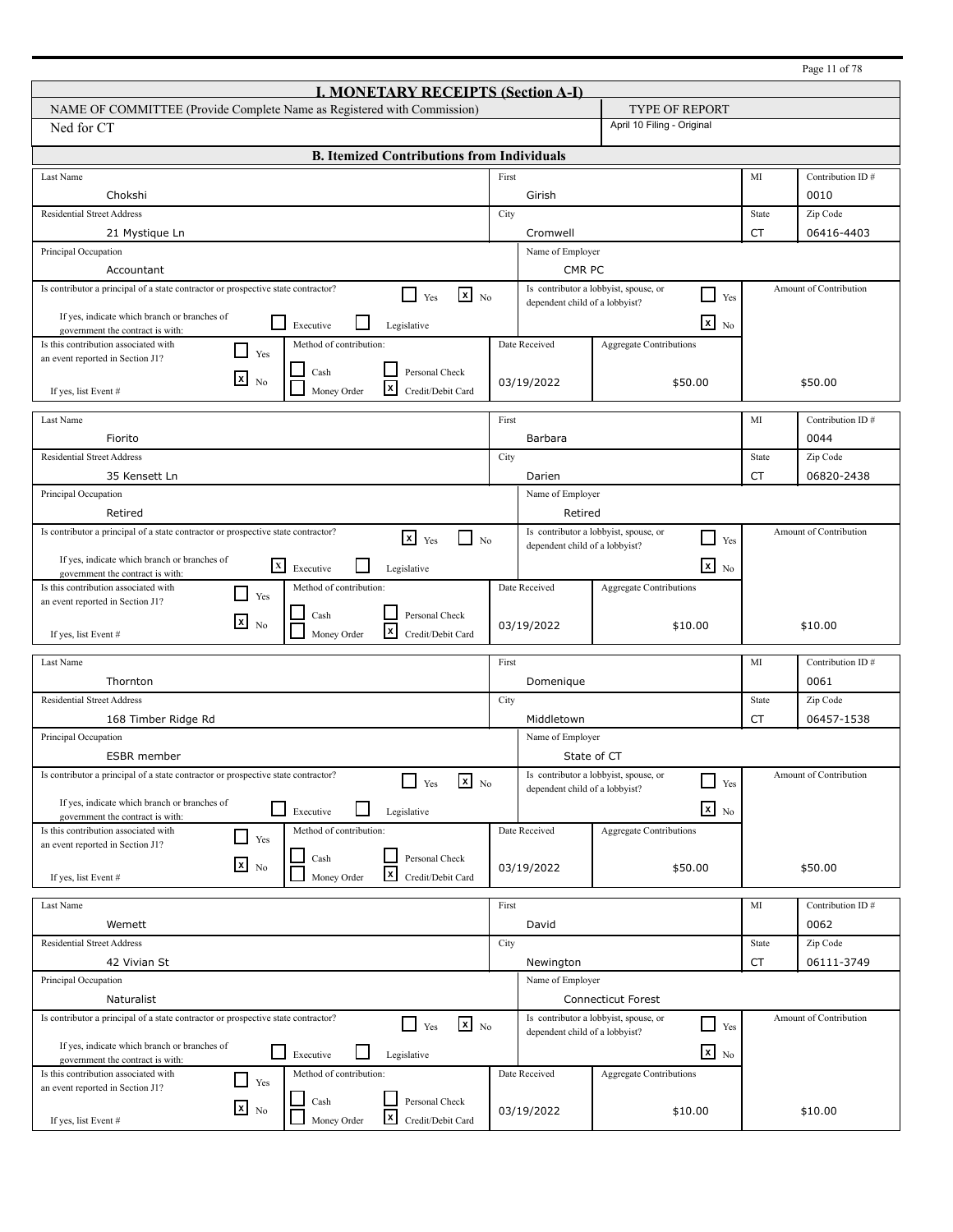|                                                                                                                            |       |                                |                                                                          |           | Page 12 of 78          |
|----------------------------------------------------------------------------------------------------------------------------|-------|--------------------------------|--------------------------------------------------------------------------|-----------|------------------------|
| <b>I. MONETARY RECEIPTS (Section A-I)</b>                                                                                  |       |                                |                                                                          |           |                        |
| NAME OF COMMITTEE (Provide Complete Name as Registered with Commission)                                                    |       |                                | <b>TYPE OF REPORT</b>                                                    |           |                        |
| Ned for CT                                                                                                                 |       |                                | April 10 Filing - Original                                               |           |                        |
| <b>B. Itemized Contributions from Individuals</b>                                                                          |       |                                |                                                                          |           |                        |
| Last Name                                                                                                                  | First |                                |                                                                          | MI        | Contribution ID#       |
| Pavlakis                                                                                                                   |       | Elizabeth                      |                                                                          |           | 0053                   |
| <b>Residential Street Address</b>                                                                                          | City  |                                |                                                                          | State     | Zip Code               |
| 33 Cold Spring Rd                                                                                                          |       | Avon                           |                                                                          | <b>CT</b> | 06001-4052             |
| Principal Occupation                                                                                                       |       | Name of Employer               |                                                                          |           |                        |
| Editor                                                                                                                     |       | Travelers                      |                                                                          |           |                        |
| Is contributor a principal of a state contractor or prospective state contractor?<br>$\mathbf{x}$ No<br>l 1<br>Yes         |       |                                | Is contributor a lobbyist, spouse, or<br>$\Box$<br>Yes                   |           | Amount of Contribution |
| If yes, indicate which branch or branches of                                                                               |       | dependent child of a lobbyist? |                                                                          |           |                        |
| $\Box$<br>Executive<br>Legislative<br>government the contract is with:                                                     |       |                                | $\mathbf{x}$<br>N <sub>0</sub>                                           |           |                        |
| Is this contribution associated with<br>Method of contribution:<br>l 1<br>Yes                                              |       | Date Received                  | <b>Aggregate Contributions</b>                                           |           |                        |
| an event reported in Section J1?<br>Cash<br>Personal Check                                                                 |       |                                |                                                                          |           |                        |
| $\mathbf{x}$<br>N <sub>0</sub><br>l×l<br>Money Order<br>Credit/Debit Card<br>If yes, list Event #                          |       | 03/19/2022                     | \$10.53                                                                  |           | \$10.53                |
|                                                                                                                            |       |                                |                                                                          |           |                        |
| Last Name                                                                                                                  | First |                                |                                                                          | MI        | Contribution ID#       |
| Rath                                                                                                                       |       | Kristina                       |                                                                          |           | 0066                   |
| <b>Residential Street Address</b>                                                                                          | City  |                                |                                                                          | State     | Zip Code               |
| 681 Opening Hill Rd                                                                                                        |       | Madison                        |                                                                          | CT        | 06443-1742             |
| Principal Occupation                                                                                                       |       | Name of Employer               |                                                                          |           |                        |
| Physician                                                                                                                  |       |                                | <b>CT Medical Group</b>                                                  |           |                        |
| Is contributor a principal of a state contractor or prospective state contractor?<br>$\mathbf{x}$ No<br>Yes                |       | dependent child of a lobbyist? | Is contributor a lobbyist, spouse, or<br>- 1<br>Yes                      |           | Amount of Contribution |
| If yes, indicate which branch or branches of                                                                               |       |                                |                                                                          |           |                        |
| l 1<br>Executive<br>Legislative<br>government the contract is with:                                                        |       |                                | $\overline{\mathbf{x}}$ No                                               |           |                        |
| Is this contribution associated with<br>Method of contribution:<br>$\mathbf{I}$<br>Yes<br>an event reported in Section J1? |       | Date Received                  | Aggregate Contributions                                                  |           |                        |
| Personal Check<br>Cash                                                                                                     |       |                                |                                                                          |           |                        |
| ⊠<br>N <sub>0</sub><br>l×l<br>Money Order<br>Credit/Debit Card<br>If yes, list Event #                                     |       | 03/19/2022                     | \$100.00                                                                 |           | \$100.00               |
|                                                                                                                            |       |                                |                                                                          |           |                        |
| Last Name                                                                                                                  | First |                                |                                                                          | MI        | Contribution ID#       |
| Pierce                                                                                                                     |       | Halle L                        |                                                                          |           | 0070                   |
| <b>Residential Street Address</b>                                                                                          | City  |                                |                                                                          | State     | Zip Code               |
| 759 Mix Ave Apt A                                                                                                          |       | Hamden                         |                                                                          | CT        | 06514-2221             |
| Principal Occupation                                                                                                       |       | Name of Employer               |                                                                          |           |                        |
| Not Employed                                                                                                               |       |                                | Not Employed                                                             |           |                        |
| Is contributor a principal of a state contractor or prospective state contractor?<br>$\mathbf{x}$ No<br>Yes                |       | dependent child of a lobbyist? | Is contributor a lobbyist, spouse, or<br>$\overline{\phantom{0}}$<br>Yes |           | Amount of Contribution |
| If yes, indicate which branch or branches of<br>⊔                                                                          |       |                                | $x_{N0}$                                                                 |           |                        |
| Executive<br>Legislative<br>government the contract is with:                                                               |       |                                |                                                                          |           |                        |
| Method of contribution:<br>Is this contribution associated with<br>$\Box$<br>Yes<br>an event reported in Section J1?       |       | Date Received                  | Aggregate Contributions                                                  |           |                        |
| Personal Check<br>Cash<br>$x_{\text{No}}$                                                                                  |       |                                |                                                                          |           |                        |
| $\mathbf{x}$<br>Money Order<br>Credit/Debit Card<br>If yes, list Event #                                                   |       | 03/20/2022                     | \$16.93                                                                  |           | \$6.40                 |
|                                                                                                                            |       |                                |                                                                          |           |                        |
| Last Name                                                                                                                  | First |                                |                                                                          | MI        | Contribution ID#       |
| Arzeno                                                                                                                     |       | Hector                         |                                                                          |           | 0003                   |
| <b>Residential Street Address</b>                                                                                          | City  |                                |                                                                          | State     | Zip Code               |
| 215 Valley Rd                                                                                                              |       | Cos Cob                        |                                                                          | CT        | 06807-2213             |
| Principal Occupation                                                                                                       |       | Name of Employer               |                                                                          |           |                        |
| Retired                                                                                                                    |       | Retired                        |                                                                          |           |                        |
| Is contributor a principal of a state contractor or prospective state contractor?<br>$\mathbf{x}$ No<br>l I<br>Yes         |       | dependent child of a lobbyist? | Is contributor a lobbyist, spouse, or<br>$\sqcup$<br>Yes                 |           | Amount of Contribution |
| If yes, indicate which branch or branches of<br>$\Box$ Executive                                                           |       |                                | $\overline{\mathbf{x}}$ No                                               |           |                        |
| Legislative<br>government the contract is with:                                                                            |       |                                |                                                                          |           |                        |
| Method of contribution:<br>Is this contribution associated with<br>$\Box$<br>Yes<br>an event reported in Section J1?       |       | Date Received                  | <b>Aggregate Contributions</b>                                           |           |                        |
| Cash<br>Personal Check<br>$\mathbf{x}$ No                                                                                  |       |                                |                                                                          |           |                        |
| $\mathbf{x}$<br>Money Order<br>Credit/Debit Card<br>If yes, list Event #                                                   |       | 03/20/2022                     | \$155.08                                                                 |           | \$155.08               |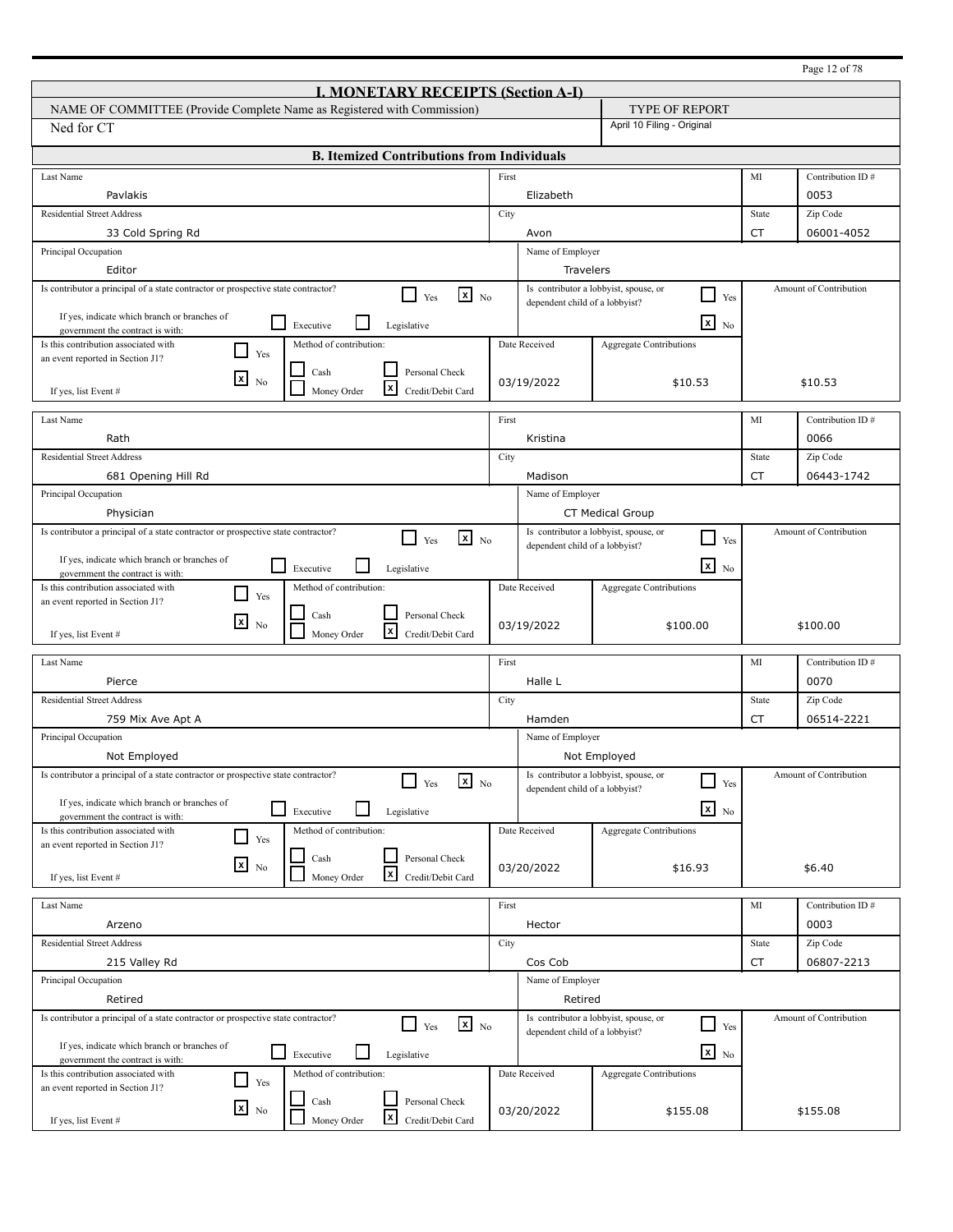|                                                                                                                        |       |                                |                                                                |           | Page 13 of 78          |
|------------------------------------------------------------------------------------------------------------------------|-------|--------------------------------|----------------------------------------------------------------|-----------|------------------------|
| <b>I. MONETARY RECEIPTS (Section A-I)</b>                                                                              |       |                                |                                                                |           |                        |
| NAME OF COMMITTEE (Provide Complete Name as Registered with Commission)                                                |       |                                | <b>TYPE OF REPORT</b>                                          |           |                        |
| Ned for CT                                                                                                             |       |                                | April 10 Filing - Original                                     |           |                        |
| <b>B. Itemized Contributions from Individuals</b>                                                                      |       |                                |                                                                |           |                        |
| Last Name                                                                                                              | First |                                |                                                                | MI        | Contribution ID#       |
| Balschi                                                                                                                |       | Elizabeth                      |                                                                |           | 0004                   |
| <b>Residential Street Address</b>                                                                                      | City  |                                |                                                                | State     | Zip Code               |
| 516 Lake Dr                                                                                                            |       | Guilford                       |                                                                | <b>CT</b> | 06437-1160             |
| Principal Occupation                                                                                                   |       | Name of Employer               |                                                                |           |                        |
| <b>Managing Partner</b>                                                                                                |       |                                | Valuing Change LLC                                             |           |                        |
| Is contributor a principal of a state contractor or prospective state contractor?<br>$x_{N0}$<br>l 1<br>Yes            |       | dependent child of a lobbyist? | Is contributor a lobbyist, spouse, or<br>⊔<br>Yes              |           | Amount of Contribution |
| If yes, indicate which branch or branches of                                                                           |       |                                |                                                                |           |                        |
| l 1<br>Executive<br>Legislative<br>government the contract is with:                                                    |       |                                | $\mathbf{x}$<br>No                                             |           |                        |
| Is this contribution associated with<br>Method of contribution:<br>- 1<br>Yes<br>an event reported in Section J1?      |       | Date Received                  | <b>Aggregate Contributions</b>                                 |           |                        |
| Personal Check<br>Cash                                                                                                 |       |                                |                                                                |           |                        |
| $\lfloor x \rfloor$<br>N <sub>0</sub><br>l×l<br>Money Order<br>Credit/Debit Card<br>If yes, list Event #               |       | 03/20/2022                     | \$50.00                                                        |           | \$50.00                |
|                                                                                                                        |       |                                |                                                                |           |                        |
| Last Name                                                                                                              | First |                                |                                                                | MI        | Contribution ID#       |
| Kerr                                                                                                                   |       | Roger                          |                                                                |           | 0034                   |
| <b>Residential Street Address</b>                                                                                      | City  |                                |                                                                | State     | Zip Code               |
| 96 Hemlock Dr                                                                                                          |       | Stamford                       |                                                                | CT        | 06902-1811             |
| Principal Occupation                                                                                                   |       | Name of Employer               |                                                                |           |                        |
| Retired                                                                                                                |       | Retired                        |                                                                |           |                        |
| Is contributor a principal of a state contractor or prospective state contractor?<br>$x_{N0}$<br>$\blacksquare$<br>Yes |       | dependent child of a lobbyist? | Is contributor a lobbyist, spouse, or<br>$\blacksquare$<br>Yes |           | Amount of Contribution |
| If yes, indicate which branch or branches of                                                                           |       |                                | $\mathbf{X}$ No                                                |           |                        |
| l 1<br>Executive<br>Legislative<br>government the contract is with:                                                    |       |                                |                                                                |           |                        |
| Is this contribution associated with<br>Method of contribution:<br>Yes<br>an event reported in Section J1?             |       | Date Received                  | <b>Aggregate Contributions</b>                                 |           |                        |
| Personal Check<br>Cash<br>l×l                                                                                          |       |                                |                                                                |           |                        |
| N <sub>0</sub><br>l×l<br>Money Order<br>Credit/Debit Card<br>If yes, list Event #                                      |       | 03/20/2022                     | \$26.01                                                        |           | \$26.01                |
|                                                                                                                        |       |                                |                                                                |           |                        |
| Last Name                                                                                                              | First |                                |                                                                | MI        | Contribution ID#       |
| Da Silva                                                                                                               |       | Manny                          |                                                                |           | 0022                   |
| <b>Residential Street Address</b><br>504 Bennetts Farm Rd                                                              | City  |                                |                                                                | State     | Zip Code<br>06877-2230 |
|                                                                                                                        |       | Ridgefield                     |                                                                | <b>CT</b> |                        |
| Principal Occupation<br>Retired                                                                                        |       | Name of Employer               |                                                                |           |                        |
| Is contributor a principal of a state contractor or prospective state contractor?                                      |       | Retired                        | Is contributor a lobbyist, spouse, or                          |           | Amount of Contribution |
| $\mathbf{x}$ No<br>Yes                                                                                                 |       | dependent child of a lobbyist? | $\Box$<br>Yes                                                  |           |                        |
| If yes, indicate which branch or branches of<br>⊔<br>Executive<br>Legislative                                          |       |                                | $x_{N0}$                                                       |           |                        |
| government the contract is with:<br>Method of contribution:<br>Is this contribution associated with                    |       | Date Received                  | Aggregate Contributions                                        |           |                        |
| Yes<br>an event reported in Section J1?                                                                                |       |                                |                                                                |           |                        |
| Personal Check<br>Cash<br>$x_{\text{No}}$                                                                              |       | 03/21/2022                     | \$50.00                                                        |           | \$50.00                |
| $\vert x \vert$<br>Money Order<br>Credit/Debit Card<br>If yes, list Event #                                            |       |                                |                                                                |           |                        |
| Last Name                                                                                                              | First |                                |                                                                | MI        | Contribution ID#       |
| Fisher                                                                                                                 |       | Tyler                          |                                                                |           | 0054                   |
| <b>Residential Street Address</b>                                                                                      | City  |                                |                                                                | State     | Zip Code               |
| 55 Cullen Ave                                                                                                          |       | West Haven                     |                                                                | CT        | 06516-1235             |
| Principal Occupation                                                                                                   |       | Name of Employer               |                                                                |           |                        |
| Student                                                                                                                |       | Student                        |                                                                |           |                        |
| Is contributor a principal of a state contractor or prospective state contractor?                                      |       |                                | Is contributor a lobbyist, spouse, or                          |           | Amount of Contribution |
| $x_{N0}$<br>$\Box$ Yes                                                                                                 |       | dependent child of a lobbyist? | $\Box$<br>Yes                                                  |           |                        |
| If yes, indicate which branch or branches of<br>l 1<br>Executive<br>Legislative                                        |       |                                | $\mathbf{X}$ No                                                |           |                        |
| government the contract is with:<br>Method of contribution:<br>Is this contribution associated with                    |       | Date Received                  | <b>Aggregate Contributions</b>                                 |           |                        |
| Yes<br>an event reported in Section J1?                                                                                |       |                                |                                                                |           |                        |
| Personal Check<br>Cash<br>$\mathbf{X}$ No                                                                              |       | 03/21/2022                     | \$25.00                                                        |           | \$25.00                |
| $\vert x \vert$<br>Money Order<br>Credit/Debit Card<br>If yes, list Event #                                            |       |                                |                                                                |           |                        |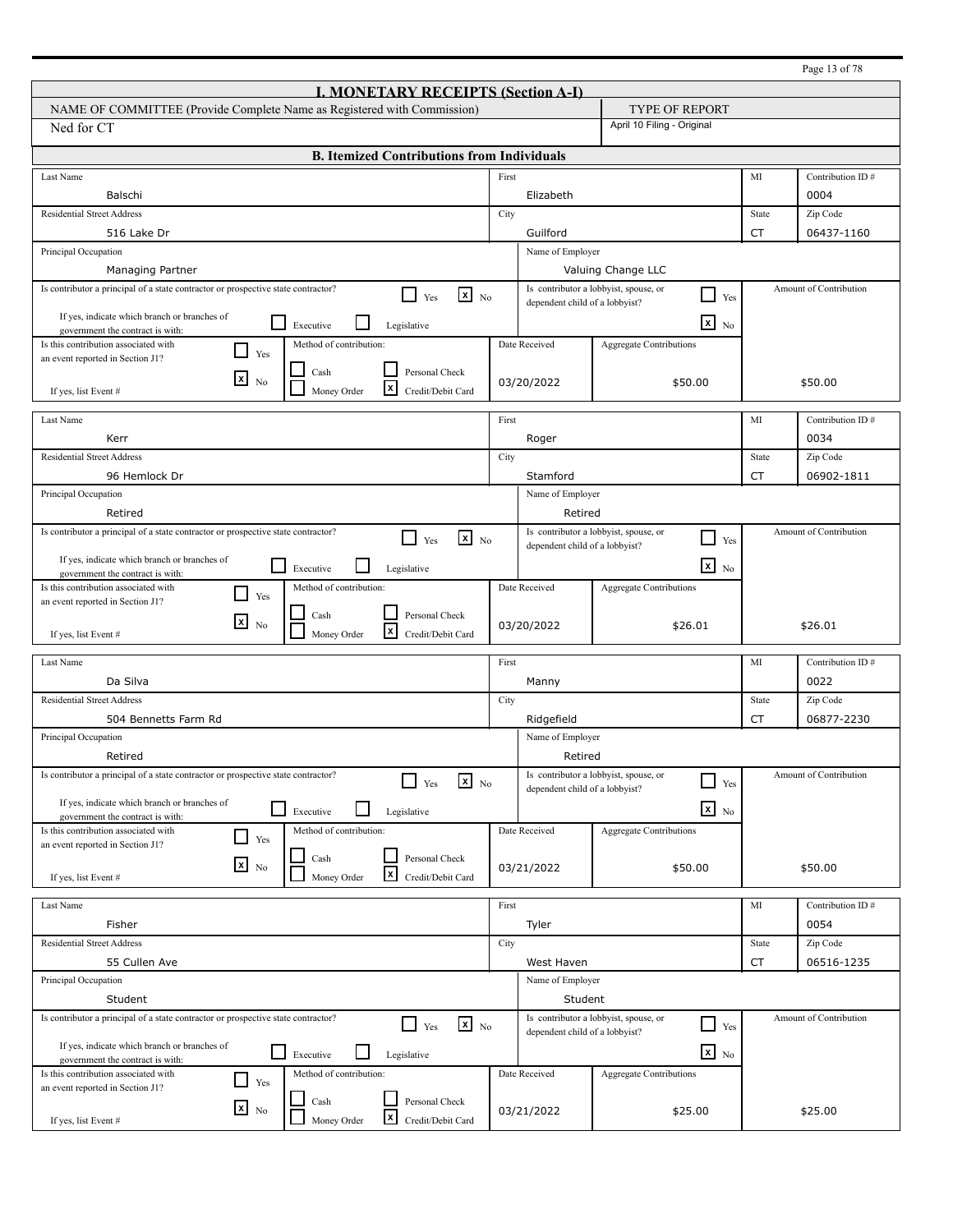|                                                                                                                    |       |                                |                                                                |           | Page 14 of 78          |  |
|--------------------------------------------------------------------------------------------------------------------|-------|--------------------------------|----------------------------------------------------------------|-----------|------------------------|--|
| <b>I. MONETARY RECEIPTS (Section A-I)</b>                                                                          |       |                                |                                                                |           |                        |  |
| NAME OF COMMITTEE (Provide Complete Name as Registered with Commission)                                            |       |                                | <b>TYPE OF REPORT</b>                                          |           |                        |  |
| Ned for CT                                                                                                         |       | April 10 Filing - Original     |                                                                |           |                        |  |
| <b>B. Itemized Contributions from Individuals</b>                                                                  |       |                                |                                                                |           |                        |  |
| Last Name                                                                                                          | First |                                |                                                                | MI        | Contribution ID#       |  |
| O'Brien                                                                                                            |       | Tim                            |                                                                |           | 0055                   |  |
| <b>Residential Street Address</b>                                                                                  | City  |                                |                                                                | State     | Zip Code               |  |
| 25 S High St                                                                                                       |       | New Britain                    |                                                                | <b>CT</b> | 06051-2224             |  |
| Principal Occupation                                                                                               |       | Name of Employer               |                                                                |           |                        |  |
| Analyst                                                                                                            |       |                                | State of Connecticut                                           |           |                        |  |
| Is contributor a principal of a state contractor or prospective state contractor?<br>$\mathbf{x}$ No<br>l 1<br>Yes |       |                                | Is contributor a lobbyist, spouse, or<br>$\sqcup$<br>Yes       |           | Amount of Contribution |  |
| If yes, indicate which branch or branches of                                                                       |       | dependent child of a lobbyist? |                                                                |           |                        |  |
| $\sqcup$<br>Executive<br>Legislative<br>government the contract is with:                                           |       |                                | $\mathbf{x}$<br>N <sub>0</sub>                                 |           |                        |  |
| Method of contribution:<br>Is this contribution associated with<br>l 1<br>Yes                                      |       | Date Received                  | <b>Aggregate Contributions</b>                                 |           |                        |  |
| an event reported in Section J1?<br>Cash<br>Personal Check                                                         |       |                                |                                                                |           |                        |  |
| ⊠<br>N <sub>0</sub><br>l×l<br>Money Order<br>Credit/Debit Card<br>If yes, list Event #                             |       | 03/22/2022                     | \$103.45                                                       |           | \$103.45               |  |
|                                                                                                                    |       |                                |                                                                |           |                        |  |
| Last Name                                                                                                          | First |                                |                                                                | MI        | Contribution ID#       |  |
| Lawrence                                                                                                           |       | Ted                            |                                                                |           | 0043                   |  |
| <b>Residential Street Address</b>                                                                                  | City  |                                |                                                                | State     | Zip Code               |  |
| 72 Jacobs Ter                                                                                                      |       | Middletown                     |                                                                | CT        | 06457-4129             |  |
| Principal Occupation<br>Name of Employer                                                                           |       |                                |                                                                |           |                        |  |
| School Bus Driver                                                                                                  |       |                                | M&J Bus Co, Inc                                                |           |                        |  |
| Is contributor a principal of a state contractor or prospective state contractor?<br>$\mathbf{x}$ No<br>Yes        |       |                                | Is contributor a lobbyist, spouse, or<br>$\blacksquare$<br>Yes |           | Amount of Contribution |  |
| If yes, indicate which branch or branches of                                                                       |       | dependent child of a lobbyist? |                                                                |           |                        |  |
| l 1<br>Executive<br>Legislative<br>government the contract is with:                                                |       |                                | $\overline{\mathbf{x}}$ No                                     |           |                        |  |
| Method of contribution:<br>Is this contribution associated with<br>$\mathbf{I}$<br>Yes                             |       | Date Received                  | <b>Aggregate Contributions</b>                                 |           |                        |  |
| an event reported in Section J1?<br>$\operatorname{Cash}$<br>Personal Check                                        |       |                                |                                                                |           |                        |  |
| ⊠<br>N <sub>0</sub><br>l×l<br>Money Order<br>Credit/Debit Card<br>If yes, list Event #                             |       | 03/22/2022                     | \$10.00                                                        |           | \$10.00                |  |
| Last Name                                                                                                          | First |                                |                                                                | MI        | Contribution ID#       |  |
| Rogers                                                                                                             |       | Katrease                       |                                                                |           | 0071                   |  |
| <b>Residential Street Address</b>                                                                                  | City  |                                |                                                                | State     | Zip Code               |  |
| 1078 New Britain Ave Apt 425                                                                                       |       | <b>West Hartford</b>           |                                                                | CT        | 06110-2434             |  |
| Principal Occupation                                                                                               |       | Name of Employer               |                                                                |           |                        |  |
| Not Employed                                                                                                       |       |                                | Not Employed                                                   |           |                        |  |
| Is contributor a principal of a state contractor or prospective state contractor?                                  |       |                                | Is contributor a lobbyist, spouse, or                          |           | Amount of Contribution |  |
| $\mathbf{x}$ No<br>Yes                                                                                             |       | dependent child of a lobbyist? | $\overline{\phantom{0}}$<br>Yes                                |           |                        |  |
| If yes, indicate which branch or branches of<br>⊔<br>Executive<br>Legislative                                      |       |                                | $x_{N0}$                                                       |           |                        |  |
| government the contract is with:<br>Method of contribution:<br>Is this contribution associated with                |       | Date Received                  | Aggregate Contributions                                        |           |                        |  |
| $\Box$<br>Yes<br>an event reported in Section J1?                                                                  |       |                                |                                                                |           |                        |  |
| Personal Check<br>Cash<br>$x_{\text{No}}$                                                                          |       | 03/23/2022                     | \$25.00                                                        |           | \$25.00                |  |
| $\boldsymbol{x}$<br>Money Order<br>Credit/Debit Card<br>If yes, list Event #                                       |       |                                |                                                                |           |                        |  |
| Last Name                                                                                                          | First |                                |                                                                | MI        | Contribution ID#       |  |
| Domijan                                                                                                            |       | Lorraine                       |                                                                |           | 0023                   |  |
| <b>Residential Street Address</b>                                                                                  | City  |                                |                                                                | State     | Zip Code               |  |
| 750 N Main St                                                                                                      |       | Norwich                        |                                                                | CT        | 06360-2809             |  |
| Principal Occupation                                                                                               |       | Name of Employer               |                                                                |           |                        |  |
| Retired                                                                                                            |       | Retired                        |                                                                |           |                        |  |
| Is contributor a principal of a state contractor or prospective state contractor?                                  |       |                                | Is contributor a lobbyist, spouse, or                          |           | Amount of Contribution |  |
| $\mathbf{x}$ No<br>l I<br>Yes                                                                                      |       | dependent child of a lobbyist? | $\sqcup$<br>Yes                                                |           |                        |  |
| If yes, indicate which branch or branches of<br>$\Box$ Executive<br>Legislative                                    |       |                                | $\overline{\mathbf{x}}$ No                                     |           |                        |  |
| government the contract is with:<br>Method of contribution:<br>Is this contribution associated with                |       | Date Received                  | <b>Aggregate Contributions</b>                                 |           |                        |  |
| $\Box$<br>Yes<br>an event reported in Section J1?                                                                  |       |                                |                                                                |           |                        |  |
| Cash<br>Personal Check<br>$\mathbf{x}$ No                                                                          |       | 03/23/2022                     | \$10.53                                                        |           | \$10.53                |  |
| $\mathbf{x}$<br>Money Order<br>Credit/Debit Card<br>If yes, list Event #                                           |       |                                |                                                                |           |                        |  |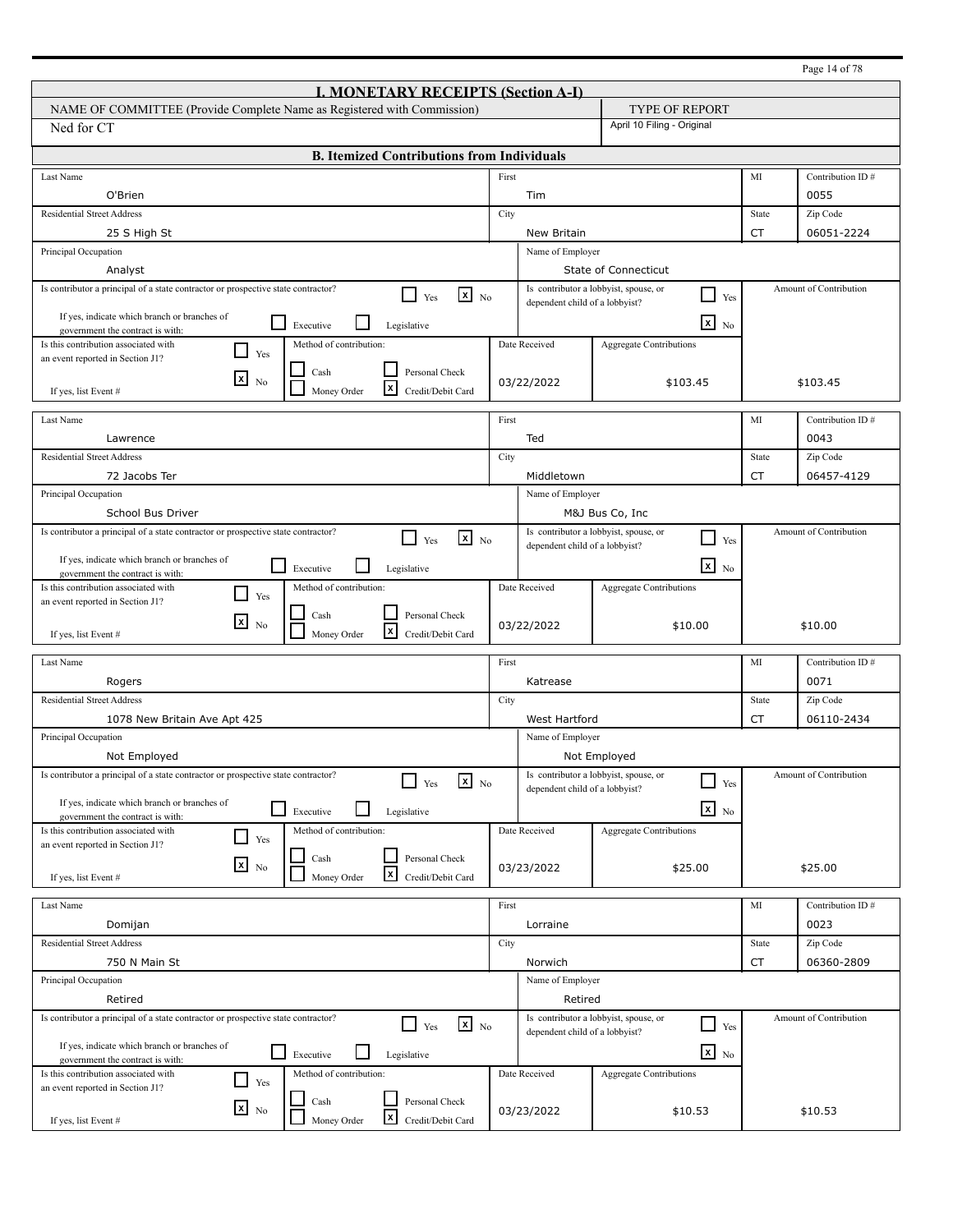| <b>I. MONETARY RECEIPTS (Section A-I)</b><br>NAME OF COMMITTEE (Provide Complete Name as Registered with Commission)<br><b>TYPE OF REPORT</b><br>April 10 Filing - Original<br>Ned for CT<br><b>B. Itemized Contributions from Individuals</b><br>First<br>MI<br>Contribution ID#<br>Last Name<br>Aresimowicz<br>0005<br>Joseph<br><b>Residential Street Address</b><br>City<br>Zip Code<br>State<br><b>CT</b><br>127 Clock Shop Dr<br>06037-3321<br>Berlin<br>Principal Occupation<br>Name of Employer<br>Lobbyist<br>Gaffney Bennett & Associates<br>Is contributor a principal of a state contractor or prospective state contractor?<br>Is contributor a lobbyist, spouse, or<br>Amount of Contribution<br>$\mathbf{x}$ No<br>$\mathbf{x}$<br>Yes<br>Yes<br>dependent child of a lobbyist?<br>If yes, indicate which branch or branches of<br>$\sqcup$<br>⊔<br>Executive<br>Legislative<br>N <sub>0</sub><br>government the contract is with:<br>Date Received<br>Is this contribution associated with<br>Method of contribution:<br><b>Aggregate Contributions</b><br>$\blacksquare$<br>Yes<br>an event reported in Section J1?<br>Cash<br>Personal Check<br>$\mathbf{x}$<br>N <sub>0</sub><br>03/24/2022<br>\$103.45<br>\$103.45<br>l×l<br>Money Order<br>Credit/Debit Card<br>If yes, list Event #<br>Last Name<br>First<br>MI<br>Contribution ID#<br>Kincaid<br>0035<br>Jeremy<br><b>Residential Street Address</b><br>Zip Code<br>City<br>State<br>06790-6705<br>79 Lewis St<br>CT<br>Torrington<br>Principal Occupation<br>Name of Employer<br>Teacher<br>Kelly Services, LLC.<br>Is contributor a principal of a state contractor or prospective state contractor?<br>Is contributor a lobbyist, spouse, or<br>Amount of Contribution<br>$x_{N0}$<br>- 1<br>Yes<br>Yes<br>dependent child of a lobbyist?<br>If yes, indicate which branch or branches of<br>$\overline{\mathbf{x}}$ No<br>l 1<br>Executive<br>Legislative<br>government the contract is with:<br>Is this contribution associated with<br>Method of contribution:<br>Date Received<br><b>Aggregate Contributions</b><br>$\blacksquare$<br>Yes<br>an event reported in Section J1?<br>Personal Check<br>Cash<br>⊠<br>N <sub>0</sub><br>03/24/2022<br>\$40.00<br>\$40.00<br>l×l<br>Money Order<br>Credit/Debit Card<br>If yes, list Event #<br>MI<br>First<br>Contribution ID#<br>Last Name<br>0015<br>Dalessandro<br>Marjorie<br><b>Residential Street Address</b><br>City<br>Zip Code<br>State<br>06067-1582<br>1000 Harbor View Dr<br>CT<br>Rocky Hill<br>Principal Occupation<br>Name of Employer<br>Nurses Aid<br>Right@Home care<br>Is contributor a principal of a state contractor or prospective state contractor?<br>Is contributor a lobbyist, spouse, or<br>Amount of Contribution<br>$\mathbf{x}$ No<br>$\mathbf{x}$ $_{\text{Yes}}$<br>Yes<br>dependent child of a lobbyist?<br>If yes, indicate which branch or branches of<br>$\Box$<br>Executive<br>Legislative<br>No<br>government the contract is with:<br>Method of contribution:<br>Date Received<br>Aggregate Contributions<br>Is this contribution associated with<br>$\Box$<br>Yes<br>an event reported in Section J1?<br>Personal Check<br>Cash<br>$x_{\text{No}}$<br>03/24/2022<br>\$10.00<br>\$10.00<br>$\boldsymbol{x}$<br>Money Order<br>Credit/Debit Card<br>If yes, list Event # |                                                                                  |  |            |                                |         |
|-----------------------------------------------------------------------------------------------------------------------------------------------------------------------------------------------------------------------------------------------------------------------------------------------------------------------------------------------------------------------------------------------------------------------------------------------------------------------------------------------------------------------------------------------------------------------------------------------------------------------------------------------------------------------------------------------------------------------------------------------------------------------------------------------------------------------------------------------------------------------------------------------------------------------------------------------------------------------------------------------------------------------------------------------------------------------------------------------------------------------------------------------------------------------------------------------------------------------------------------------------------------------------------------------------------------------------------------------------------------------------------------------------------------------------------------------------------------------------------------------------------------------------------------------------------------------------------------------------------------------------------------------------------------------------------------------------------------------------------------------------------------------------------------------------------------------------------------------------------------------------------------------------------------------------------------------------------------------------------------------------------------------------------------------------------------------------------------------------------------------------------------------------------------------------------------------------------------------------------------------------------------------------------------------------------------------------------------------------------------------------------------------------------------------------------------------------------------------------------------------------------------------------------------------------------------------------------------------------------------------------------------------------------------------------------------------------------------------------------------------------------------------------------------------------------------------------------------------------------------------------------------------------------------------------------------------------------------------------------------------------------------------------------------------------------------------------------------------------------------------------------------------------------------------------------------------------------------------------------------------------------------------------------------------------------------------------------------|----------------------------------------------------------------------------------|--|------------|--------------------------------|---------|
|                                                                                                                                                                                                                                                                                                                                                                                                                                                                                                                                                                                                                                                                                                                                                                                                                                                                                                                                                                                                                                                                                                                                                                                                                                                                                                                                                                                                                                                                                                                                                                                                                                                                                                                                                                                                                                                                                                                                                                                                                                                                                                                                                                                                                                                                                                                                                                                                                                                                                                                                                                                                                                                                                                                                                                                                                                                                                                                                                                                                                                                                                                                                                                                                                                                                                                                                         |                                                                                  |  |            |                                |         |
|                                                                                                                                                                                                                                                                                                                                                                                                                                                                                                                                                                                                                                                                                                                                                                                                                                                                                                                                                                                                                                                                                                                                                                                                                                                                                                                                                                                                                                                                                                                                                                                                                                                                                                                                                                                                                                                                                                                                                                                                                                                                                                                                                                                                                                                                                                                                                                                                                                                                                                                                                                                                                                                                                                                                                                                                                                                                                                                                                                                                                                                                                                                                                                                                                                                                                                                                         |                                                                                  |  |            |                                |         |
|                                                                                                                                                                                                                                                                                                                                                                                                                                                                                                                                                                                                                                                                                                                                                                                                                                                                                                                                                                                                                                                                                                                                                                                                                                                                                                                                                                                                                                                                                                                                                                                                                                                                                                                                                                                                                                                                                                                                                                                                                                                                                                                                                                                                                                                                                                                                                                                                                                                                                                                                                                                                                                                                                                                                                                                                                                                                                                                                                                                                                                                                                                                                                                                                                                                                                                                                         |                                                                                  |  |            |                                |         |
|                                                                                                                                                                                                                                                                                                                                                                                                                                                                                                                                                                                                                                                                                                                                                                                                                                                                                                                                                                                                                                                                                                                                                                                                                                                                                                                                                                                                                                                                                                                                                                                                                                                                                                                                                                                                                                                                                                                                                                                                                                                                                                                                                                                                                                                                                                                                                                                                                                                                                                                                                                                                                                                                                                                                                                                                                                                                                                                                                                                                                                                                                                                                                                                                                                                                                                                                         |                                                                                  |  |            |                                |         |
|                                                                                                                                                                                                                                                                                                                                                                                                                                                                                                                                                                                                                                                                                                                                                                                                                                                                                                                                                                                                                                                                                                                                                                                                                                                                                                                                                                                                                                                                                                                                                                                                                                                                                                                                                                                                                                                                                                                                                                                                                                                                                                                                                                                                                                                                                                                                                                                                                                                                                                                                                                                                                                                                                                                                                                                                                                                                                                                                                                                                                                                                                                                                                                                                                                                                                                                                         |                                                                                  |  |            |                                |         |
|                                                                                                                                                                                                                                                                                                                                                                                                                                                                                                                                                                                                                                                                                                                                                                                                                                                                                                                                                                                                                                                                                                                                                                                                                                                                                                                                                                                                                                                                                                                                                                                                                                                                                                                                                                                                                                                                                                                                                                                                                                                                                                                                                                                                                                                                                                                                                                                                                                                                                                                                                                                                                                                                                                                                                                                                                                                                                                                                                                                                                                                                                                                                                                                                                                                                                                                                         |                                                                                  |  |            |                                |         |
|                                                                                                                                                                                                                                                                                                                                                                                                                                                                                                                                                                                                                                                                                                                                                                                                                                                                                                                                                                                                                                                                                                                                                                                                                                                                                                                                                                                                                                                                                                                                                                                                                                                                                                                                                                                                                                                                                                                                                                                                                                                                                                                                                                                                                                                                                                                                                                                                                                                                                                                                                                                                                                                                                                                                                                                                                                                                                                                                                                                                                                                                                                                                                                                                                                                                                                                                         |                                                                                  |  |            |                                |         |
|                                                                                                                                                                                                                                                                                                                                                                                                                                                                                                                                                                                                                                                                                                                                                                                                                                                                                                                                                                                                                                                                                                                                                                                                                                                                                                                                                                                                                                                                                                                                                                                                                                                                                                                                                                                                                                                                                                                                                                                                                                                                                                                                                                                                                                                                                                                                                                                                                                                                                                                                                                                                                                                                                                                                                                                                                                                                                                                                                                                                                                                                                                                                                                                                                                                                                                                                         |                                                                                  |  |            |                                |         |
|                                                                                                                                                                                                                                                                                                                                                                                                                                                                                                                                                                                                                                                                                                                                                                                                                                                                                                                                                                                                                                                                                                                                                                                                                                                                                                                                                                                                                                                                                                                                                                                                                                                                                                                                                                                                                                                                                                                                                                                                                                                                                                                                                                                                                                                                                                                                                                                                                                                                                                                                                                                                                                                                                                                                                                                                                                                                                                                                                                                                                                                                                                                                                                                                                                                                                                                                         |                                                                                  |  |            |                                |         |
|                                                                                                                                                                                                                                                                                                                                                                                                                                                                                                                                                                                                                                                                                                                                                                                                                                                                                                                                                                                                                                                                                                                                                                                                                                                                                                                                                                                                                                                                                                                                                                                                                                                                                                                                                                                                                                                                                                                                                                                                                                                                                                                                                                                                                                                                                                                                                                                                                                                                                                                                                                                                                                                                                                                                                                                                                                                                                                                                                                                                                                                                                                                                                                                                                                                                                                                                         |                                                                                  |  |            |                                |         |
|                                                                                                                                                                                                                                                                                                                                                                                                                                                                                                                                                                                                                                                                                                                                                                                                                                                                                                                                                                                                                                                                                                                                                                                                                                                                                                                                                                                                                                                                                                                                                                                                                                                                                                                                                                                                                                                                                                                                                                                                                                                                                                                                                                                                                                                                                                                                                                                                                                                                                                                                                                                                                                                                                                                                                                                                                                                                                                                                                                                                                                                                                                                                                                                                                                                                                                                                         |                                                                                  |  |            |                                |         |
|                                                                                                                                                                                                                                                                                                                                                                                                                                                                                                                                                                                                                                                                                                                                                                                                                                                                                                                                                                                                                                                                                                                                                                                                                                                                                                                                                                                                                                                                                                                                                                                                                                                                                                                                                                                                                                                                                                                                                                                                                                                                                                                                                                                                                                                                                                                                                                                                                                                                                                                                                                                                                                                                                                                                                                                                                                                                                                                                                                                                                                                                                                                                                                                                                                                                                                                                         |                                                                                  |  |            |                                |         |
|                                                                                                                                                                                                                                                                                                                                                                                                                                                                                                                                                                                                                                                                                                                                                                                                                                                                                                                                                                                                                                                                                                                                                                                                                                                                                                                                                                                                                                                                                                                                                                                                                                                                                                                                                                                                                                                                                                                                                                                                                                                                                                                                                                                                                                                                                                                                                                                                                                                                                                                                                                                                                                                                                                                                                                                                                                                                                                                                                                                                                                                                                                                                                                                                                                                                                                                                         |                                                                                  |  |            |                                |         |
|                                                                                                                                                                                                                                                                                                                                                                                                                                                                                                                                                                                                                                                                                                                                                                                                                                                                                                                                                                                                                                                                                                                                                                                                                                                                                                                                                                                                                                                                                                                                                                                                                                                                                                                                                                                                                                                                                                                                                                                                                                                                                                                                                                                                                                                                                                                                                                                                                                                                                                                                                                                                                                                                                                                                                                                                                                                                                                                                                                                                                                                                                                                                                                                                                                                                                                                                         |                                                                                  |  |            |                                |         |
|                                                                                                                                                                                                                                                                                                                                                                                                                                                                                                                                                                                                                                                                                                                                                                                                                                                                                                                                                                                                                                                                                                                                                                                                                                                                                                                                                                                                                                                                                                                                                                                                                                                                                                                                                                                                                                                                                                                                                                                                                                                                                                                                                                                                                                                                                                                                                                                                                                                                                                                                                                                                                                                                                                                                                                                                                                                                                                                                                                                                                                                                                                                                                                                                                                                                                                                                         |                                                                                  |  |            |                                |         |
|                                                                                                                                                                                                                                                                                                                                                                                                                                                                                                                                                                                                                                                                                                                                                                                                                                                                                                                                                                                                                                                                                                                                                                                                                                                                                                                                                                                                                                                                                                                                                                                                                                                                                                                                                                                                                                                                                                                                                                                                                                                                                                                                                                                                                                                                                                                                                                                                                                                                                                                                                                                                                                                                                                                                                                                                                                                                                                                                                                                                                                                                                                                                                                                                                                                                                                                                         |                                                                                  |  |            |                                |         |
|                                                                                                                                                                                                                                                                                                                                                                                                                                                                                                                                                                                                                                                                                                                                                                                                                                                                                                                                                                                                                                                                                                                                                                                                                                                                                                                                                                                                                                                                                                                                                                                                                                                                                                                                                                                                                                                                                                                                                                                                                                                                                                                                                                                                                                                                                                                                                                                                                                                                                                                                                                                                                                                                                                                                                                                                                                                                                                                                                                                                                                                                                                                                                                                                                                                                                                                                         |                                                                                  |  |            |                                |         |
|                                                                                                                                                                                                                                                                                                                                                                                                                                                                                                                                                                                                                                                                                                                                                                                                                                                                                                                                                                                                                                                                                                                                                                                                                                                                                                                                                                                                                                                                                                                                                                                                                                                                                                                                                                                                                                                                                                                                                                                                                                                                                                                                                                                                                                                                                                                                                                                                                                                                                                                                                                                                                                                                                                                                                                                                                                                                                                                                                                                                                                                                                                                                                                                                                                                                                                                                         |                                                                                  |  |            |                                |         |
|                                                                                                                                                                                                                                                                                                                                                                                                                                                                                                                                                                                                                                                                                                                                                                                                                                                                                                                                                                                                                                                                                                                                                                                                                                                                                                                                                                                                                                                                                                                                                                                                                                                                                                                                                                                                                                                                                                                                                                                                                                                                                                                                                                                                                                                                                                                                                                                                                                                                                                                                                                                                                                                                                                                                                                                                                                                                                                                                                                                                                                                                                                                                                                                                                                                                                                                                         |                                                                                  |  |            |                                |         |
|                                                                                                                                                                                                                                                                                                                                                                                                                                                                                                                                                                                                                                                                                                                                                                                                                                                                                                                                                                                                                                                                                                                                                                                                                                                                                                                                                                                                                                                                                                                                                                                                                                                                                                                                                                                                                                                                                                                                                                                                                                                                                                                                                                                                                                                                                                                                                                                                                                                                                                                                                                                                                                                                                                                                                                                                                                                                                                                                                                                                                                                                                                                                                                                                                                                                                                                                         |                                                                                  |  |            |                                |         |
|                                                                                                                                                                                                                                                                                                                                                                                                                                                                                                                                                                                                                                                                                                                                                                                                                                                                                                                                                                                                                                                                                                                                                                                                                                                                                                                                                                                                                                                                                                                                                                                                                                                                                                                                                                                                                                                                                                                                                                                                                                                                                                                                                                                                                                                                                                                                                                                                                                                                                                                                                                                                                                                                                                                                                                                                                                                                                                                                                                                                                                                                                                                                                                                                                                                                                                                                         |                                                                                  |  |            |                                |         |
|                                                                                                                                                                                                                                                                                                                                                                                                                                                                                                                                                                                                                                                                                                                                                                                                                                                                                                                                                                                                                                                                                                                                                                                                                                                                                                                                                                                                                                                                                                                                                                                                                                                                                                                                                                                                                                                                                                                                                                                                                                                                                                                                                                                                                                                                                                                                                                                                                                                                                                                                                                                                                                                                                                                                                                                                                                                                                                                                                                                                                                                                                                                                                                                                                                                                                                                                         |                                                                                  |  |            |                                |         |
|                                                                                                                                                                                                                                                                                                                                                                                                                                                                                                                                                                                                                                                                                                                                                                                                                                                                                                                                                                                                                                                                                                                                                                                                                                                                                                                                                                                                                                                                                                                                                                                                                                                                                                                                                                                                                                                                                                                                                                                                                                                                                                                                                                                                                                                                                                                                                                                                                                                                                                                                                                                                                                                                                                                                                                                                                                                                                                                                                                                                                                                                                                                                                                                                                                                                                                                                         |                                                                                  |  |            |                                |         |
|                                                                                                                                                                                                                                                                                                                                                                                                                                                                                                                                                                                                                                                                                                                                                                                                                                                                                                                                                                                                                                                                                                                                                                                                                                                                                                                                                                                                                                                                                                                                                                                                                                                                                                                                                                                                                                                                                                                                                                                                                                                                                                                                                                                                                                                                                                                                                                                                                                                                                                                                                                                                                                                                                                                                                                                                                                                                                                                                                                                                                                                                                                                                                                                                                                                                                                                                         |                                                                                  |  |            |                                |         |
|                                                                                                                                                                                                                                                                                                                                                                                                                                                                                                                                                                                                                                                                                                                                                                                                                                                                                                                                                                                                                                                                                                                                                                                                                                                                                                                                                                                                                                                                                                                                                                                                                                                                                                                                                                                                                                                                                                                                                                                                                                                                                                                                                                                                                                                                                                                                                                                                                                                                                                                                                                                                                                                                                                                                                                                                                                                                                                                                                                                                                                                                                                                                                                                                                                                                                                                                         |                                                                                  |  |            |                                |         |
|                                                                                                                                                                                                                                                                                                                                                                                                                                                                                                                                                                                                                                                                                                                                                                                                                                                                                                                                                                                                                                                                                                                                                                                                                                                                                                                                                                                                                                                                                                                                                                                                                                                                                                                                                                                                                                                                                                                                                                                                                                                                                                                                                                                                                                                                                                                                                                                                                                                                                                                                                                                                                                                                                                                                                                                                                                                                                                                                                                                                                                                                                                                                                                                                                                                                                                                                         |                                                                                  |  |            |                                |         |
|                                                                                                                                                                                                                                                                                                                                                                                                                                                                                                                                                                                                                                                                                                                                                                                                                                                                                                                                                                                                                                                                                                                                                                                                                                                                                                                                                                                                                                                                                                                                                                                                                                                                                                                                                                                                                                                                                                                                                                                                                                                                                                                                                                                                                                                                                                                                                                                                                                                                                                                                                                                                                                                                                                                                                                                                                                                                                                                                                                                                                                                                                                                                                                                                                                                                                                                                         |                                                                                  |  |            |                                |         |
|                                                                                                                                                                                                                                                                                                                                                                                                                                                                                                                                                                                                                                                                                                                                                                                                                                                                                                                                                                                                                                                                                                                                                                                                                                                                                                                                                                                                                                                                                                                                                                                                                                                                                                                                                                                                                                                                                                                                                                                                                                                                                                                                                                                                                                                                                                                                                                                                                                                                                                                                                                                                                                                                                                                                                                                                                                                                                                                                                                                                                                                                                                                                                                                                                                                                                                                                         |                                                                                  |  |            |                                |         |
|                                                                                                                                                                                                                                                                                                                                                                                                                                                                                                                                                                                                                                                                                                                                                                                                                                                                                                                                                                                                                                                                                                                                                                                                                                                                                                                                                                                                                                                                                                                                                                                                                                                                                                                                                                                                                                                                                                                                                                                                                                                                                                                                                                                                                                                                                                                                                                                                                                                                                                                                                                                                                                                                                                                                                                                                                                                                                                                                                                                                                                                                                                                                                                                                                                                                                                                                         |                                                                                  |  |            |                                |         |
|                                                                                                                                                                                                                                                                                                                                                                                                                                                                                                                                                                                                                                                                                                                                                                                                                                                                                                                                                                                                                                                                                                                                                                                                                                                                                                                                                                                                                                                                                                                                                                                                                                                                                                                                                                                                                                                                                                                                                                                                                                                                                                                                                                                                                                                                                                                                                                                                                                                                                                                                                                                                                                                                                                                                                                                                                                                                                                                                                                                                                                                                                                                                                                                                                                                                                                                                         |                                                                                  |  |            |                                |         |
|                                                                                                                                                                                                                                                                                                                                                                                                                                                                                                                                                                                                                                                                                                                                                                                                                                                                                                                                                                                                                                                                                                                                                                                                                                                                                                                                                                                                                                                                                                                                                                                                                                                                                                                                                                                                                                                                                                                                                                                                                                                                                                                                                                                                                                                                                                                                                                                                                                                                                                                                                                                                                                                                                                                                                                                                                                                                                                                                                                                                                                                                                                                                                                                                                                                                                                                                         |                                                                                  |  |            |                                |         |
|                                                                                                                                                                                                                                                                                                                                                                                                                                                                                                                                                                                                                                                                                                                                                                                                                                                                                                                                                                                                                                                                                                                                                                                                                                                                                                                                                                                                                                                                                                                                                                                                                                                                                                                                                                                                                                                                                                                                                                                                                                                                                                                                                                                                                                                                                                                                                                                                                                                                                                                                                                                                                                                                                                                                                                                                                                                                                                                                                                                                                                                                                                                                                                                                                                                                                                                                         |                                                                                  |  |            |                                |         |
|                                                                                                                                                                                                                                                                                                                                                                                                                                                                                                                                                                                                                                                                                                                                                                                                                                                                                                                                                                                                                                                                                                                                                                                                                                                                                                                                                                                                                                                                                                                                                                                                                                                                                                                                                                                                                                                                                                                                                                                                                                                                                                                                                                                                                                                                                                                                                                                                                                                                                                                                                                                                                                                                                                                                                                                                                                                                                                                                                                                                                                                                                                                                                                                                                                                                                                                                         |                                                                                  |  |            |                                |         |
|                                                                                                                                                                                                                                                                                                                                                                                                                                                                                                                                                                                                                                                                                                                                                                                                                                                                                                                                                                                                                                                                                                                                                                                                                                                                                                                                                                                                                                                                                                                                                                                                                                                                                                                                                                                                                                                                                                                                                                                                                                                                                                                                                                                                                                                                                                                                                                                                                                                                                                                                                                                                                                                                                                                                                                                                                                                                                                                                                                                                                                                                                                                                                                                                                                                                                                                                         |                                                                                  |  |            |                                |         |
|                                                                                                                                                                                                                                                                                                                                                                                                                                                                                                                                                                                                                                                                                                                                                                                                                                                                                                                                                                                                                                                                                                                                                                                                                                                                                                                                                                                                                                                                                                                                                                                                                                                                                                                                                                                                                                                                                                                                                                                                                                                                                                                                                                                                                                                                                                                                                                                                                                                                                                                                                                                                                                                                                                                                                                                                                                                                                                                                                                                                                                                                                                                                                                                                                                                                                                                                         |                                                                                  |  |            |                                |         |
|                                                                                                                                                                                                                                                                                                                                                                                                                                                                                                                                                                                                                                                                                                                                                                                                                                                                                                                                                                                                                                                                                                                                                                                                                                                                                                                                                                                                                                                                                                                                                                                                                                                                                                                                                                                                                                                                                                                                                                                                                                                                                                                                                                                                                                                                                                                                                                                                                                                                                                                                                                                                                                                                                                                                                                                                                                                                                                                                                                                                                                                                                                                                                                                                                                                                                                                                         |                                                                                  |  |            |                                |         |
|                                                                                                                                                                                                                                                                                                                                                                                                                                                                                                                                                                                                                                                                                                                                                                                                                                                                                                                                                                                                                                                                                                                                                                                                                                                                                                                                                                                                                                                                                                                                                                                                                                                                                                                                                                                                                                                                                                                                                                                                                                                                                                                                                                                                                                                                                                                                                                                                                                                                                                                                                                                                                                                                                                                                                                                                                                                                                                                                                                                                                                                                                                                                                                                                                                                                                                                                         |                                                                                  |  |            |                                |         |
|                                                                                                                                                                                                                                                                                                                                                                                                                                                                                                                                                                                                                                                                                                                                                                                                                                                                                                                                                                                                                                                                                                                                                                                                                                                                                                                                                                                                                                                                                                                                                                                                                                                                                                                                                                                                                                                                                                                                                                                                                                                                                                                                                                                                                                                                                                                                                                                                                                                                                                                                                                                                                                                                                                                                                                                                                                                                                                                                                                                                                                                                                                                                                                                                                                                                                                                                         |                                                                                  |  |            |                                |         |
|                                                                                                                                                                                                                                                                                                                                                                                                                                                                                                                                                                                                                                                                                                                                                                                                                                                                                                                                                                                                                                                                                                                                                                                                                                                                                                                                                                                                                                                                                                                                                                                                                                                                                                                                                                                                                                                                                                                                                                                                                                                                                                                                                                                                                                                                                                                                                                                                                                                                                                                                                                                                                                                                                                                                                                                                                                                                                                                                                                                                                                                                                                                                                                                                                                                                                                                                         |                                                                                  |  |            |                                |         |
|                                                                                                                                                                                                                                                                                                                                                                                                                                                                                                                                                                                                                                                                                                                                                                                                                                                                                                                                                                                                                                                                                                                                                                                                                                                                                                                                                                                                                                                                                                                                                                                                                                                                                                                                                                                                                                                                                                                                                                                                                                                                                                                                                                                                                                                                                                                                                                                                                                                                                                                                                                                                                                                                                                                                                                                                                                                                                                                                                                                                                                                                                                                                                                                                                                                                                                                                         |                                                                                  |  |            |                                |         |
|                                                                                                                                                                                                                                                                                                                                                                                                                                                                                                                                                                                                                                                                                                                                                                                                                                                                                                                                                                                                                                                                                                                                                                                                                                                                                                                                                                                                                                                                                                                                                                                                                                                                                                                                                                                                                                                                                                                                                                                                                                                                                                                                                                                                                                                                                                                                                                                                                                                                                                                                                                                                                                                                                                                                                                                                                                                                                                                                                                                                                                                                                                                                                                                                                                                                                                                                         |                                                                                  |  |            |                                |         |
|                                                                                                                                                                                                                                                                                                                                                                                                                                                                                                                                                                                                                                                                                                                                                                                                                                                                                                                                                                                                                                                                                                                                                                                                                                                                                                                                                                                                                                                                                                                                                                                                                                                                                                                                                                                                                                                                                                                                                                                                                                                                                                                                                                                                                                                                                                                                                                                                                                                                                                                                                                                                                                                                                                                                                                                                                                                                                                                                                                                                                                                                                                                                                                                                                                                                                                                                         |                                                                                  |  |            |                                |         |
|                                                                                                                                                                                                                                                                                                                                                                                                                                                                                                                                                                                                                                                                                                                                                                                                                                                                                                                                                                                                                                                                                                                                                                                                                                                                                                                                                                                                                                                                                                                                                                                                                                                                                                                                                                                                                                                                                                                                                                                                                                                                                                                                                                                                                                                                                                                                                                                                                                                                                                                                                                                                                                                                                                                                                                                                                                                                                                                                                                                                                                                                                                                                                                                                                                                                                                                                         |                                                                                  |  |            |                                |         |
| First<br>MI<br>Last Name<br>Contribution ID#                                                                                                                                                                                                                                                                                                                                                                                                                                                                                                                                                                                                                                                                                                                                                                                                                                                                                                                                                                                                                                                                                                                                                                                                                                                                                                                                                                                                                                                                                                                                                                                                                                                                                                                                                                                                                                                                                                                                                                                                                                                                                                                                                                                                                                                                                                                                                                                                                                                                                                                                                                                                                                                                                                                                                                                                                                                                                                                                                                                                                                                                                                                                                                                                                                                                                            |                                                                                  |  |            |                                |         |
| 0072<br>Julia<br>Pemberton                                                                                                                                                                                                                                                                                                                                                                                                                                                                                                                                                                                                                                                                                                                                                                                                                                                                                                                                                                                                                                                                                                                                                                                                                                                                                                                                                                                                                                                                                                                                                                                                                                                                                                                                                                                                                                                                                                                                                                                                                                                                                                                                                                                                                                                                                                                                                                                                                                                                                                                                                                                                                                                                                                                                                                                                                                                                                                                                                                                                                                                                                                                                                                                                                                                                                                              |                                                                                  |  |            |                                |         |
| <b>Residential Street Address</b><br>State<br>Zip Code<br>City                                                                                                                                                                                                                                                                                                                                                                                                                                                                                                                                                                                                                                                                                                                                                                                                                                                                                                                                                                                                                                                                                                                                                                                                                                                                                                                                                                                                                                                                                                                                                                                                                                                                                                                                                                                                                                                                                                                                                                                                                                                                                                                                                                                                                                                                                                                                                                                                                                                                                                                                                                                                                                                                                                                                                                                                                                                                                                                                                                                                                                                                                                                                                                                                                                                                          |                                                                                  |  |            |                                |         |
| 159 Umpawaug Rd<br>CT<br>06896-2211<br>Redding                                                                                                                                                                                                                                                                                                                                                                                                                                                                                                                                                                                                                                                                                                                                                                                                                                                                                                                                                                                                                                                                                                                                                                                                                                                                                                                                                                                                                                                                                                                                                                                                                                                                                                                                                                                                                                                                                                                                                                                                                                                                                                                                                                                                                                                                                                                                                                                                                                                                                                                                                                                                                                                                                                                                                                                                                                                                                                                                                                                                                                                                                                                                                                                                                                                                                          |                                                                                  |  |            |                                |         |
| Principal Occupation<br>Name of Employer                                                                                                                                                                                                                                                                                                                                                                                                                                                                                                                                                                                                                                                                                                                                                                                                                                                                                                                                                                                                                                                                                                                                                                                                                                                                                                                                                                                                                                                                                                                                                                                                                                                                                                                                                                                                                                                                                                                                                                                                                                                                                                                                                                                                                                                                                                                                                                                                                                                                                                                                                                                                                                                                                                                                                                                                                                                                                                                                                                                                                                                                                                                                                                                                                                                                                                |                                                                                  |  |            |                                |         |
| First Selectwoman<br>Town of Redding                                                                                                                                                                                                                                                                                                                                                                                                                                                                                                                                                                                                                                                                                                                                                                                                                                                                                                                                                                                                                                                                                                                                                                                                                                                                                                                                                                                                                                                                                                                                                                                                                                                                                                                                                                                                                                                                                                                                                                                                                                                                                                                                                                                                                                                                                                                                                                                                                                                                                                                                                                                                                                                                                                                                                                                                                                                                                                                                                                                                                                                                                                                                                                                                                                                                                                    |                                                                                  |  |            |                                |         |
| Is contributor a principal of a state contractor or prospective state contractor?<br>Is contributor a lobbyist, spouse, or<br>Amount of Contribution<br>$\mathbf{X}$ No<br>$\sqcup$<br>Yes<br>Yes                                                                                                                                                                                                                                                                                                                                                                                                                                                                                                                                                                                                                                                                                                                                                                                                                                                                                                                                                                                                                                                                                                                                                                                                                                                                                                                                                                                                                                                                                                                                                                                                                                                                                                                                                                                                                                                                                                                                                                                                                                                                                                                                                                                                                                                                                                                                                                                                                                                                                                                                                                                                                                                                                                                                                                                                                                                                                                                                                                                                                                                                                                                                       |                                                                                  |  |            |                                |         |
| dependent child of a lobbyist?                                                                                                                                                                                                                                                                                                                                                                                                                                                                                                                                                                                                                                                                                                                                                                                                                                                                                                                                                                                                                                                                                                                                                                                                                                                                                                                                                                                                                                                                                                                                                                                                                                                                                                                                                                                                                                                                                                                                                                                                                                                                                                                                                                                                                                                                                                                                                                                                                                                                                                                                                                                                                                                                                                                                                                                                                                                                                                                                                                                                                                                                                                                                                                                                                                                                                                          | If yes, indicate which branch or branches of                                     |  |            |                                |         |
|                                                                                                                                                                                                                                                                                                                                                                                                                                                                                                                                                                                                                                                                                                                                                                                                                                                                                                                                                                                                                                                                                                                                                                                                                                                                                                                                                                                                                                                                                                                                                                                                                                                                                                                                                                                                                                                                                                                                                                                                                                                                                                                                                                                                                                                                                                                                                                                                                                                                                                                                                                                                                                                                                                                                                                                                                                                                                                                                                                                                                                                                                                                                                                                                                                                                                                                                         | Legislative<br>government the contract is with:                                  |  |            |                                |         |
| $\mathbf{x}$ No<br>$\Box$ Executive                                                                                                                                                                                                                                                                                                                                                                                                                                                                                                                                                                                                                                                                                                                                                                                                                                                                                                                                                                                                                                                                                                                                                                                                                                                                                                                                                                                                                                                                                                                                                                                                                                                                                                                                                                                                                                                                                                                                                                                                                                                                                                                                                                                                                                                                                                                                                                                                                                                                                                                                                                                                                                                                                                                                                                                                                                                                                                                                                                                                                                                                                                                                                                                                                                                                                                     | Method of contribution:<br>Is this contribution associated with<br>$\Box$        |  |            | <b>Aggregate Contributions</b> |         |
| Date Received                                                                                                                                                                                                                                                                                                                                                                                                                                                                                                                                                                                                                                                                                                                                                                                                                                                                                                                                                                                                                                                                                                                                                                                                                                                                                                                                                                                                                                                                                                                                                                                                                                                                                                                                                                                                                                                                                                                                                                                                                                                                                                                                                                                                                                                                                                                                                                                                                                                                                                                                                                                                                                                                                                                                                                                                                                                                                                                                                                                                                                                                                                                                                                                                                                                                                                                           |                                                                                  |  |            |                                |         |
| Yes<br>an event reported in Section J1?<br>Cash<br>Personal Check                                                                                                                                                                                                                                                                                                                                                                                                                                                                                                                                                                                                                                                                                                                                                                                                                                                                                                                                                                                                                                                                                                                                                                                                                                                                                                                                                                                                                                                                                                                                                                                                                                                                                                                                                                                                                                                                                                                                                                                                                                                                                                                                                                                                                                                                                                                                                                                                                                                                                                                                                                                                                                                                                                                                                                                                                                                                                                                                                                                                                                                                                                                                                                                                                                                                       | $\mathbf{x}$ No<br>x<br>Credit/Debit Card<br>Money Order<br>If yes, list Event # |  | 03/24/2022 | \$50.00                        | \$50.00 |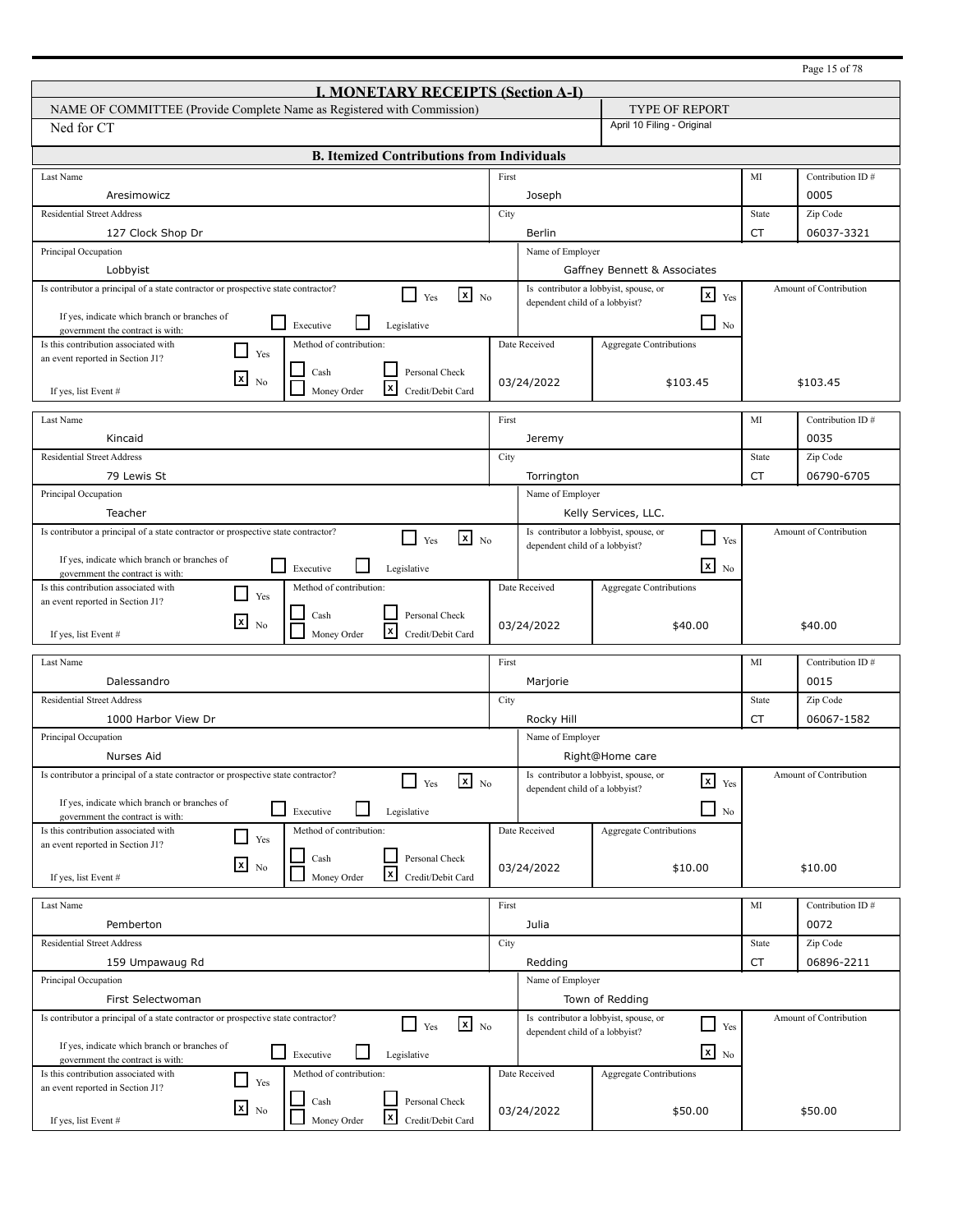|                                                                                                                     |       |                                |                                                        |           | Page 16 of 78          |
|---------------------------------------------------------------------------------------------------------------------|-------|--------------------------------|--------------------------------------------------------|-----------|------------------------|
| <b>I. MONETARY RECEIPTS (Section A-I)</b>                                                                           |       |                                |                                                        |           |                        |
| NAME OF COMMITTEE (Provide Complete Name as Registered with Commission)                                             |       |                                | <b>TYPE OF REPORT</b>                                  |           |                        |
| Ned for CT                                                                                                          |       |                                | April 10 Filing - Original                             |           |                        |
| <b>B. Itemized Contributions from Individuals</b>                                                                   |       |                                |                                                        |           |                        |
| Last Name                                                                                                           | First |                                |                                                        | MI        | Contribution ID#       |
| Meier                                                                                                               |       | Steven                         |                                                        |           | 0056                   |
| <b>Residential Street Address</b>                                                                                   | City  |                                |                                                        | State     | Zip Code               |
| 12 Squire Rd                                                                                                        |       | Roxbury                        |                                                        | <b>CT</b> | 06783-1715             |
| Principal Occupation                                                                                                |       | Name of Employer               |                                                        |           |                        |
| Attorney                                                                                                            |       |                                | Self Employed                                          |           |                        |
| Is contributor a principal of a state contractor or prospective state contractor?<br>$\mathbf{x}$ No<br>Yes         |       |                                | Is contributor a lobbyist, spouse, or<br>$\Box$<br>Yes |           | Amount of Contribution |
| If yes, indicate which branch or branches of                                                                        |       | dependent child of a lobbyist? |                                                        |           |                        |
| $\sqcup$<br>Executive<br>Legislative<br>government the contract is with:                                            |       |                                | $\mathbf{x}$<br>N <sub>0</sub>                         |           |                        |
| Method of contribution:<br>Is this contribution associated with<br>$\blacksquare$<br>Yes                            |       | Date Received                  | <b>Aggregate Contributions</b>                         |           |                        |
| an event reported in Section J1?<br>$\operatorname{Cash}$<br>Personal Check                                         |       |                                |                                                        |           |                        |
| $\mathbf{x}$<br>N <sub>0</sub><br>l×l<br>Money Order<br>Credit/Debit Card<br>If yes, list Event #                   |       | 03/24/2022                     | \$100.00                                               |           | \$100.00               |
|                                                                                                                     |       |                                |                                                        |           |                        |
| Last Name                                                                                                           | First |                                |                                                        | MI        | Contribution ID#       |
| McCurdy                                                                                                             |       | Everton                        |                                                        |           | 0057                   |
| <b>Residential Street Address</b>                                                                                   | City  |                                |                                                        | State     | Zip Code               |
| 2175 Boulevard                                                                                                      |       | West Hartford                  |                                                        | CT        | 06107-2607             |
| Principal Occupation<br>Name of Employer                                                                            |       |                                |                                                        |           |                        |
| Sales<br>Clark's USA                                                                                                |       |                                |                                                        |           |                        |
| Is contributor a principal of a state contractor or prospective state contractor?<br>$x_{N0}$<br>Yes                |       |                                | Is contributor a lobbyist, spouse, or<br>- 1<br>Yes    |           | Amount of Contribution |
|                                                                                                                     |       | dependent child of a lobbyist? |                                                        |           |                        |
| If yes, indicate which branch or branches of<br>l 1<br>Executive<br>Legislative<br>government the contract is with: |       |                                | $\overline{\mathbf{x}}$ No                             |           |                        |
| Method of contribution:<br>Is this contribution associated with<br>- 1<br>Yes                                       |       | Date Received                  | <b>Aggregate Contributions</b>                         |           |                        |
| an event reported in Section J1?                                                                                    |       |                                |                                                        |           |                        |
| Personal Check<br>Cash<br>⊠<br>N <sub>0</sub><br>l×l                                                                |       | 03/24/2022                     | \$51.83                                                |           | \$51.83                |
| Money Order<br>Credit/Debit Card<br>If yes, list Event #                                                            |       |                                |                                                        |           |                        |
| Last Name                                                                                                           | First |                                |                                                        | MI        | Contribution ID#       |
| Trainor                                                                                                             |       | Jennifer                       |                                                        |           | 0064                   |
| <b>Residential Street Address</b>                                                                                   | City  |                                |                                                        | State     | Zip Code               |
| 152 Indian Rd                                                                                                       |       | Piedmont                       |                                                        | CA        | 94610-1223             |
| Principal Occupation                                                                                                |       | Name of Employer               |                                                        |           |                        |
| Retired                                                                                                             |       | Retired                        |                                                        |           |                        |
| Is contributor a principal of a state contractor or prospective state contractor?<br>$\mathbf{x}$ No                |       |                                | Is contributor a lobbyist, spouse, or<br>$\Box$        |           | Amount of Contribution |
| Yes                                                                                                                 |       | dependent child of a lobbyist? | Yes                                                    |           |                        |
| If yes, indicate which branch or branches of<br>⊔<br>Executive<br>Legislative<br>government the contract is with:   |       |                                | $x_{N0}$                                               |           |                        |
| Method of contribution:<br>Is this contribution associated with<br>$\Box$                                           |       | Date Received                  | Aggregate Contributions                                |           |                        |
| Yes<br>an event reported in Section J1?                                                                             |       |                                |                                                        |           |                        |
| Personal Check<br>Cash<br>$x_{\text{No}}$<br>$\mathbf{x}$                                                           |       | 03/25/2022                     | \$2,065.20                                             |           | \$2,065.20             |
| Money Order<br>Credit/Debit Card<br>If yes, list Event #                                                            |       |                                |                                                        |           |                        |
| Last Name                                                                                                           | First |                                |                                                        | MI        | Contribution ID#       |
| Ives                                                                                                                |       | Richard                        |                                                        |           | 0036                   |
| <b>Residential Street Address</b>                                                                                   | City  |                                |                                                        | State     | Zip Code               |
| 389 Pomfret Rd                                                                                                      |       | Brooklyn                       |                                                        | CT        | 06234-1523             |
| Principal Occupation                                                                                                |       | Name of Employer               |                                                        |           |                        |
| Retired                                                                                                             |       | Retired                        |                                                        |           |                        |
| Is contributor a principal of a state contractor or prospective state contractor?<br>$\mathbf{x}$ No<br>LΙ          |       |                                | Is contributor a lobbyist, spouse, or<br>$\Box$        |           | Amount of Contribution |
| Yes                                                                                                                 |       | dependent child of a lobbyist? | Yes                                                    |           |                        |
| If yes, indicate which branch or branches of<br>$\Box$ Executive<br>Legislative<br>government the contract is with: |       |                                | $\overline{\mathbf{x}}$ No                             |           |                        |
| Method of contribution:<br>Is this contribution associated with                                                     |       | Date Received                  | <b>Aggregate Contributions</b>                         |           |                        |
| $\Box$<br>Yes<br>an event reported in Section J1?                                                                   |       |                                |                                                        |           |                        |
| Cash<br>Personal Check<br>$x_{N0}$                                                                                  |       | 03/25/2022                     | \$103.45                                               |           | \$103.45               |
| $\mathbf{x}$<br>Money Order<br>Credit/Debit Card<br>If yes, list Event #                                            |       |                                |                                                        |           |                        |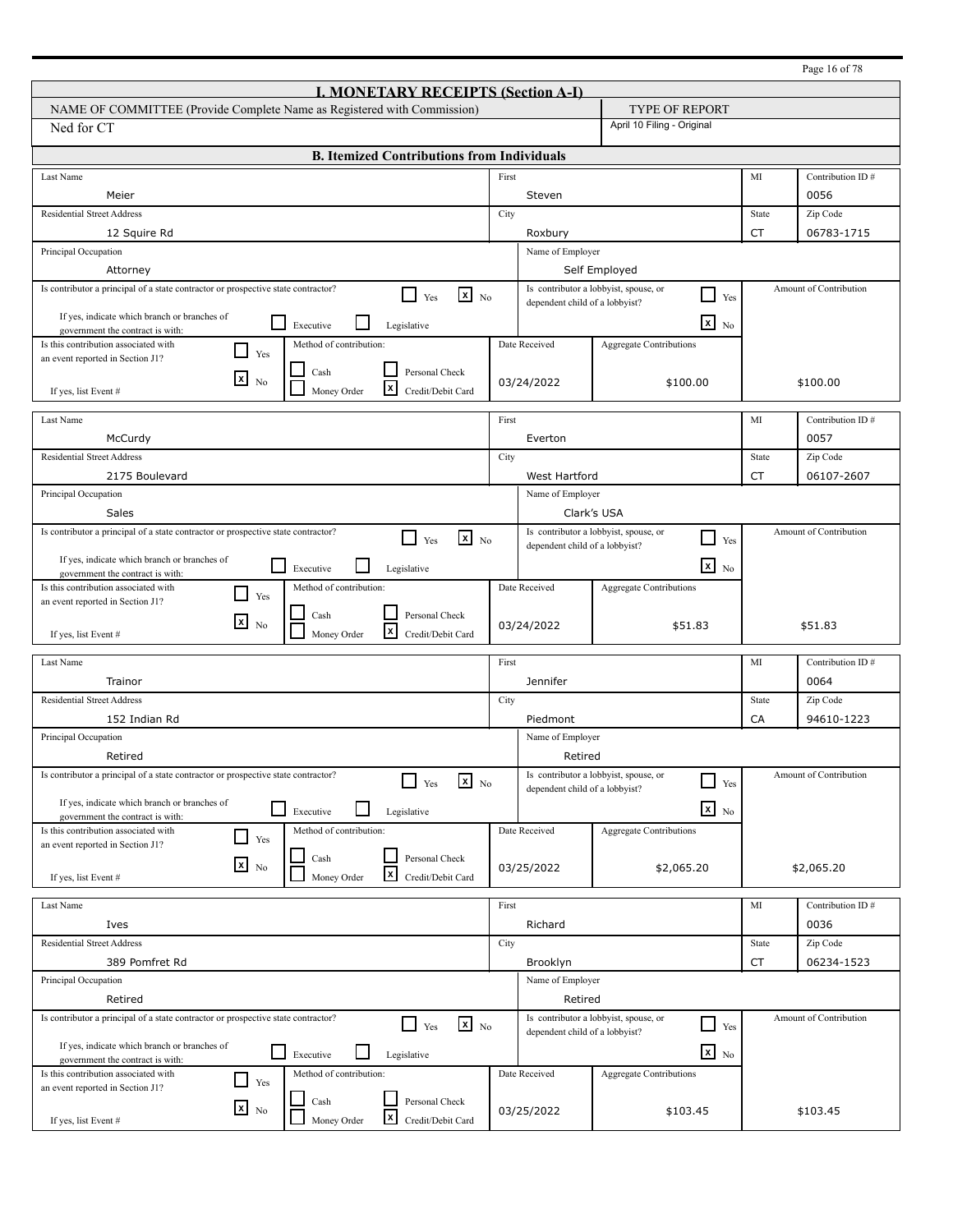|                                                                                                                        |       |                                |                                                                   |           | Page 17 of 78          |
|------------------------------------------------------------------------------------------------------------------------|-------|--------------------------------|-------------------------------------------------------------------|-----------|------------------------|
| <b>I. MONETARY RECEIPTS (Section A-I)</b>                                                                              |       |                                |                                                                   |           |                        |
| NAME OF COMMITTEE (Provide Complete Name as Registered with Commission)                                                |       |                                | <b>TYPE OF REPORT</b>                                             |           |                        |
| Ned for CT                                                                                                             |       |                                | April 10 Filing - Original                                        |           |                        |
| <b>B. Itemized Contributions from Individuals</b>                                                                      |       |                                |                                                                   |           |                        |
| Last Name                                                                                                              | First |                                |                                                                   | MI        | Contribution ID#       |
| Aviles                                                                                                                 |       | Kenneth                        |                                                                   |           | 0006                   |
| <b>Residential Street Address</b>                                                                                      | City  |                                |                                                                   | State     | Zip Code               |
| 18 Avenue B                                                                                                            |       | Norwalk                        |                                                                   | <b>CT</b> | 06854-2624             |
| Principal Occupation                                                                                                   |       | Name of Employer               |                                                                   |           |                        |
| Student                                                                                                                |       | Student                        |                                                                   |           |                        |
| Is contributor a principal of a state contractor or prospective state contractor?<br>$\mathbf{x}$ No<br>l 1<br>Yes     |       | dependent child of a lobbyist? | Is contributor a lobbyist, spouse, or<br>$\Box$<br>Yes            |           | Amount of Contribution |
| If yes, indicate which branch or branches of<br>$\sqcup$                                                               |       |                                | $\mathbf{x}$                                                      |           |                        |
| Executive<br>Legislative<br>government the contract is with:                                                           |       |                                | N <sub>0</sub>                                                    |           |                        |
| Method of contribution:<br>Is this contribution associated with<br>ı 1<br>Yes<br>an event reported in Section J1?      |       | Date Received                  | <b>Aggregate Contributions</b>                                    |           |                        |
| $\operatorname{Cash}$<br>Personal Check<br>$\mathbf{x}$                                                                |       |                                |                                                                   |           |                        |
| N <sub>0</sub><br>l×l<br>Money Order<br>Credit/Debit Card<br>If yes, list Event #                                      |       | 03/25/2022                     | \$25.00                                                           |           | \$25.00                |
|                                                                                                                        |       |                                |                                                                   |           |                        |
| Last Name                                                                                                              | First |                                |                                                                   | MI        | Contribution ID#       |
| Farina                                                                                                                 |       | Michael                        |                                                                   |           | 0024                   |
| <b>Residential Street Address</b>                                                                                      | City  |                                |                                                                   | State     | Zip Code               |
| 54 Robert Rd                                                                                                           |       | Manchester                     |                                                                   | CT        | 06040-4520             |
| Principal Occupation<br>Name of Employer<br>Professor<br><b>Yale University</b>                                        |       |                                |                                                                   |           |                        |
|                                                                                                                        |       |                                |                                                                   |           | Amount of Contribution |
| Is contributor a principal of a state contractor or prospective state contractor?<br>$x_{N0}$<br>Yes                   |       | dependent child of a lobbyist? | Is contributor a lobbyist, spouse, or<br>- 1<br>Yes               |           |                        |
| If yes, indicate which branch or branches of<br>l 1<br>Executive<br>Legislative                                        |       |                                | $\overline{\mathbf{x}}$ No                                        |           |                        |
| government the contract is with:<br>Method of contribution:<br>Is this contribution associated with                    |       | Date Received                  | <b>Aggregate Contributions</b>                                    |           |                        |
| - 1<br>Yes<br>an event reported in Section J1?                                                                         |       |                                |                                                                   |           |                        |
| Personal Check<br>Cash<br>⊠<br>N <sub>0</sub>                                                                          |       | 03/25/2022                     | \$25.00                                                           |           | \$25.00                |
| l×l<br>Money Order<br>Credit/Debit Card<br>If yes, list Event #                                                        |       |                                |                                                                   |           |                        |
| Last Name                                                                                                              | First |                                |                                                                   | MI        | Contribution ID#       |
| Currey                                                                                                                 |       | Melody                         |                                                                   |           | 0025                   |
| <b>Residential Street Address</b>                                                                                      | City  |                                |                                                                   | State     | Zip Code               |
| 14 Martin Cir                                                                                                          |       | East Hartford                  |                                                                   | CT        | 06118-1119             |
| Principal Occupation                                                                                                   |       | Name of Employer               |                                                                   |           |                        |
| Retired                                                                                                                |       | Retired                        |                                                                   |           |                        |
| Is contributor a principal of a state contractor or prospective state contractor?<br>$\mathbf{x}$ No                   |       |                                | Is contributor a lobbyist, spouse, or<br>$\overline{\phantom{0}}$ |           | Amount of Contribution |
| Yes                                                                                                                    |       | dependent child of a lobbyist? | Yes                                                               |           |                        |
| If yes, indicate which branch or branches of<br>$\Box$<br>Executive<br>Legislative<br>government the contract is with: |       |                                | $x_{N0}$                                                          |           |                        |
| Method of contribution:<br>Is this contribution associated with<br>$\Box$                                              |       | Date Received                  | Aggregate Contributions                                           |           |                        |
| Yes<br>an event reported in Section J1?<br>Personal Check                                                              |       |                                |                                                                   |           |                        |
| Cash<br>$x_{\text{No}}$<br>$\mathbf{x}$<br>Money Order<br>Credit/Debit Card<br>If yes, list Event #                    |       | 03/25/2022                     | \$51.83                                                           |           | \$51.83                |
|                                                                                                                        |       |                                |                                                                   |           |                        |
| Last Name                                                                                                              | First |                                |                                                                   | MI        | Contribution ID#       |
| Egan                                                                                                                   |       | Mimi                           |                                                                   |           | 0026                   |
| <b>Residential Street Address</b>                                                                                      | City  |                                |                                                                   | State     | Zip Code               |
| 23 Graves Ave                                                                                                          |       | Guilford                       |                                                                   | CT        | 06437-2625             |
| Principal Occupation                                                                                                   |       | Name of Employer               |                                                                   |           |                        |
| Not Employed                                                                                                           |       |                                | Not Employed                                                      |           |                        |
| Is contributor a principal of a state contractor or prospective state contractor?<br>$\mathbf{x}$ No<br>l I<br>Yes     |       |                                | Is contributor a lobbyist, spouse, or<br>$\sqcup$<br>Yes          |           | Amount of Contribution |
| If yes, indicate which branch or branches of                                                                           |       | dependent child of a lobbyist? |                                                                   |           |                        |
| $\Box$ Executive<br>Legislative<br>government the contract is with:                                                    |       |                                | $\overline{\mathbf{x}}$ No                                        |           |                        |
| Method of contribution:<br>Is this contribution associated with<br>$\Box$<br>Yes                                       |       | Date Received                  | <b>Aggregate Contributions</b>                                    |           |                        |
| an event reported in Section J1?<br>Cash<br>Personal Check                                                             |       |                                |                                                                   |           |                        |
| $\mathbf{x}$ No<br>$\mathbf{x}$<br>Money Order<br>Credit/Debit Card<br>If yes, list Event #                            |       | 03/25/2022                     | \$50.00                                                           |           | \$50.00                |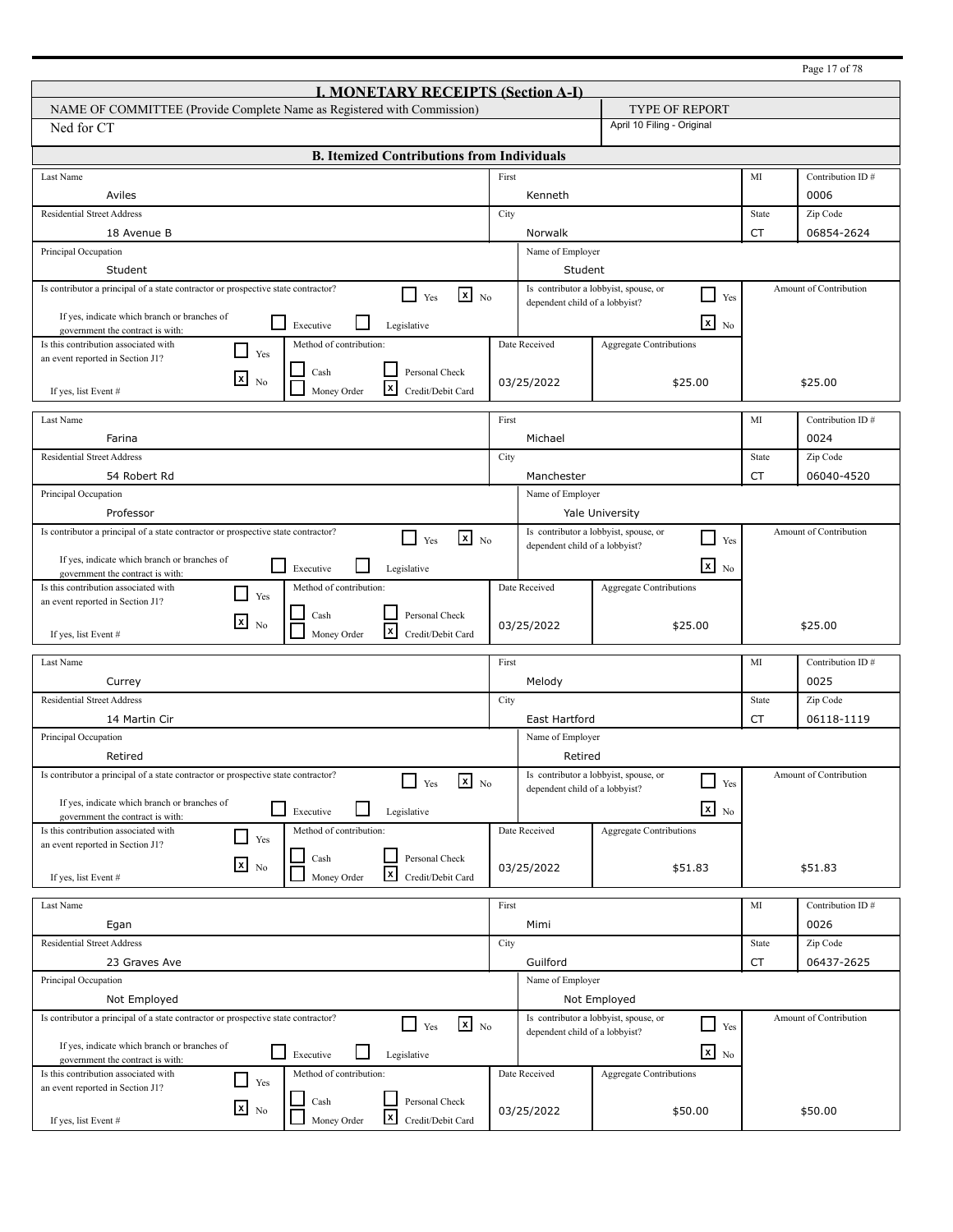|                                                                                                                    |       |                                |                                                        |             | Page 18 of 78          |
|--------------------------------------------------------------------------------------------------------------------|-------|--------------------------------|--------------------------------------------------------|-------------|------------------------|
| <b>I. MONETARY RECEIPTS (Section A-I)</b>                                                                          |       |                                |                                                        |             |                        |
| NAME OF COMMITTEE (Provide Complete Name as Registered with Commission)                                            |       |                                | <b>TYPE OF REPORT</b>                                  |             |                        |
| Ned for CT                                                                                                         |       |                                | April 10 Filing - Original                             |             |                        |
| <b>B. Itemized Contributions from Individuals</b>                                                                  |       |                                |                                                        |             |                        |
| Last Name                                                                                                          | First |                                |                                                        | MI          | Contribution ID#       |
| Ferrara                                                                                                            |       | Richard                        |                                                        |             | 0027                   |
| <b>Residential Street Address</b>                                                                                  | City  |                                |                                                        | State       | Zip Code               |
| 75 Obtuse Rd S                                                                                                     |       | <b>Brookfield</b>              |                                                        | <b>CT</b>   | 06804-3629             |
| Principal Occupation                                                                                               |       | Name of Employer               |                                                        |             |                        |
| Locomotive Engineer                                                                                                |       |                                | MTA Metro-North                                        |             |                        |
| Is contributor a principal of a state contractor or prospective state contractor?<br>$\mathbf{x}$ No<br>l 1<br>Yes |       |                                | Is contributor a lobbyist, spouse, or<br>$\Box$<br>Yes |             | Amount of Contribution |
| If yes, indicate which branch or branches of                                                                       |       | dependent child of a lobbyist? |                                                        |             |                        |
| $\sqcup$<br>Executive<br>Legislative<br>government the contract is with:                                           |       |                                | $\mathbf{x}$<br>N <sub>0</sub>                         |             |                        |
| Is this contribution associated with<br>Method of contribution:<br>$\blacksquare$<br>Yes                           |       | Date Received                  | <b>Aggregate Contributions</b>                         |             |                        |
| an event reported in Section J1?<br>$\operatorname{Cash}$<br>Personal Check                                        |       |                                |                                                        |             |                        |
| $\mathbf{x}$<br>N <sub>0</sub><br>l×l<br>Money Order<br>Credit/Debit Card<br>If yes, list Event #                  |       | 03/25/2022                     | \$5.00                                                 |             | \$5.00                 |
|                                                                                                                    |       |                                |                                                        |             |                        |
| Last Name                                                                                                          | First |                                |                                                        | MI          | Contribution ID#       |
| Joobeur                                                                                                            |       | Adel                           |                                                        |             | 0058                   |
| <b>Residential Street Address</b>                                                                                  | City  |                                |                                                        | State       | Zip Code               |
| 170 Carmen Rd                                                                                                      |       | Milford                        |                                                        | CT          | 06460-7547             |
| Principal Occupation<br>Name of Employer                                                                           |       |                                |                                                        |             |                        |
| Engineer                                                                                                           |       | Asml                           |                                                        |             |                        |
| Is contributor a principal of a state contractor or prospective state contractor?<br>$x_{N0}$<br>Yes               |       |                                | Is contributor a lobbyist, spouse, or<br>- 1<br>Yes    |             | Amount of Contribution |
| If yes, indicate which branch or branches of                                                                       |       | dependent child of a lobbyist? |                                                        |             |                        |
| l 1<br>Executive<br>Legislative<br>government the contract is with:                                                |       |                                | $\overline{\mathbf{x}}$ No                             |             |                        |
| Method of contribution:<br>Is this contribution associated with<br>$\blacksquare$<br>Yes                           |       | Date Received                  | <b>Aggregate Contributions</b>                         |             |                        |
| an event reported in Section J1?<br>Personal Check<br>Cash                                                         |       |                                |                                                        |             |                        |
| ⊠<br>N <sub>0</sub><br>l×l<br>Money Order<br>Credit/Debit Card<br>If yes, list Event #                             |       | 03/26/2022                     | \$25.00                                                |             | \$25.00                |
| Last Name                                                                                                          | First |                                |                                                        | MI          | Contribution ID#       |
| Pfeifer                                                                                                            |       | Eugene                         |                                                        |             | 0073                   |
| <b>Residential Street Address</b>                                                                                  |       |                                |                                                        |             | Zip Code               |
| 7 Island Rd                                                                                                        | City  |                                |                                                        | State<br>CT | 06378-1122             |
|                                                                                                                    |       | Stonington                     |                                                        |             |                        |
| Principal Occupation<br>Retired                                                                                    |       | Name of Employer               |                                                        |             |                        |
| Is contributor a principal of a state contractor or prospective state contractor?                                  |       | Retired                        | Is contributor a lobbyist, spouse, or                  |             | Amount of Contribution |
| $\mathbf{x}$ No<br>Yes                                                                                             |       | dependent child of a lobbyist? | $\overline{\phantom{0}}$<br>Yes                        |             |                        |
| If yes, indicate which branch or branches of<br>⊔<br>Executive<br>Legislative                                      |       |                                | $x_{N0}$                                               |             |                        |
| government the contract is with:<br>Method of contribution:<br>Is this contribution associated with                |       | Date Received                  | Aggregate Contributions                                |             |                        |
| $\Box$<br>Yes<br>an event reported in Section J1?                                                                  |       |                                |                                                        |             |                        |
| Personal Check<br>Cash<br>$x_{\text{No}}$                                                                          |       | 03/26/2022                     | \$25.00                                                |             | \$25.00                |
| $\boldsymbol{x}$<br>Money Order<br>Credit/Debit Card<br>If yes, list Event #                                       |       |                                |                                                        |             |                        |
| Last Name                                                                                                          | First |                                |                                                        | MI          | Contribution ID#       |
| Hicks                                                                                                              |       | Donald                         |                                                        |             | 0059                   |
| <b>Residential Street Address</b>                                                                                  | City  |                                |                                                        | State       | Zip Code               |
| 96 Spooner Hill Rd                                                                                                 |       | South Kent                     |                                                        | CT          | 06785-1135             |
| Principal Occupation                                                                                               |       | Name of Employer               |                                                        |             |                        |
| Photographer                                                                                                       |       |                                | North Sky Enterprises                                  |             |                        |
| Is contributor a principal of a state contractor or prospective state contractor?                                  |       |                                | Is contributor a lobbyist, spouse, or                  |             | Amount of Contribution |
| $\mathbf{x}$ No<br>l I<br>Yes                                                                                      |       | dependent child of a lobbyist? | ┚<br>Yes                                               |             |                        |
| If yes, indicate which branch or branches of<br>$\Box$ Executive<br>Legislative                                    |       |                                | $\overline{\mathbf{x}}$ No                             |             |                        |
| government the contract is with:<br>Method of contribution:<br>Is this contribution associated with                |       | Date Received                  | <b>Aggregate Contributions</b>                         |             |                        |
| $\Box$<br>Yes<br>an event reported in Section J1?                                                                  |       |                                |                                                        |             |                        |
| Cash<br>Personal Check<br>$\mathbf{x}$ No                                                                          |       | 03/27/2022                     | \$25.00                                                |             | \$25.00                |
| X<br>Money Order<br>Credit/Debit Card<br>If yes, list Event #                                                      |       |                                |                                                        |             |                        |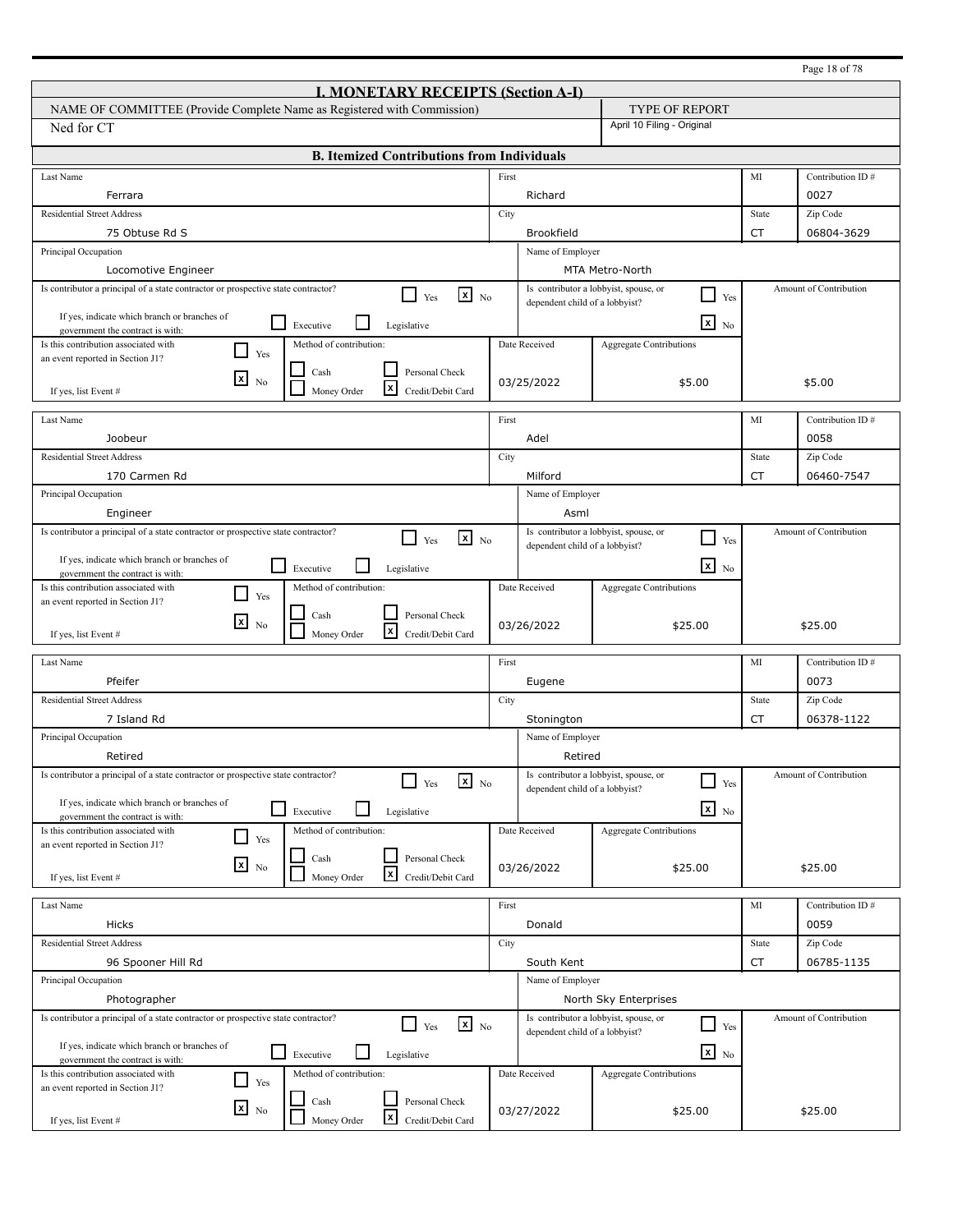|                                                                                                                              |       |                                |                                                          |           | Page 19 of 78          |
|------------------------------------------------------------------------------------------------------------------------------|-------|--------------------------------|----------------------------------------------------------|-----------|------------------------|
| <b>I. MONETARY RECEIPTS (Section A-I)</b>                                                                                    |       |                                |                                                          |           |                        |
| NAME OF COMMITTEE (Provide Complete Name as Registered with Commission)                                                      |       |                                | <b>TYPE OF REPORT</b>                                    |           |                        |
| Ned for CT                                                                                                                   |       |                                | April 10 Filing - Original                               |           |                        |
| <b>B. Itemized Contributions from Individuals</b>                                                                            |       |                                |                                                          |           |                        |
| Last Name                                                                                                                    | First |                                |                                                          | MI        | Contribution ID#       |
| Simms                                                                                                                        |       | Robert                         |                                                          |           | 0065                   |
| <b>Residential Street Address</b>                                                                                            | City  |                                |                                                          | State     | Zip Code               |
| 3 Quarry Knls Apt 3                                                                                                          |       | Greenwich                      |                                                          | <b>CT</b> | 06830-6736             |
| Principal Occupation                                                                                                         |       | Name of Employer               |                                                          |           |                        |
| Substitute Teacher                                                                                                           |       |                                | Town of Greenwich, Public Schools                        |           |                        |
| Is contributor a principal of a state contractor or prospective state contractor?<br>$\mathbf{x}$ No<br>l 1<br>Yes           |       |                                | Is contributor a lobbyist, spouse, or<br>┚<br>Yes        |           | Amount of Contribution |
| If yes, indicate which branch or branches of                                                                                 |       | dependent child of a lobbyist? |                                                          |           |                        |
| $\Box$<br>Executive<br>Legislative<br>government the contract is with:                                                       |       |                                | $\mathbf{x}$<br>N <sub>0</sub>                           |           |                        |
| Is this contribution associated with<br>Method of contribution:<br>$\blacksquare$<br>Yes                                     |       | Date Received                  | <b>Aggregate Contributions</b>                           |           |                        |
| an event reported in Section J1?<br>Cash<br>Personal Check                                                                   |       |                                |                                                          |           |                        |
| $\mathbf{x}$<br>N <sub>0</sub><br>l×l<br>Money Order<br>Credit/Debit Card<br>If yes, list Event #                            |       | 03/27/2022                     | \$5.36                                                   |           | \$5.36                 |
|                                                                                                                              |       |                                |                                                          |           |                        |
| Last Name                                                                                                                    | First |                                |                                                          | MI        | Contribution ID#       |
| Day                                                                                                                          |       | Kristen                        |                                                          |           | 0028                   |
| <b>Residential Street Address</b>                                                                                            | City  |                                |                                                          | State     | Zip Code               |
| 28 Dunham St                                                                                                                 |       | Norwich                        |                                                          | CT        | 06360-6806             |
| Principal Occupation                                                                                                         |       | Name of Employer               |                                                          |           |                        |
| Env Analyst 3                                                                                                                |       |                                | State of CT                                              |           |                        |
| Is contributor a principal of a state contractor or prospective state contractor?<br>$x_{N0}$<br>Yes                         |       | dependent child of a lobbyist? | Is contributor a lobbyist, spouse, or<br>- 1<br>Yes      |           | Amount of Contribution |
| If yes, indicate which branch or branches of<br>l 1                                                                          |       |                                | $\overline{\mathbf{x}}$ No                               |           |                        |
| Executive<br>Legislative<br>government the contract is with:                                                                 |       |                                |                                                          |           |                        |
| Is this contribution associated with<br>Method of contribution:<br>$\blacksquare$<br>Yes<br>an event reported in Section J1? |       | Date Received                  | <b>Aggregate Contributions</b>                           |           |                        |
| Personal Check<br>Cash<br>⊠                                                                                                  |       |                                |                                                          |           |                        |
| N <sub>0</sub><br>l×l<br>Money Order<br>Credit/Debit Card<br>If yes, list Event #                                            |       | 03/28/2022                     | \$8.00                                                   |           | \$8.00                 |
| Last Name                                                                                                                    | First |                                |                                                          | MI        | Contribution ID#       |
| Newton-Foster                                                                                                                |       | Patricia                       |                                                          |           | 0040                   |
| <b>Residential Street Address</b>                                                                                            | City  |                                |                                                          | State     | Zip Code               |
| <b>NEW Hyn</b>                                                                                                               |       | East Haven                     |                                                          | CT        | 06512                  |
| Principal Occupation                                                                                                         |       | Name of Employer               |                                                          |           |                        |
| Owner                                                                                                                        |       |                                | Newton-Foster HomeCare Agency                            |           |                        |
| Is contributor a principal of a state contractor or prospective state contractor?                                            |       |                                | Is contributor a lobbyist, spouse, or                    |           | Amount of Contribution |
| $x_{\text{No}}$<br>Yes                                                                                                       |       | dependent child of a lobbyist? | $\overline{\phantom{0}}$<br>Yes                          |           |                        |
| If yes, indicate which branch or branches of<br>$\Box$<br>Executive<br>Legislative<br>government the contract is with:       |       |                                | $x_{N0}$                                                 |           |                        |
| Method of contribution:<br>Is this contribution associated with                                                              |       | Date Received                  | Aggregate Contributions                                  |           |                        |
| $\Box$<br>Yes<br>an event reported in Section J1?                                                                            |       |                                |                                                          |           |                        |
| Personal Check<br>Cash<br>$x_{\text{No}}$<br>$\mathbf{x}$                                                                    |       | 03/28/2022                     | \$50.00                                                  |           | \$50.00                |
| Money Order<br>Credit/Debit Card<br>If yes, list Event #                                                                     |       |                                |                                                          |           |                        |
| Last Name                                                                                                                    | First |                                |                                                          | MI        | Contribution ID#       |
| Hogan                                                                                                                        |       | Beth                           |                                                          |           | 0033                   |
| <b>Residential Street Address</b>                                                                                            | City  |                                |                                                          | State     | Zip Code               |
| 10 Wildwood Dr                                                                                                               |       | Niantic                        |                                                          | CT        | 06357-2827             |
| Principal Occupation                                                                                                         |       | Name of Employer               |                                                          |           |                        |
| Director                                                                                                                     |       |                                | The Connection                                           |           |                        |
| Is contributor a principal of a state contractor or prospective state contractor?<br>$\mathbf{X}$ No<br>l I<br>Yes           |       |                                | Is contributor a lobbyist, spouse, or<br>$\sqcup$<br>Yes |           | Amount of Contribution |
| If yes, indicate which branch or branches of                                                                                 |       | dependent child of a lobbyist? |                                                          |           |                        |
| $\Box$ Executive<br>Legislative<br>government the contract is with:                                                          |       |                                | $\overline{\mathbf{x}}$ No                               |           |                        |
| Method of contribution:<br>Is this contribution associated with<br>$\Box$<br>Yes                                             |       | Date Received                  | <b>Aggregate Contributions</b>                           |           |                        |
| an event reported in Section J1?<br>Cash<br>Personal Check                                                                   |       |                                |                                                          |           |                        |
| $\mathbf{x}$ No<br>X<br>Credit/Debit Card<br>Money Order<br>If yes, list Event #                                             |       | 03/28/2022                     | \$103.45                                                 |           | \$103.45               |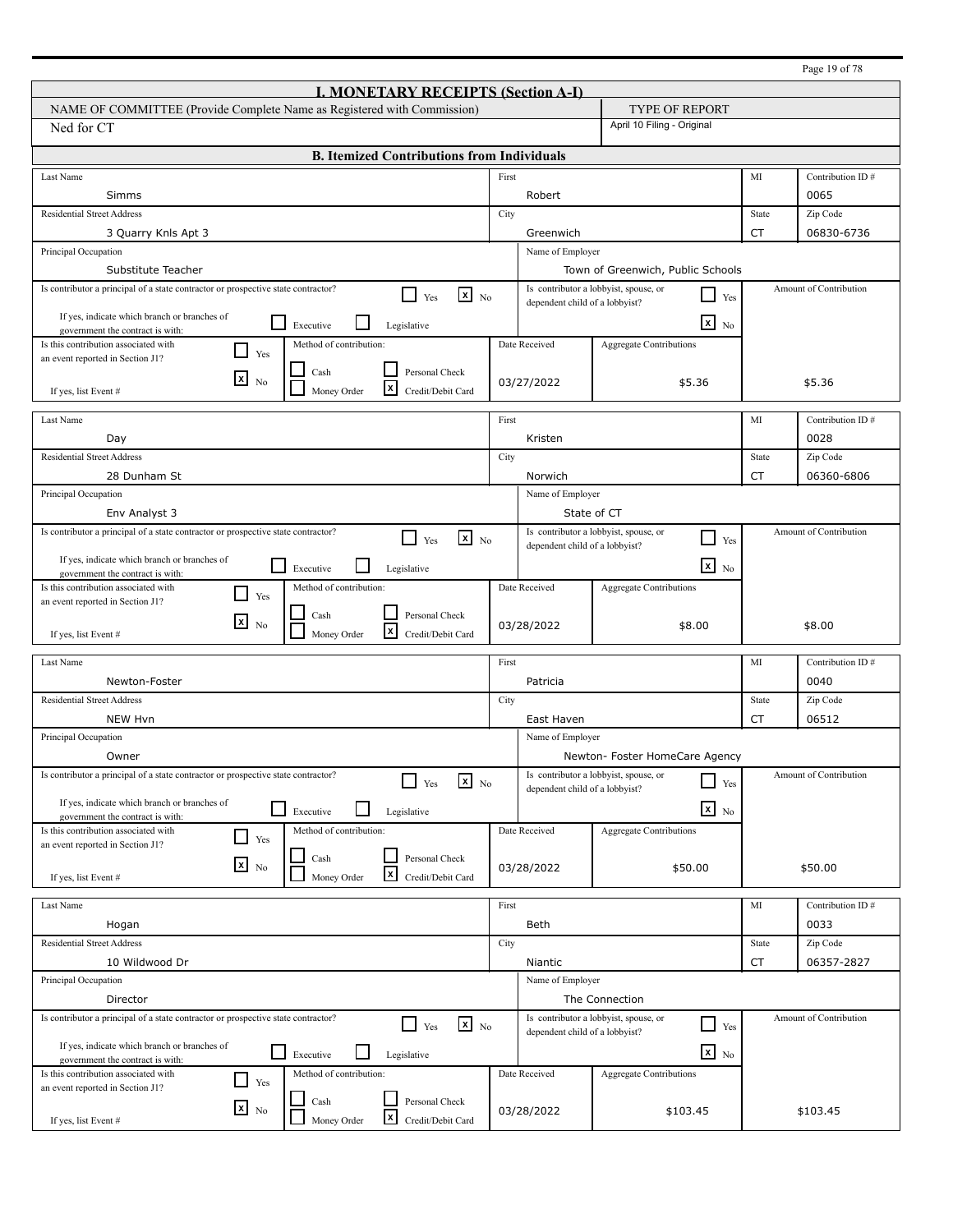|                                                                                                                              |       |                                       |                                                                |           | Page 20 of 78          |
|------------------------------------------------------------------------------------------------------------------------------|-------|---------------------------------------|----------------------------------------------------------------|-----------|------------------------|
| <b>I. MONETARY RECEIPTS (Section A-I)</b>                                                                                    |       |                                       |                                                                |           |                        |
| NAME OF COMMITTEE (Provide Complete Name as Registered with Commission)                                                      |       |                                       | TYPE OF REPORT                                                 |           |                        |
| Ned for CT                                                                                                                   |       |                                       | April 10 Filing - Original                                     |           |                        |
| <b>B. Itemized Contributions from Individuals</b>                                                                            |       |                                       |                                                                |           |                        |
|                                                                                                                              |       |                                       |                                                                |           |                        |
| Last Name                                                                                                                    | First |                                       |                                                                | MI        | Contribution ID#       |
| Clark                                                                                                                        |       | April                                 |                                                                |           | 0029                   |
| <b>Residential Street Address</b>                                                                                            | City  |                                       |                                                                | State     | Zip Code               |
| 24 Pitkin St                                                                                                                 |       | East Hartford                         |                                                                | <b>CT</b> | 06108-3323             |
| Principal Occupation                                                                                                         |       | Name of Employer                      |                                                                |           |                        |
| Engineer                                                                                                                     |       | Belcan                                | Is contributor a lobbyist, spouse, or                          |           | Amount of Contribution |
| Is contributor a principal of a state contractor or prospective state contractor?<br>$\mathbf{x}$ No<br>$\Box$ Yes           |       | dependent child of a lobbyist?        | $\Box$<br>Yes                                                  |           |                        |
| If yes, indicate which branch or branches of<br>$\mathsf{L}$<br>Executive<br>Legislative<br>government the contract is with: |       |                                       | $\mathbf{x}$ No                                                |           |                        |
| Is this contribution associated with<br>Method of contribution:                                                              |       | Date Received                         | Aggregate Contributions                                        |           |                        |
| $\blacksquare$<br>Yes<br>an event reported in Section J1?                                                                    |       |                                       |                                                                |           |                        |
| Personal Check<br>Cash<br>⊠<br>N <sub>0</sub>                                                                                |       | 03/29/2022                            | \$26.01                                                        |           | \$26.01                |
| l×l<br>Money Order<br>Credit/Debit Card<br>If yes, list Event #                                                              |       |                                       |                                                                |           |                        |
| Last Name                                                                                                                    | First |                                       |                                                                | MI        | Contribution ID#       |
| Marcoux                                                                                                                      |       | Joe                                   |                                                                |           | 0060                   |
| <b>Residential Street Address</b>                                                                                            | City  |                                       |                                                                | State     | Zip Code               |
| 1 Four Mile River Rd                                                                                                         |       | Old Lyme                              |                                                                | <b>CT</b> | 06371-1506             |
| Principal Occupation                                                                                                         |       | Name of Employer                      |                                                                |           |                        |
| Retired                                                                                                                      |       | Retired                               |                                                                |           |                        |
| Is contributor a principal of a state contractor or prospective state contractor?<br>$\mathbf{x}$ No<br>П<br>Yes             |       |                                       | Is contributor a lobbyist, spouse, or<br>$\blacksquare$<br>Yes |           | Amount of Contribution |
| If yes, indicate which branch or branches of                                                                                 |       | dependent child of a lobbyist?        |                                                                |           |                        |
| $\mathbb{R}^n$<br>Executive<br>Legislative<br>government the contract is with:                                               |       |                                       | $\mathbf{X}$ No                                                |           |                        |
| Is this contribution associated with<br>Method of contribution:<br>$\blacksquare$<br>Yes                                     |       | Date Received                         | Aggregate Contributions                                        |           |                        |
| an event reported in Section J1?<br>Personal Check<br>Cash                                                                   |       |                                       |                                                                |           |                        |
| $\mathbf{x}$<br>N <sub>0</sub><br> x<br>Credit/Debit Card<br>Money Order<br>If yes, list Event #                             |       | 03/29/2022                            | \$26.01                                                        |           | \$26.01                |
|                                                                                                                              |       |                                       |                                                                |           |                        |
| Last Name                                                                                                                    | First |                                       |                                                                | MI        | Contribution ID#       |
| Trinidad                                                                                                                     |       | Carlos                                |                                                                |           | 0074                   |
| <b>Residential Street Address</b>                                                                                            | City  |                                       |                                                                | State     | Zip Code               |
| 18 Clubhouse Dr                                                                                                              |       | Cromwell                              |                                                                | CT        | 06416-2559             |
| Principal Occupation<br>Not Employed                                                                                         |       | Name of Employer                      |                                                                |           |                        |
| Is contributor a principal of a state contractor or prospective state contractor?                                            |       | Is contributor a lobbyist, spouse, or | Not Employed                                                   |           | Amount of Contribution |
| $\mathbf{x}$ No<br>Yes                                                                                                       |       | dependent child of a lobbyist?        | $\Box$<br>Yes                                                  |           |                        |
| If yes, indicate which branch or branches of<br>$\mathbf{I}$<br>Executive<br>Legislative                                     |       |                                       | $x_{N0}$                                                       |           |                        |
| government the contract is with:<br>Is this contribution associated with<br>Method of contribution:                          |       | Date Received                         | <b>Aggregate Contributions</b>                                 |           |                        |
| $\Box$<br>Yes<br>an event reported in Section J1?                                                                            |       |                                       |                                                                |           |                        |
| Personal Check<br>Cash<br>$x_{\text{No}}$                                                                                    |       | 03/29/2022                            | \$10.00                                                        |           | \$10.00                |
| $\mathbf{x}$<br>Credit/Debit Card<br>Money Order<br>If yes, list Event #                                                     |       |                                       |                                                                |           |                        |
| Last Name                                                                                                                    | First |                                       |                                                                | MI        | Contribution ID#       |
| Rea                                                                                                                          |       | Michael                               |                                                                |           | 0075                   |
| <b>Residential Street Address</b>                                                                                            | City  |                                       |                                                                | State     | Zip Code               |
| 2 Tupelo Rd                                                                                                                  |       | Westport                              |                                                                | CT        | 06880-1737             |
| Principal Occupation                                                                                                         |       | Name of Employer                      |                                                                |           |                        |
| Director                                                                                                                     |       |                                       | General Real Estate Corp.                                      |           |                        |
| Is contributor a principal of a state contractor or prospective state contractor?<br>$\mathbf{x}$ No<br>$\mathsf{L}$<br>Yes  |       |                                       | Is contributor a lobbyist, spouse, or<br>┙<br>Yes              |           | Amount of Contribution |
| If yes, indicate which branch or branches of                                                                                 |       | dependent child of a lobbyist?        |                                                                |           |                        |
| Executive<br>Legislative<br>government the contract is with:                                                                 |       |                                       | $\mathbf{x}$ No                                                |           |                        |
| Is this contribution associated with<br>Method of contribution:<br>$\mathcal{L}$<br>Yes                                      |       | Date Received                         | <b>Aggregate Contributions</b>                                 |           |                        |
| an event reported in Section J1?<br>Personal Check<br>Cash                                                                   |       |                                       |                                                                |           |                        |
| $\mathbf{x}$ No<br> x<br>Money Order<br>Credit/Debit Card<br>If yes, list Event #                                            |       | 03/29/2022                            | \$100.00                                                       |           | \$100.00               |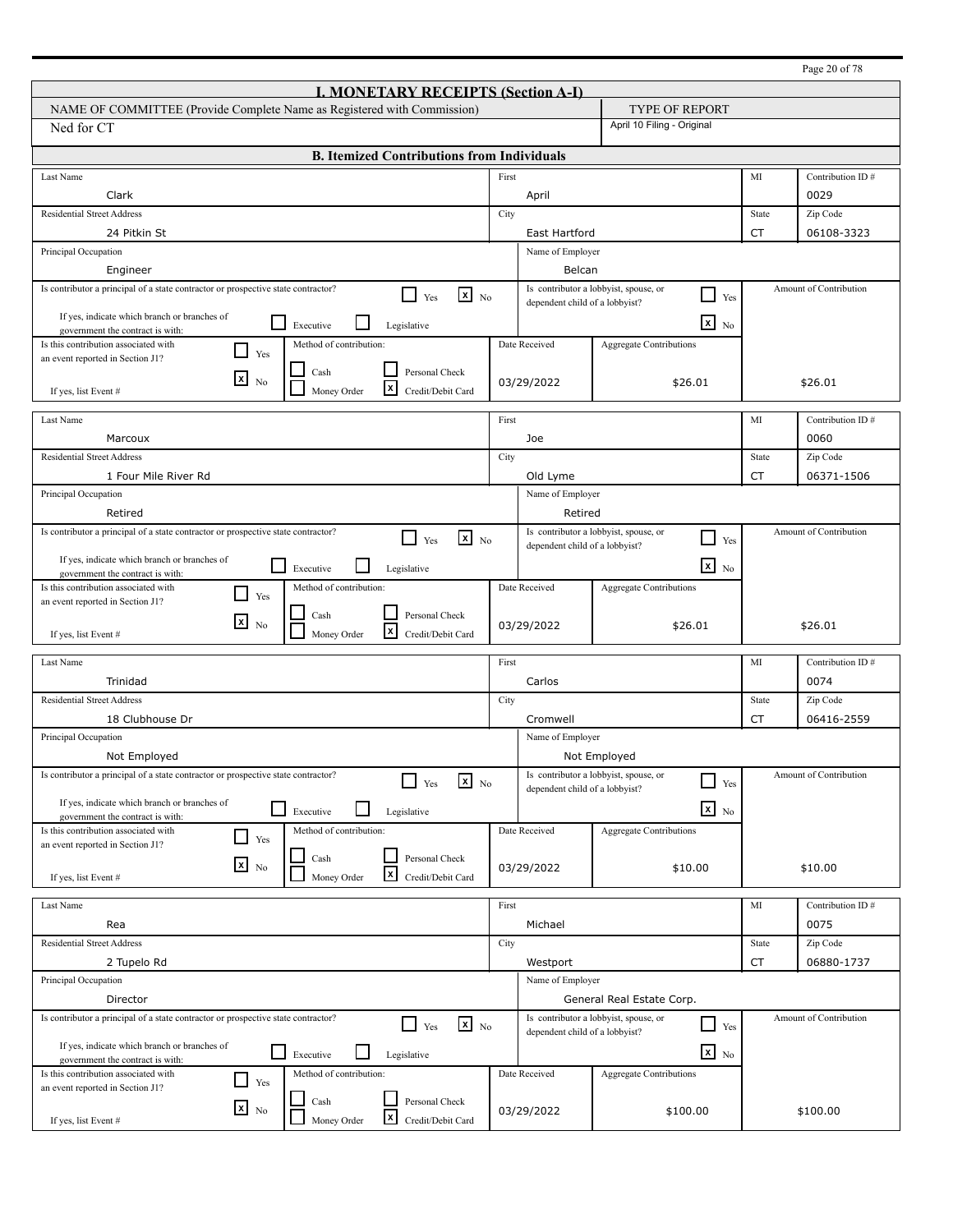|                                                                                                                      |                                         |                                |                                                                          |             | Page 21 of 78          |
|----------------------------------------------------------------------------------------------------------------------|-----------------------------------------|--------------------------------|--------------------------------------------------------------------------|-------------|------------------------|
| <b>I. MONETARY RECEIPTS (Section A-I)</b>                                                                            |                                         |                                |                                                                          |             |                        |
| NAME OF COMMITTEE (Provide Complete Name as Registered with Commission)                                              |                                         |                                | <b>TYPE OF REPORT</b>                                                    |             |                        |
| Ned for CT                                                                                                           |                                         |                                | April 10 Filing - Original                                               |             |                        |
| <b>B. Itemized Contributions from Individuals</b>                                                                    |                                         |                                |                                                                          |             |                        |
| Last Name                                                                                                            | First                                   |                                |                                                                          | MI          | Contribution ID#       |
| Vance                                                                                                                |                                         | William                        |                                                                          |             | 0076                   |
| <b>Residential Street Address</b>                                                                                    | City                                    |                                |                                                                          | State       | Zip Code               |
| 25 Moran St                                                                                                          |                                         | New London                     |                                                                          | <b>CT</b>   | 06320-3424             |
| Principal Occupation                                                                                                 |                                         | Name of Employer               |                                                                          |             |                        |
| Student                                                                                                              |                                         | Student                        |                                                                          |             |                        |
| Is contributor a principal of a state contractor or prospective state contractor?<br>$\mathbf{x}$ No<br>l 1<br>Yes   |                                         | dependent child of a lobbyist? | Is contributor a lobbyist, spouse, or<br>$\Box$<br>Yes                   |             | Amount of Contribution |
| If yes, indicate which branch or branches of<br>$\Box$                                                               |                                         |                                | $\mathbf{x}$                                                             |             |                        |
| Executive<br>Legislative<br>government the contract is with:                                                         |                                         |                                | N <sub>0</sub>                                                           |             |                        |
| Is this contribution associated with<br>Method of contribution:<br>l 1<br>Yes<br>an event reported in Section J1?    |                                         | Date Received                  | <b>Aggregate Contributions</b>                                           |             |                        |
| Cash<br>Personal Check<br>$\mathbf{x}$                                                                               |                                         |                                |                                                                          |             |                        |
| N <sub>0</sub><br>l×l<br>Money Order<br>Credit/Debit Card<br>If yes, list Event #                                    |                                         | 03/29/2022                     | \$5.00                                                                   |             | \$5.00                 |
| Last Name                                                                                                            | First                                   |                                |                                                                          | MI          | Contribution ID#       |
| Scollan                                                                                                              |                                         |                                |                                                                          |             |                        |
| <b>Residential Street Address</b>                                                                                    |                                         | Kevin                          |                                                                          |             | 0063                   |
|                                                                                                                      | City                                    |                                |                                                                          | State<br>CT | Zip Code               |
|                                                                                                                      | 15 Highland St Apt 209<br>West Hartford |                                |                                                                          |             | 06119-1378             |
| Principal Occupation<br>Name of Employer<br>Writer/Editor<br>Morgan Stanley                                          |                                         |                                |                                                                          |             |                        |
| Is contributor a principal of a state contractor or prospective state contractor?                                    |                                         |                                | Is contributor a lobbyist, spouse, or                                    |             | Amount of Contribution |
| $\mathbf{x}$ No<br>Yes                                                                                               |                                         | dependent child of a lobbyist? | $\blacksquare$<br>Yes                                                    |             |                        |
| If yes, indicate which branch or branches of<br>l 1<br>Executive<br>Legislative                                      |                                         |                                | $\mathbf{X}$ No                                                          |             |                        |
| government the contract is with:<br>Is this contribution associated with<br>Method of contribution:                  |                                         | Date Received                  | Aggregate Contributions                                                  |             |                        |
| $\blacksquare$<br>Yes<br>an event reported in Section J1?                                                            |                                         |                                |                                                                          |             |                        |
| Personal Check<br>Cash<br>⊠<br>N <sub>0</sub><br>l×l                                                                 |                                         | 03/30/2022                     | \$100.00                                                                 |             | \$100.00               |
| Money Order<br>Credit/Debit Card<br>If yes, list Event #                                                             |                                         |                                |                                                                          |             |                        |
| Last Name                                                                                                            | First                                   |                                |                                                                          | MI          | Contribution ID#       |
| Dante                                                                                                                |                                         | Sharon                         |                                                                          | E           | 0016                   |
| <b>Residential Street Address</b>                                                                                    | City                                    |                                |                                                                          | State       | Zip Code               |
| 88 Adelaide Ter                                                                                                      |                                         | Torrington                     |                                                                          | CT          | 06790-5601             |
| Principal Occupation                                                                                                 |                                         | Name of Employer               |                                                                          |             |                        |
| Founder Nutmeg Conservatory                                                                                          |                                         |                                | Nutmeg Conservatory for the Arts                                         |             |                        |
| Is contributor a principal of a state contractor or prospective state contractor?<br>$x_{\text{No}}$<br>Yes          |                                         |                                | Is contributor a lobbyist, spouse, or<br>$\overline{\phantom{0}}$<br>Yes |             | Amount of Contribution |
| If yes, indicate which branch or branches of                                                                         |                                         | dependent child of a lobbyist? |                                                                          |             |                        |
| $\Box$<br>Executive<br>Legislative<br>government the contract is with:                                               |                                         |                                | $x_{N0}$                                                                 |             |                        |
| Method of contribution:<br>Is this contribution associated with<br>$\Box$<br>Yes<br>an event reported in Section J1? |                                         | Date Received                  | Aggregate Contributions                                                  |             |                        |
| Personal Check<br>Cash                                                                                               |                                         |                                |                                                                          |             |                        |
| $x_{\text{No}}$<br>$\mathbf{x}$<br>Money Order<br>Credit/Debit Card<br>If yes, list Event #                          |                                         | 03/30/2022                     | \$50.00                                                                  |             | \$50.00                |
|                                                                                                                      |                                         |                                |                                                                          |             |                        |
| Last Name                                                                                                            | First                                   |                                |                                                                          | MI          | Contribution ID#       |
| Chapman                                                                                                              |                                         | Thomas                         |                                                                          |             | 0014                   |
| <b>Residential Street Address</b>                                                                                    | City                                    |                                |                                                                          | State       | Zip Code               |
| 61 Copper Beech Dr                                                                                                   |                                         | Rocky Hill                     |                                                                          | CT          | 06067-1836             |
| Principal Occupation<br>Attorney                                                                                     |                                         | Name of Employer               |                                                                          |             |                        |
| Is contributor a principal of a state contractor or prospective state contractor?                                    |                                         |                                | Progressive Insurance<br>Is contributor a lobbyist, spouse, or           |             | Amount of Contribution |
| $\mathbf{X}$ No<br>Yes                                                                                               |                                         | dependent child of a lobbyist? | ┚<br>Yes                                                                 |             |                        |
| If yes, indicate which branch or branches of<br>$\Box$ Executive<br>Legislative                                      |                                         |                                | $\overline{\mathbf{x}}$ No                                               |             |                        |
| government the contract is with:<br>Method of contribution:<br>Is this contribution associated with                  |                                         | Date Received                  | <b>Aggregate Contributions</b>                                           |             |                        |
| $\Box$<br>Yes<br>an event reported in Section J1?                                                                    |                                         |                                |                                                                          |             |                        |
| Cash<br>Personal Check<br>$\mathbf{x}$ No                                                                            |                                         | 03/30/2022                     | \$258.32                                                                 |             | \$258.32               |
| X<br>Money Order<br>Credit/Debit Card<br>If yes, list Event #                                                        |                                         |                                |                                                                          |             |                        |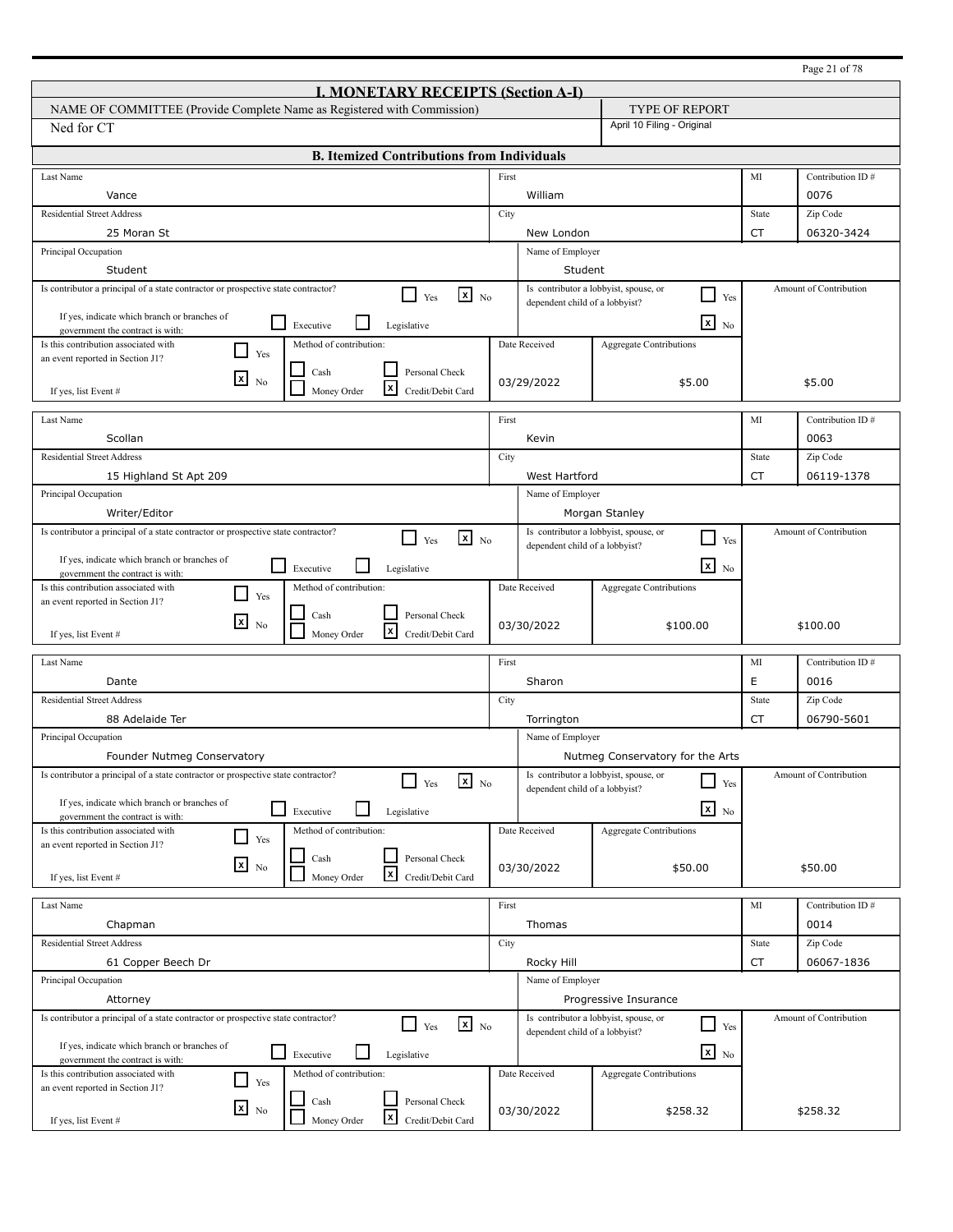|                                                                                                                                                        |       |                                                                         |                                              |                 |                       | Page 22 of 78                 |  |  |
|--------------------------------------------------------------------------------------------------------------------------------------------------------|-------|-------------------------------------------------------------------------|----------------------------------------------|-----------------|-----------------------|-------------------------------|--|--|
| <b>I. MONETARY RECEIPTS (Section A-I)</b>                                                                                                              |       |                                                                         |                                              |                 |                       |                               |  |  |
| NAME OF COMMITTEE (Provide Complete Name as Registered with Commission)                                                                                |       |                                                                         | <b>TYPE OF REPORT</b>                        |                 |                       |                               |  |  |
| April 10 Filing - Original<br>Ned for CT                                                                                                               |       |                                                                         |                                              |                 |                       |                               |  |  |
| <b>B. Itemized Contributions from Individuals</b>                                                                                                      |       |                                                                         |                                              |                 |                       |                               |  |  |
| Last Name                                                                                                                                              | First |                                                                         |                                              |                 | MI                    | Contribution ID#              |  |  |
| Ferguson                                                                                                                                               |       | Patrick                                                                 |                                              |                 |                       | 0030                          |  |  |
| <b>Residential Street Address</b>                                                                                                                      | City  |                                                                         |                                              |                 | State                 | Zip Code                      |  |  |
| 34 Eaton Woods Rd                                                                                                                                      |       | Hamden                                                                  |                                              |                 | CT                    | 06518-1527                    |  |  |
| Principal Occupation                                                                                                                                   |       | Name of Employer                                                        |                                              |                 |                       |                               |  |  |
| Unemployed                                                                                                                                             |       | Unemployed                                                              |                                              |                 |                       |                               |  |  |
| Is contributor a principal of a state contractor or prospective state contractor?<br>$\mathbf{x}$ No<br>П<br>Yes                                       |       | Is contributor a lobbyist, spouse, or<br>dependent child of a lobbyist? |                                              | Yes             |                       | <b>Amount of Contribution</b> |  |  |
| If yes, indicate which branch or branches of<br>$\Box$ Executive<br>$\mathsf{L}$<br>Legislative<br>government the contract is with:                    |       |                                                                         |                                              | $x_{\text{No}}$ |                       |                               |  |  |
| <b>Aggregate Contributions</b><br>Is this contribution associated with<br>Method of contribution:<br>Date Received<br>Yes                              |       |                                                                         |                                              |                 |                       |                               |  |  |
| an event reported in Section J1?<br>Personal Check<br>Cash                                                                                             |       |                                                                         |                                              |                 |                       |                               |  |  |
| $\boxed{\mathbf{x}}$<br>N <sub>0</sub><br>03/31/2022<br>\$51.83<br>\$51.83<br>$\mathbf{x}$<br>Money Order<br>Credit/Debit Card<br>If yes, list Event # |       |                                                                         |                                              |                 |                       |                               |  |  |
| <b>Total of Section B</b><br>\$13,998.14                                                                                                               |       |                                                                         |                                              |                 |                       |                               |  |  |
|                                                                                                                                                        |       |                                                                         |                                              |                 |                       |                               |  |  |
| TOTAL OF ALL CONTRIBUTIONS FROM INDIVIDUALS<br>(Sections $A + B$ )                                                                                     |       |                                                                         | (Total on Line 14, Column A of Summary Page) |                 |                       | \$13,998.14                   |  |  |
|                                                                                                                                                        |       |                                                                         |                                              |                 |                       |                               |  |  |
| <b>I. MONETARY RECEIPTS (Section A-I)</b>                                                                                                              |       |                                                                         |                                              |                 |                       |                               |  |  |
| NAME OF COMMITTEE (Provide Complete Name as Registered with Commission)                                                                                |       |                                                                         |                                              |                 | <b>TYPE OF REPORT</b> |                               |  |  |
| April 10 Filing - Original<br>Ned for CT                                                                                                               |       |                                                                         |                                              |                 |                       |                               |  |  |
|                                                                                                                                                        |       |                                                                         |                                              |                 |                       |                               |  |  |
|                                                                                                                                                        |       |                                                                         |                                              |                 |                       |                               |  |  |
| <b>C1. Contributions from Other Committees</b>                                                                                                         |       |                                                                         |                                              |                 |                       |                               |  |  |
| Name of Committee                                                                                                                                      |       | Name of Treasurer                                                       |                                              |                 |                       |                               |  |  |

|                   |       | <b>CI. Contributions from Other Committees</b> |               |                                                                                                  |                            |    |                        |
|-------------------|-------|------------------------------------------------|---------------|--------------------------------------------------------------------------------------------------|----------------------------|----|------------------------|
| Name of Committee |       |                                                |               | Name of Treasurer                                                                                |                            |    |                        |
| Address           |       |                                                |               | Is this contribution associated with an<br>event reported in Section J1?<br>If yes, list Event # | Yes                        | No | Amount of Contribution |
| City              | State | Zip Code                                       | Date Received |                                                                                                  | Aggregate Contributions    |    |                        |
|                   |       |                                                |               |                                                                                                  | <b>Total of Section C1</b> |    |                        |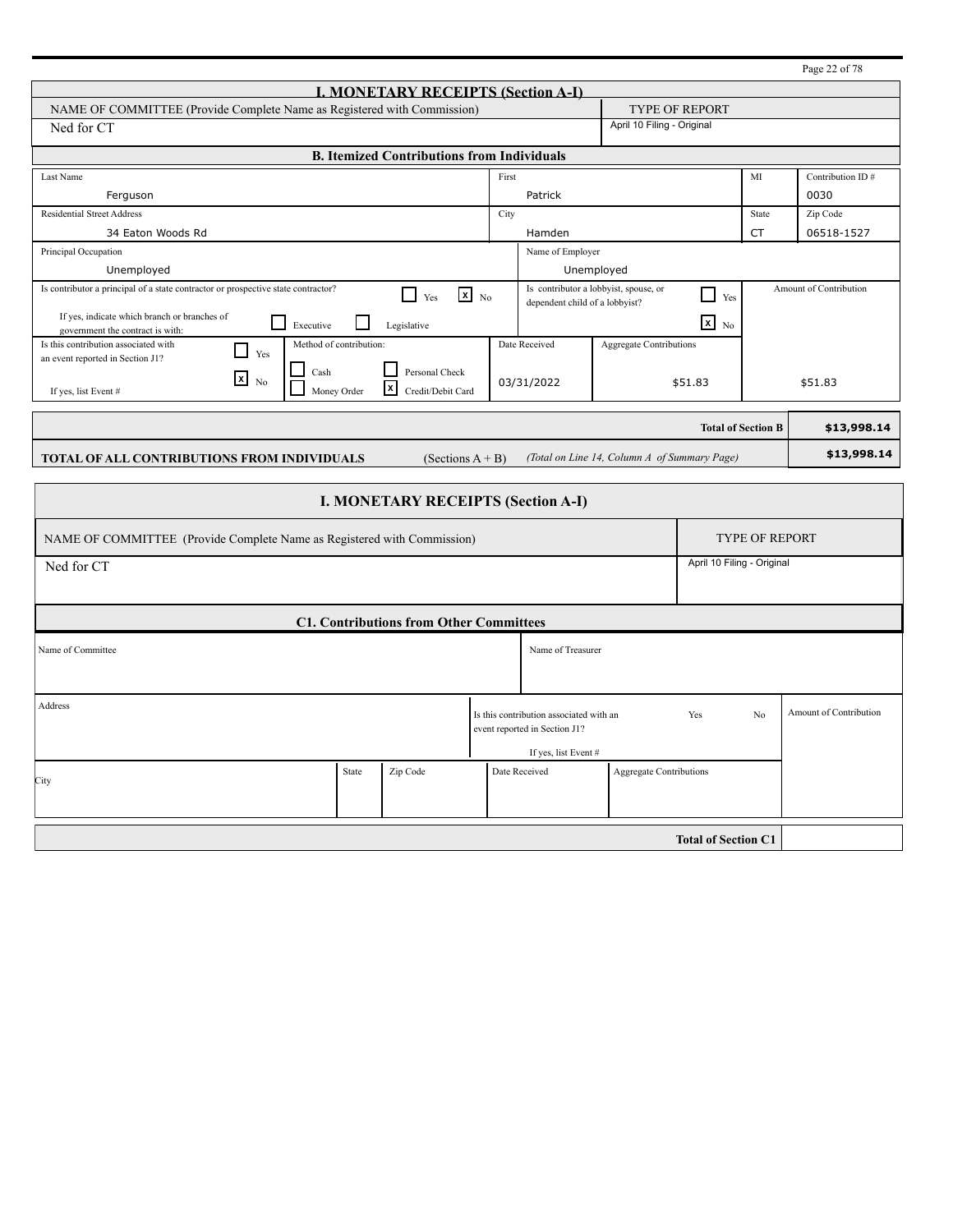|                                                                   |             |       |                                           |                                  |                                                 | Page 23 of 78     |
|-------------------------------------------------------------------|-------------|-------|-------------------------------------------|----------------------------------|-------------------------------------------------|-------------------|
|                                                                   |             |       | <b>I. MONETARY RECEIPTS (Section A-I)</b> |                                  |                                                 |                   |
| NAME OF COMMITTEE                                                 |             |       |                                           |                                  | <b>TYPE OF REPORT</b>                           |                   |
| Ned for CT                                                        |             |       |                                           |                                  | April 10 Filing - Original                      |                   |
| C2. Reimbursements or Surplus Distributions from other Committees |             |       |                                           |                                  |                                                 |                   |
| Name of Committee                                                 |             |       |                                           | Name of Treasurer                |                                                 |                   |
|                                                                   |             |       |                                           |                                  |                                                 |                   |
| Address                                                           |             |       |                                           |                                  | Date Received                                   | Amount of Receipt |
|                                                                   |             |       |                                           |                                  |                                                 |                   |
| City                                                              |             | State | Zip Code                                  | Payment Type                     |                                                 |                   |
|                                                                   |             |       |                                           | Reimbursement for shared expense |                                                 |                   |
|                                                                   |             |       |                                           |                                  | Surplus distribution from exploratory committee |                   |
| Expenditure #                                                     | Description |       |                                           |                                  |                                                 |                   |
|                                                                   |             |       |                                           |                                  |                                                 |                   |
|                                                                   |             |       |                                           |                                  |                                                 |                   |
|                                                                   |             |       |                                           |                                  |                                                 |                   |
|                                                                   |             |       |                                           |                                  | <b>Total of Section C2</b>                      |                   |

| <b>I. MONETARY RECEIPTS (Section A-I)</b>  |                           |                 |           |                            |                |                                                                |  |  |  |
|--------------------------------------------|---------------------------|-----------------|-----------|----------------------------|----------------|----------------------------------------------------------------|--|--|--|
| <b>NAME OF COMMITTEE</b>                   |                           |                 |           |                            | TYPE OF REPORT |                                                                |  |  |  |
| Ned for CT                                 |                           |                 |           | April 10 Filing - Original |                |                                                                |  |  |  |
| <b>D. Loans Received this Period</b>       |                           |                 |           |                            |                |                                                                |  |  |  |
| Name of Lender                             |                           | Source of Loan: |           |                            |                | Date of Receipt                                                |  |  |  |
|                                            |                           | Bank            | Candidate | Individual                 | Other          |                                                                |  |  |  |
| Street Address                             | City                      |                 |           | State                      | Zip Code       | Is there a cosigner or<br>Guarantor of this loan?<br>Yes<br>No |  |  |  |
| Name of Cosigner/Guarantor (if applicable) |                           |                 |           |                            |                | <b>Amount Received</b>                                         |  |  |  |
| <b>Street Address</b>                      | City                      |                 |           | State                      | Zip Code       |                                                                |  |  |  |
|                                            | <b>Total of Section D</b> |                 |           |                            |                |                                                                |  |  |  |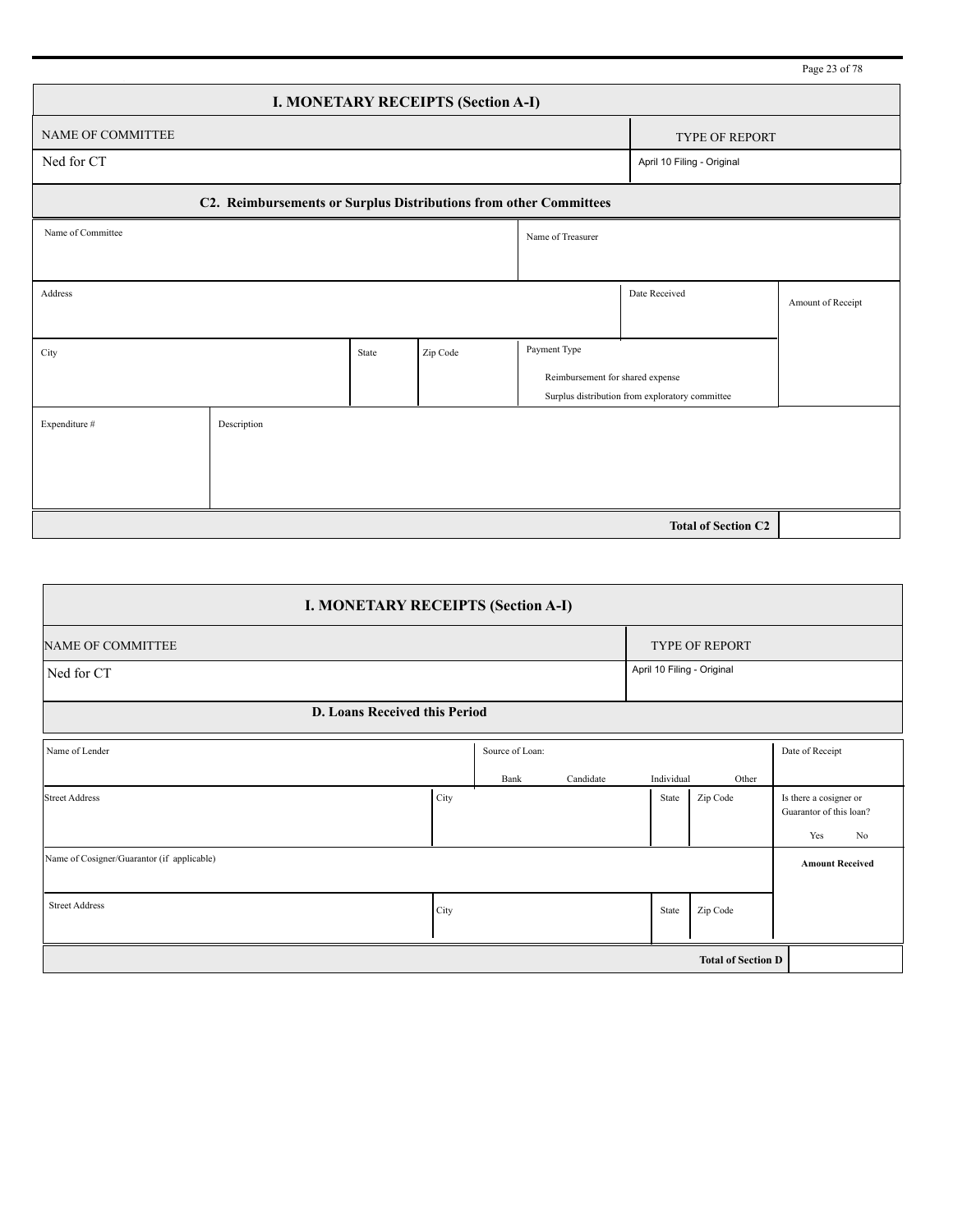Page 24 of 78

| <b>I. MONETARY RECEIPTS (Section A-I)</b>                                           |                           |                                |                   |                            |                        |  |  |  |  |
|-------------------------------------------------------------------------------------|---------------------------|--------------------------------|-------------------|----------------------------|------------------------|--|--|--|--|
| <b>NAME OF COMMITTEE</b>                                                            |                           |                                |                   |                            | <b>TYPE OF REPORT</b>  |  |  |  |  |
| Ned for CT                                                                          |                           |                                |                   | April 10 Filing - Original |                        |  |  |  |  |
| E. Personal Funds of the Candidate Received this Period (Candidate Committees ONLY) |                           |                                |                   |                            |                        |  |  |  |  |
| Date of Receipt<br>01/18/2022                                                       | Method of Payment<br>Cash | l X<br>Personal Check          | Credit/Debit Card |                            | Amount<br>\$400,000.00 |  |  |  |  |
| Date of Receipt<br>03/22/2022                                                       | Method of Payment<br>Cash | $\mathbf{x}$<br>Personal Check | Credit/Debit Card |                            | Amount<br>\$750,000.00 |  |  |  |  |
|                                                                                     |                           |                                |                   | <b>Total of Section E</b>  | \$1,150,000.00         |  |  |  |  |

| <b>I. Monetary Receipts (Section A-I)</b>        |      |                            |               |          |        |  |  |  |  |
|--------------------------------------------------|------|----------------------------|---------------|----------|--------|--|--|--|--|
| <b>NAME OF COMMITTEE</b>                         |      | <b>TYPE OF REPORT</b>      |               |          |        |  |  |  |  |
| Ned for CT                                       |      | April 10 Filing - Original |               |          |        |  |  |  |  |
| G. Interest from Deposits in Authorized Accounts |      |                            |               |          |        |  |  |  |  |
| Name of Institution                              |      |                            | Date Received |          | Amount |  |  |  |  |
|                                                  |      |                            |               |          |        |  |  |  |  |
| <b>Street Address</b>                            | City | State                      |               | Zip Code |        |  |  |  |  |
|                                                  |      |                            |               |          |        |  |  |  |  |
|                                                  |      |                            |               |          |        |  |  |  |  |

| <b>I. MONETARY RECEIPTS (Section A-I)</b> |                                                                 |                       |              |                  |                  |                           |        |  |  |  |
|-------------------------------------------|-----------------------------------------------------------------|-----------------------|--------------|------------------|------------------|---------------------------|--------|--|--|--|
| NAME OF COMMITTEE                         |                                                                 | <b>TYPE OF REPORT</b> |              |                  |                  |                           |        |  |  |  |
| Ned for CT                                | April 10 Filing - Original                                      |                       |              |                  |                  |                           |        |  |  |  |
|                                           | H. Public Grant Funds Received from the Citizens' Election Fund |                       |              |                  |                  |                           |        |  |  |  |
| Purpose of Grant:                         |                                                                 |                       | Grant Cycle: |                  |                  | Date Received             | Amount |  |  |  |
|                                           | Initial                                                         | Grant Adjustment      | Primary      | General Election | Special Election |                           |        |  |  |  |
| Supplemental/Post Election Deficit        |                                                                 |                       |              |                  |                  |                           |        |  |  |  |
|                                           |                                                                 |                       |              |                  |                  |                           |        |  |  |  |
|                                           |                                                                 |                       |              |                  |                  | <b>Total of Section H</b> |        |  |  |  |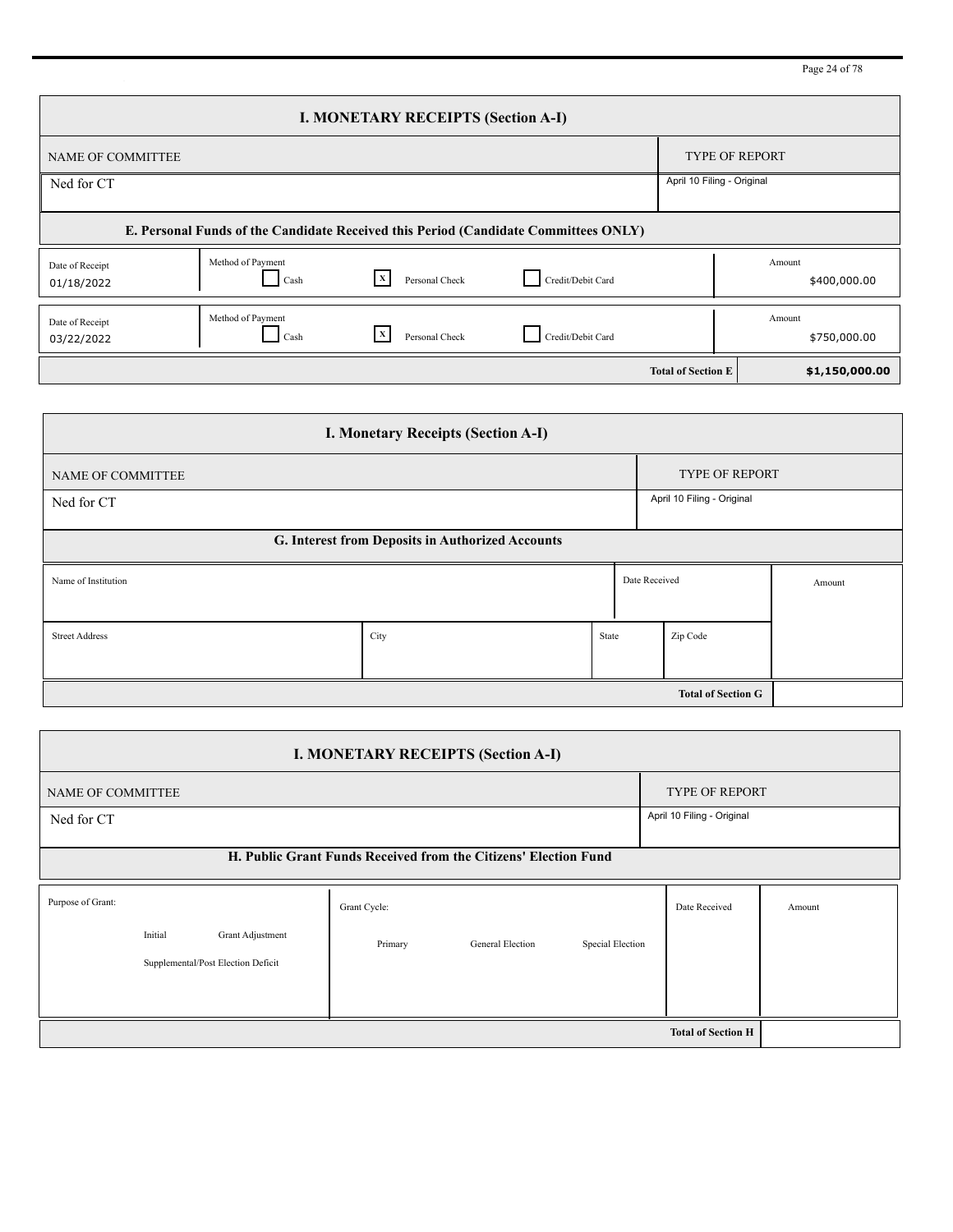Page 25 of 78

| <b>I. MONETARY RECEIPTS (Section A-I)</b>                       |                  |                            |                        |                                   |                        |  |  |  |  |
|-----------------------------------------------------------------|------------------|----------------------------|------------------------|-----------------------------------|------------------------|--|--|--|--|
| NAME OF COMMITTEE                                               |                  |                            |                        | <b>TYPE OF REPORT</b>             |                        |  |  |  |  |
| Ned for CT                                                      |                  | April 10 Filing - Original |                        |                                   |                        |  |  |  |  |
| I. Miscellaneous Monetary Receipts not Considered Contributions |                  |                            |                        |                                   |                        |  |  |  |  |
| Name<br>Walmart                                                 |                  |                            |                        | Date of Transaction<br>03/23/2022 | <b>Amount Received</b> |  |  |  |  |
| <b>Street Address</b><br>495 Flatbush Ave                       | City<br>Hartford | State<br>CT                | Zip Code<br>06106-3601 |                                   |                        |  |  |  |  |
| Description<br>Refund from Vendor                               |                  |                            |                        |                                   | \$196.74               |  |  |  |  |
|                                                                 |                  |                            |                        | <b>Total of Section I</b>         | \$196.74               |  |  |  |  |

|                                                                                                                                                                                                                                                                              | <b>II. EVENT ACTIVITY (Sections J1 - J4)</b> |                                                                                                                                                                                                                                             |                                      |                            |                                                        |  |  |  |  |
|------------------------------------------------------------------------------------------------------------------------------------------------------------------------------------------------------------------------------------------------------------------------------|----------------------------------------------|---------------------------------------------------------------------------------------------------------------------------------------------------------------------------------------------------------------------------------------------|--------------------------------------|----------------------------|--------------------------------------------------------|--|--|--|--|
| NAME OF COMMITTEE (Provide Complete Name as Registered with Commission)                                                                                                                                                                                                      |                                              |                                                                                                                                                                                                                                             |                                      |                            | <b>TYPE OF REPORT</b>                                  |  |  |  |  |
| Ned for CT                                                                                                                                                                                                                                                                   |                                              |                                                                                                                                                                                                                                             |                                      |                            | April 10 Filing - Original                             |  |  |  |  |
|                                                                                                                                                                                                                                                                              | <b>J1. Event Information</b>                 |                                                                                                                                                                                                                                             |                                      |                            |                                                        |  |  |  |  |
| Event#<br>Date of Event<br>Letter                                                                                                                                                                                                                                            | Description                                  |                                                                                                                                                                                                                                             |                                      |                            | Was this a fundraising event?<br>N <sub>0</sub><br>Yes |  |  |  |  |
| <b>Location: Street Address</b>                                                                                                                                                                                                                                              |                                              |                                                                                                                                                                                                                                             | City                                 |                            | Zip Code<br><b>State</b>                               |  |  |  |  |
| Was this event hosted at a personal residence?                                                                                                                                                                                                                               |                                              | if yes, go to Section J4 In-Kind Donations not Considered Contributions Associated<br>Yes<br>with a House Party and complete required information for any puchases made by<br>host(s) for food, beverage and invitations.<br>N <sub>0</sub> |                                      |                            |                                                        |  |  |  |  |
| Did this fundraiser include items donated by a business entity of up to \$200 or items<br>If yes, to to Section J3 In-Kind Donations not Considered Contributions and<br>Yes<br>donated by an individual of up to \$100?<br>complete required information.<br>N <sub>0</sub> |                                              |                                                                                                                                                                                                                                             |                                      |                            |                                                        |  |  |  |  |
| Subpart 1:<br>Was this fundraiser a tag sale, auction, or other sale of donated items with<br>purchases from an individual of up to \$100?                                                                                                                                   |                                              | Yes<br>N <sub>0</sub>                                                                                                                                                                                                                       | (If yes, enter Total Receipts here.) |                            |                                                        |  |  |  |  |
|                                                                                                                                                                                                                                                                              |                                              |                                                                                                                                                                                                                                             |                                      | <b>Total of Section J1</b> |                                                        |  |  |  |  |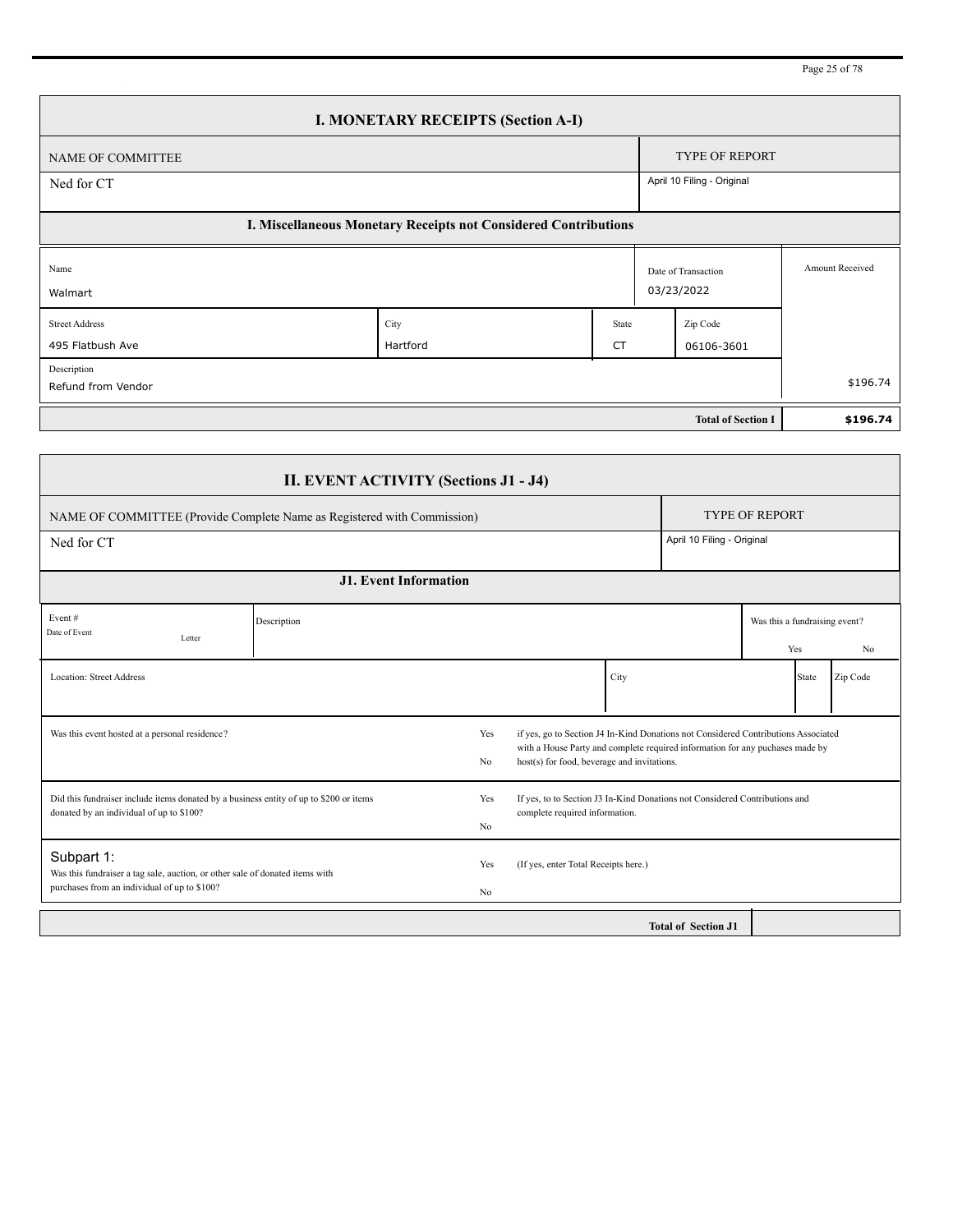| Page 26 of 78 |  |  |  |  |
|---------------|--|--|--|--|
|---------------|--|--|--|--|

| <b>II.EVENT ACTIVITY (Sections J1 - J4)</b>                             |                            |  |  |  |  |  |  |  |  |
|-------------------------------------------------------------------------|----------------------------|--|--|--|--|--|--|--|--|
| NAME OF COMMITTEE (Provide Complete Name as Registered with Commission) | <b>TYPE OF REPORT</b>      |  |  |  |  |  |  |  |  |
| Ned for CT                                                              | April 10 Filing - Original |  |  |  |  |  |  |  |  |
| <b>J3. In-Kind Donations Not Considered Contributions</b>               |                            |  |  |  |  |  |  |  |  |
| Name of the Donor                                                       |                            |  |  |  |  |  |  |  |  |

| <b>Street Address</b>  |                         |        | City |                                | State | Zip Code             |
|------------------------|-------------------------|--------|------|--------------------------------|-------|----------------------|
|                        |                         |        |      |                                |       |                      |
| Donation Given by:     | Description of Donation |        |      |                                |       | Fair Market Value of |
| Individual             |                         |        |      |                                |       | Donation             |
| <b>Business Entity</b> | Date Received           | Event# |      | Aggregate value for this event |       |                      |
| Sole Proprietorship    |                         |        |      |                                |       |                      |

**Total of Section J3**

|                                                                                  | <b>II.EVENT ACTIVITY (Sections J1 - J4)</b>                             |      |     |                                                                                    |       |                                  |  |  |  |  |
|----------------------------------------------------------------------------------|-------------------------------------------------------------------------|------|-----|------------------------------------------------------------------------------------|-------|----------------------------------|--|--|--|--|
|                                                                                  | NAME OF COMMITTEE (Provide Complete Name as Registered with Commission) |      |     | <b>TYPE OF REPORT</b>                                                              |       |                                  |  |  |  |  |
| April 10 Filing - Original<br>Ned for CT                                         |                                                                         |      |     |                                                                                    |       |                                  |  |  |  |  |
| J4. In-Kind Donations Not Considered Contributions Associated with a House Party |                                                                         |      |     |                                                                                    |       |                                  |  |  |  |  |
| Name of Host                                                                     |                                                                         |      | Yes | Is this event supporting more than one candidate?<br>N <sub>0</sub><br>Addendum J4 |       | If yes, complete Itemization in  |  |  |  |  |
| <b>Street Address</b>                                                            |                                                                         | City |     |                                                                                    | State | Zip Code                         |  |  |  |  |
| Description of Donation                                                          |                                                                         |      |     |                                                                                    |       | Fair Market Value of<br>Donation |  |  |  |  |
| Event#                                                                           | Aggregate value of this Event - all hosts                               |      |     | Aggregate value of all Events - this host/candidate                                |       |                                  |  |  |  |  |

**Total of Section J4**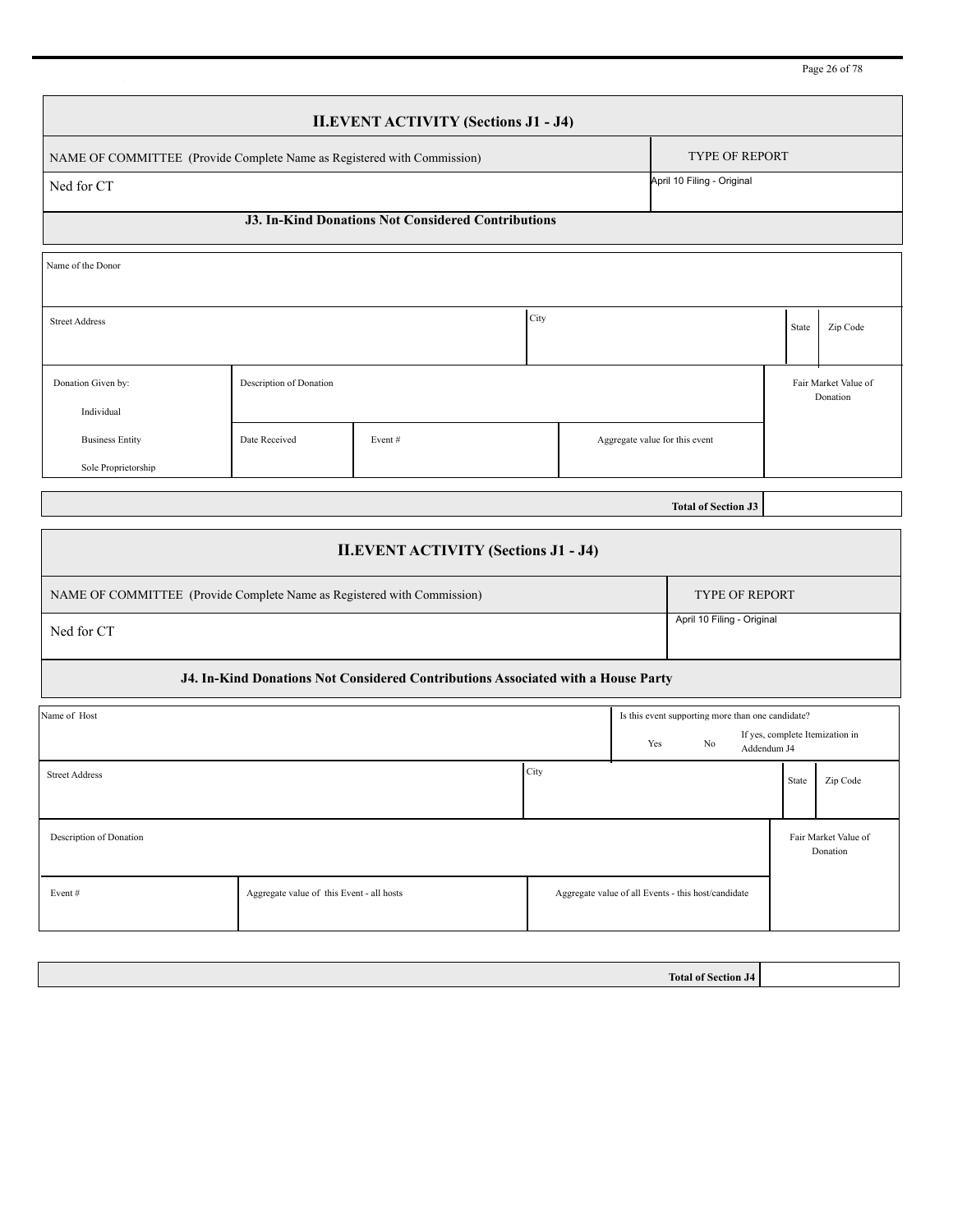|                                                                                                 |           |                     |                                  | III. NONMONETARY RECEIPTS (Sections K - L)                                                                                |      |           |                            |       |                                           |
|-------------------------------------------------------------------------------------------------|-----------|---------------------|----------------------------------|---------------------------------------------------------------------------------------------------------------------------|------|-----------|----------------------------|-------|-------------------------------------------|
| NAME OF COMMITTEE (Provide Complete Name as Registered with Commission)                         |           |                     |                                  |                                                                                                                           |      |           | <b>TYPE OF REPORT</b>      |       |                                           |
| Ned for CT                                                                                      |           |                     |                                  |                                                                                                                           |      |           | April 10 Filing - Original |       |                                           |
|                                                                                                 |           |                     | K. In-Kind Contributions         |                                                                                                                           |      |           |                            |       |                                           |
| Name                                                                                            |           |                     |                                  |                                                                                                                           |      |           |                            |       |                                           |
| <b>Street Address</b>                                                                           |           |                     |                                  |                                                                                                                           | City |           |                            | State | Zip Code                                  |
| Is this contribution associated with an event reported in<br>Section J1?<br>If yes, list Event# | Yes<br>No |                     |                                  | Description of In-Kind Contribution                                                                                       |      |           |                            |       |                                           |
| Is Contributor a lobbyist, spouse, or dependent child<br>of a lobbyist?                         | Yes<br>No |                     | government the contract is with: | Is contributor a principal of a state contractor or prospective state<br>contractor? indicate which branch or branches of |      | Executive | Yes<br>No<br>Legislative   |       | Fair Market Value of this<br>Contribution |
| Type of Contributor:<br>Individual<br>Committee                                                 |           | Sole Proprietorship |                                  | Date Received                                                                                                             |      |           | Aggregate contributions    |       |                                           |
|                                                                                                 |           |                     |                                  |                                                                                                                           |      |           | <b>Total of Section K</b>  |       |                                           |

| <b>III. Non Monetary Receipts (Sections K - L)</b>                      |                       |                            |       |          |                   |                      |  |  |  |
|-------------------------------------------------------------------------|-----------------------|----------------------------|-------|----------|-------------------|----------------------|--|--|--|
| NAME OF COMMITTEE (Provide Complete Name as Registered with Commission) | <b>TYPE OF REPORT</b> |                            |       |          |                   |                      |  |  |  |
| Ned for CT                                                              |                       | April 10 Filing - Original |       |          |                   |                      |  |  |  |
| L. Refundable Deposit to Telephone Company                              |                       |                            |       |          |                   |                      |  |  |  |
| Last Name of Individual                                                 |                       | First Name                 | MI    |          | Date Deposit Made |                      |  |  |  |
| <b>Residential Street Address</b>                                       | City                  |                            | State | Zip Code |                   | Amount of<br>Deposit |  |  |  |
| Name of Telephone company                                               |                       |                            |       |          |                   |                      |  |  |  |
| <b>Street Address</b>                                                   | City                  |                            | State | Zip Code |                   |                      |  |  |  |
|                                                                         |                       |                            |       |          |                   |                      |  |  |  |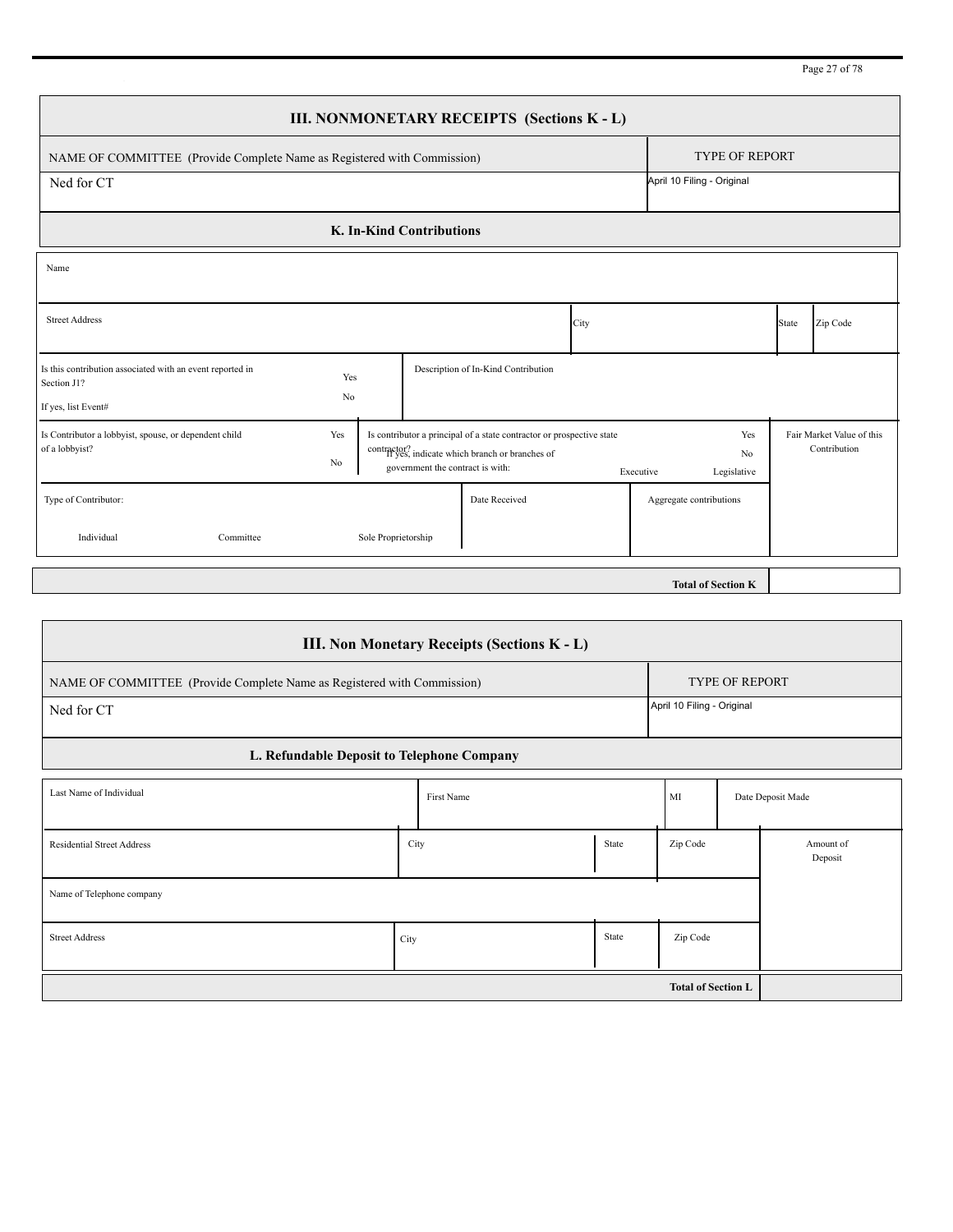| IV. EXPENDITURES (Sections N - S)                                                                                                                                                                                                  |                               |        |                    |  |  |                                                                          |                                                                                    |  |  |
|------------------------------------------------------------------------------------------------------------------------------------------------------------------------------------------------------------------------------------|-------------------------------|--------|--------------------|--|--|--------------------------------------------------------------------------|------------------------------------------------------------------------------------|--|--|
| NAME OF COMMITTEE (Provide Complete Name as Registered with Commission)                                                                                                                                                            |                               |        |                    |  |  |                                                                          | <b>TYPE OF REPORT</b>                                                              |  |  |
| April 10 Filing - Original<br>Ned for CT                                                                                                                                                                                           |                               |        |                    |  |  |                                                                          |                                                                                    |  |  |
| N. Expenses Paid By Committee                                                                                                                                                                                                      |                               |        |                    |  |  |                                                                          |                                                                                    |  |  |
| Name of Payee<br>Date of Payment<br>01/03/2022<br>Google                                                                                                                                                                           |                               |        |                    |  |  |                                                                          | Method of Payment<br>Check #<br>$\mathbf X$<br>Debit Card<br>EFT                   |  |  |
| City<br><b>Street Address</b><br>1600 Amphitheatre Pkwy<br><b>Mountain View</b>                                                                                                                                                    |                               |        |                    |  |  |                                                                          | Zip Code<br>94043-1351                                                             |  |  |
| Purpose of Expend<br>OVHD                                                                                                                                                                                                          |                               | Amount |                    |  |  |                                                                          |                                                                                    |  |  |
| Is this expenditure coordinated with another candidate for<br>which reimbursement is sought?<br>If yes, assign an Expenditure # and complete Itemization in Addendum                                                               | \$67.10                       |        |                    |  |  |                                                                          |                                                                                    |  |  |
| Date of Payment<br>Name of Payee<br>Elias Law Group<br>01/14/2022                                                                                                                                                                  |                               |        |                    |  |  | Method of Payment<br>Check #<br>Debit Card<br>$\mathbf{x}$<br><b>EFT</b> |                                                                                    |  |  |
| <b>Street Address</b><br>10 G St NE Ste 600                                                                                                                                                                                        |                               |        | City<br>Washington |  |  | <b>State</b><br><b>DC</b>                                                | Zip Code<br>20002-4253                                                             |  |  |
| Purpose of Expend<br><b>CNSLT</b>                                                                                                                                                                                                  | Description<br>Legal Services |        |                    |  |  |                                                                          | Amount                                                                             |  |  |
| Yes<br>Expenditure #<br>Event#<br>Is this expenditure coordinated with another candidate for<br>(if applicable)<br>$X_N$<br>which reimbursement is sought?<br>If yes, assign an Expenditure # and complete Itemization in Addendum |                               |        |                    |  |  |                                                                          | \$7,137.87                                                                         |  |  |
| Date of Payment<br>Name of Payee<br>01/14/2022<br>Elias Law Group                                                                                                                                                                  |                               |        |                    |  |  |                                                                          | Method of Payment<br>Check #<br>Debit Card<br>$\mathbf{x}$<br>$\operatorname{EFT}$ |  |  |
| <b>Street Address</b><br>10 G St NE Ste 600                                                                                                                                                                                        |                               |        | City<br>Washington |  |  | State<br>DC                                                              | Zip Code<br>20002-4253                                                             |  |  |
| Purpose of Expend<br><b>CNSLT</b>                                                                                                                                                                                                  | Description<br>Legal Services |        |                    |  |  |                                                                          | Amount                                                                             |  |  |
| Is this expenditure coordinated with another candidate for<br>which reimbursement is sought?<br>If yes, assign an Expenditure # and complete Itemization in Addendum                                                               | \$8,310.87                    |        |                    |  |  |                                                                          |                                                                                    |  |  |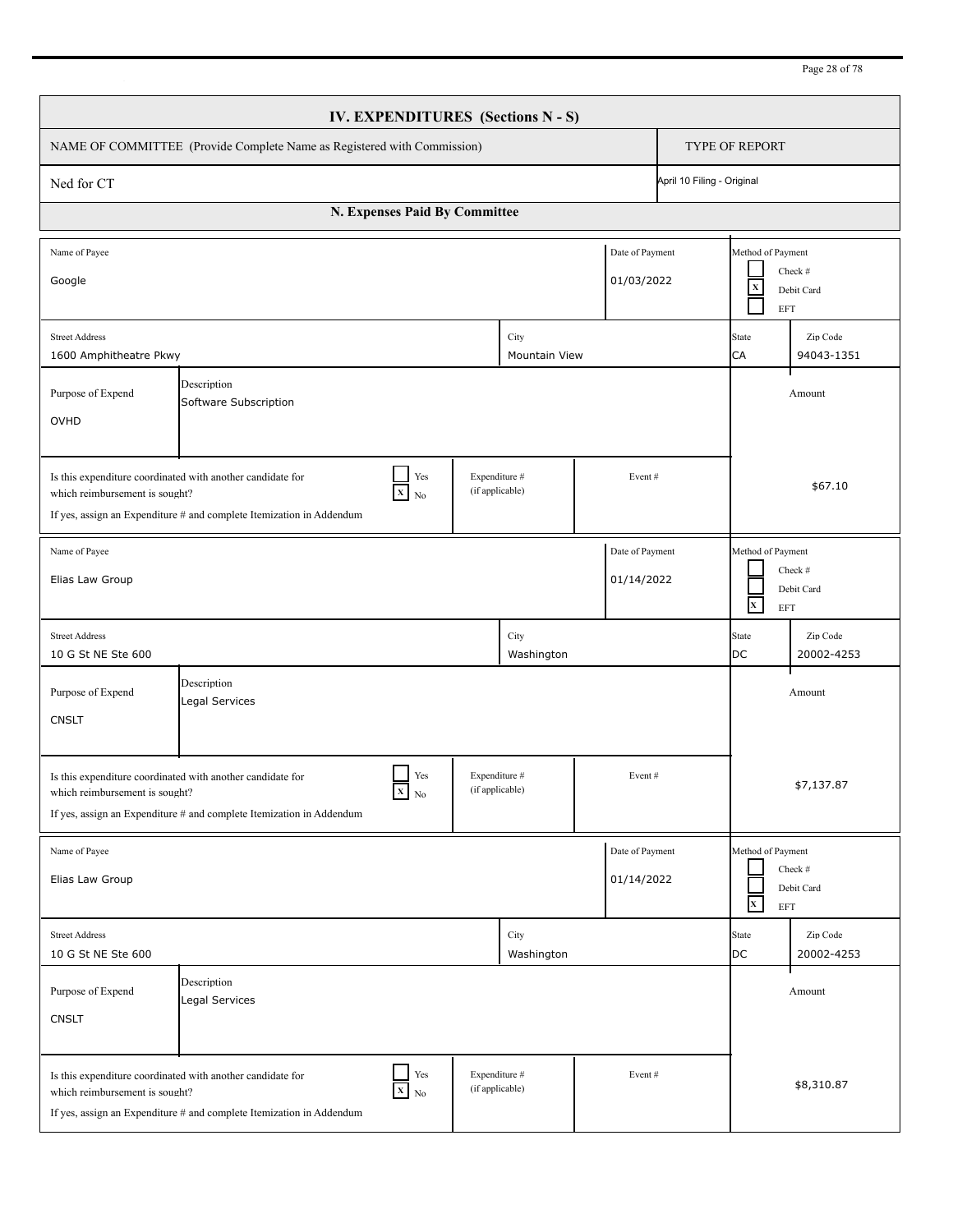| IV. EXPENDITURES (Sections N - S)                                                                                                                                                                                                  |                                                                         |        |                    |  |  |                                                                          |                                                                                    |  |  |
|------------------------------------------------------------------------------------------------------------------------------------------------------------------------------------------------------------------------------------|-------------------------------------------------------------------------|--------|--------------------|--|--|--------------------------------------------------------------------------|------------------------------------------------------------------------------------|--|--|
|                                                                                                                                                                                                                                    | NAME OF COMMITTEE (Provide Complete Name as Registered with Commission) |        |                    |  |  | <b>TYPE OF REPORT</b>                                                    |                                                                                    |  |  |
| April 10 Filing - Original<br>Ned for CT                                                                                                                                                                                           |                                                                         |        |                    |  |  |                                                                          |                                                                                    |  |  |
| N. Expenses Paid By Committee                                                                                                                                                                                                      |                                                                         |        |                    |  |  |                                                                          |                                                                                    |  |  |
| Date of Payment<br>Name of Payee<br>Jones Mandel<br>01/14/2022                                                                                                                                                                     |                                                                         |        |                    |  |  | Method of Payment<br>Check #<br>Debit Card<br>$\mathbf{x}$<br>EFT        |                                                                                    |  |  |
| City<br><b>Street Address</b><br>1752 NW Market St # 730<br>Seattle                                                                                                                                                                |                                                                         |        |                    |  |  |                                                                          | Zip Code<br>98107-5264                                                             |  |  |
| Purpose of Expend<br><b>CNSLT</b>                                                                                                                                                                                                  |                                                                         | Amount |                    |  |  |                                                                          |                                                                                    |  |  |
| Is this expenditure coordinated with another candidate for<br>which reimbursement is sought?<br>If yes, assign an Expenditure # and complete Itemization in Addendum                                                               | \$22,500.00                                                             |        |                    |  |  |                                                                          |                                                                                    |  |  |
| Date of Payment<br>Name of Payee<br>Landslide Digital LLC<br>01/14/2022                                                                                                                                                            |                                                                         |        |                    |  |  | Method of Payment<br>Check #<br>Debit Card<br>$\mathbf{x}$<br><b>EFT</b> |                                                                                    |  |  |
| <b>Street Address</b><br>225 Interstate St NE Apt 710                                                                                                                                                                              |                                                                         |        | City<br>Washington |  |  | <b>State</b><br><b>DC</b>                                                | Zip Code<br>20002-4498                                                             |  |  |
| Purpose of Expend<br>WEB                                                                                                                                                                                                           | Description<br>Web Development                                          |        |                    |  |  |                                                                          | Amount                                                                             |  |  |
| Yes<br>Expenditure #<br>Event#<br>Is this expenditure coordinated with another candidate for<br>(if applicable)<br>$X_N$<br>which reimbursement is sought?<br>If yes, assign an Expenditure # and complete Itemization in Addendum |                                                                         |        |                    |  |  |                                                                          | \$9,475.00                                                                         |  |  |
| Date of Payment<br>Name of Payee<br>01/14/2022<br>Payroll Data Processing                                                                                                                                                          |                                                                         |        |                    |  |  |                                                                          | Method of Payment<br>Check #<br>Debit Card<br>$\mathbf{x}$<br>$\operatorname{EFT}$ |  |  |
| <b>Street Address</b><br>3501 E Frontage Rd Ste 350                                                                                                                                                                                |                                                                         |        | City<br>Tampa      |  |  | <b>State</b><br>FL                                                       | Zip Code<br>33607-1723                                                             |  |  |
| Purpose of Expend<br>OVHD                                                                                                                                                                                                          | Description<br>Payroll Taxes                                            |        |                    |  |  |                                                                          | Amount                                                                             |  |  |
| Is this expenditure coordinated with another candidate for<br>which reimbursement is sought?<br>If yes, assign an Expenditure # and complete Itemization in Addendum                                                               | \$5,344.82                                                              |        |                    |  |  |                                                                          |                                                                                    |  |  |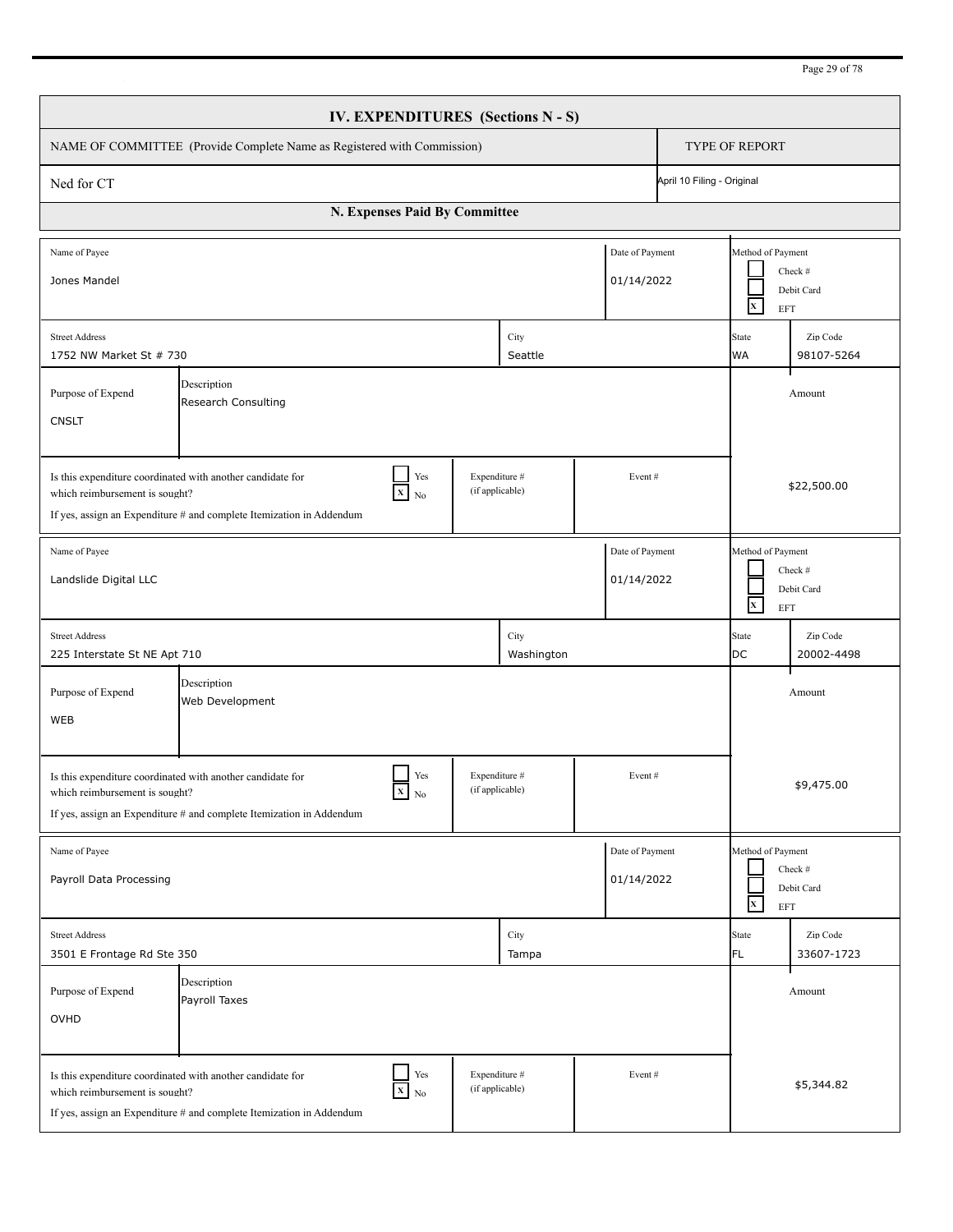| IV. EXPENDITURES (Sections N - S)                                                                                                                                                                                                   |                                                                                                                                                     |                 |                 |        |  |                                                                   |                                                                  |  |  |
|-------------------------------------------------------------------------------------------------------------------------------------------------------------------------------------------------------------------------------------|-----------------------------------------------------------------------------------------------------------------------------------------------------|-----------------|-----------------|--------|--|-------------------------------------------------------------------|------------------------------------------------------------------|--|--|
| NAME OF COMMITTEE (Provide Complete Name as Registered with Commission)<br><b>TYPE OF REPORT</b>                                                                                                                                    |                                                                                                                                                     |                 |                 |        |  |                                                                   |                                                                  |  |  |
| April 10 Filing - Original<br>Ned for CT                                                                                                                                                                                            |                                                                                                                                                     |                 |                 |        |  |                                                                   |                                                                  |  |  |
| N. Expenses Paid By Committee                                                                                                                                                                                                       |                                                                                                                                                     |                 |                 |        |  |                                                                   |                                                                  |  |  |
| Date of Payment<br>Name of Payee<br>Payroll Data Processing<br>01/14/2022                                                                                                                                                           |                                                                                                                                                     |                 |                 |        |  | $\mathbf{x}$                                                      | Method of Payment<br>Check #<br>Debit Card<br><b>EFT</b>         |  |  |
| City<br><b>Street Address</b><br>3501 E Frontage Rd Ste 350<br>Tampa                                                                                                                                                                |                                                                                                                                                     |                 |                 |        |  | State<br>FL.                                                      | Zip Code<br>33607-1723                                           |  |  |
| Description<br>Purpose of Expend<br>Payroll Fees<br>OVHD                                                                                                                                                                            |                                                                                                                                                     |                 |                 |        |  |                                                                   | Amount                                                           |  |  |
| Is this expenditure coordinated with another candidate for<br>which reimbursement is sought?<br>If yes, assign an Expenditure # and complete Itemization in Addendum                                                                |                                                                                                                                                     | \$59.97         |                 |        |  |                                                                   |                                                                  |  |  |
| Date of Payment<br>Name of Payee<br>Payroll Data Processing<br>01/14/2022                                                                                                                                                           |                                                                                                                                                     |                 |                 |        |  | Method of Payment<br>Check #<br>Debit Card<br>$\mathbf{x}$<br>EFT |                                                                  |  |  |
| <b>Street Address</b><br>3501 E Frontage Rd Ste 350                                                                                                                                                                                 |                                                                                                                                                     |                 | City<br>Tampa   |        |  | <b>State</b><br>FL.                                               | Zip Code<br>33607-1723                                           |  |  |
| Purpose of Expend<br><b>WAGE</b>                                                                                                                                                                                                    | Description<br>Payroll - See Below if Itemized                                                                                                      |                 |                 |        |  |                                                                   | Amount                                                           |  |  |
| which reimbursement is sought?                                                                                                                                                                                                      | Yes<br>Is this expenditure coordinated with another candidate for<br>$X$ No<br>If yes, assign an Expenditure # and complete Itemization in Addendum | (if applicable) | Expenditure #   | Event# |  | \$8,614.05                                                        |                                                                  |  |  |
| Name of Payee<br>Date of Payment<br>01/14/2022<br>Webster Bank                                                                                                                                                                      |                                                                                                                                                     |                 |                 |        |  |                                                                   | Method of Payment<br>Check #<br>Debit Card<br>$\mathbf x$<br>EFT |  |  |
| <b>Street Address</b><br>402 Connecticut Ave                                                                                                                                                                                        |                                                                                                                                                     |                 | City<br>Norwalk |        |  | State<br><b>CT</b>                                                | Zip Code<br>06854-1807                                           |  |  |
| Purpose of Expend<br><b>BNK</b>                                                                                                                                                                                                     | Description<br><b>Bank Fees</b>                                                                                                                     |                 |                 |        |  |                                                                   | Amount                                                           |  |  |
| Yes<br>Expenditure #<br>Event#<br>Is this expenditure coordinated with another candidate for<br>$X$ No<br>(if applicable)<br>which reimbursement is sought?<br>If yes, assign an Expenditure # and complete Itemization in Addendum |                                                                                                                                                     |                 |                 |        |  |                                                                   | \$20.00                                                          |  |  |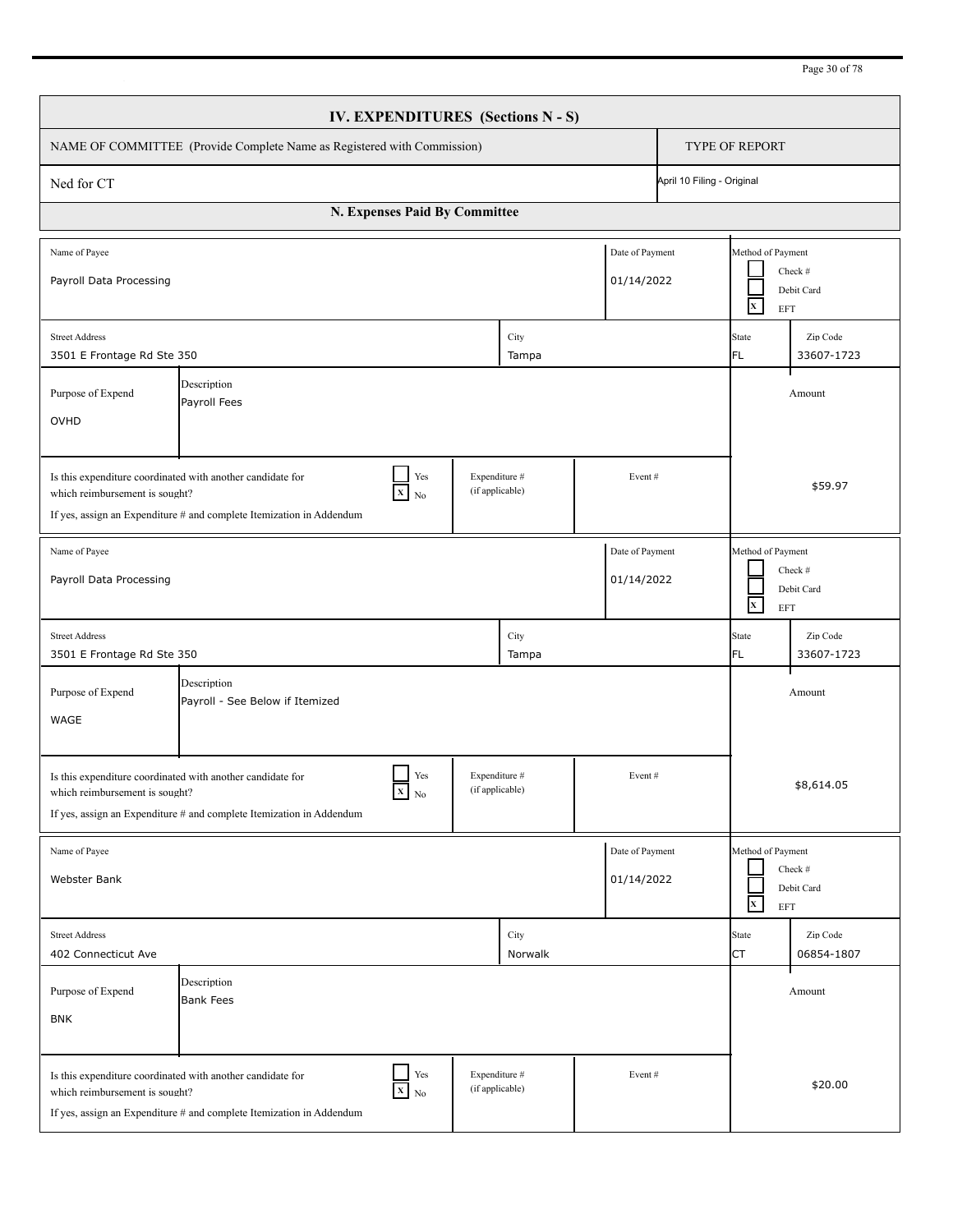| IV. EXPENDITURES (Sections N - S)                                                                                                                                                                                                   |                                                                                                                                                                                                                                     |  |  |                    |  |  |                                                                   |                                                          |  |
|-------------------------------------------------------------------------------------------------------------------------------------------------------------------------------------------------------------------------------------|-------------------------------------------------------------------------------------------------------------------------------------------------------------------------------------------------------------------------------------|--|--|--------------------|--|--|-------------------------------------------------------------------|----------------------------------------------------------|--|
| NAME OF COMMITTEE (Provide Complete Name as Registered with Commission)                                                                                                                                                             |                                                                                                                                                                                                                                     |  |  |                    |  |  | <b>TYPE OF REPORT</b>                                             |                                                          |  |
| April 10 Filing - Original<br>Ned for CT                                                                                                                                                                                            |                                                                                                                                                                                                                                     |  |  |                    |  |  |                                                                   |                                                          |  |
| N. Expenses Paid By Committee                                                                                                                                                                                                       |                                                                                                                                                                                                                                     |  |  |                    |  |  |                                                                   |                                                          |  |
| Name of Payee<br>Date of Payment<br><b>MBA Consulting Group</b><br>01/26/2022                                                                                                                                                       |                                                                                                                                                                                                                                     |  |  |                    |  |  | $\mathbf{x}$                                                      | Method of Payment<br>Check #<br>Debit Card<br><b>EFT</b> |  |
| City<br><b>Street Address</b><br>Washington<br>611 Pennsylvania Ave SE Ste 143                                                                                                                                                      |                                                                                                                                                                                                                                     |  |  |                    |  |  | State<br>DC                                                       | Zip Code<br>20003-4303                                   |  |
| Description<br>Purpose of Expend<br><b>Compliance Consulting</b><br><b>CNSLT</b>                                                                                                                                                    |                                                                                                                                                                                                                                     |  |  |                    |  |  |                                                                   | Amount                                                   |  |
| Yes<br>Expenditure #<br>Is this expenditure coordinated with another candidate for<br>Event#<br>(if applicable)<br>$X$ No<br>which reimbursement is sought?<br>If yes, assign an Expenditure # and complete Itemization in Addendum |                                                                                                                                                                                                                                     |  |  |                    |  |  |                                                                   | \$3,000.00                                               |  |
| Date of Payment<br>Name of Payee<br>NGP Software, Inc.<br>01/27/2022                                                                                                                                                                |                                                                                                                                                                                                                                     |  |  |                    |  |  | Method of Payment<br>Check #<br>Debit Card<br>$\mathbf{x}$<br>EFT |                                                          |  |
| <b>Street Address</b><br>1225 Interstate St NW Ste 1225                                                                                                                                                                             |                                                                                                                                                                                                                                     |  |  | City<br>Washington |  |  | <b>State</b><br><b>DC</b>                                         | Zip Code<br>20005-5918                                   |  |
| Description<br>Purpose of Expend<br>Software Subscription<br>OVHD                                                                                                                                                                   |                                                                                                                                                                                                                                     |  |  |                    |  |  |                                                                   | Amount                                                   |  |
|                                                                                                                                                                                                                                     | Yes<br>Expenditure #<br>Event#<br>Is this expenditure coordinated with another candidate for<br>$X$ No<br>(if applicable)<br>which reimbursement is sought?<br>If yes, assign an Expenditure # and complete Itemization in Addendum |  |  |                    |  |  |                                                                   | \$1,212.00                                               |  |
| Name of Payee<br>Date of Payment<br>01/27/2022<br>Payroll Data Processing                                                                                                                                                           |                                                                                                                                                                                                                                     |  |  |                    |  |  | Method of Payment<br>Check #<br>Debit Card<br>$\mathbf x$<br>EFT  |                                                          |  |
| <b>Street Address</b><br>3501 E Frontage Rd Ste 350                                                                                                                                                                                 |                                                                                                                                                                                                                                     |  |  | City<br>Tampa      |  |  | State<br>FL                                                       | Zip Code<br>33607-1723                                   |  |
| Purpose of Expend<br>OVHD                                                                                                                                                                                                           | Description<br>Payroll Fees                                                                                                                                                                                                         |  |  |                    |  |  |                                                                   | Amount                                                   |  |
| Yes<br>Expenditure #<br>Event#<br>Is this expenditure coordinated with another candidate for<br>$X$ No<br>(if applicable)<br>which reimbursement is sought?<br>If yes, assign an Expenditure # and complete Itemization in Addendum |                                                                                                                                                                                                                                     |  |  |                    |  |  | \$5.74                                                            |                                                          |  |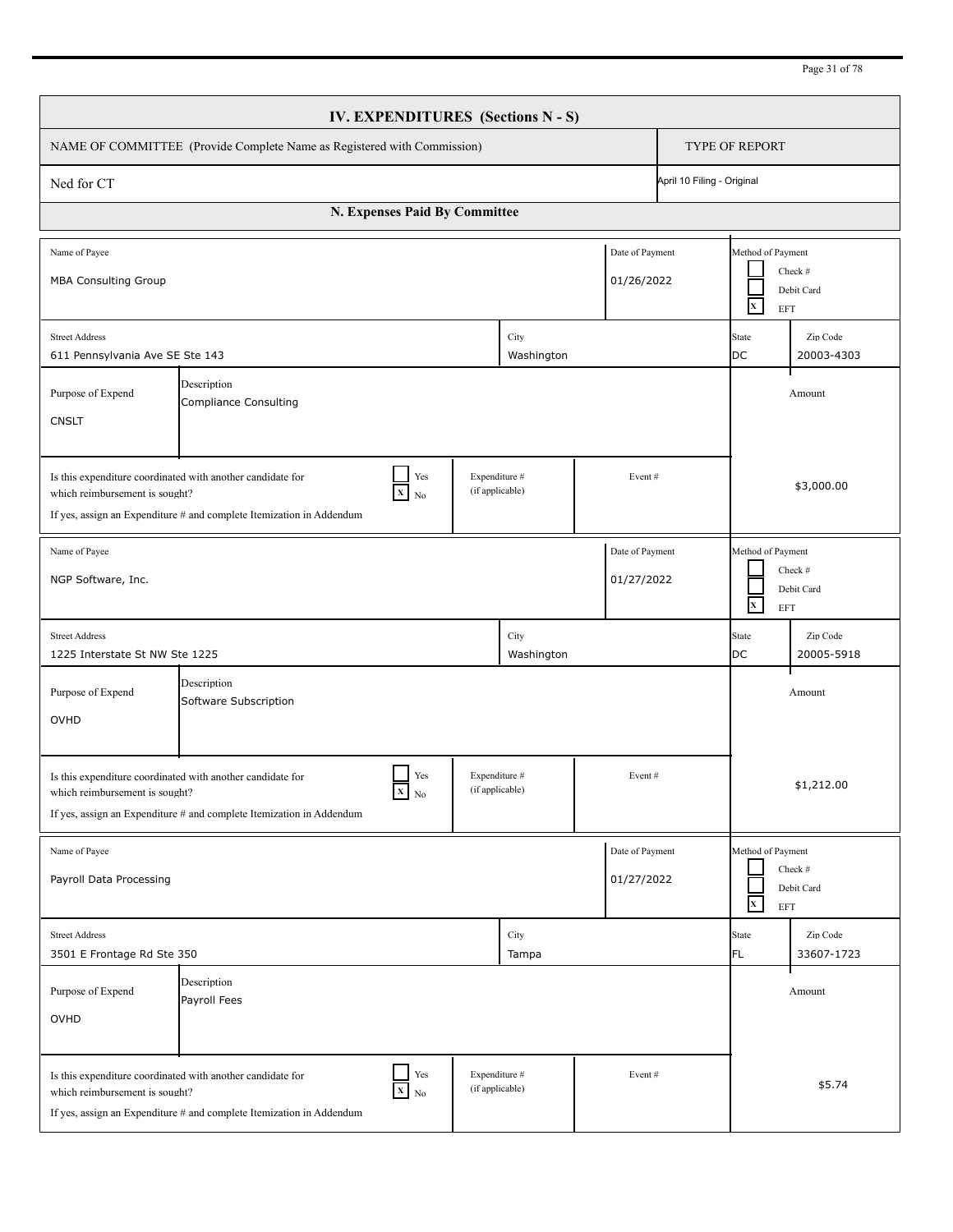| IV. EXPENDITURES (Sections N - S)                                                                                                                                                                                                     |                                                                      |               |                                  |               |        |                                                                   |                                                                  |                                                          |  |
|---------------------------------------------------------------------------------------------------------------------------------------------------------------------------------------------------------------------------------------|----------------------------------------------------------------------|---------------|----------------------------------|---------------|--------|-------------------------------------------------------------------|------------------------------------------------------------------|----------------------------------------------------------|--|
| NAME OF COMMITTEE (Provide Complete Name as Registered with Commission)                                                                                                                                                               |                                                                      |               |                                  |               |        |                                                                   | <b>TYPE OF REPORT</b>                                            |                                                          |  |
| April 10 Filing - Original<br>Ned for CT                                                                                                                                                                                              |                                                                      |               |                                  |               |        |                                                                   |                                                                  |                                                          |  |
| N. Expenses Paid By Committee                                                                                                                                                                                                         |                                                                      |               |                                  |               |        |                                                                   |                                                                  |                                                          |  |
| Date of Payment<br>Name of Payee<br>Payroll Data Processing<br>01/31/2022                                                                                                                                                             |                                                                      |               |                                  |               |        |                                                                   | $\mathbf{x}$                                                     | Method of Payment<br>Check #<br>Debit Card<br><b>EFT</b> |  |
| City<br><b>Street Address</b><br>3501 E Frontage Rd Ste 350<br>Tampa                                                                                                                                                                  |                                                                      |               |                                  |               |        |                                                                   | State<br>FL.                                                     | Zip Code<br>33607-1723                                   |  |
| Description<br>Purpose of Expend<br>Payroll - See Below if Itemized<br>WAGE                                                                                                                                                           |                                                                      |               |                                  |               |        |                                                                   |                                                                  | Amount                                                   |  |
| Yes<br>Expenditure #<br>Is this expenditure coordinated with another candidate for<br>Event#<br>(if applicable)<br>$X$ No<br>which reimbursement is sought?<br>If yes, assign an Expenditure $#$ and complete Itemization in Addendum |                                                                      |               |                                  |               |        |                                                                   |                                                                  | \$10,830.96                                              |  |
| Date of Payment<br>Name of Payee<br>Payroll Data Processing<br>01/31/2022                                                                                                                                                             |                                                                      |               |                                  |               |        | Method of Payment<br>Check #<br>Debit Card<br>$\mathbf{X}$<br>EFT |                                                                  |                                                          |  |
| <b>Street Address</b><br>3501 E Frontage Rd Ste 350                                                                                                                                                                                   |                                                                      |               |                                  | City<br>Tampa |        |                                                                   | <b>State</b><br>FL.                                              | Zip Code<br>33607-1723                                   |  |
| Description<br>Purpose of Expend<br>Payroll Fees<br>OVHD                                                                                                                                                                              |                                                                      |               |                                  |               |        |                                                                   |                                                                  | Amount                                                   |  |
| Is this expenditure coordinated with another candidate for<br>which reimbursement is sought?                                                                                                                                          | If yes, assign an Expenditure # and complete Itemization in Addendum | Yes<br>$X$ No | Expenditure #<br>(if applicable) |               | Event# |                                                                   | \$52.47                                                          |                                                          |  |
| Name of Payee<br>Date of Payment<br>01/31/2022<br>Payroll Data Processing                                                                                                                                                             |                                                                      |               |                                  |               |        |                                                                   | Method of Payment<br>Check #<br>Debit Card<br>$\mathbf x$<br>EFT |                                                          |  |
| <b>Street Address</b><br>3501 E Frontage Rd Ste 350                                                                                                                                                                                   |                                                                      |               |                                  | City<br>Tampa |        |                                                                   | State<br>FL                                                      | Zip Code<br>33607-1723                                   |  |
| Purpose of Expend<br>OVHD                                                                                                                                                                                                             | Description<br>Payroll Taxes                                         |               |                                  |               |        |                                                                   |                                                                  | Amount                                                   |  |
| Yes<br>Expenditure #<br>Event#<br>Is this expenditure coordinated with another candidate for<br>$X$ No<br>(if applicable)<br>which reimbursement is sought?<br>If yes, assign an Expenditure # and complete Itemization in Addendum   |                                                                      |               |                                  |               |        |                                                                   | \$5,658.32                                                       |                                                          |  |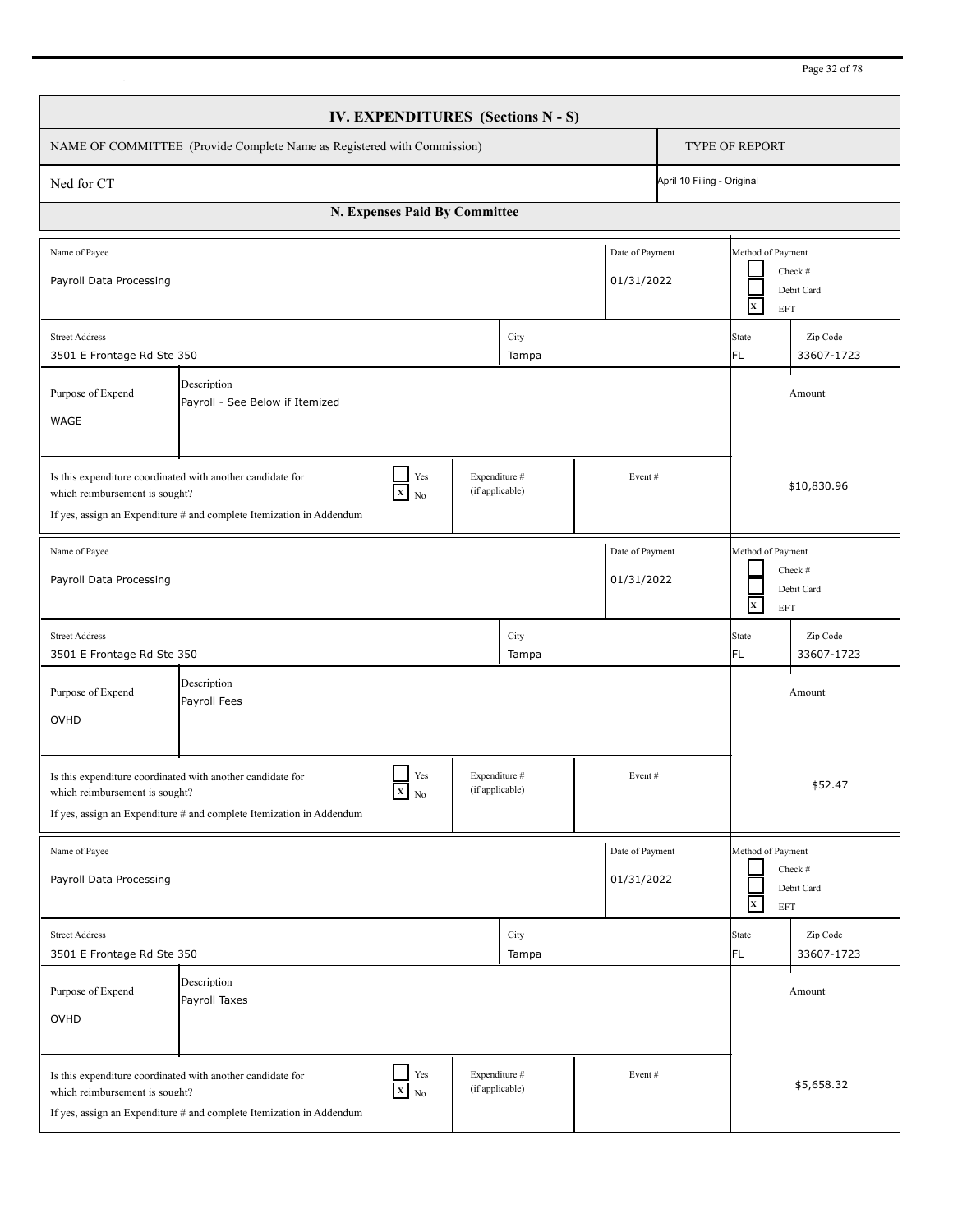| IV. EXPENDITURES (Sections N - S)                                                                                                                                                                                                                              |                                      |  |                |  |                       |                                                                                   |                        |  |
|----------------------------------------------------------------------------------------------------------------------------------------------------------------------------------------------------------------------------------------------------------------|--------------------------------------|--|----------------|--|-----------------------|-----------------------------------------------------------------------------------|------------------------|--|
| NAME OF COMMITTEE (Provide Complete Name as Registered with Commission)                                                                                                                                                                                        |                                      |  |                |  | <b>TYPE OF REPORT</b> |                                                                                   |                        |  |
| April 10 Filing - Original<br>Ned for CT                                                                                                                                                                                                                       |                                      |  |                |  |                       |                                                                                   |                        |  |
| N. Expenses Paid By Committee                                                                                                                                                                                                                                  |                                      |  |                |  |                       |                                                                                   |                        |  |
| Name of Payee<br>Date of Payment<br>02/02/2022<br>Paragon Solutions                                                                                                                                                                                            |                                      |  |                |  |                       | Method of Payment<br>Check #<br>Debit Card<br>$\mathbf{x}$<br><b>EFT</b>          |                        |  |
| <b>Street Address</b><br>City<br>2141 E Broadway Rd Ste 202<br>Tempe                                                                                                                                                                                           |                                      |  |                |  |                       | State<br><b>AZ</b>                                                                | Zip Code<br>85282-0000 |  |
| Description<br>Purpose of Expend<br>Credit Card Processing Fee<br>WEB                                                                                                                                                                                          |                                      |  |                |  |                       |                                                                                   | Amount                 |  |
| Yes<br>Expenditure #<br>Is this expenditure coordinated with another candidate for<br>Event#<br>(if applicable)<br>$X_{N0}$<br>which reimbursement is sought?<br>If yes, assign an Expenditure # and complete Itemization in Addendum                          |                                      |  |                |  |                       |                                                                                   | \$20.00                |  |
| Name of Payee<br>Date of Payment<br>02/02/2022<br>Google                                                                                                                                                                                                       |                                      |  |                |  |                       | Method of Payment<br>Check #<br>$\mathbf x$<br>Debit Card<br><b>EFT</b>           |                        |  |
| <b>Street Address</b><br>City<br>1600 Amphitheatre Pkwy<br><b>Mountain View</b>                                                                                                                                                                                |                                      |  |                |  | State<br>CA           | Zip Code<br>94043-1351                                                            |                        |  |
| Purpose of Expend<br>OVHD                                                                                                                                                                                                                                      | Description<br>Software Subscription |  |                |  |                       |                                                                                   | Amount                 |  |
| Yes<br>Expenditure #<br>Event#<br>Is this expenditure coordinated with another candidate for<br>$\mathbf{X}$ No<br>(if applicable)<br>which reimbursement is sought?<br>If yes, assign an Expenditure # and complete Itemization in Addendum                   |                                      |  |                |  |                       |                                                                                   | \$86.43                |  |
| Date of Payment<br>Name of Payee<br>02/08/2022<br>Best Buy                                                                                                                                                                                                     |                                      |  |                |  |                       | Method of Payment<br>Check #<br>$\mathbf x$<br>Debit Card<br>$\operatorname{EFT}$ |                        |  |
| <b>Street Address</b><br>53 Boston Post Rd                                                                                                                                                                                                                     |                                      |  | City<br>Orange |  |                       | State<br>CT                                                                       | Zip Code<br>06477-3203 |  |
| Purpose of Expend<br>OFFICE                                                                                                                                                                                                                                    | Description<br>Office Supplies       |  |                |  |                       |                                                                                   | Amount                 |  |
| $\Box$ Yes<br>Expenditure #<br>Event#<br>Is this expenditure coordinated with another candidate for<br>$\overline{\mathbf{x}}$ No<br>(if applicable)<br>which reimbursement is sought?<br>If yes, assign an Expenditure # and complete Itemization in Addendum |                                      |  |                |  |                       | \$42.53                                                                           |                        |  |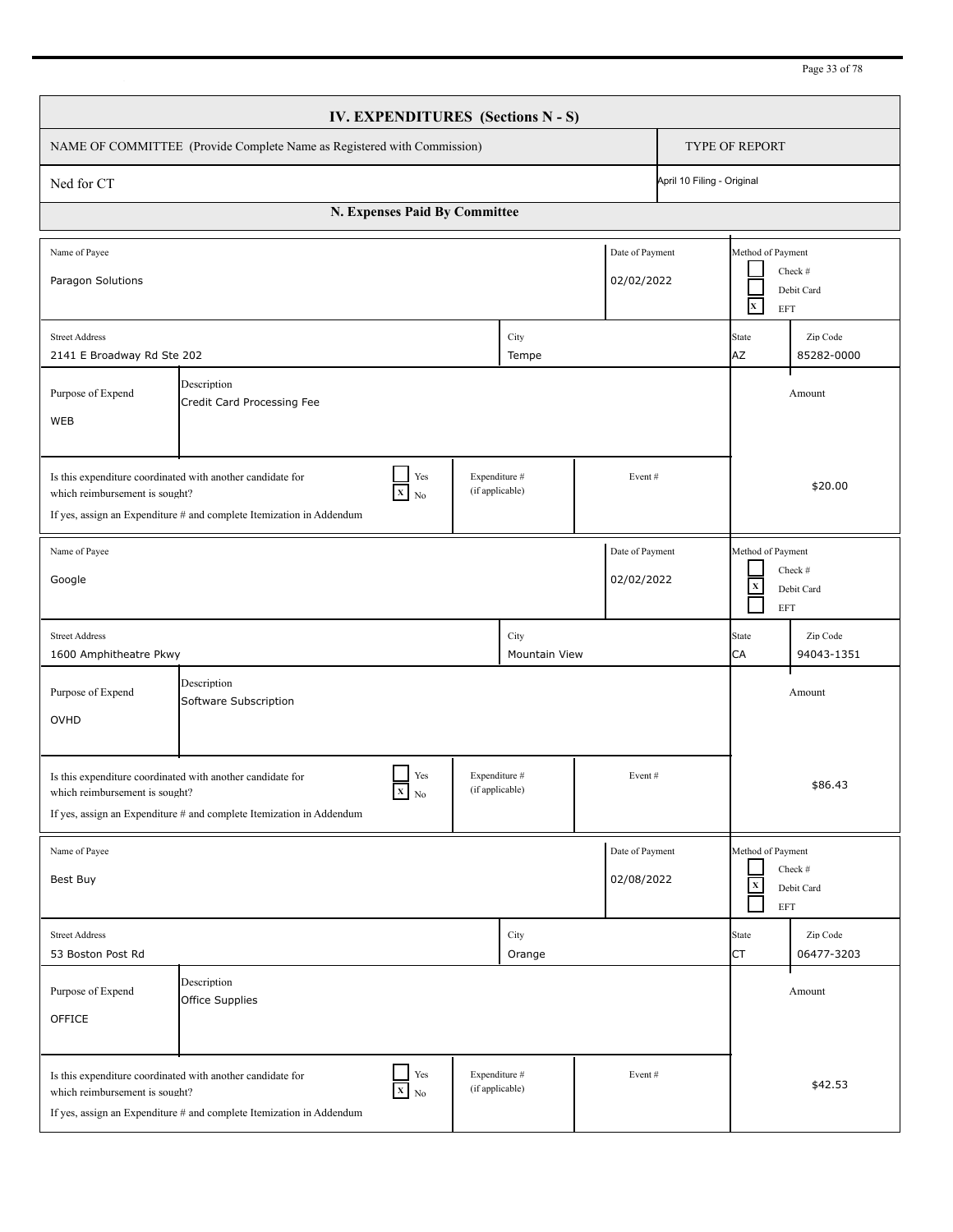| IV. EXPENDITURES (Sections N - S)                                                                                                                                                                                                   |                                      |  |                 |                           |                                                                                    |                                                                   |                        |  |
|-------------------------------------------------------------------------------------------------------------------------------------------------------------------------------------------------------------------------------------|--------------------------------------|--|-----------------|---------------------------|------------------------------------------------------------------------------------|-------------------------------------------------------------------|------------------------|--|
| NAME OF COMMITTEE (Provide Complete Name as Registered with Commission)                                                                                                                                                             |                                      |  |                 |                           | <b>TYPE OF REPORT</b>                                                              |                                                                   |                        |  |
| Ned for CT                                                                                                                                                                                                                          |                                      |  |                 |                           | April 10 Filing - Original                                                         |                                                                   |                        |  |
| N. Expenses Paid By Committee                                                                                                                                                                                                       |                                      |  |                 |                           |                                                                                    |                                                                   |                        |  |
| Name of Payee<br>Date of Payment<br>Global Strategy Group<br>02/10/2022                                                                                                                                                             |                                      |  |                 |                           |                                                                                    | Method of Payment<br>Check #<br>Debit Card<br>$\mathbf{x}$<br>EFT |                        |  |
| City<br><b>Street Address</b><br>215 Park Ave S FI 15<br>New York                                                                                                                                                                   |                                      |  |                 | <b>State</b><br><b>NY</b> | Zip Code<br>10003-1612                                                             |                                                                   |                        |  |
| Description<br>Purpose of Expend<br>Polling<br><b>POLLS</b>                                                                                                                                                                         |                                      |  |                 |                           |                                                                                    |                                                                   | Amount                 |  |
| Yes<br>Expenditure #<br>Is this expenditure coordinated with another candidate for<br>Event#<br>(if applicable)<br>$X$ No<br>which reimbursement is sought?<br>If yes, assign an Expenditure # and complete Itemization in Addendum |                                      |  |                 |                           |                                                                                    | \$59,500.00                                                       |                        |  |
| Date of Payment<br>Name of Payee<br>NGP Software, Inc.<br>02/10/2022                                                                                                                                                                |                                      |  |                 |                           | Method of Payment<br>Check #<br>$\mathbf X$<br>Debit Card<br><b>EFT</b>            |                                                                   |                        |  |
| City<br><b>Street Address</b><br>1225 Interstate St NW Ste 1225<br>Washington                                                                                                                                                       |                                      |  |                 |                           | <b>State</b><br><b>DC</b>                                                          | Zip Code<br>20005-5918                                            |                        |  |
| Purpose of Expend<br>OVHD                                                                                                                                                                                                           | Description<br>Software Subscription |  |                 |                           |                                                                                    |                                                                   | Amount                 |  |
| Yes<br>Expenditure #<br>Event#<br>Is this expenditure coordinated with another candidate for<br>(if applicable)<br>$X_N$<br>which reimbursement is sought?<br>If yes, assign an Expenditure # and complete Itemization in Addendum  |                                      |  |                 |                           | \$1,212.00                                                                         |                                                                   |                        |  |
| Date of Payment<br>Name of Payee<br>02/14/2022<br>Webster Bank                                                                                                                                                                      |                                      |  |                 |                           | Method of Payment<br>Check #<br>Debit Card<br>$\mathbf{x}$<br>$\operatorname{EFT}$ |                                                                   |                        |  |
| <b>Street Address</b><br>402 Connecticut Ave                                                                                                                                                                                        |                                      |  | City<br>Norwalk |                           |                                                                                    | State<br><b>CT</b>                                                | Zip Code<br>06854-1807 |  |
| Purpose of Expend<br><b>BNK</b>                                                                                                                                                                                                     | Description<br><b>Bank Fees</b>      |  |                 |                           |                                                                                    |                                                                   | Amount                 |  |
| Yes<br>Expenditure #<br>Event#<br>Is this expenditure coordinated with another candidate for<br>$X$ No<br>(if applicable)<br>which reimbursement is sought?<br>If yes, assign an Expenditure # and complete Itemization in Addendum |                                      |  |                 |                           |                                                                                    | \$20.00                                                           |                        |  |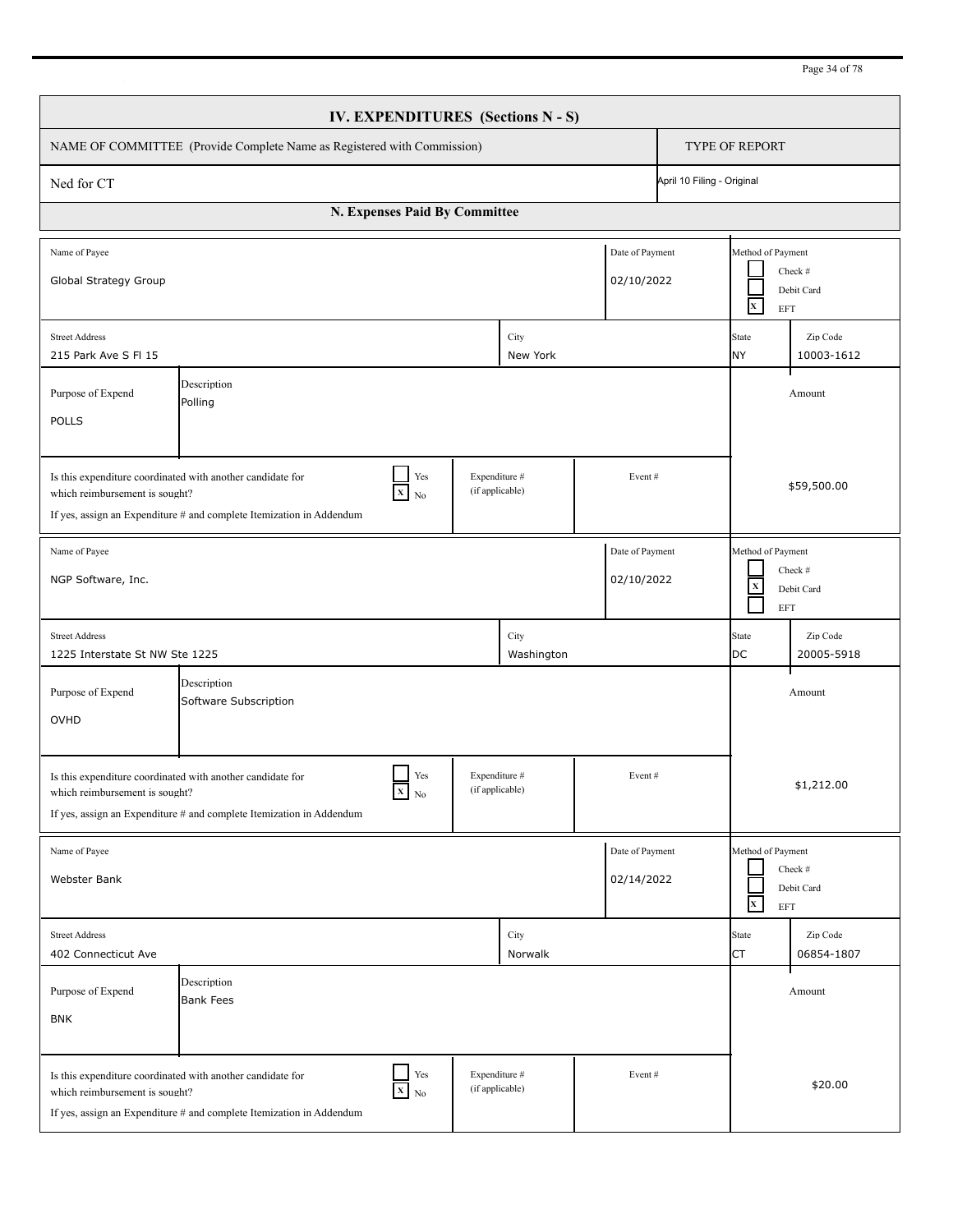| Page 35 of 78 |  |  |
|---------------|--|--|
|               |  |  |

| <b>IV. EXPENDITURES</b> (Sections N - S)                                                                                                                                                                                                        |                                                |  |               |  |                                                                  |                                                                            |                        |  |  |
|-------------------------------------------------------------------------------------------------------------------------------------------------------------------------------------------------------------------------------------------------|------------------------------------------------|--|---------------|--|------------------------------------------------------------------|----------------------------------------------------------------------------|------------------------|--|--|
| NAME OF COMMITTEE (Provide Complete Name as Registered with Commission)                                                                                                                                                                         |                                                |  |               |  |                                                                  | <b>TYPE OF REPORT</b>                                                      |                        |  |  |
| Ned for CT                                                                                                                                                                                                                                      |                                                |  |               |  | April 10 Filing - Original                                       |                                                                            |                        |  |  |
|                                                                                                                                                                                                                                                 | N. Expenses Paid By Committee                  |  |               |  |                                                                  |                                                                            |                        |  |  |
| Date of Payment<br>Name of Payee<br>02/14/2022<br>LexisNexis                                                                                                                                                                                    |                                                |  |               |  |                                                                  | Method of Payment<br>Check #<br>Debit Card<br>$\mathbf{x}$<br><b>EFT</b>   |                        |  |  |
| <b>Street Address</b><br>City<br>PO Box 9584<br>New York                                                                                                                                                                                        |                                                |  |               |  | State<br><b>NY</b>                                               | Zip Code<br>10087-4584                                                     |                        |  |  |
| Description<br>Purpose of Expend<br>Software Subscription<br>OVHD                                                                                                                                                                               |                                                |  |               |  |                                                                  |                                                                            | Amount                 |  |  |
| Yes<br>Expenditure #<br>Is this expenditure coordinated with another candidate for<br>Event#<br>(if applicable)<br>$\mathbf{x}$<br>which reimbursement is sought?<br>No<br>If yes, assign an Expenditure # and complete Itemization in Addendum |                                                |  |               |  |                                                                  | \$68.43                                                                    |                        |  |  |
| Date of Payment<br>Name of Payee<br>Payroll Data Processing<br>02/15/2022                                                                                                                                                                       |                                                |  |               |  |                                                                  | Method of Payment<br>Check $#$<br>Debit Card<br>$\mathbf{x}$<br><b>EFT</b> |                        |  |  |
| <b>Street Address</b><br>City<br>3501 E Frontage Rd Ste 350<br>Tampa                                                                                                                                                                            |                                                |  |               |  | State<br>FL                                                      | Zip Code<br>33607-1723                                                     |                        |  |  |
| Purpose of Expend<br>WAGE                                                                                                                                                                                                                       | Description<br>Payroll - See Below if Itemized |  |               |  |                                                                  |                                                                            | Amount                 |  |  |
| Yes<br>Expenditure #<br>Event#<br>Is this expenditure coordinated with another candidate for<br>(if applicable)<br>$X$ No<br>which reimbursement is sought?<br>If yes, assign an Expenditure # and complete Itemization in Addendum             |                                                |  |               |  |                                                                  | \$14,001.32                                                                |                        |  |  |
| Date of Payment<br>Name of Payee<br>Payroll Data Processing<br>02/15/2022                                                                                                                                                                       |                                                |  |               |  | Method of Payment<br>Check #<br>Debit Card<br>$\mathbf x$<br>EFT |                                                                            |                        |  |  |
| <b>Street Address</b><br>3501 E Frontage Rd Ste 350                                                                                                                                                                                             |                                                |  | City<br>Tampa |  |                                                                  | State<br>FL                                                                | Zip Code<br>33607-1723 |  |  |
| Purpose of Expend<br>OVHD                                                                                                                                                                                                                       | Description<br>Payroll Taxes                   |  |               |  |                                                                  |                                                                            | Amount                 |  |  |
| Yes<br>Expenditure #<br>Is this expenditure coordinated with another candidate for<br>Event#<br>(if applicable)<br>$\overline{X}$ No<br>which reimbursement is sought?<br>If yes, assign an Expenditure # and complete Itemization in Addendum  |                                                |  |               |  |                                                                  | \$19.36                                                                    |                        |  |  |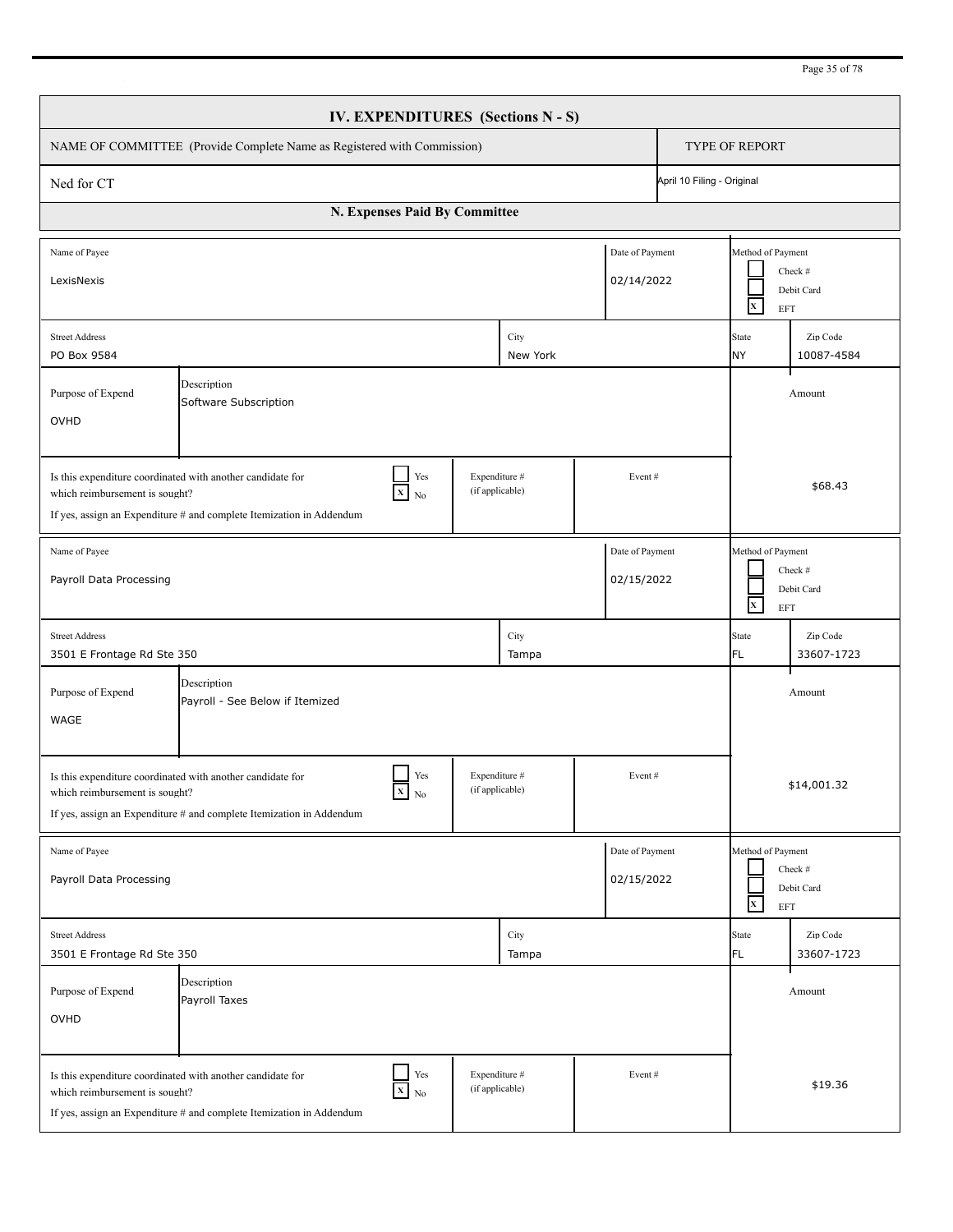| Page 36 of 78 |
|---------------|
|---------------|

| <b>IV. EXPENDITURES</b> (Sections N - S)                                                                                                                                                                                                                                             |                                       |  |                    |               |                                                                   |                                                                   |                        |  |
|--------------------------------------------------------------------------------------------------------------------------------------------------------------------------------------------------------------------------------------------------------------------------------------|---------------------------------------|--|--------------------|---------------|-------------------------------------------------------------------|-------------------------------------------------------------------|------------------------|--|
| NAME OF COMMITTEE (Provide Complete Name as Registered with Commission)                                                                                                                                                                                                              |                                       |  |                    |               |                                                                   | <b>TYPE OF REPORT</b>                                             |                        |  |
| April 10 Filing - Original<br>Ned for CT                                                                                                                                                                                                                                             |                                       |  |                    |               |                                                                   |                                                                   |                        |  |
| N. Expenses Paid By Committee                                                                                                                                                                                                                                                        |                                       |  |                    |               |                                                                   |                                                                   |                        |  |
| Date of Payment<br>Name of Payee<br>02/15/2022<br>Payroll Data Processing                                                                                                                                                                                                            |                                       |  |                    |               |                                                                   | Method of Payment<br>$\mathbf{x}$<br>EFT                          | Check #<br>Debit Card  |  |
| <b>Street Address</b><br>City<br>3501 E Frontage Rd Ste 350<br>Tampa                                                                                                                                                                                                                 |                                       |  |                    | State<br>IFL. | Zip Code<br>33607-1723                                            |                                                                   |                        |  |
| Description<br>Purpose of Expend<br>Payroll Taxes<br>OVHD                                                                                                                                                                                                                            |                                       |  |                    |               |                                                                   | Amount                                                            |                        |  |
| Yes<br>Expenditure #<br>Is this expenditure coordinated with another candidate for<br>Event#<br>(if applicable)<br>$\boxed{\textbf{x}}$ No<br>which reimbursement is sought?<br>If yes, assign an Expenditure $#$ and complete Itemization in Addendum                               |                                       |  |                    |               |                                                                   | \$7,026.93                                                        |                        |  |
| Date of Payment<br>Name of Payee<br>Payroll Data Processing<br>02/15/2022                                                                                                                                                                                                            |                                       |  |                    |               | Method of Payment<br>Check #<br>Debit Card<br>$\mathbf{x}$<br>EFT |                                                                   |                        |  |
| <b>Street Address</b><br>City<br>3501 E Frontage Rd Ste 350<br>Tampa                                                                                                                                                                                                                 |                                       |  |                    |               | State<br>FL.                                                      | Zip Code<br>33607-1723                                            |                        |  |
| Purpose of Expend<br>OVHD                                                                                                                                                                                                                                                            | Description<br>Amount<br>Payroll Fees |  |                    |               |                                                                   |                                                                   |                        |  |
| Yes<br>Expenditure #<br>Event#<br>Is this expenditure coordinated with another candidate for<br>$\boldsymbol{\mathrm{x}}$ $\boldsymbol{\mathrm{_{No}}}$<br>(if applicable)<br>which reimbursement is sought?<br>If yes, assign an Expenditure # and complete Itemization in Addendum |                                       |  |                    |               | \$84.95                                                           |                                                                   |                        |  |
| Date of Payment<br>Name of Payee<br>02/25/2022<br>Blue State Digital                                                                                                                                                                                                                 |                                       |  |                    |               |                                                                   | Method of Payment<br>Check #<br>Debit Card<br>$\mathbf{x}$<br>EFT |                        |  |
| <b>Street Address</b><br>734 15th St NW Ste 1200                                                                                                                                                                                                                                     |                                       |  | City<br>Washington |               |                                                                   | State<br>DC                                                       | Zip Code<br>20005-1024 |  |
| Purpose of Expend<br>A-WEB                                                                                                                                                                                                                                                           | Description<br>Digital Advertising    |  |                    |               |                                                                   |                                                                   | Amount                 |  |
| Yes<br>Expenditure #<br>Event#<br>Is this expenditure coordinated with another candidate for<br>(if applicable)<br>$X$ No<br>which reimbursement is sought?<br>If yes, assign an Expenditure # and complete Itemization in Addendum                                                  |                                       |  |                    |               |                                                                   | \$100,000.00                                                      |                        |  |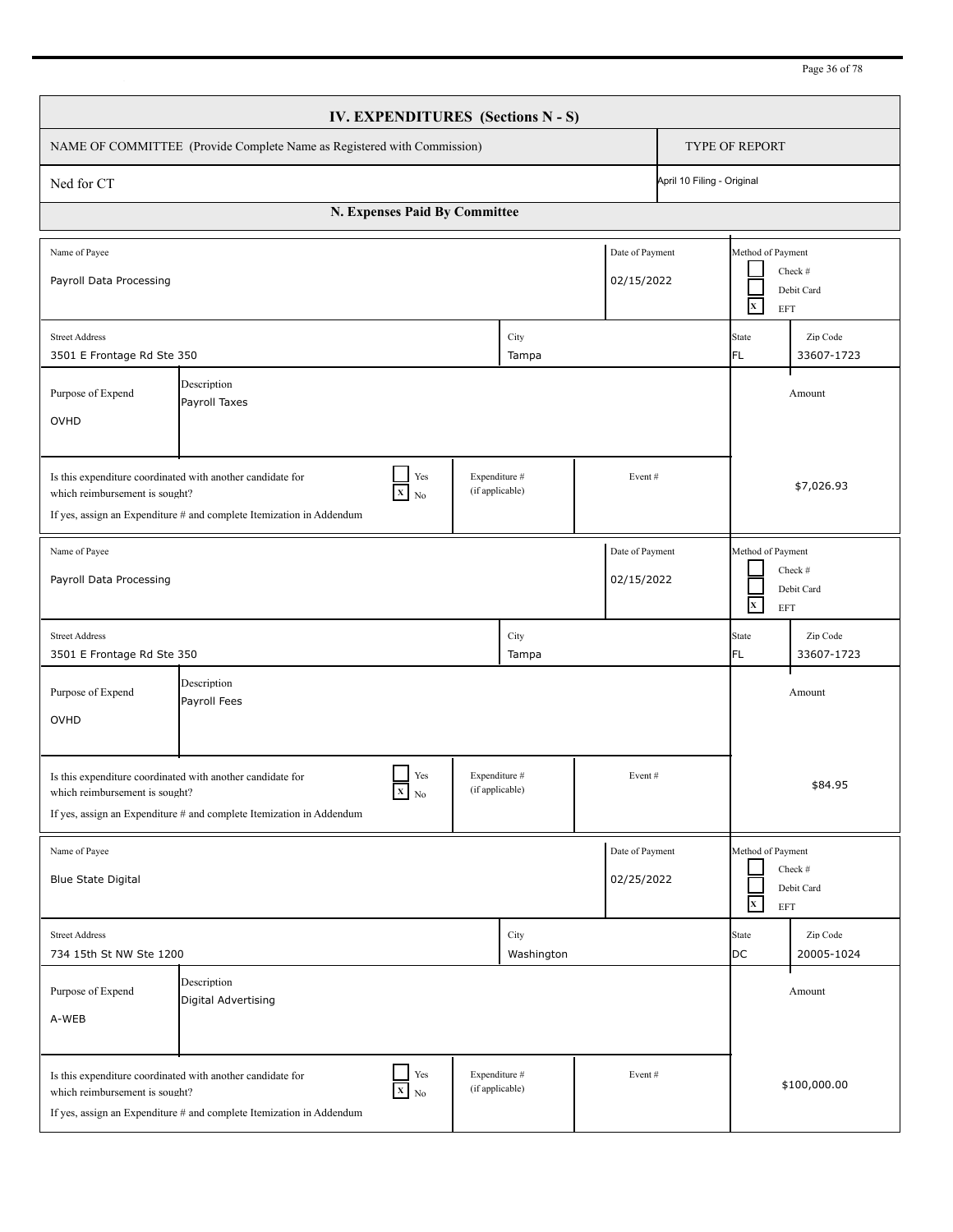| Page 37 of 78 |  |  |
|---------------|--|--|
|               |  |  |

|                                                                                                                                                                                                                                       |                                                                                                                                    |                               |                                  | IV. EXPENDITURES (Sections N - S) |                               |  |                                                 |                        |  |
|---------------------------------------------------------------------------------------------------------------------------------------------------------------------------------------------------------------------------------------|------------------------------------------------------------------------------------------------------------------------------------|-------------------------------|----------------------------------|-----------------------------------|-------------------------------|--|-------------------------------------------------|------------------------|--|
| NAME OF COMMITTEE (Provide Complete Name as Registered with Commission)                                                                                                                                                               | <b>TYPE OF REPORT</b>                                                                                                              |                               |                                  |                                   |                               |  |                                                 |                        |  |
| April 10 Filing - Original<br>Ned for CT                                                                                                                                                                                              |                                                                                                                                    |                               |                                  |                                   |                               |  |                                                 |                        |  |
|                                                                                                                                                                                                                                       |                                                                                                                                    | N. Expenses Paid By Committee |                                  |                                   |                               |  |                                                 |                        |  |
| Name of Payee<br><b>Blue State Digital</b>                                                                                                                                                                                            |                                                                                                                                    |                               |                                  |                                   | Date of Payment<br>02/25/2022 |  | Method of Payment<br>$\mathbf{x}$<br><b>EFT</b> | Check #<br>Debit Card  |  |
| <b>Street Address</b><br>734 15th St NW Ste 1200                                                                                                                                                                                      |                                                                                                                                    |                               |                                  | City<br>Washington                |                               |  | State<br>DC                                     | Zip Code<br>20005-1024 |  |
| Description<br>Purpose of Expend<br><b>Digital Consulting</b><br><b>CNSLT</b>                                                                                                                                                         |                                                                                                                                    |                               |                                  |                                   |                               |  | Amount                                          |                        |  |
| Yes<br>Expenditure #<br>Is this expenditure coordinated with another candidate for<br>Event#<br>(if applicable)<br>$X$ No<br>which reimbursement is sought?<br>If yes, assign an Expenditure $#$ and complete Itemization in Addendum |                                                                                                                                    |                               |                                  |                                   |                               |  | \$15,000.00                                     |                        |  |
| Name of Payee<br>Payroll Data Processing                                                                                                                                                                                              |                                                                                                                                    |                               |                                  |                                   | Date of Payment<br>02/28/2022 |  | Method of Payment<br>$\mathbf{X}$<br>EFT        | Check #<br>Debit Card  |  |
| <b>Street Address</b><br>3501 E Frontage Rd Ste 350                                                                                                                                                                                   |                                                                                                                                    |                               |                                  | City<br>Tampa                     |                               |  | <b>State</b><br>FL.                             | Zip Code<br>33607-1723 |  |
| Purpose of Expend<br><b>WAGE</b>                                                                                                                                                                                                      | Description<br>Payroll - See Below if itemized                                                                                     |                               |                                  |                                   |                               |  |                                                 | Amount                 |  |
| which reimbursement is sought?                                                                                                                                                                                                        | Is this expenditure coordinated with another candidate for<br>If yes, assign an Expenditure # and complete Itemization in Addendum | Yes<br>$X$ No                 | Expenditure #<br>(if applicable) |                                   | Event#                        |  |                                                 | \$14,541.87            |  |
| Name of Payee<br>Payroll Data Processing                                                                                                                                                                                              |                                                                                                                                    |                               |                                  |                                   | Date of Payment<br>02/28/2022 |  | Method of Payment<br>$\mathbf x$<br>EFT         | Check #<br>Debit Card  |  |
| <b>Street Address</b><br>3501 E Frontage Rd Ste 350                                                                                                                                                                                   |                                                                                                                                    |                               |                                  | City<br>Tampa                     |                               |  | State<br>FL                                     | Zip Code<br>33607-1723 |  |
| Purpose of Expend<br>OVHD                                                                                                                                                                                                             | Description<br>Payroll Taxes                                                                                                       |                               |                                  |                                   |                               |  |                                                 | Amount                 |  |
| which reimbursement is sought?                                                                                                                                                                                                        | Is this expenditure coordinated with another candidate for<br>If yes, assign an Expenditure # and complete Itemization in Addendum | Yes<br>$X$ No                 | Expenditure #<br>(if applicable) |                                   | Event#                        |  |                                                 | \$19.36                |  |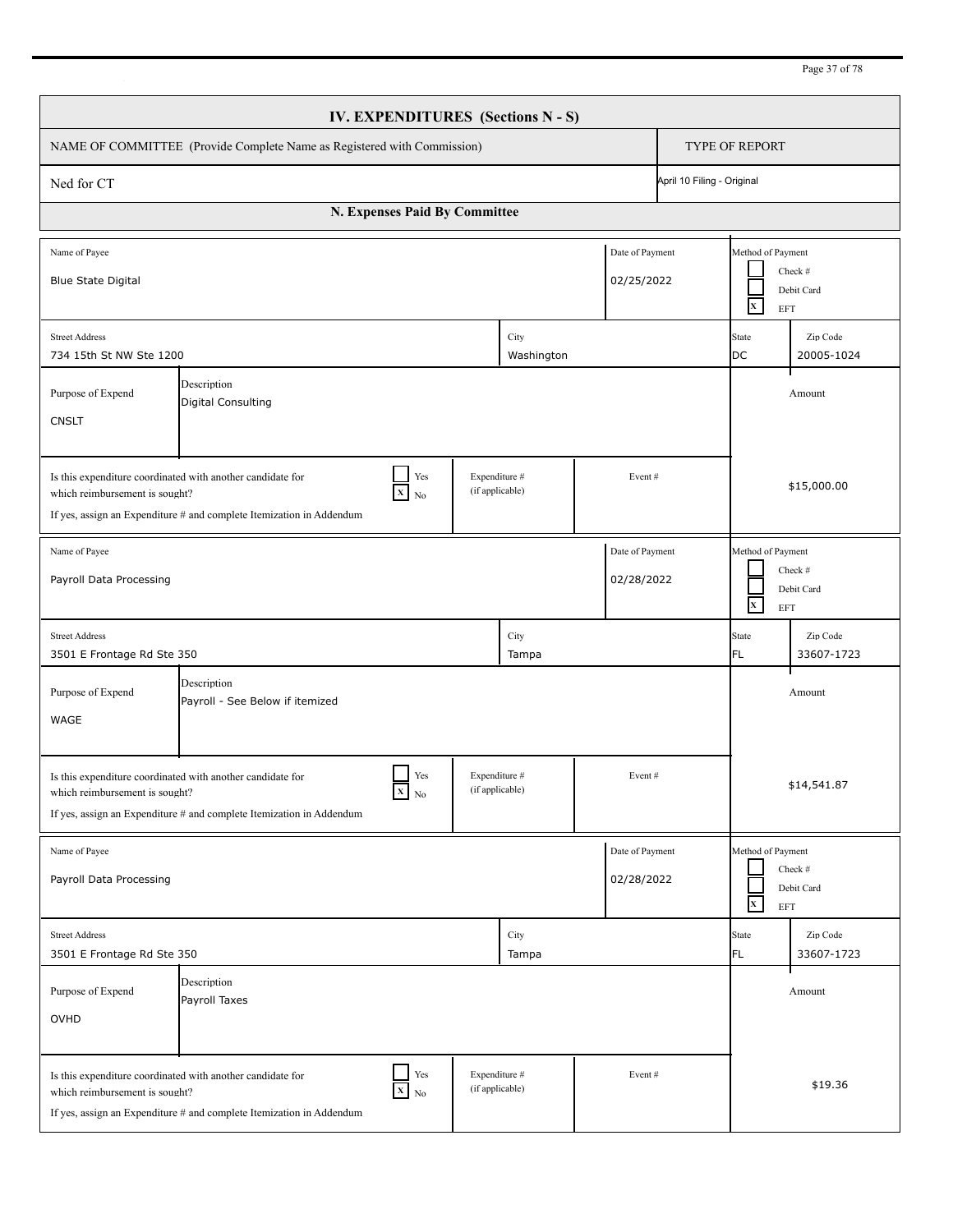|                                                                                                                                                                                                                                     |                                                                                                                                    |               |                                  | IV. EXPENDITURES (Sections N - S) |                               |        |                                                 |                        |  |  |
|-------------------------------------------------------------------------------------------------------------------------------------------------------------------------------------------------------------------------------------|------------------------------------------------------------------------------------------------------------------------------------|---------------|----------------------------------|-----------------------------------|-------------------------------|--------|-------------------------------------------------|------------------------|--|--|
| NAME OF COMMITTEE (Provide Complete Name as Registered with Commission)                                                                                                                                                             |                                                                                                                                    |               |                                  |                                   |                               |        |                                                 | <b>TYPE OF REPORT</b>  |  |  |
| April 10 Filing - Original<br>Ned for CT                                                                                                                                                                                            |                                                                                                                                    |               |                                  |                                   |                               |        |                                                 |                        |  |  |
|                                                                                                                                                                                                                                     | N. Expenses Paid By Committee                                                                                                      |               |                                  |                                   |                               |        |                                                 |                        |  |  |
| Name of Payee<br>Payroll Data Processing                                                                                                                                                                                            |                                                                                                                                    |               |                                  |                                   | Date of Payment<br>02/28/2022 |        | Method of Payment<br>$\mathbf{x}$<br><b>EFT</b> | Check #<br>Debit Card  |  |  |
| <b>Street Address</b><br>3501 E Frontage Rd Ste 350                                                                                                                                                                                 |                                                                                                                                    |               |                                  | City<br>Tampa                     |                               |        | State<br>FL.                                    | Zip Code<br>33607-1723 |  |  |
| Description<br>Purpose of Expend<br>Payroll Taxes<br>OVHD                                                                                                                                                                           |                                                                                                                                    |               |                                  |                                   |                               | Amount |                                                 |                        |  |  |
| Yes<br>Expenditure #<br>Is this expenditure coordinated with another candidate for<br>Event#<br>(if applicable)<br>$X$ No<br>which reimbursement is sought?<br>If yes, assign an Expenditure # and complete Itemization in Addendum |                                                                                                                                    |               |                                  |                                   |                               |        | \$64.96                                         |                        |  |  |
| Name of Payee<br>Payroll Data Processing                                                                                                                                                                                            |                                                                                                                                    |               |                                  |                                   | Date of Payment<br>02/28/2022 |        | Method of Payment<br>$\mathbf{X}$<br>EFT        | Check #<br>Debit Card  |  |  |
| <b>Street Address</b><br>3501 E Frontage Rd Ste 350                                                                                                                                                                                 |                                                                                                                                    |               |                                  | City<br>Tampa                     |                               |        | <b>State</b><br>FL.                             | Zip Code<br>33607-1723 |  |  |
| Purpose of Expend<br>OVHD                                                                                                                                                                                                           | Description<br>Payroll Taxes                                                                                                       |               |                                  |                                   |                               |        |                                                 | Amount                 |  |  |
| Is this expenditure coordinated with another candidate for<br>which reimbursement is sought?                                                                                                                                        | If yes, assign an Expenditure # and complete Itemization in Addendum                                                               | Yes<br>$X$ No | Expenditure #<br>(if applicable) |                                   | Event#                        |        |                                                 | \$7,765.91             |  |  |
| Name of Payee<br>Paragon Solutions                                                                                                                                                                                                  |                                                                                                                                    |               |                                  |                                   | Date of Payment<br>03/02/2022 |        | Method of Payment<br>$\mathbf x$<br>EFT         | Check #<br>Debit Card  |  |  |
| <b>Street Address</b><br>2142 E Broadway Rd Ste 202                                                                                                                                                                                 |                                                                                                                                    |               |                                  | City<br>Tempe                     |                               |        | State<br>AZ                                     | Zip Code<br>85282-0001 |  |  |
| Purpose of Expend<br>WEB                                                                                                                                                                                                            | Description<br>Credit Card Processing Fee                                                                                          |               |                                  |                                   |                               |        |                                                 | Amount                 |  |  |
| which reimbursement is sought?                                                                                                                                                                                                      | Is this expenditure coordinated with another candidate for<br>If yes, assign an Expenditure # and complete Itemization in Addendum | Yes<br>$X$ No | Expenditure #<br>(if applicable) |                                   | Event#                        |        |                                                 | \$39.01                |  |  |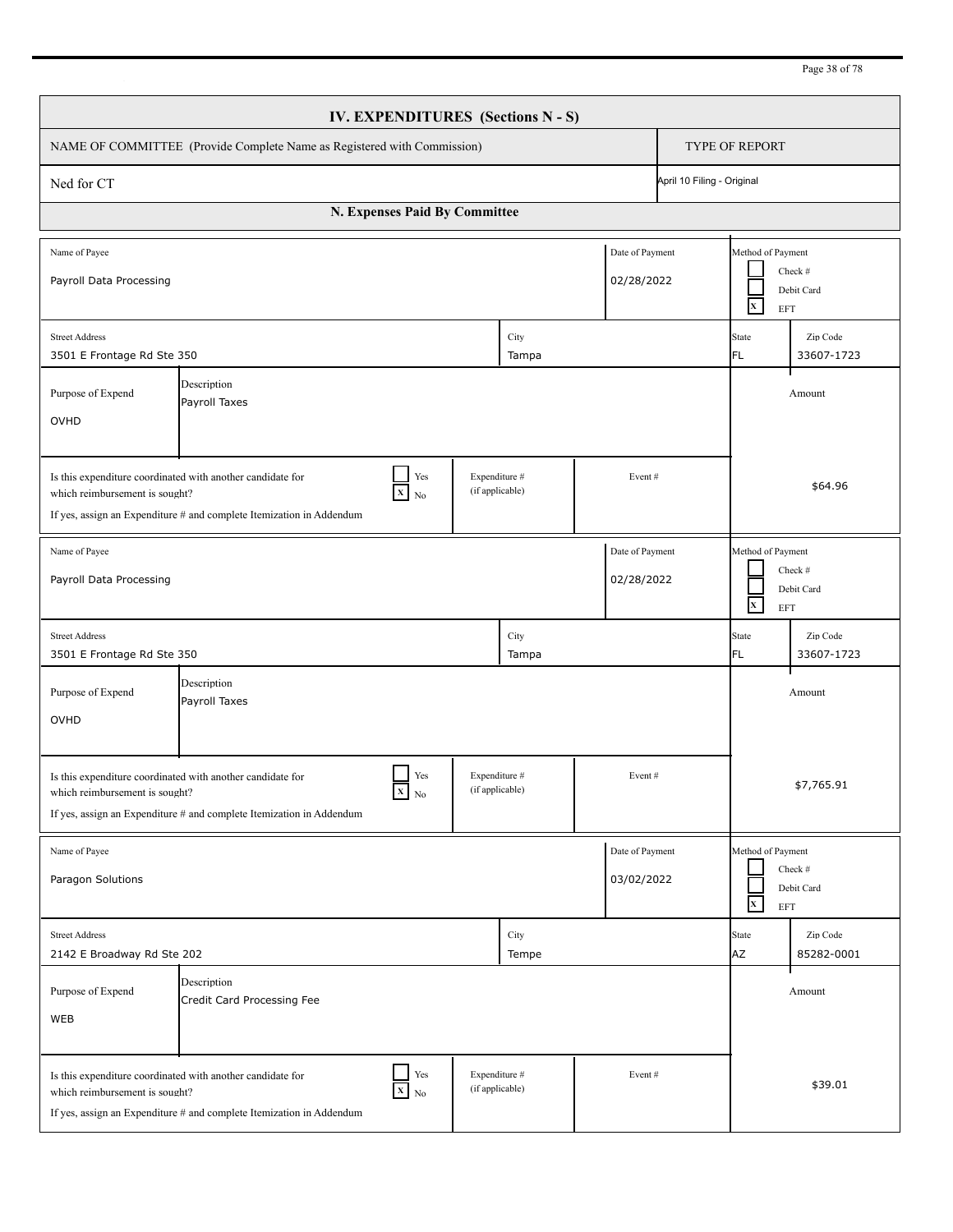| Page 39 of 78 |
|---------------|
|---------------|

|                                                                                                                                                                                                                                       |                                                                                                                                    |                               |                                  | IV. EXPENDITURES (Sections N - S) |                               |  |                                                 |                        |  |  |
|---------------------------------------------------------------------------------------------------------------------------------------------------------------------------------------------------------------------------------------|------------------------------------------------------------------------------------------------------------------------------------|-------------------------------|----------------------------------|-----------------------------------|-------------------------------|--|-------------------------------------------------|------------------------|--|--|
| NAME OF COMMITTEE (Provide Complete Name as Registered with Commission)                                                                                                                                                               |                                                                                                                                    |                               |                                  |                                   |                               |  |                                                 | <b>TYPE OF REPORT</b>  |  |  |
| April 10 Filing - Original<br>Ned for CT                                                                                                                                                                                              |                                                                                                                                    |                               |                                  |                                   |                               |  |                                                 |                        |  |  |
|                                                                                                                                                                                                                                       |                                                                                                                                    | N. Expenses Paid By Committee |                                  |                                   |                               |  |                                                 |                        |  |  |
| Name of Payee<br><b>Blue State Digital</b>                                                                                                                                                                                            |                                                                                                                                    |                               |                                  |                                   | Date of Payment<br>03/09/2022 |  | Method of Payment<br>$\mathbf{x}$<br><b>EFT</b> | Check #<br>Debit Card  |  |  |
| <b>Street Address</b><br>734 15th St NW Ste 1200                                                                                                                                                                                      |                                                                                                                                    |                               |                                  | City<br>Washington                |                               |  | State<br>DC                                     | Zip Code<br>20005-1024 |  |  |
| Description<br>Purpose of Expend<br><b>Digital Consulting</b><br><b>CNSLT</b>                                                                                                                                                         |                                                                                                                                    |                               |                                  |                                   |                               |  | Amount                                          |                        |  |  |
| Yes<br>Expenditure #<br>Is this expenditure coordinated with another candidate for<br>Event#<br>(if applicable)<br>$X$ No<br>which reimbursement is sought?<br>If yes, assign an Expenditure $#$ and complete Itemization in Addendum |                                                                                                                                    |                               |                                  |                                   |                               |  | \$8,500.00                                      |                        |  |  |
| Name of Payee<br>LexisNexis                                                                                                                                                                                                           |                                                                                                                                    |                               |                                  |                                   | Date of Payment<br>03/09/2022 |  | Method of Payment<br>$\mathbf{x}$<br>EFT        | Check #<br>Debit Card  |  |  |
| <b>Street Address</b><br>PO Box 9584                                                                                                                                                                                                  |                                                                                                                                    |                               |                                  | City<br>New York                  |                               |  | <b>State</b><br><b>NY</b>                       | Zip Code<br>10087-4584 |  |  |
| Purpose of Expend<br>OVHD                                                                                                                                                                                                             | Description<br>Software Subscription                                                                                               |                               |                                  |                                   |                               |  |                                                 | Amount                 |  |  |
| which reimbursement is sought?                                                                                                                                                                                                        | Is this expenditure coordinated with another candidate for<br>If yes, assign an Expenditure # and complete Itemization in Addendum | Yes<br>$X$ No                 | Expenditure #<br>(if applicable) |                                   | Event#                        |  |                                                 | \$303.00               |  |  |
| Name of Payee<br><b>MBA Consulting Group</b>                                                                                                                                                                                          |                                                                                                                                    |                               |                                  |                                   | Date of Payment<br>03/09/2022 |  | Method of Payment<br>$\mathbf x$<br>EFT         | Check #<br>Debit Card  |  |  |
| <b>Street Address</b><br>611 Pennsylvania Ave SE Ste 143                                                                                                                                                                              |                                                                                                                                    |                               |                                  | City<br>Washington                |                               |  | State<br>DC                                     | Zip Code<br>20003-4303 |  |  |
| Purpose of Expend<br><b>CNSLT</b>                                                                                                                                                                                                     | Description<br>Compliance Consulting                                                                                               |                               |                                  |                                   |                               |  |                                                 | Amount                 |  |  |
| which reimbursement is sought?                                                                                                                                                                                                        | Is this expenditure coordinated with another candidate for<br>If yes, assign an Expenditure # and complete Itemization in Addendum | Yes<br>$X$ No                 | Expenditure #<br>(if applicable) |                                   | Event#                        |  |                                                 | \$3,115.14             |  |  |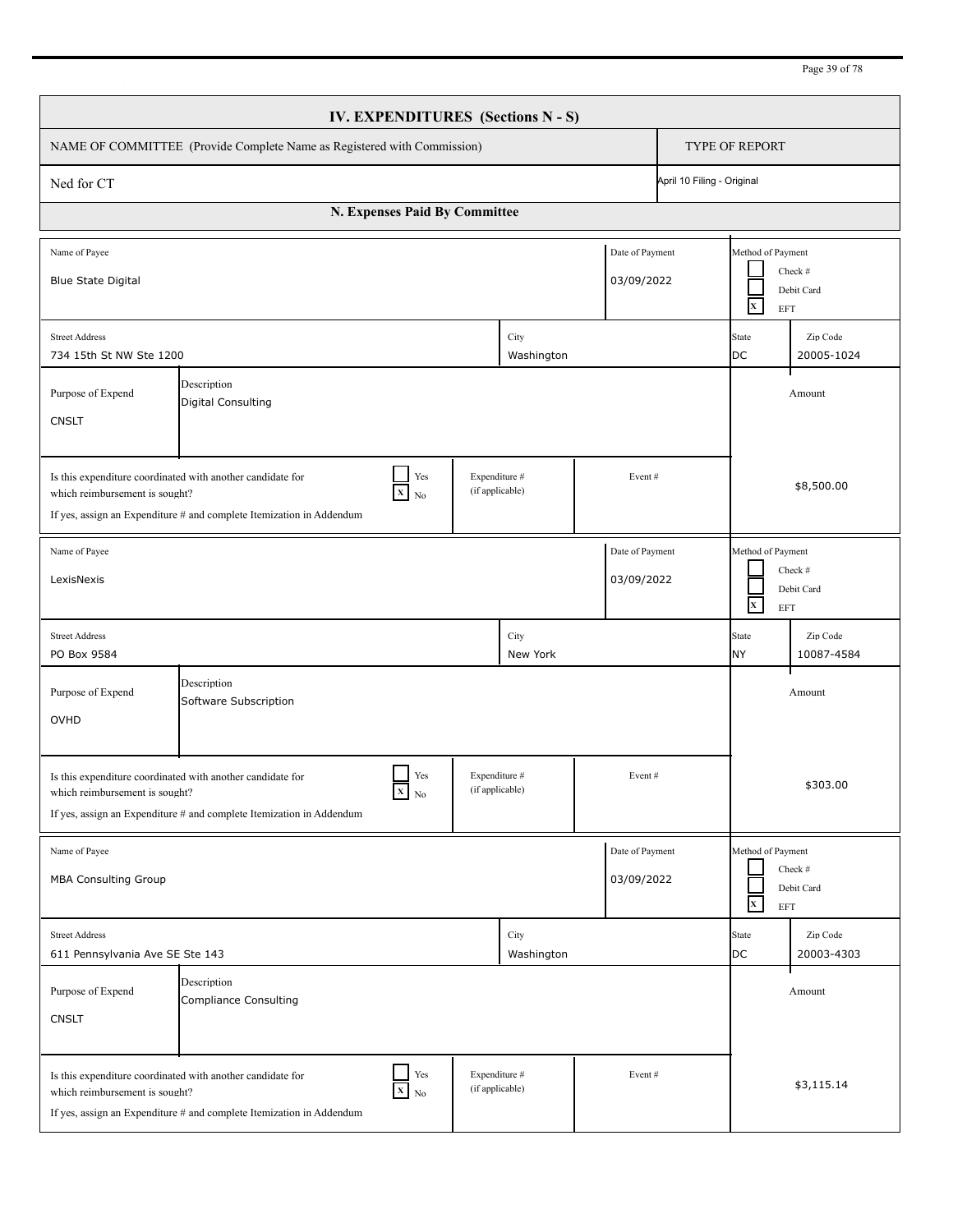| Page 40 of 78 |
|---------------|
|---------------|

|                                                                                                                                                                                                                                     | <b>IV. EXPENDITURES</b> (Sections N - S)                                                                                                                                       |                                  |                    |                               |  |                                                   |                        |  |
|-------------------------------------------------------------------------------------------------------------------------------------------------------------------------------------------------------------------------------------|--------------------------------------------------------------------------------------------------------------------------------------------------------------------------------|----------------------------------|--------------------|-------------------------------|--|---------------------------------------------------|------------------------|--|
| NAME OF COMMITTEE (Provide Complete Name as Registered with Commission)                                                                                                                                                             | <b>TYPE OF REPORT</b>                                                                                                                                                          |                                  |                    |                               |  |                                                   |                        |  |
| Ned for CT                                                                                                                                                                                                                          | April 10 Filing - Original                                                                                                                                                     |                                  |                    |                               |  |                                                   |                        |  |
|                                                                                                                                                                                                                                     | N. Expenses Paid By Committee                                                                                                                                                  |                                  |                    |                               |  |                                                   |                        |  |
| Name of Payee<br>Global Strategy Group                                                                                                                                                                                              |                                                                                                                                                                                |                                  |                    | Date of Payment<br>03/09/2022 |  | Method of Payment<br>$\mathbf{x}$<br><b>EFT</b>   | Check #<br>Debit Card  |  |
| <b>Street Address</b><br>215 Park Ave S FI 15                                                                                                                                                                                       |                                                                                                                                                                                |                                  | City<br>New York   |                               |  | State<br><b>NY</b>                                | Zip Code<br>10003-1612 |  |
| Purpose of Expend<br><b>POLLS</b>                                                                                                                                                                                                   | Description<br>Polling                                                                                                                                                         |                                  |                    |                               |  |                                                   | Amount                 |  |
| Is this expenditure coordinated with another candidate for<br>Yes<br>Expenditure #<br>Event#<br>(if applicable)<br>$X$ No<br>which reimbursement is sought?<br>If yes, assign an Expenditure # and complete Itemization in Addendum |                                                                                                                                                                                |                                  |                    |                               |  | \$48,500.00                                       |                        |  |
| Name of Payee<br>Elias Law Group                                                                                                                                                                                                    |                                                                                                                                                                                |                                  |                    | Date of Payment<br>03/09/2022 |  | Method of Payment<br>$\mathbf{x}^-$<br><b>EFT</b> | Check #<br>Debit Card  |  |
| <b>Street Address</b><br>10 G St NE Ste 600                                                                                                                                                                                         |                                                                                                                                                                                |                                  | City<br>Washington |                               |  | State<br>DC                                       | Zip Code<br>20002-4253 |  |
| Purpose of Expend<br><b>CNSLT</b>                                                                                                                                                                                                   | Description<br>Legal Services                                                                                                                                                  |                                  |                    |                               |  |                                                   | Amount                 |  |
| which reimbursement is sought?                                                                                                                                                                                                      | Yes<br>Is this expenditure coordinated with another candidate for<br>$\boldsymbol{\mathrm{X}}$ No<br>If yes, assign an Expenditure # and complete Itemization in Addendum      | Expenditure #<br>(if applicable) |                    | Event#                        |  |                                                   | \$13,920.87            |  |
| Name of Payee<br>Best Buy                                                                                                                                                                                                           |                                                                                                                                                                                |                                  |                    | Date of Payment<br>03/10/2022 |  | Method of Payment<br>$\mathbf X$<br>EFT           | Check #<br>Debit Card  |  |
| <b>Street Address</b><br>53 Boston Post Rd                                                                                                                                                                                          |                                                                                                                                                                                |                                  | City<br>Orange     |                               |  | State<br>CT                                       | Zip Code<br>06477-3203 |  |
| Purpose of Expend<br>OFFICE                                                                                                                                                                                                         | Description<br>Office Supplies                                                                                                                                                 |                                  |                    |                               |  |                                                   | Amount                 |  |
| which reimbursement is sought?                                                                                                                                                                                                      | $\Box$<br>$\operatorname{Yes}$<br>Is this expenditure coordinated with another candidate for<br>$X$ No<br>If yes, assign an Expenditure # and complete Itemization in Addendum | Expenditure #<br>(if applicable) |                    | Event#                        |  |                                                   | \$1,637.77             |  |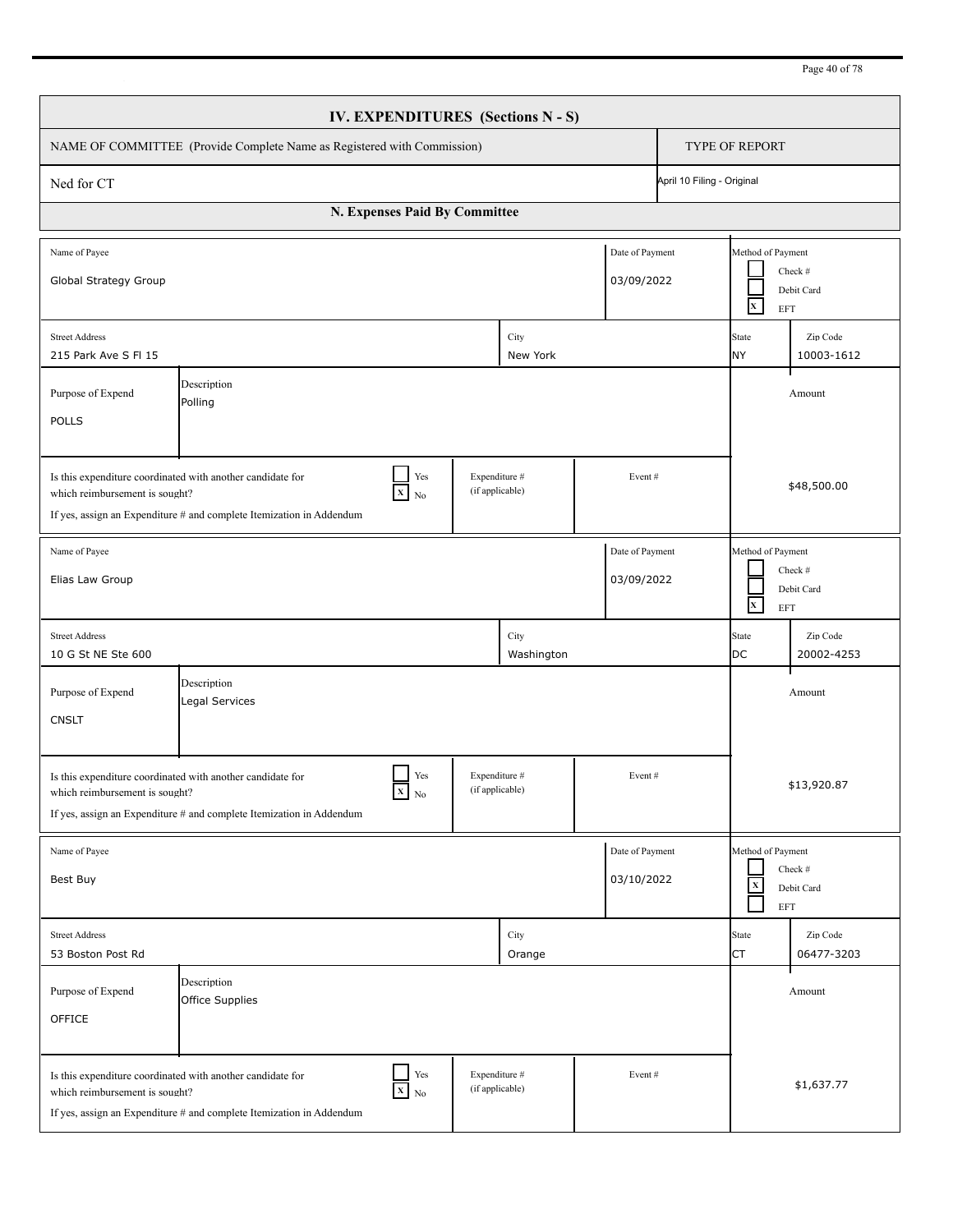| Page 41 of 78 |
|---------------|
|---------------|

|                                                                                                                                                                                                                                     | IV. EXPENDITURES (Sections N - S)                                                                                                                          |                                  |                |                               |  |                                                          |                        |  |
|-------------------------------------------------------------------------------------------------------------------------------------------------------------------------------------------------------------------------------------|------------------------------------------------------------------------------------------------------------------------------------------------------------|----------------------------------|----------------|-------------------------------|--|----------------------------------------------------------|------------------------|--|
| NAME OF COMMITTEE (Provide Complete Name as Registered with Commission)                                                                                                                                                             | TYPE OF REPORT                                                                                                                                             |                                  |                |                               |  |                                                          |                        |  |
| Ned for CT                                                                                                                                                                                                                          | April 10 Filing - Original                                                                                                                                 |                                  |                |                               |  |                                                          |                        |  |
|                                                                                                                                                                                                                                     | N. Expenses Paid By Committee                                                                                                                              |                                  |                |                               |  |                                                          |                        |  |
| Name of Payee<br>Best Buy                                                                                                                                                                                                           |                                                                                                                                                            |                                  |                | Date of Payment<br>03/10/2022 |  | Method of Payment<br>$\mathbf X$<br>EFT                  | Check #<br>Debit Card  |  |
| <b>Street Address</b><br>53 Boston Post Rd                                                                                                                                                                                          |                                                                                                                                                            |                                  | City<br>Orange |                               |  | State<br>СT                                              | Zip Code<br>06477-3203 |  |
| Purpose of Expend<br>OFFICE                                                                                                                                                                                                         | Description<br>Office Supplies                                                                                                                             |                                  |                |                               |  |                                                          | Amount                 |  |
| Yes<br>Expenditure #<br>Is this expenditure coordinated with another candidate for<br>Event#<br>(if applicable)<br>$X$ No<br>which reimbursement is sought?<br>If yes, assign an Expenditure # and complete Itemization in Addendum |                                                                                                                                                            |                                  |                |                               |  | \$165.90                                                 |                        |  |
| Name of Payee<br>Best Buy                                                                                                                                                                                                           |                                                                                                                                                            |                                  |                | Date of Payment<br>03/10/2022 |  | Method of Payment<br>$\mathbf X$<br><b>EFT</b>           | Check #<br>Debit Card  |  |
| <b>Street Address</b><br>53 Boston Post Rd                                                                                                                                                                                          |                                                                                                                                                            |                                  | City<br>Orange |                               |  | <b>State</b><br>CT                                       | Zip Code<br>06477-3203 |  |
| Purpose of Expend<br>OFFICE                                                                                                                                                                                                         | Description<br>Office Supplies                                                                                                                             |                                  |                |                               |  |                                                          | Amount                 |  |
| which reimbursement is sought?                                                                                                                                                                                                      | Yes<br>Is this expenditure coordinated with another candidate for<br>$X_N$<br>If yes, assign an Expenditure # and complete Itemization in Addendum         | Expenditure #<br>(if applicable) |                | Event#                        |  |                                                          | \$297.77               |  |
| Name of Payee<br>Best Buy                                                                                                                                                                                                           |                                                                                                                                                            |                                  |                | Date of Payment<br>03/11/2022 |  | Method of Payment<br>$\mathbf x$<br>$\operatorname{EFT}$ | Check #<br>Debit Card  |  |
| <b>Street Address</b><br>53 Boston Post Rd                                                                                                                                                                                          |                                                                                                                                                            |                                  | City<br>Orange |                               |  | <b>State</b><br><b>CT</b>                                | Zip Code<br>06477-3203 |  |
| Purpose of Expend<br>OFFICE                                                                                                                                                                                                         | Description<br>Office Supplies                                                                                                                             |                                  |                |                               |  |                                                          | Amount                 |  |
| which reimbursement is sought?                                                                                                                                                                                                      | $\Box$ Yes<br>Is this expenditure coordinated with another candidate for<br>$X$ No<br>If yes, assign an Expenditure # and complete Itemization in Addendum | Expenditure #<br>(if applicable) |                | Event#                        |  |                                                          | \$154.20               |  |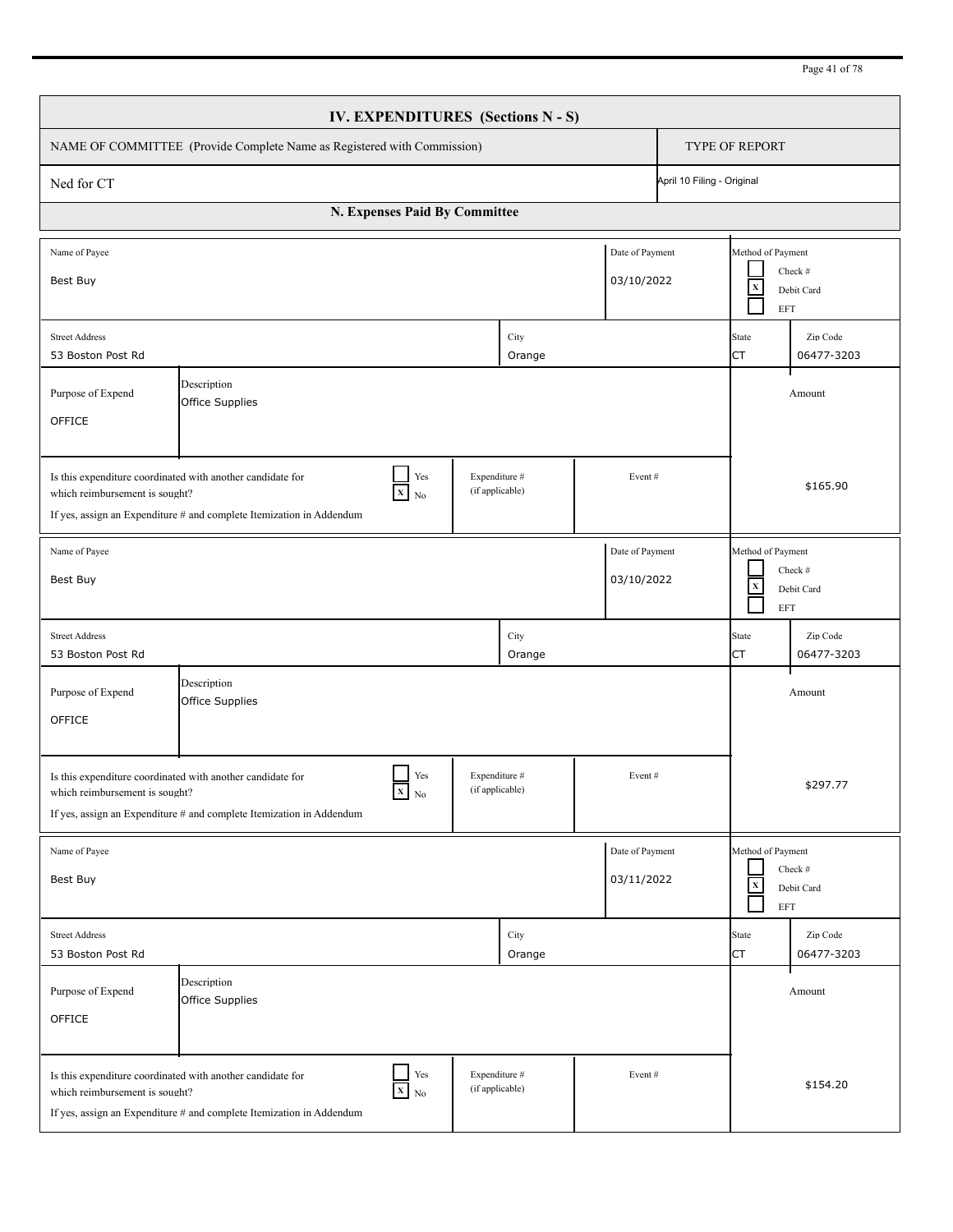|                                                                                                                                                                                                                                     | IV. EXPENDITURES (Sections N - S)                                                                                                                   |                 |                                  |                               |  |                                                |                        |  |
|-------------------------------------------------------------------------------------------------------------------------------------------------------------------------------------------------------------------------------------|-----------------------------------------------------------------------------------------------------------------------------------------------------|-----------------|----------------------------------|-------------------------------|--|------------------------------------------------|------------------------|--|
| NAME OF COMMITTEE (Provide Complete Name as Registered with Commission)                                                                                                                                                             | <b>TYPE OF REPORT</b>                                                                                                                               |                 |                                  |                               |  |                                                |                        |  |
| April 10 Filing - Original<br>Ned for CT                                                                                                                                                                                            |                                                                                                                                                     |                 |                                  |                               |  |                                                |                        |  |
|                                                                                                                                                                                                                                     | N. Expenses Paid By Committee                                                                                                                       |                 |                                  |                               |  |                                                |                        |  |
| Name of Payee<br>Best Buy                                                                                                                                                                                                           |                                                                                                                                                     |                 |                                  | Date of Payment<br>03/11/2022 |  | Method of Payment<br>$\mathbf X$<br><b>EFT</b> | Check #<br>Debit Card  |  |
| <b>Street Address</b><br>53 Boston Post Rd                                                                                                                                                                                          |                                                                                                                                                     |                 | City<br>Orange                   |                               |  | State<br><b>CT</b>                             | Zip Code<br>06477-3203 |  |
| Purpose of Expend<br>OFFICE                                                                                                                                                                                                         | Description<br>Office Supplies                                                                                                                      |                 |                                  |                               |  |                                                | Amount                 |  |
| Expenditure #<br>Yes<br>Is this expenditure coordinated with another candidate for<br>Event#<br>(if applicable)<br>$X$ No<br>which reimbursement is sought?<br>If yes, assign an Expenditure # and complete Itemization in Addendum |                                                                                                                                                     |                 |                                  |                               |  | \$42.53                                        |                        |  |
| Name of Payee<br>NGP Software, Inc.                                                                                                                                                                                                 |                                                                                                                                                     |                 |                                  | Date of Payment<br>03/11/2022 |  | Method of Payment<br>$\mathbf{x}$<br>EFT       | Check #<br>Debit Card  |  |
| <b>Street Address</b><br>1225 Interstate St NW Ste 1225                                                                                                                                                                             |                                                                                                                                                     |                 | City<br>Washington               |                               |  | State<br><b>DC</b>                             | Zip Code<br>20005-5918 |  |
| Purpose of Expend<br>EFV *                                                                                                                                                                                                          | Description<br>Software Subscription                                                                                                                |                 |                                  |                               |  |                                                | Amount                 |  |
| which reimbursement is sought?                                                                                                                                                                                                      | Yes<br>Is this expenditure coordinated with another candidate for<br>$X$ No<br>If yes, assign an Expenditure # and complete Itemization in Addendum | (if applicable) | Expenditure #                    | Event#                        |  |                                                | \$1,212.00             |  |
| Name of Payee<br>Webster Bank                                                                                                                                                                                                       |                                                                                                                                                     |                 |                                  | Date of Payment<br>03/11/2022 |  | Method of Payment<br>$\mathbf x$<br>EFT        | Check #<br>Debit Card  |  |
| <b>Street Address</b><br>402 Connecticut Ave                                                                                                                                                                                        |                                                                                                                                                     |                 | City<br>Norwalk                  |                               |  | State<br><b>CT</b>                             | Zip Code<br>06854-1807 |  |
| Purpose of Expend<br><b>BNK</b>                                                                                                                                                                                                     | Description<br><b>Bank Fees</b>                                                                                                                     |                 |                                  |                               |  |                                                | Amount                 |  |
| which reimbursement is sought?                                                                                                                                                                                                      | Yes<br>Is this expenditure coordinated with another candidate for<br>$X$ No<br>If yes, assign an Expenditure # and complete Itemization in Addendum |                 | Expenditure #<br>(if applicable) | Event#                        |  |                                                | \$45.00                |  |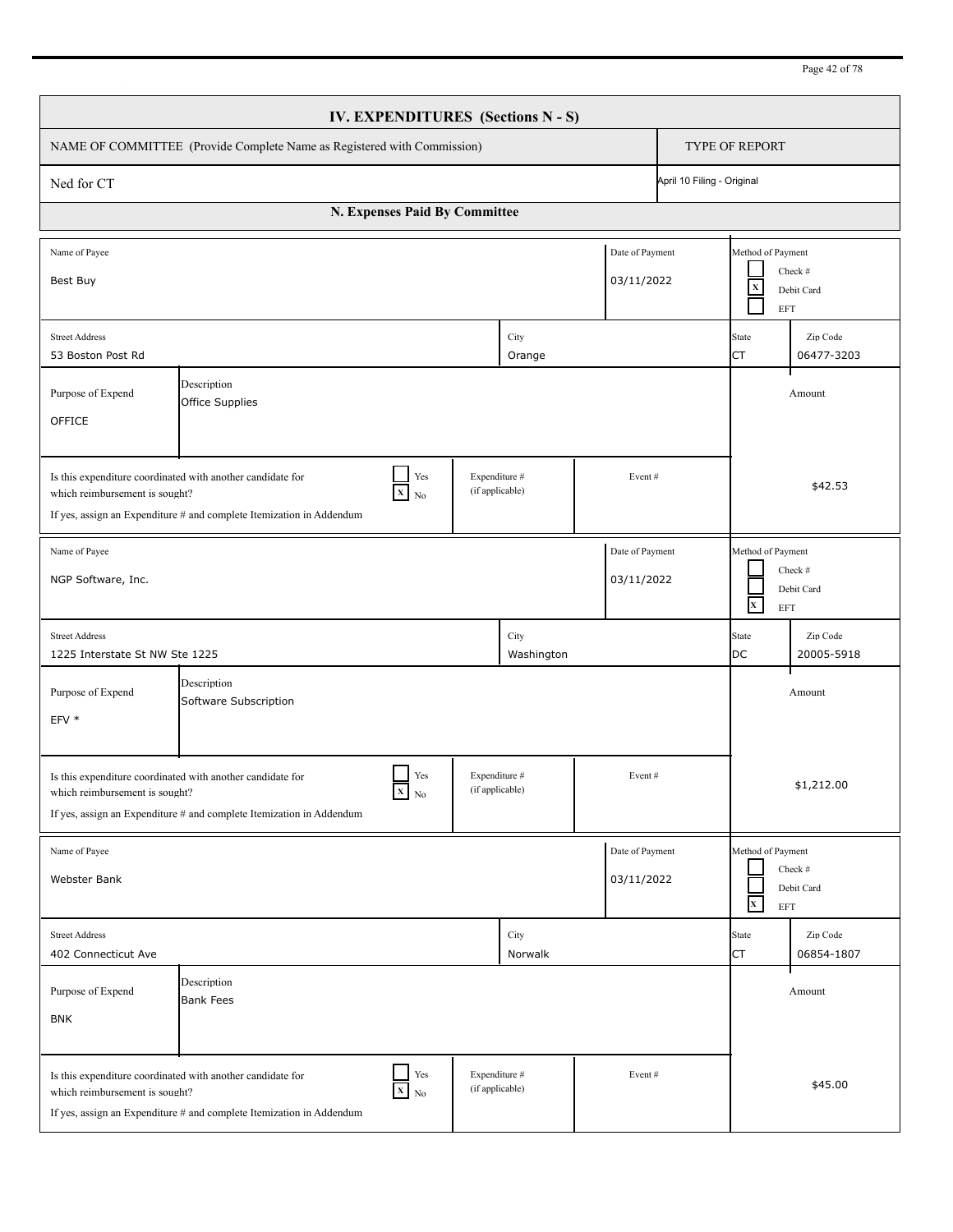| IV. EXPENDITURES (Sections N - S)                                                                                                                                                                                                     |                                                                                                                                              |     |                                  |        |                                                                          |                           |                        |  |
|---------------------------------------------------------------------------------------------------------------------------------------------------------------------------------------------------------------------------------------|----------------------------------------------------------------------------------------------------------------------------------------------|-----|----------------------------------|--------|--------------------------------------------------------------------------|---------------------------|------------------------|--|
| NAME OF COMMITTEE (Provide Complete Name as Registered with Commission)                                                                                                                                                               |                                                                                                                                              |     |                                  |        |                                                                          | <b>TYPE OF REPORT</b>     |                        |  |
| Ned for CT                                                                                                                                                                                                                            | April 10 Filing - Original                                                                                                                   |     |                                  |        |                                                                          |                           |                        |  |
| N. Expenses Paid By Committee                                                                                                                                                                                                         |                                                                                                                                              |     |                                  |        |                                                                          |                           |                        |  |
| Date of Payment<br>Name of Payee<br>State Market Hartford, LLC<br>03/11/2022                                                                                                                                                          |                                                                                                                                              |     |                                  |        | Method of Payment<br>Check #<br>Debit Card<br>$\mathbf{x}$<br><b>EFT</b> |                           |                        |  |
| City<br><b>Street Address</b><br>PO Box 10009<br>Philadelphia                                                                                                                                                                         |                                                                                                                                              |     |                                  |        |                                                                          | <b>State</b><br>PA        | Zip Code<br>19176      |  |
| Description<br>Purpose of Expend<br>Rent<br>OVHD                                                                                                                                                                                      |                                                                                                                                              |     |                                  |        |                                                                          | Amount                    |                        |  |
| Yes<br>Expenditure #<br>Is this expenditure coordinated with another candidate for<br>Event#<br>(if applicable)<br>$X$ No<br>which reimbursement is sought?<br>If yes, assign an Expenditure $#$ and complete Itemization in Addendum |                                                                                                                                              |     |                                  |        |                                                                          | \$5,000.00                |                        |  |
| Date of Payment<br>Name of Payee<br>Greenhouse Software, Inc.<br>03/12/2022                                                                                                                                                           |                                                                                                                                              |     |                                  |        | Method of Payment<br>Check #<br>Debit Card<br>$\mathbf{x}$<br>EFT        |                           |                        |  |
| <b>Street Address</b><br>18 W 18th St                                                                                                                                                                                                 |                                                                                                                                              |     | City<br>New York                 |        |                                                                          | <b>State</b><br><b>NY</b> | Zip Code<br>10011-4607 |  |
| Purpose of Expend<br><b>CNSLT</b>                                                                                                                                                                                                     | Description<br><b>Texting Services</b>                                                                                                       |     |                                  |        |                                                                          |                           | Amount                 |  |
| which reimbursement is sought?                                                                                                                                                                                                        | Is this expenditure coordinated with another candidate for<br>$X$ No<br>If yes, assign an Expenditure # and complete Itemization in Addendum | Yes | Expenditure #<br>(if applicable) | Event# |                                                                          | \$7,575.00                |                        |  |
| Date of Payment<br>Name of Payee<br>03/15/2022<br><b>Blue State Digital</b>                                                                                                                                                           |                                                                                                                                              |     |                                  |        | Method of Payment<br>Check #<br>Debit Card<br>$\mathbf x$<br>EFT         |                           |                        |  |
| <b>Street Address</b><br>734 15th St NW Ste 1200                                                                                                                                                                                      |                                                                                                                                              |     | City<br>Washington               |        |                                                                          | State<br>DC               | Zip Code<br>20005-1024 |  |
| Purpose of Expend<br><b>CNSLT</b>                                                                                                                                                                                                     | Description<br>Digital Consulting                                                                                                            |     |                                  |        |                                                                          |                           | Amount                 |  |
| which reimbursement is sought?                                                                                                                                                                                                        | Is this expenditure coordinated with another candidate for<br>$X$ No<br>If yes, assign an Expenditure # and complete Itemization in Addendum | Yes | Expenditure #<br>(if applicable) | Event# |                                                                          |                           | \$8,500.00             |  |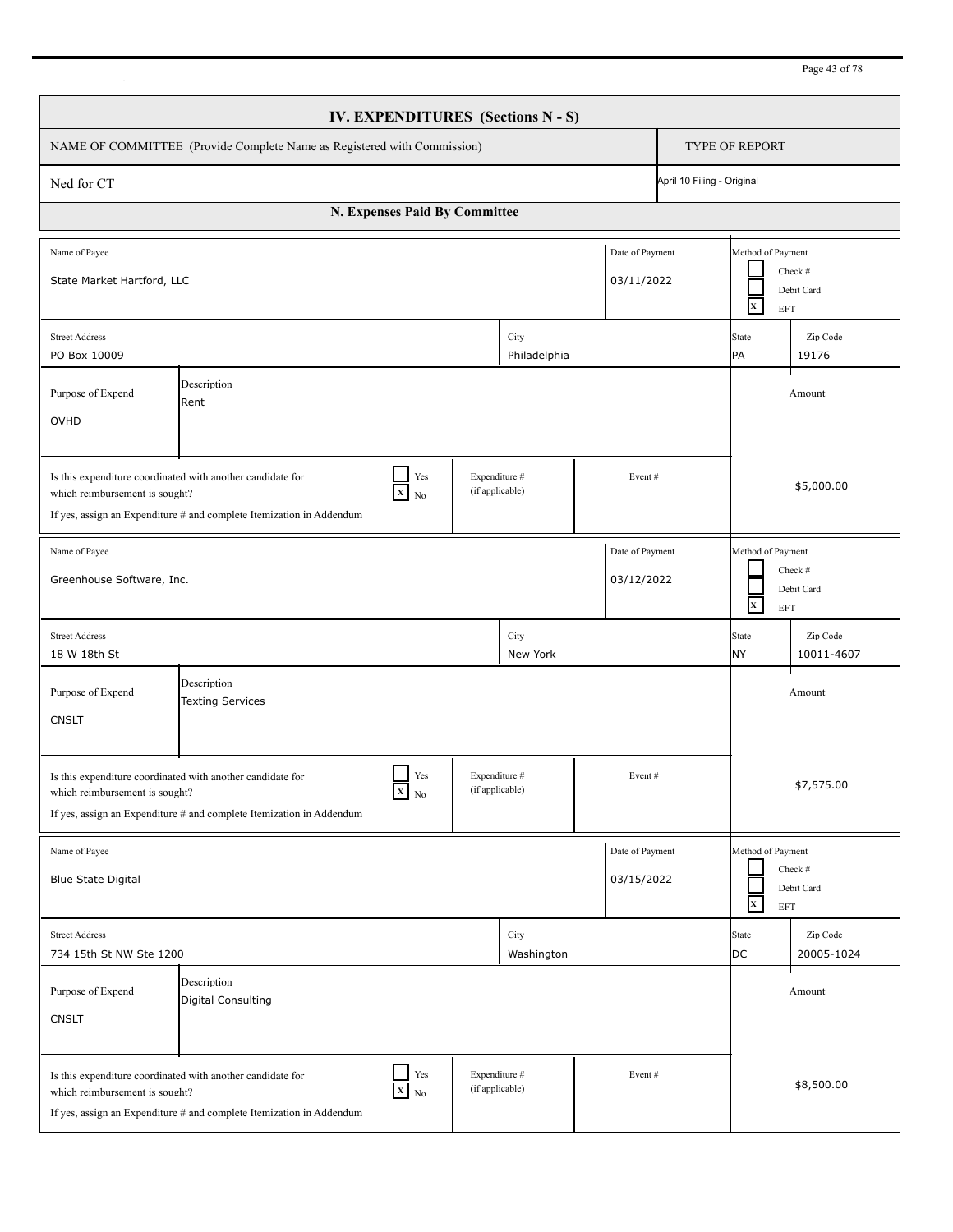| Page 44 of 78 |
|---------------|
|---------------|

| IV. EXPENDITURES (Sections N - S)                                                                                                                                                                                                   |                                                                                                                                                                                                                                     |  |               |  |                                                                          |                       |                        |  |  |
|-------------------------------------------------------------------------------------------------------------------------------------------------------------------------------------------------------------------------------------|-------------------------------------------------------------------------------------------------------------------------------------------------------------------------------------------------------------------------------------|--|---------------|--|--------------------------------------------------------------------------|-----------------------|------------------------|--|--|
|                                                                                                                                                                                                                                     | NAME OF COMMITTEE (Provide Complete Name as Registered with Commission)                                                                                                                                                             |  |               |  |                                                                          | <b>TYPE OF REPORT</b> |                        |  |  |
| April 10 Filing - Original<br>Ned for CT                                                                                                                                                                                            |                                                                                                                                                                                                                                     |  |               |  |                                                                          |                       |                        |  |  |
| N. Expenses Paid By Committee                                                                                                                                                                                                       |                                                                                                                                                                                                                                     |  |               |  |                                                                          |                       |                        |  |  |
| Date of Payment<br>Name of Payee<br>Payroll Data Processing<br>03/15/2022                                                                                                                                                           |                                                                                                                                                                                                                                     |  |               |  | Method of Payment<br>Check #<br>Debit Card<br>$\mathbf{x}$<br><b>EFT</b> |                       |                        |  |  |
| City<br><b>Street Address</b><br>3501 E Frontage Rd Ste 350<br>Tampa                                                                                                                                                                |                                                                                                                                                                                                                                     |  |               |  |                                                                          | State<br>FL.          | Zip Code<br>33607-1723 |  |  |
| Description<br>Purpose of Expend<br>Payroll - See Below if itemized<br>WAGE                                                                                                                                                         |                                                                                                                                                                                                                                     |  |               |  |                                                                          | Amount                |                        |  |  |
| Yes<br>Expenditure #<br>Is this expenditure coordinated with another candidate for<br>Event#<br>(if applicable)<br>$X$ No<br>which reimbursement is sought?<br>If yes, assign an Expenditure # and complete Itemization in Addendum |                                                                                                                                                                                                                                     |  |               |  |                                                                          | \$18,223.79           |                        |  |  |
| Date of Payment<br>Name of Payee<br>Payroll Data Processing<br>03/15/2022                                                                                                                                                           |                                                                                                                                                                                                                                     |  |               |  | Method of Payment<br>Check #<br>Debit Card<br>$\mathbf{X}$<br>EFT        |                       |                        |  |  |
| <b>Street Address</b><br>3501 E Frontage Rd Ste 350                                                                                                                                                                                 |                                                                                                                                                                                                                                     |  | City<br>Tampa |  |                                                                          | <b>State</b><br>FL.   | Zip Code<br>33607-1723 |  |  |
| Purpose of Expend<br>OVHD                                                                                                                                                                                                           | Description<br>Payroll Taxes                                                                                                                                                                                                        |  |               |  |                                                                          |                       | Amount                 |  |  |
| Yes<br>Expenditure #<br>Event#<br>Is this expenditure coordinated with another candidate for<br>$X$ No<br>(if applicable)<br>which reimbursement is sought?<br>If yes, assign an Expenditure # and complete Itemization in Addendum |                                                                                                                                                                                                                                     |  |               |  | \$19.36                                                                  |                       |                        |  |  |
| Name of Payee<br>Date of Payment<br>03/15/2022<br>Payroll Data Processing                                                                                                                                                           |                                                                                                                                                                                                                                     |  |               |  | Method of Payment<br>Check #<br>Debit Card<br>$\mathbf x$<br>EFT         |                       |                        |  |  |
| <b>Street Address</b><br>3501 E Frontage Rd Ste 350                                                                                                                                                                                 |                                                                                                                                                                                                                                     |  | City<br>Tampa |  |                                                                          | State<br>FL           | Zip Code<br>33607-1723 |  |  |
| Purpose of Expend<br>OVHD                                                                                                                                                                                                           | Description<br>Payroll Taxes                                                                                                                                                                                                        |  |               |  |                                                                          |                       | Amount                 |  |  |
|                                                                                                                                                                                                                                     | Yes<br>Expenditure #<br>Event#<br>Is this expenditure coordinated with another candidate for<br>$X$ No<br>(if applicable)<br>which reimbursement is sought?<br>If yes, assign an Expenditure # and complete Itemization in Addendum |  |               |  |                                                                          | \$34.00               |                        |  |  |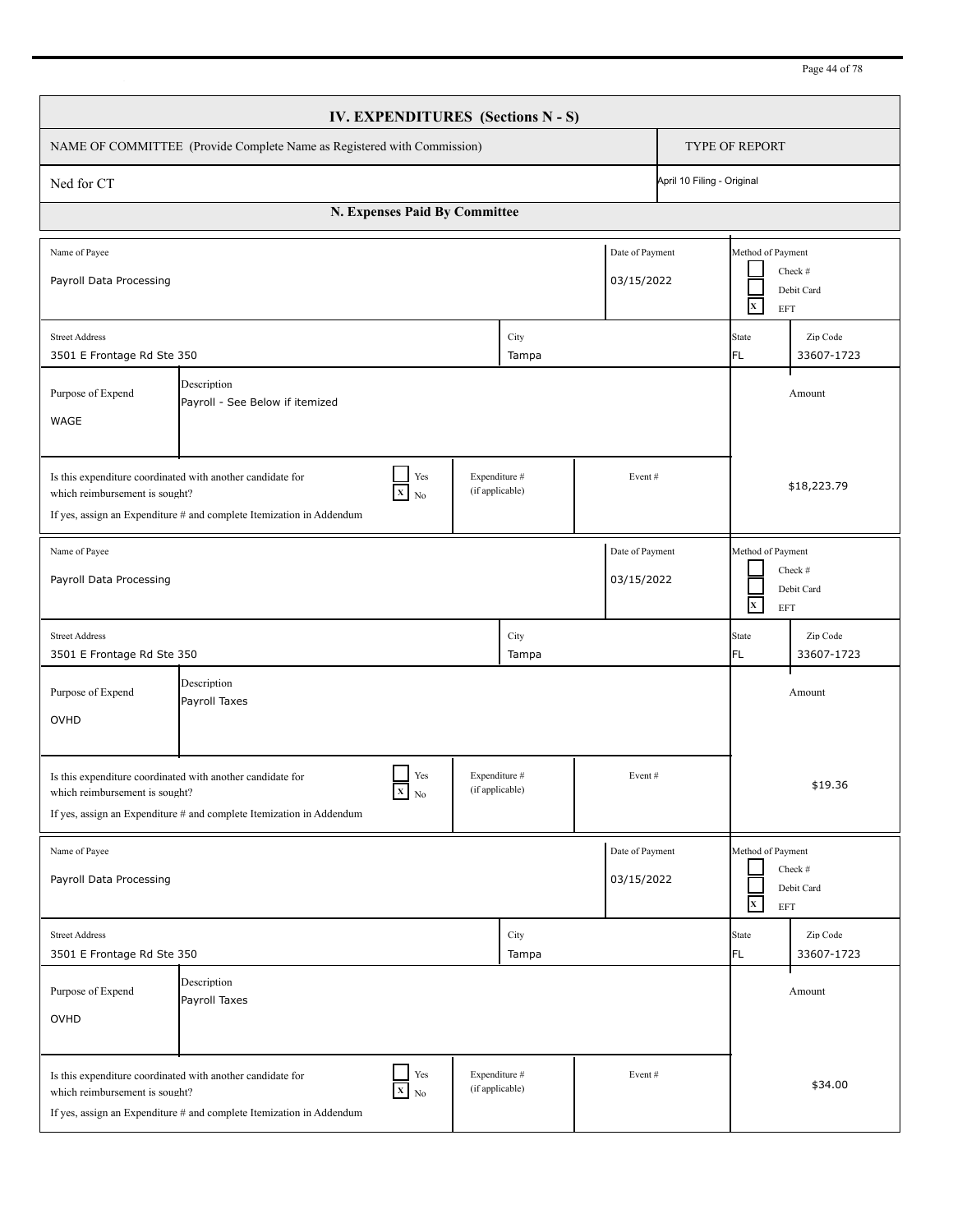| IV. EXPENDITURES (Sections N - S)                                                                                                                                                                                                       |                                                                                                                                              |                        |                                  |                               |                                                                  |                                                                   |                        |  |
|-----------------------------------------------------------------------------------------------------------------------------------------------------------------------------------------------------------------------------------------|----------------------------------------------------------------------------------------------------------------------------------------------|------------------------|----------------------------------|-------------------------------|------------------------------------------------------------------|-------------------------------------------------------------------|------------------------|--|
|                                                                                                                                                                                                                                         | NAME OF COMMITTEE (Provide Complete Name as Registered with Commission)                                                                      |                        |                                  |                               |                                                                  | TYPE OF REPORT                                                    |                        |  |
| April 10 Filing - Original<br>Ned for CT                                                                                                                                                                                                |                                                                                                                                              |                        |                                  |                               |                                                                  |                                                                   |                        |  |
| N. Expenses Paid By Committee                                                                                                                                                                                                           |                                                                                                                                              |                        |                                  |                               |                                                                  |                                                                   |                        |  |
| Date of Payment<br>Name of Payee<br>03/15/2022<br>Payroll Data Processing                                                                                                                                                               |                                                                                                                                              |                        |                                  |                               |                                                                  | Method of Payment<br>Check #<br>Debit Card<br>$\mathbf{x}$<br>EFT |                        |  |
| <b>Street Address</b><br>City<br>3501 E Frontage Rd Ste 350<br>Tampa                                                                                                                                                                    |                                                                                                                                              |                        |                                  |                               | State<br>FL.                                                     | Zip Code<br>33607-1723                                            |                        |  |
| Description<br>Purpose of Expend<br>Payroll Fees<br>OVHD                                                                                                                                                                                |                                                                                                                                              |                        |                                  |                               |                                                                  | Amount                                                            |                        |  |
| Yes<br>Expenditure #<br>Is this expenditure coordinated with another candidate for<br>Event#<br>(if applicable)<br>$X_{N0}$<br>which reimbursement is sought?<br>If yes, assign an Expenditure $#$ and complete Itemization in Addendum |                                                                                                                                              |                        |                                  |                               |                                                                  | \$542.45                                                          |                        |  |
| Date of Payment<br>Name of Payee<br>Payroll Data Processing<br>03/15/2022                                                                                                                                                               |                                                                                                                                              |                        |                                  |                               | Method of Payment<br>Check #<br>Debit Card<br>$\mathbf x$<br>EFT |                                                                   |                        |  |
| <b>Street Address</b><br>3501 E Frontage Rd Ste 350                                                                                                                                                                                     |                                                                                                                                              |                        | City<br>Tampa                    |                               |                                                                  | State<br>FL                                                       | Zip Code<br>33607-1723 |  |
| Purpose of Expend<br>OVHD                                                                                                                                                                                                               | Description<br>Payroll Taxes                                                                                                                 |                        |                                  |                               |                                                                  |                                                                   | Amount                 |  |
| Is this expenditure coordinated with another candidate for<br>which reimbursement is sought?                                                                                                                                            | $X$ No<br>If yes, assign an Expenditure # and complete Itemization in Addendum                                                               | Yes<br>(if applicable) | Expenditure #                    | Event#                        |                                                                  |                                                                   | \$8,831.96             |  |
| Name of Payee<br>Ready Refresh                                                                                                                                                                                                          |                                                                                                                                              |                        |                                  | Date of Payment<br>03/16/2022 |                                                                  | Method of Payment<br>$\mathbf x$<br>EFT                           | Check #<br>Debit Card  |  |
| <b>Street Address</b><br>60 Dodge Ave                                                                                                                                                                                                   |                                                                                                                                              |                        | City<br>North Haven              |                               |                                                                  | State<br><b>CT</b>                                                | Zip Code<br>06473-1124 |  |
| Purpose of Expend<br>OFFICE                                                                                                                                                                                                             | Description<br>Office Supplies                                                                                                               |                        |                                  |                               |                                                                  |                                                                   | Amount                 |  |
| which reimbursement is sought?                                                                                                                                                                                                          | Is this expenditure coordinated with another candidate for<br>$X$ No<br>If yes, assign an Expenditure # and complete Itemization in Addendum | Yes                    | Expenditure #<br>(if applicable) | Event#                        |                                                                  |                                                                   | \$181.25               |  |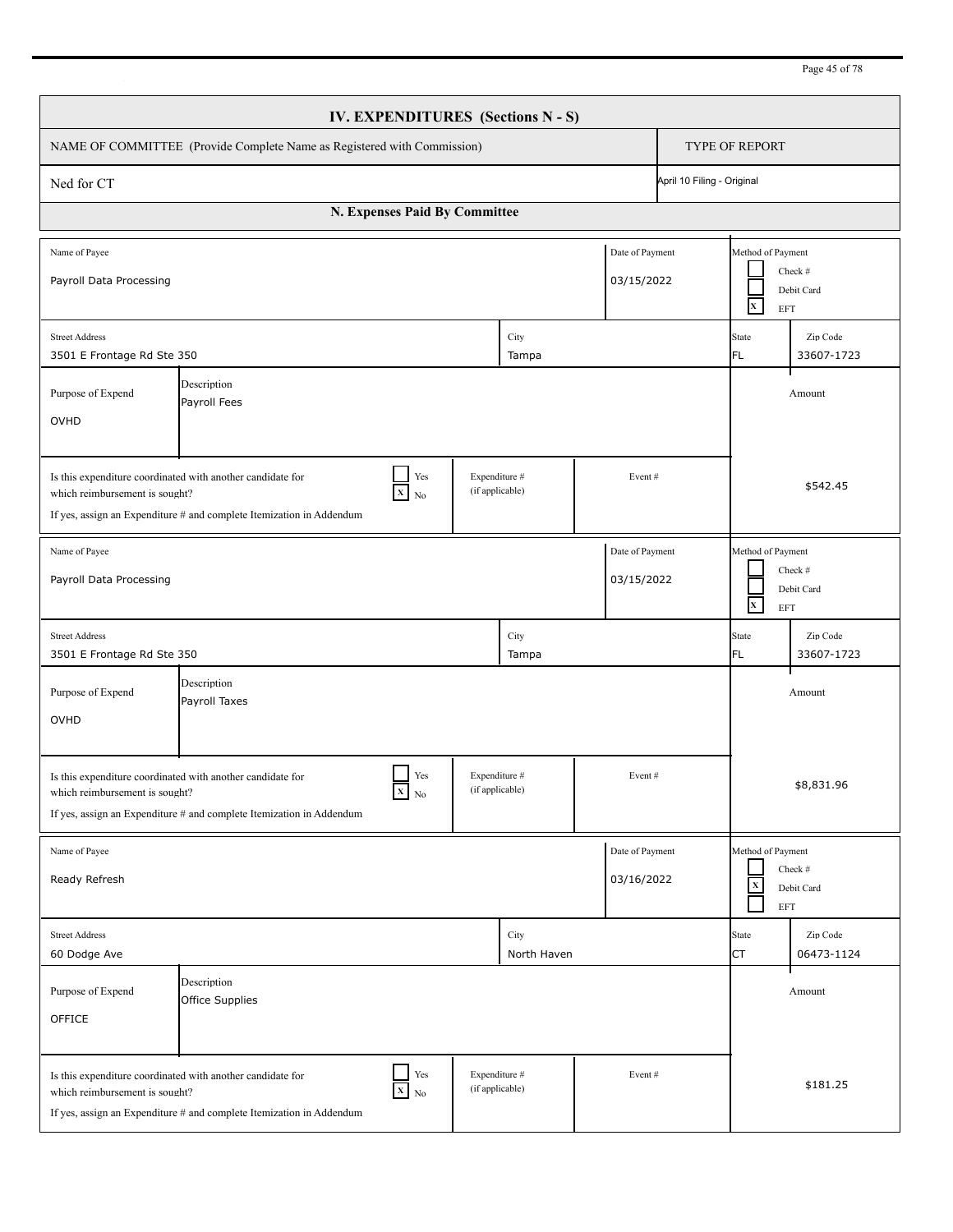| IV. EXPENDITURES (Sections N - S)                                                                                                                                                                                                   |                                      |  |                       |                                                                         |          |                                                          |                        |  |  |
|-------------------------------------------------------------------------------------------------------------------------------------------------------------------------------------------------------------------------------------|--------------------------------------|--|-----------------------|-------------------------------------------------------------------------|----------|----------------------------------------------------------|------------------------|--|--|
| NAME OF COMMITTEE (Provide Complete Name as Registered with Commission)                                                                                                                                                             |                                      |  |                       |                                                                         |          | TYPE OF REPORT                                           |                        |  |  |
| April 10 Filing - Original<br>Ned for CT                                                                                                                                                                                            |                                      |  |                       |                                                                         |          |                                                          |                        |  |  |
| N. Expenses Paid By Committee                                                                                                                                                                                                       |                                      |  |                       |                                                                         |          |                                                          |                        |  |  |
| Name of Payee<br>Best Buy                                                                                                                                                                                                           |                                      |  |                       | Date of Payment<br>03/16/2022                                           |          | Method of Payment<br>$\mathbf X$<br>EFT                  | Check #<br>Debit Card  |  |  |
| <b>Street Address</b><br>53 Boston Post Rd                                                                                                                                                                                          |                                      |  | City<br>Orange        |                                                                         |          | State<br>СT                                              | Zip Code<br>06477-3203 |  |  |
| Description<br>Purpose of Expend<br>Office Supplies<br>OFFICE                                                                                                                                                                       |                                      |  |                       |                                                                         |          | Amount                                                   |                        |  |  |
| Yes<br>Expenditure #<br>Is this expenditure coordinated with another candidate for<br>Event#<br>(if applicable)<br>$X$ No<br>which reimbursement is sought?<br>If yes, assign an Expenditure # and complete Itemization in Addendum |                                      |  |                       |                                                                         |          | \$37.21                                                  |                        |  |  |
| Date of Payment<br>Name of Payee<br>03/16/2022<br>Best Buy                                                                                                                                                                          |                                      |  |                       | Method of Payment<br>Check #<br>$\mathbf X$<br>Debit Card<br><b>EFT</b> |          |                                                          |                        |  |  |
| <b>Street Address</b><br>53 Boston Post Rd                                                                                                                                                                                          |                                      |  | City<br>Orange        |                                                                         |          | <b>State</b><br>CT                                       | Zip Code<br>06477-3203 |  |  |
| Purpose of Expend<br>OFFICE                                                                                                                                                                                                         | Description<br>Office Supplies       |  |                       |                                                                         |          |                                                          | Amount                 |  |  |
| Yes<br>Expenditure #<br>Event#<br>Is this expenditure coordinated with another candidate for<br>(if applicable)<br>$X_N$<br>which reimbursement is sought?<br>If yes, assign an Expenditure # and complete Itemization in Addendum  |                                      |  |                       |                                                                         | \$882.69 |                                                          |                        |  |  |
| Name of Payee<br>Google                                                                                                                                                                                                             |                                      |  |                       | Date of Payment<br>03/16/2022                                           |          | Method of Payment<br>$\mathbf x$<br>$\operatorname{EFT}$ | Check #<br>Debit Card  |  |  |
| <b>Street Address</b><br>1600 Amphitheatre Pkwy                                                                                                                                                                                     |                                      |  | City<br>Mountain View |                                                                         |          | <b>State</b><br>CA                                       | Zip Code<br>94043-1351 |  |  |
| Purpose of Expend<br>OVHD                                                                                                                                                                                                           | Description<br>Software Subscription |  |                       |                                                                         |          |                                                          | Amount                 |  |  |
| Yes<br>Expenditure #<br>Event#<br>Is this expenditure coordinated with another candidate for<br>$X$ No<br>(if applicable)<br>which reimbursement is sought?<br>If yes, assign an Expenditure # and complete Itemization in Addendum |                                      |  |                       |                                                                         | \$102.10 |                                                          |                        |  |  |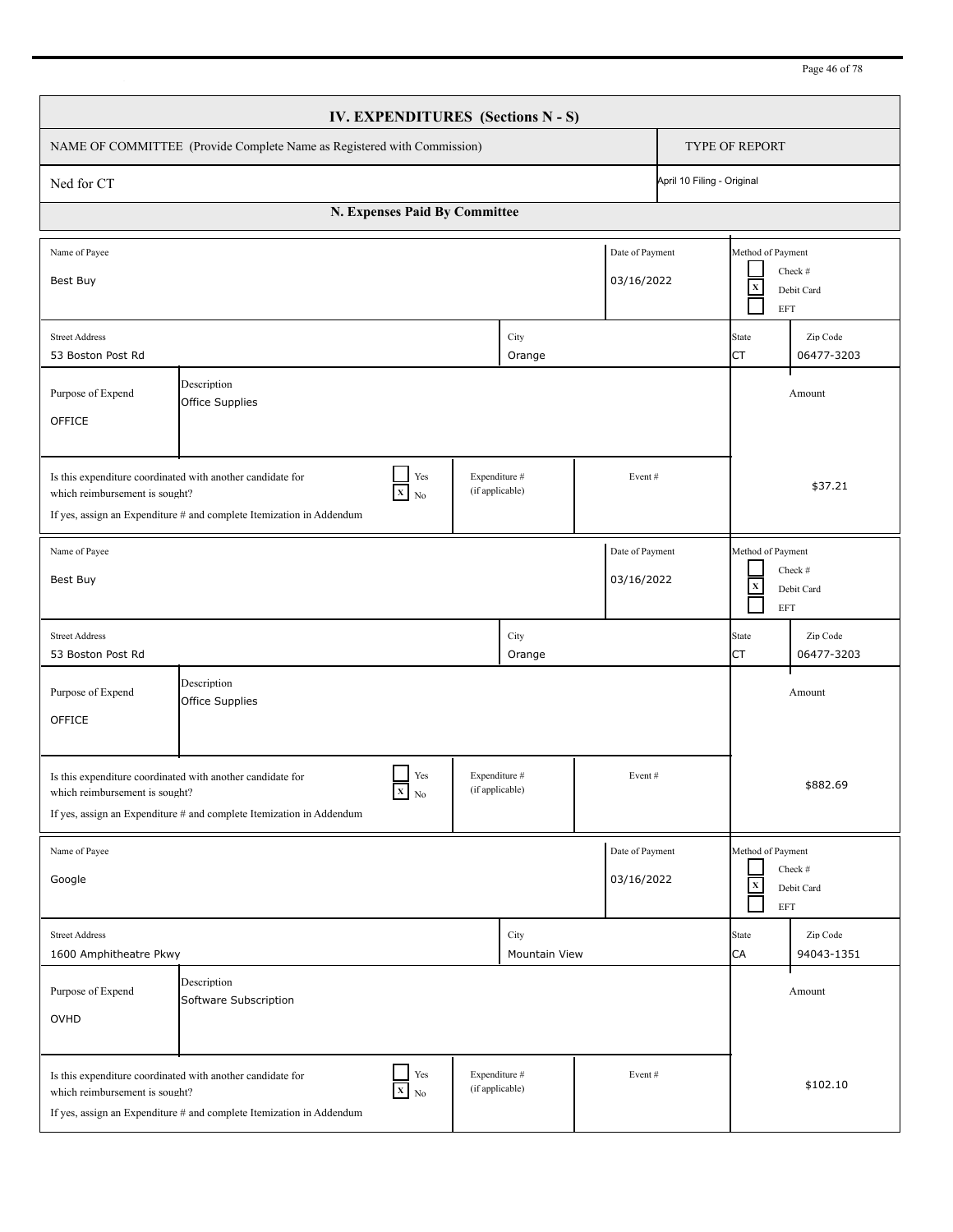| IV. EXPENDITURES (Sections N - S)                                                                                                                                                                                                          |                                |  |                  |  |                                                                          |                                                                                   |                        |  |  |
|--------------------------------------------------------------------------------------------------------------------------------------------------------------------------------------------------------------------------------------------|--------------------------------|--|------------------|--|--------------------------------------------------------------------------|-----------------------------------------------------------------------------------|------------------------|--|--|
| NAME OF COMMITTEE (Provide Complete Name as Registered with Commission)                                                                                                                                                                    |                                |  |                  |  |                                                                          | TYPE OF REPORT                                                                    |                        |  |  |
| April 10 Filing - Original<br>Ned for CT                                                                                                                                                                                                   |                                |  |                  |  |                                                                          |                                                                                   |                        |  |  |
| N. Expenses Paid By Committee                                                                                                                                                                                                              |                                |  |                  |  |                                                                          |                                                                                   |                        |  |  |
| Name of Payee<br>Date of Payment<br>03/18/2022<br>Walmart                                                                                                                                                                                  |                                |  |                  |  |                                                                          | Method of Payment<br>Check #<br>Debit Card<br>$\mathbf{x}$<br>EFT                 |                        |  |  |
| <b>Street Address</b><br>City<br>495 Flatbush Ave<br>Hartford                                                                                                                                                                              |                                |  |                  |  |                                                                          | <b>State</b><br>CT                                                                | Zip Code<br>06106-3601 |  |  |
| Description<br>Purpose of Expend<br>Office Supplies<br>OFFICE                                                                                                                                                                              |                                |  |                  |  |                                                                          |                                                                                   | Amount                 |  |  |
| Yes<br>Expenditure #<br>Is this expenditure coordinated with another candidate for<br>Event#<br>(if applicable)<br>$X$ No<br>which reimbursement is sought?<br>If yes, assign an Expenditure # and complete Itemization in Addendum        |                                |  |                  |  |                                                                          | \$586.98                                                                          |                        |  |  |
| Date of Payment<br>Name of Payee<br>03/21/2022<br>Walmart                                                                                                                                                                                  |                                |  |                  |  | Method of Payment<br>Check #<br>Debit Card<br>$\mathbf{x}$<br><b>EFT</b> |                                                                                   |                        |  |  |
| <b>Street Address</b><br>495 Flatbush Ave                                                                                                                                                                                                  |                                |  | City<br>Hartford |  |                                                                          | <b>State</b><br>CT                                                                | Zip Code<br>06106-3601 |  |  |
| Purpose of Expend<br>OFFICE                                                                                                                                                                                                                | Description<br>Office Supplies |  |                  |  |                                                                          |                                                                                   | Amount                 |  |  |
| Yes<br>Expenditure #<br>Event#<br>Is this expenditure coordinated with another candidate for<br>(if applicable)<br>$X_N$<br>which reimbursement is sought?<br>If yes, assign an Expenditure # and complete Itemization in Addendum         |                                |  |                  |  |                                                                          | \$497.52                                                                          |                        |  |  |
| Date of Payment<br>Name of Payee<br>03/21/2022<br>Amazon.com                                                                                                                                                                               |                                |  |                  |  |                                                                          | Method of Payment<br>Check #<br>$\mathbf x$<br>Debit Card<br>$\operatorname{EFT}$ |                        |  |  |
| <b>Street Address</b><br>410 Terry Ave N                                                                                                                                                                                                   |                                |  | City<br>Seattle  |  |                                                                          | <b>State</b><br><b>WA</b>                                                         | Zip Code<br>98109-5210 |  |  |
| Purpose of Expend<br>OFFICE                                                                                                                                                                                                                | Description<br>Office Supplies |  |                  |  |                                                                          |                                                                                   | Amount                 |  |  |
| $\Box$ Yes<br>Expenditure #<br>Event#<br>Is this expenditure coordinated with another candidate for<br>$X$ No<br>(if applicable)<br>which reimbursement is sought?<br>If yes, assign an Expenditure # and complete Itemization in Addendum |                                |  |                  |  | \$136.04                                                                 |                                                                                   |                        |  |  |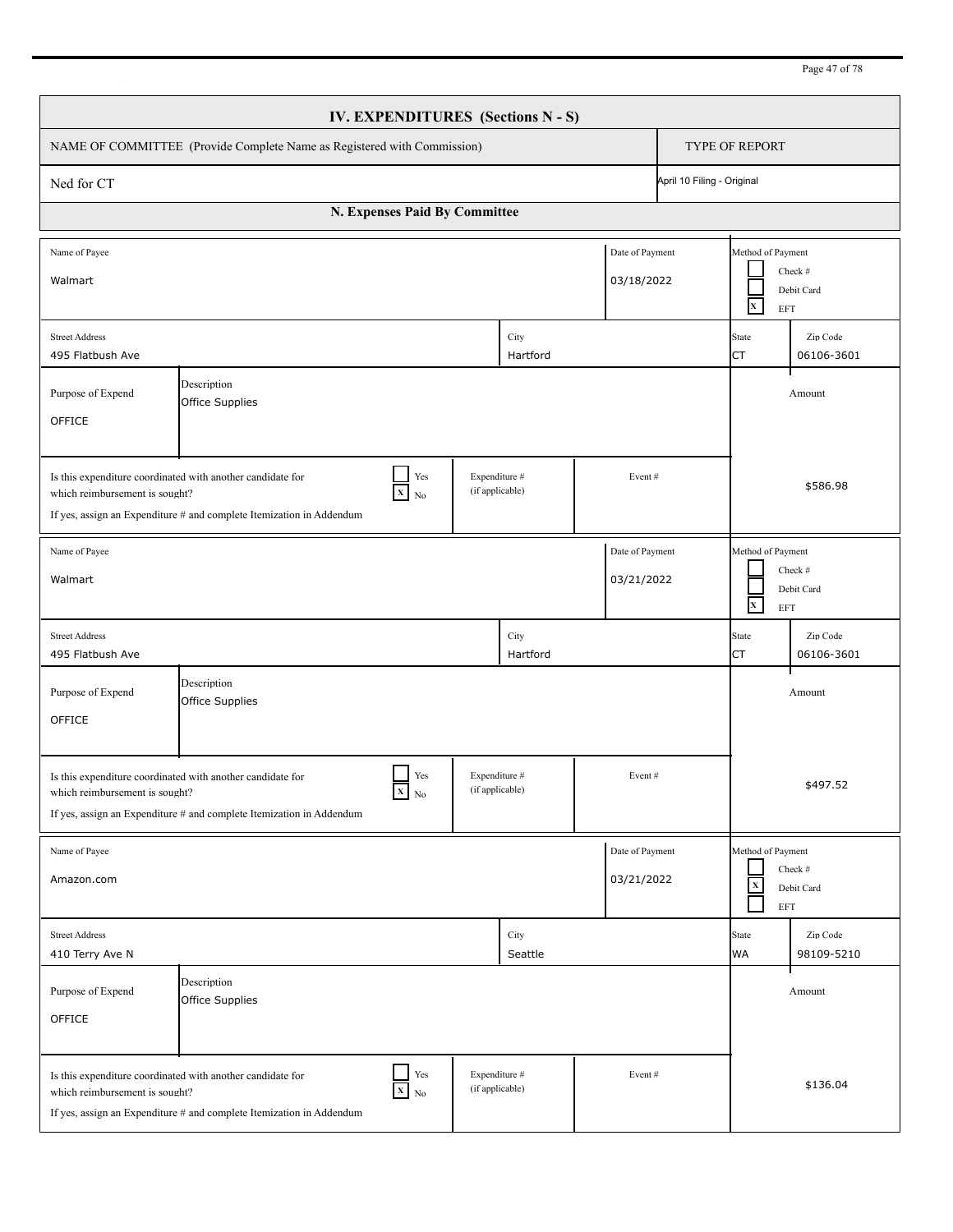| Page 48 of 78 |  |  |
|---------------|--|--|
|               |  |  |

| IV. EXPENDITURES (Sections N - S)                                                                                                                                                                                                              |                                                                                                                                                                                                                                     |                                  |                 |        |                                                                         |                                                                         |                        |  |
|------------------------------------------------------------------------------------------------------------------------------------------------------------------------------------------------------------------------------------------------|-------------------------------------------------------------------------------------------------------------------------------------------------------------------------------------------------------------------------------------|----------------------------------|-----------------|--------|-------------------------------------------------------------------------|-------------------------------------------------------------------------|------------------------|--|
| NAME OF COMMITTEE (Provide Complete Name as Registered with Commission)                                                                                                                                                                        |                                                                                                                                                                                                                                     |                                  |                 |        |                                                                         | <b>TYPE OF REPORT</b>                                                   |                        |  |
| April 10 Filing - Original<br>Ned for CT                                                                                                                                                                                                       |                                                                                                                                                                                                                                     |                                  |                 |        |                                                                         |                                                                         |                        |  |
| N. Expenses Paid By Committee                                                                                                                                                                                                                  |                                                                                                                                                                                                                                     |                                  |                 |        |                                                                         |                                                                         |                        |  |
| Date of Payment<br>Name of Payee<br>03/21/2022<br>Amazon.com                                                                                                                                                                                   |                                                                                                                                                                                                                                     |                                  |                 |        |                                                                         | Method of Payment<br>Check #<br>$\mathbf x$<br>Debit Card<br><b>EFT</b> |                        |  |
| City<br><b>Street Address</b><br>Seattle<br>410 Terry Ave N                                                                                                                                                                                    |                                                                                                                                                                                                                                     |                                  |                 |        | Zip Code<br><b>State</b><br><b>WA</b><br>98109-5210                     |                                                                         |                        |  |
| Description<br>Purpose of Expend<br>Office Supplies<br>OFFICE                                                                                                                                                                                  |                                                                                                                                                                                                                                     |                                  |                 |        |                                                                         |                                                                         | Amount                 |  |
| Yes<br>Expenditure #<br>Is this expenditure coordinated with another candidate for<br>Event#<br>$\mathbf{X}$ No<br>(if applicable)<br>which reimbursement is sought?<br>If yes, assign an Expenditure $#$ and complete Itemization in Addendum |                                                                                                                                                                                                                                     |                                  |                 |        |                                                                         | \$574.24                                                                |                        |  |
| Name of Payee<br>Date of Payment<br>03/21/2022<br>Amazon.com                                                                                                                                                                                   |                                                                                                                                                                                                                                     |                                  |                 |        | Method of Payment<br>Check #<br>$\mathbf x$<br>Debit Card<br><b>EFT</b> |                                                                         |                        |  |
| <b>Street Address</b><br>410 Terry Ave N                                                                                                                                                                                                       |                                                                                                                                                                                                                                     |                                  | City<br>Seattle |        |                                                                         | <b>State</b><br><b>WA</b>                                               | Zip Code<br>98109-5210 |  |
| Purpose of Expend<br>OFFICE                                                                                                                                                                                                                    | Description<br>Office Supplies                                                                                                                                                                                                      |                                  |                 |        |                                                                         |                                                                         | Amount                 |  |
|                                                                                                                                                                                                                                                | Yes<br>Expenditure #<br>Event#<br>Is this expenditure coordinated with another candidate for<br>(if applicable)<br>$X$ No<br>which reimbursement is sought?<br>If yes, assign an Expenditure # and complete Itemization in Addendum |                                  |                 |        |                                                                         |                                                                         | \$91.20                |  |
| Date of Payment<br>Name of Payee<br>03/22/2022<br>Amazon.com                                                                                                                                                                                   |                                                                                                                                                                                                                                     |                                  |                 |        |                                                                         | Method of Payment<br>Check #<br>$\mathbf x$<br>Debit Card<br><b>EFT</b> |                        |  |
| <b>Street Address</b><br>410 Terry Ave N                                                                                                                                                                                                       |                                                                                                                                                                                                                                     |                                  | City<br>Seattle |        |                                                                         | <b>State</b><br><b>WA</b>                                               | Zip Code<br>98109-5210 |  |
| Purpose of Expend<br>OFFICE                                                                                                                                                                                                                    | Description<br>Office Supplies                                                                                                                                                                                                      |                                  |                 |        |                                                                         |                                                                         | Amount                 |  |
| which reimbursement is sought?                                                                                                                                                                                                                 | $\operatorname{Yes}$<br>Is this expenditure coordinated with another candidate for<br>$\overline{\mathbf{x}}$ No<br>If yes, assign an Expenditure # and complete Itemization in Addendum                                            | Expenditure #<br>(if applicable) |                 | Event# |                                                                         |                                                                         | \$532.98               |  |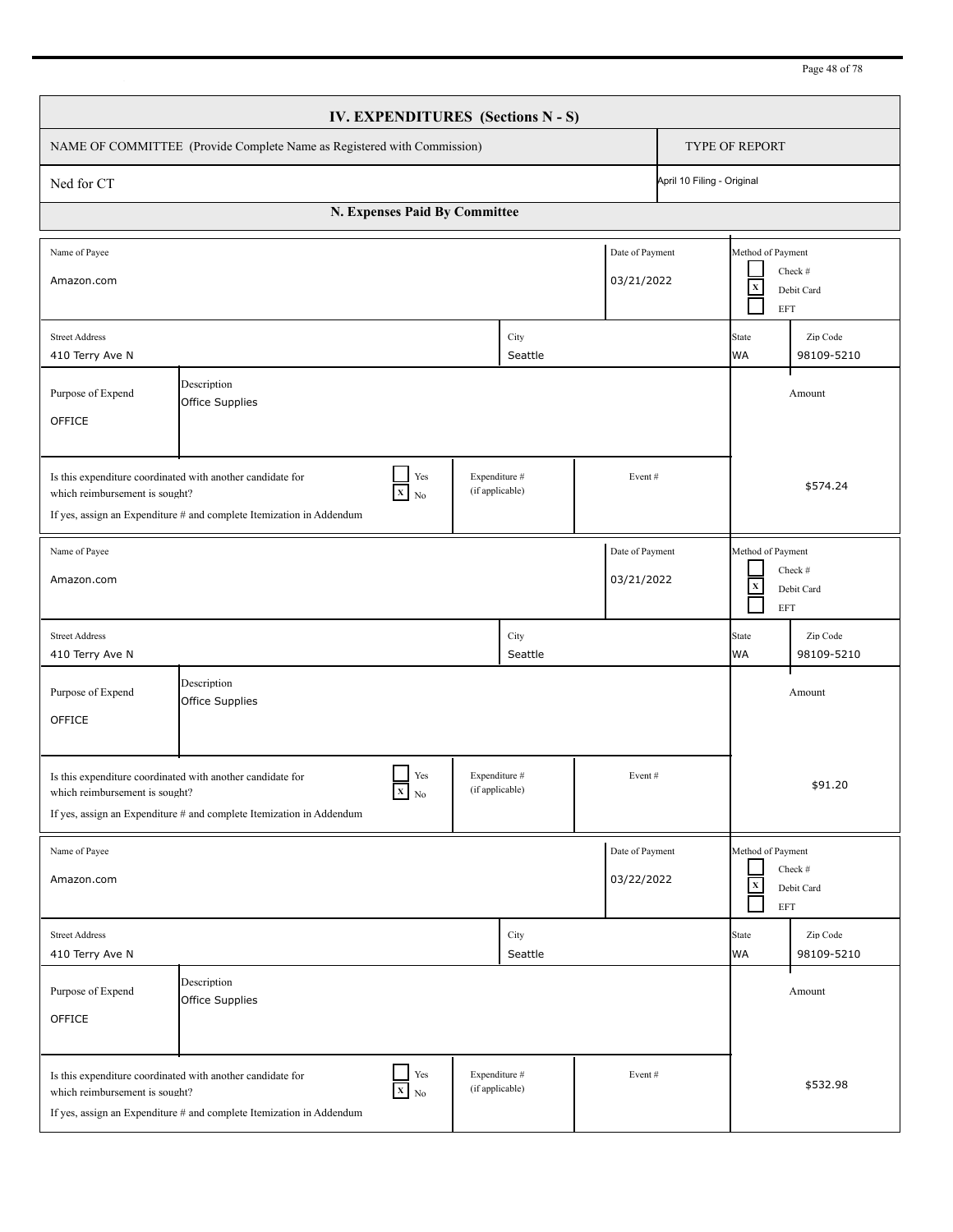| IV. EXPENDITURES (Sections N - S)                                                                                                                                                                                                   |                                                                                                                                                            |  |                                  |                               |                                                                                   |                                         |                        |  |
|-------------------------------------------------------------------------------------------------------------------------------------------------------------------------------------------------------------------------------------|------------------------------------------------------------------------------------------------------------------------------------------------------------|--|----------------------------------|-------------------------------|-----------------------------------------------------------------------------------|-----------------------------------------|------------------------|--|
| NAME OF COMMITTEE (Provide Complete Name as Registered with Commission)                                                                                                                                                             |                                                                                                                                                            |  |                                  |                               |                                                                                   | TYPE OF REPORT                          |                        |  |
| Ned for CT                                                                                                                                                                                                                          | April 10 Filing - Original                                                                                                                                 |  |                                  |                               |                                                                                   |                                         |                        |  |
| N. Expenses Paid By Committee                                                                                                                                                                                                       |                                                                                                                                                            |  |                                  |                               |                                                                                   |                                         |                        |  |
| Name of Payee<br>Amazon.com                                                                                                                                                                                                         |                                                                                                                                                            |  |                                  | Date of Payment<br>03/23/2022 |                                                                                   | Method of Payment<br>$\mathbf X$<br>EFT | Check #<br>Debit Card  |  |
| <b>Street Address</b><br>410 Terry Ave N                                                                                                                                                                                            |                                                                                                                                                            |  | City<br>Seattle                  |                               |                                                                                   | <b>State</b><br><b>WA</b>               | Zip Code<br>98109-5210 |  |
| Purpose of Expend<br>OFFICE                                                                                                                                                                                                         | Description<br>Office Supplies                                                                                                                             |  |                                  |                               |                                                                                   |                                         | Amount                 |  |
| Yes<br>Expenditure #<br>Is this expenditure coordinated with another candidate for<br>Event#<br>(if applicable)<br>$X$ No<br>which reimbursement is sought?<br>If yes, assign an Expenditure # and complete Itemization in Addendum |                                                                                                                                                            |  |                                  |                               |                                                                                   |                                         | \$20.21                |  |
| Date of Payment<br>Name of Payee<br>03/23/2022<br>Zoom                                                                                                                                                                              |                                                                                                                                                            |  |                                  |                               | Method of Payment<br>$\mathbf X$<br><b>EFT</b>                                    | Check #<br>Debit Card                   |                        |  |
| <b>Street Address</b><br>55 Almaden Blvd Ste 600                                                                                                                                                                                    |                                                                                                                                                            |  | City<br>San Jose                 |                               |                                                                                   | <b>State</b><br>CA                      | Zip Code<br>95113-1612 |  |
| Purpose of Expend<br>OVHD                                                                                                                                                                                                           | Description<br>Software Subscription                                                                                                                       |  |                                  |                               |                                                                                   |                                         | Amount                 |  |
| Yes<br>Expenditure #<br>Event#<br>Is this expenditure coordinated with another candidate for<br>(if applicable)<br>$X$ No<br>which reimbursement is sought?<br>If yes, assign an Expenditure # and complete Itemization in Addendum |                                                                                                                                                            |  |                                  |                               |                                                                                   |                                         | \$113.26               |  |
| Date of Payment<br>Name of Payee<br>03/24/2022<br>WB Mason Co                                                                                                                                                                       |                                                                                                                                                            |  |                                  |                               | Method of Payment<br>Check #<br>$\mathbf x$<br>Debit Card<br>$\operatorname{EFT}$ |                                         |                        |  |
| <b>Street Address</b><br>PO Box 111                                                                                                                                                                                                 |                                                                                                                                                            |  | City<br>Brockton                 |                               |                                                                                   | <b>State</b><br>MA                      | Zip Code<br>02303-0111 |  |
| Purpose of Expend<br>OFFICE                                                                                                                                                                                                         | Description<br>Office Supplies                                                                                                                             |  |                                  |                               |                                                                                   |                                         | Amount                 |  |
| which reimbursement is sought?                                                                                                                                                                                                      | $\Box$ Yes<br>Is this expenditure coordinated with another candidate for<br>$X$ No<br>If yes, assign an Expenditure # and complete Itemization in Addendum |  | Expenditure #<br>(if applicable) | Event#                        |                                                                                   |                                         | \$297.68               |  |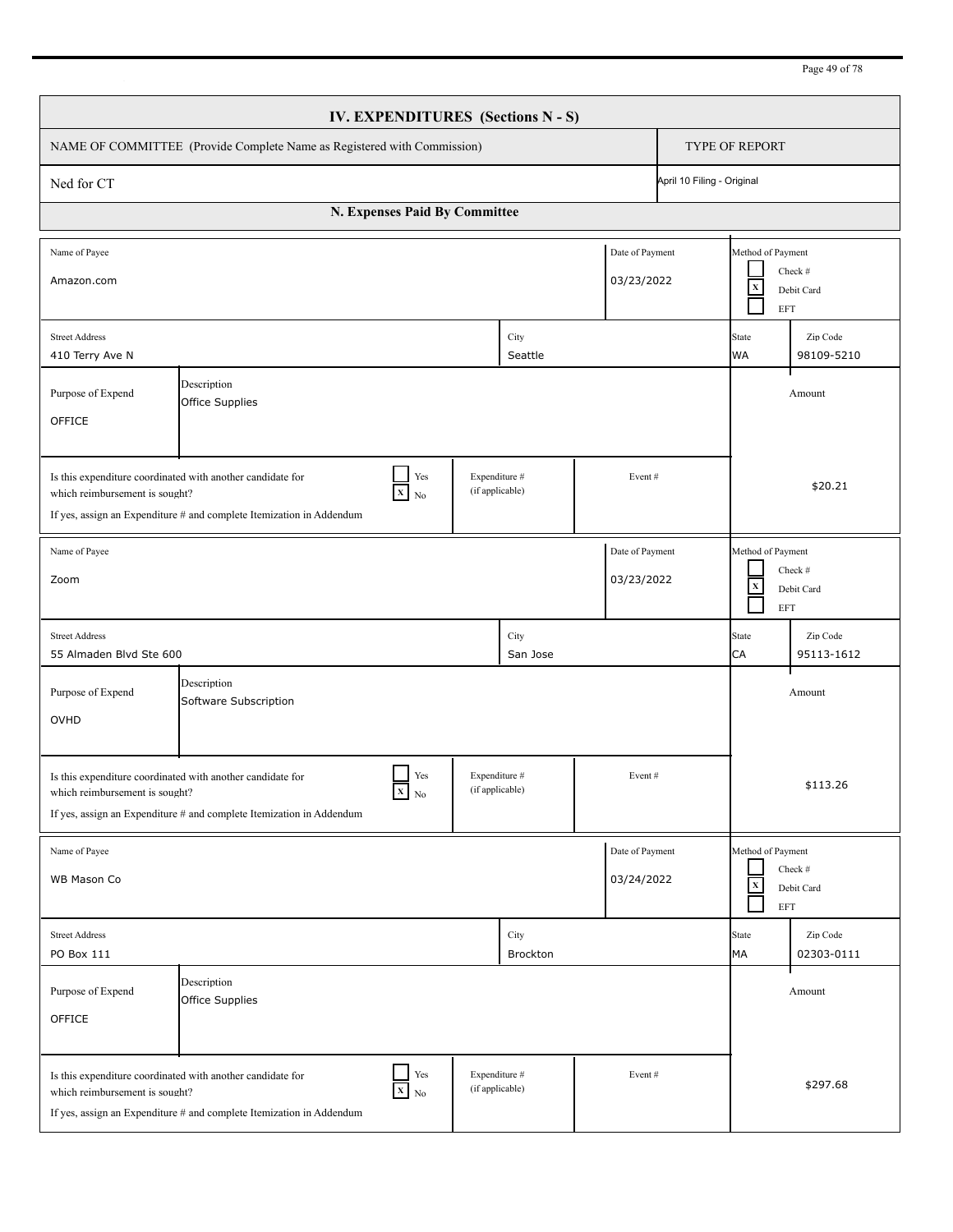| IV. EXPENDITURES (Sections N - S)                                                                                                                                                                                                   |                                                                                                                                              |     |                                  |                               |                                                |                                                          |                        |  |
|-------------------------------------------------------------------------------------------------------------------------------------------------------------------------------------------------------------------------------------|----------------------------------------------------------------------------------------------------------------------------------------------|-----|----------------------------------|-------------------------------|------------------------------------------------|----------------------------------------------------------|------------------------|--|
| NAME OF COMMITTEE (Provide Complete Name as Registered with Commission)                                                                                                                                                             |                                                                                                                                              |     |                                  |                               |                                                | TYPE OF REPORT                                           |                        |  |
| Ned for CT                                                                                                                                                                                                                          |                                                                                                                                              |     |                                  |                               | April 10 Filing - Original                     |                                                          |                        |  |
| N. Expenses Paid By Committee                                                                                                                                                                                                       |                                                                                                                                              |     |                                  |                               |                                                |                                                          |                        |  |
| Name of Payee<br>Best Buy                                                                                                                                                                                                           |                                                                                                                                              |     |                                  | Date of Payment<br>03/24/2022 |                                                | Method of Payment<br>$\mathbf X$<br>EFT                  | Check #<br>Debit Card  |  |
| <b>Street Address</b><br>53 Boston Post Rd                                                                                                                                                                                          |                                                                                                                                              |     | City<br>Orange                   |                               |                                                | State<br>CT                                              | Zip Code<br>06477-3203 |  |
| Purpose of Expend<br>OFFICE                                                                                                                                                                                                         | Description<br>Office Supplies                                                                                                               |     |                                  |                               |                                                |                                                          | Amount                 |  |
| Yes<br>Expenditure #<br>Is this expenditure coordinated with another candidate for<br>Event#<br>(if applicable)<br>$X$ No<br>which reimbursement is sought?<br>If yes, assign an Expenditure # and complete Itemization in Addendum |                                                                                                                                              |     |                                  |                               |                                                |                                                          | \$425.39               |  |
| Date of Payment<br>Name of Payee<br>03/24/2022<br>Logitech                                                                                                                                                                          |                                                                                                                                              |     |                                  |                               | Method of Payment<br>$\mathbf X$<br><b>EFT</b> | Check #<br>Debit Card                                    |                        |  |
| <b>Street Address</b><br>7700 Gateway Blvd                                                                                                                                                                                          |                                                                                                                                              |     | City<br>Newark                   |                               |                                                | <b>State</b><br>CA                                       | Zip Code<br>94560-1046 |  |
| Purpose of Expend<br>EFV *                                                                                                                                                                                                          | Description<br>Office Equipment                                                                                                              |     |                                  |                               |                                                |                                                          | Amount                 |  |
| Yes<br>Expenditure #<br>Event#<br>Is this expenditure coordinated with another candidate for<br>(if applicable)<br>$X_N$<br>which reimbursement is sought?<br>If yes, assign an Expenditure # and complete Itemization in Addendum  |                                                                                                                                              |     |                                  |                               |                                                |                                                          | \$138.24               |  |
| Name of Payee<br>Value Office Furniture                                                                                                                                                                                             |                                                                                                                                              |     |                                  | Date of Payment<br>03/24/2022 |                                                | Method of Payment<br>$\mathbf x$<br>$\operatorname{EFT}$ | Check #<br>Debit Card  |  |
| <b>Street Address</b><br>22 A Andover Dr                                                                                                                                                                                            |                                                                                                                                              |     | City<br>West Hartford            |                               |                                                | <b>State</b><br><b>CT</b>                                | Zip Code<br>06110-1522 |  |
| Purpose of Expend<br>EFV *                                                                                                                                                                                                          | Description<br>Office Furniture                                                                                                              |     |                                  |                               |                                                |                                                          | Amount                 |  |
| which reimbursement is sought?                                                                                                                                                                                                      | Is this expenditure coordinated with another candidate for<br>$X$ No<br>If yes, assign an Expenditure # and complete Itemization in Addendum | Yes | Expenditure #<br>(if applicable) | Event#                        |                                                |                                                          | \$1,855.81             |  |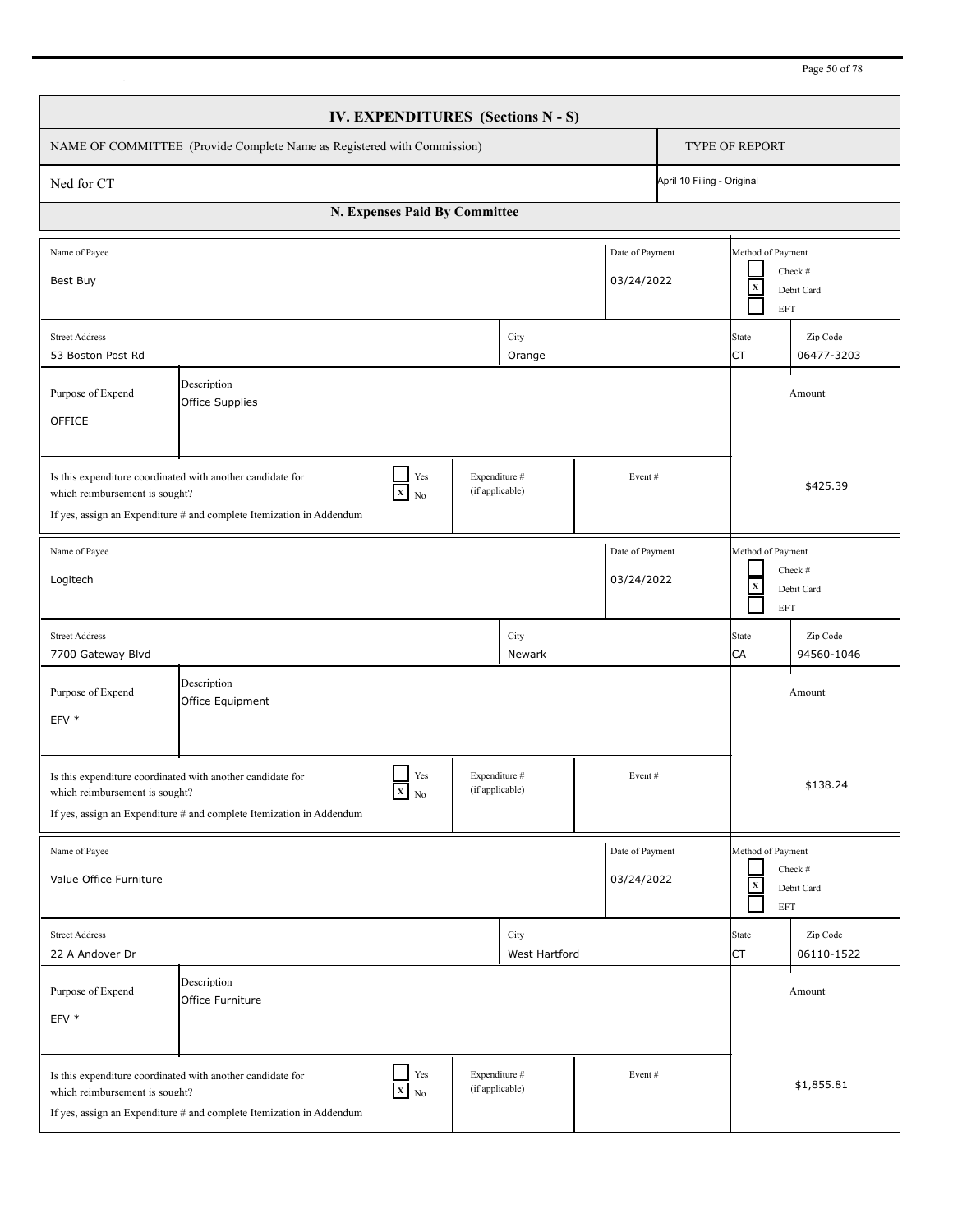| Page 51 of 78 |  |  |
|---------------|--|--|
|               |  |  |

| <b>IV. EXPENDITURES</b> (Sections N - S)                                                                                                                                                                                                     |                                                                                                                                                                                |                                  |                    |                                                                         |                            |                                                          |                        |  |
|----------------------------------------------------------------------------------------------------------------------------------------------------------------------------------------------------------------------------------------------|--------------------------------------------------------------------------------------------------------------------------------------------------------------------------------|----------------------------------|--------------------|-------------------------------------------------------------------------|----------------------------|----------------------------------------------------------|------------------------|--|
| NAME OF COMMITTEE (Provide Complete Name as Registered with Commission)                                                                                                                                                                      |                                                                                                                                                                                |                                  |                    |                                                                         |                            | <b>TYPE OF REPORT</b>                                    |                        |  |
| Ned for CT                                                                                                                                                                                                                                   |                                                                                                                                                                                |                                  |                    |                                                                         | April 10 Filing - Original |                                                          |                        |  |
| N. Expenses Paid By Committee                                                                                                                                                                                                                |                                                                                                                                                                                |                                  |                    |                                                                         |                            |                                                          |                        |  |
| Name of Payee<br>Elias Law Group                                                                                                                                                                                                             |                                                                                                                                                                                |                                  |                    | Date of Payment<br>03/25/2022                                           |                            | Method of Payment<br>$\mathbf{x}$<br><b>EFT</b>          | Check #<br>Debit Card  |  |
| <b>Street Address</b><br>10 G St NE Ste 600                                                                                                                                                                                                  |                                                                                                                                                                                |                                  | City<br>Washington |                                                                         |                            | State<br><b>DC</b>                                       | Zip Code<br>20002-4253 |  |
| Purpose of Expend<br><b>CNSLT</b>                                                                                                                                                                                                            | Description<br>Legal Services                                                                                                                                                  |                                  |                    |                                                                         |                            |                                                          | Amount                 |  |
| Expenditure #<br>Yes<br>Is this expenditure coordinated with another candidate for<br>Event#<br>(if applicable)<br>$X$ No<br>which reimbursement is sought?<br>If yes, assign an Expenditure # and complete Itemization in Addendum          |                                                                                                                                                                                |                                  |                    |                                                                         |                            | \$9,783.62                                               |                        |  |
| Name of Payee<br>Date of Payment<br>03/25/2022<br>Amazon.com                                                                                                                                                                                 |                                                                                                                                                                                |                                  |                    | Method of Payment<br>Check #<br>$\mathbf x$<br>Debit Card<br><b>EFT</b> |                            |                                                          |                        |  |
| <b>Street Address</b><br>410 Terry Ave N                                                                                                                                                                                                     |                                                                                                                                                                                |                                  | City<br>Seattle    |                                                                         |                            | State<br><b>WA</b>                                       | Zip Code<br>98109-5210 |  |
| Purpose of Expend<br>OFFICE                                                                                                                                                                                                                  | Description<br>Office Supplies                                                                                                                                                 |                                  |                    |                                                                         |                            |                                                          | Amount                 |  |
| Yes<br>Expenditure #<br>Event#<br>Is this expenditure coordinated with another candidate for<br>$\mathbf{X}$ No<br>(if applicable)<br>which reimbursement is sought?<br>If yes, assign an Expenditure # and complete Itemization in Addendum |                                                                                                                                                                                |                                  |                    |                                                                         |                            |                                                          | \$93.44                |  |
| Name of Payee<br>Microsoft                                                                                                                                                                                                                   |                                                                                                                                                                                |                                  |                    | Date of Payment<br>03/25/2022                                           |                            | Method of Payment<br>$\mathbf x$<br>$\operatorname{EFT}$ | Check #<br>Debit Card  |  |
| <b>Street Address</b><br>1 Microsoft Way                                                                                                                                                                                                     |                                                                                                                                                                                |                                  | City<br>Redmond    |                                                                         |                            | State<br>WA                                              | Zip Code<br>98052-8300 |  |
| Purpose of Expend<br>OFFICE                                                                                                                                                                                                                  | Description<br>Office Supplies                                                                                                                                                 |                                  |                    |                                                                         |                            |                                                          | Amount                 |  |
| which reimbursement is sought?                                                                                                                                                                                                               | $\Box$ Yes<br>Is this expenditure coordinated with another candidate for<br>$\overline{\mathbf{x}}$ No<br>If yes, assign an Expenditure # and complete Itemization in Addendum | Expenditure #<br>(if applicable) |                    | Event#                                                                  |                            |                                                          | \$6.06                 |  |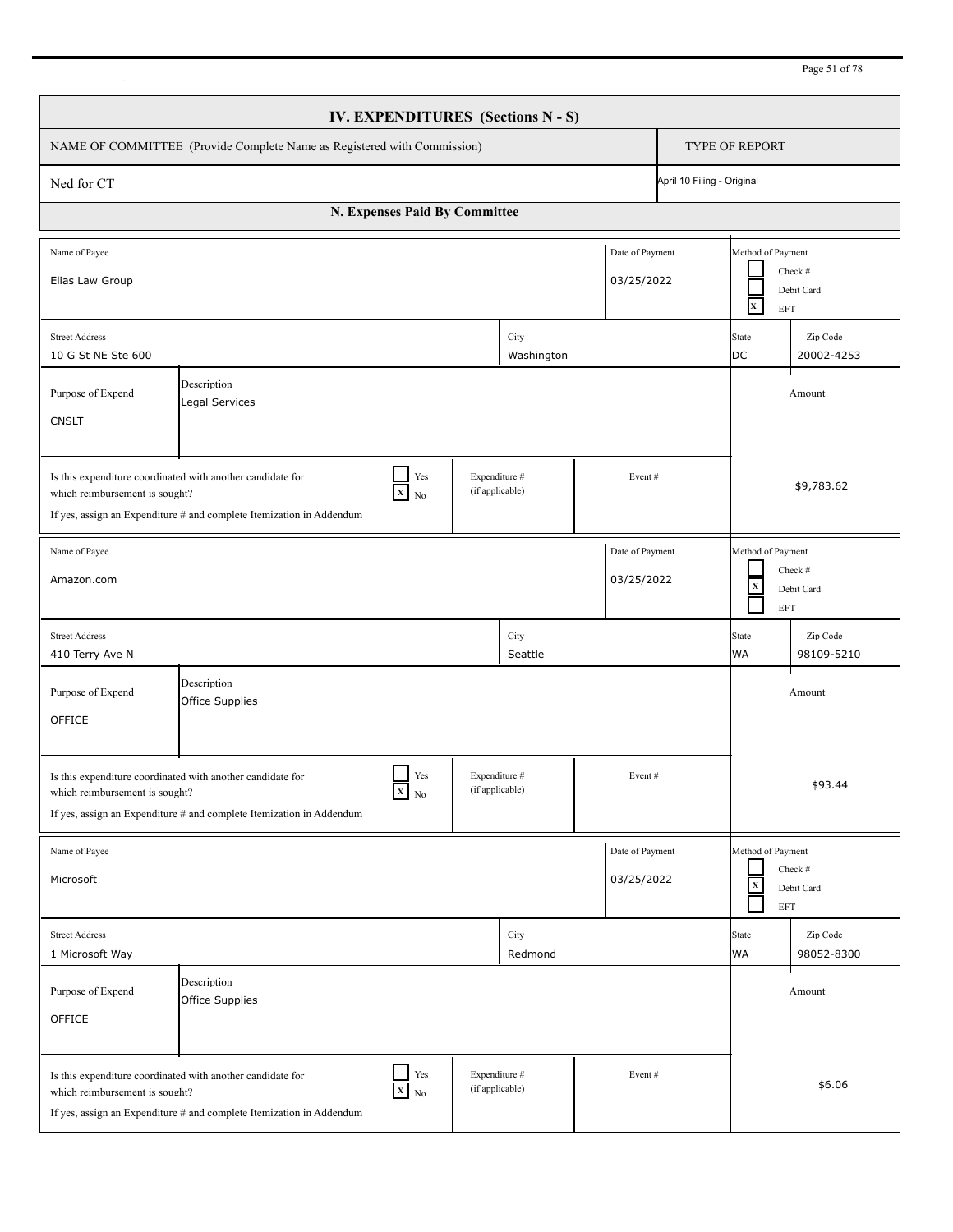| Page 52 of 78 |  |  |
|---------------|--|--|
|               |  |  |

| IV. EXPENDITURES (Sections N - S)                                                                                                                                                                                                            |                                                                                                                                                                                |  |                                  |                               |                                                   |                                                          |                        |  |
|----------------------------------------------------------------------------------------------------------------------------------------------------------------------------------------------------------------------------------------------|--------------------------------------------------------------------------------------------------------------------------------------------------------------------------------|--|----------------------------------|-------------------------------|---------------------------------------------------|----------------------------------------------------------|------------------------|--|
| NAME OF COMMITTEE (Provide Complete Name as Registered with Commission)                                                                                                                                                                      |                                                                                                                                                                                |  |                                  |                               |                                                   | <b>TYPE OF REPORT</b>                                    |                        |  |
| Ned for CT                                                                                                                                                                                                                                   |                                                                                                                                                                                |  |                                  |                               | April 10 Filing - Original                        |                                                          |                        |  |
| N. Expenses Paid By Committee                                                                                                                                                                                                                |                                                                                                                                                                                |  |                                  |                               |                                                   |                                                          |                        |  |
| Name of Payee<br>Microsoft                                                                                                                                                                                                                   |                                                                                                                                                                                |  |                                  | Date of Payment<br>03/28/2022 |                                                   | Method of Payment<br>$\mathbf x$<br><b>EFT</b>           | Check #<br>Debit Card  |  |
| <b>Street Address</b><br>1 Microsoft Way                                                                                                                                                                                                     |                                                                                                                                                                                |  | City<br>Redmond                  |                               |                                                   | State<br><b>WA</b>                                       | Zip Code<br>98052-8300 |  |
| Purpose of Expend<br>OFFICE                                                                                                                                                                                                                  | Description<br>Office Supplies                                                                                                                                                 |  |                                  |                               |                                                   |                                                          | Amount                 |  |
| Expenditure #<br>Yes<br>Is this expenditure coordinated with another candidate for<br>Event#<br>(if applicable)<br>$X$ No<br>which reimbursement is sought?<br>If yes, assign an Expenditure # and complete Itemization in Addendum          |                                                                                                                                                                                |  |                                  |                               |                                                   | \$6.06                                                   |                        |  |
| Name of Payee<br>Date of Payment<br>03/28/2022<br>SKDKnickerbocker                                                                                                                                                                           |                                                                                                                                                                                |  |                                  |                               | Method of Payment<br>$\mathbf{x}^-$<br><b>EFT</b> | Check #<br>Debit Card                                    |                        |  |
| <b>Street Address</b><br>1150 18th St NW Ste 800                                                                                                                                                                                             |                                                                                                                                                                                |  | City<br>Washington               |                               |                                                   | State<br>DC                                              | Zip Code<br>20036-3845 |  |
| Purpose of Expend<br>A-TV                                                                                                                                                                                                                    | Description<br>Television Advertising Buy                                                                                                                                      |  |                                  |                               |                                                   |                                                          | Amount                 |  |
| Yes<br>Expenditure #<br>Event#<br>Is this expenditure coordinated with another candidate for<br>$\mathbf{X}$ No<br>(if applicable)<br>which reimbursement is sought?<br>If yes, assign an Expenditure # and complete Itemization in Addendum |                                                                                                                                                                                |  |                                  |                               |                                                   |                                                          | \$99,707.00            |  |
| Name of Payee<br>Goodwin University                                                                                                                                                                                                          |                                                                                                                                                                                |  |                                  | Date of Payment<br>03/28/2022 |                                                   | Method of Payment<br>$\mathbf x$<br>$\operatorname{EFT}$ | Check #<br>Debit Card  |  |
| <b>Street Address</b><br>1 Riverside Dr                                                                                                                                                                                                      |                                                                                                                                                                                |  | City<br>East Hartford            |                               |                                                   | State<br>CT                                              | Zip Code<br>06118-1837 |  |
| Purpose of Expend<br>Misc *                                                                                                                                                                                                                  | Description<br>Photography                                                                                                                                                     |  |                                  |                               |                                                   |                                                          | Amount                 |  |
| which reimbursement is sought?                                                                                                                                                                                                               | $\Box$ Yes<br>Is this expenditure coordinated with another candidate for<br>$\overline{\mathbf{x}}$ No<br>If yes, assign an Expenditure # and complete Itemization in Addendum |  | Expenditure #<br>(if applicable) | Event#                        |                                                   |                                                          | \$300.00               |  |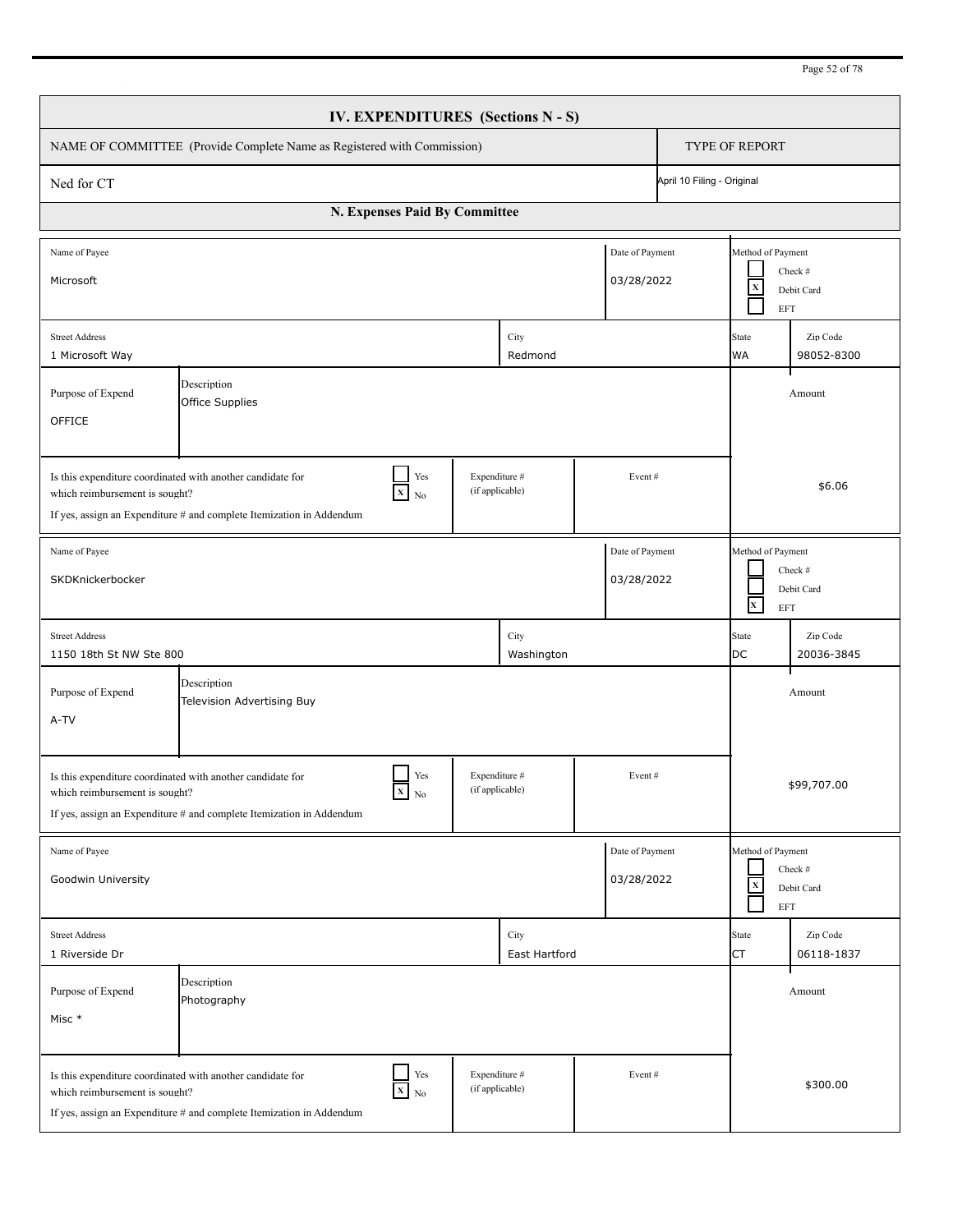| Page 53 of 78 |  |  |
|---------------|--|--|
|               |  |  |

| <b>IV. EXPENDITURES</b> (Sections N - S)                                                                                                                                                                                                                                             |                                                                                       |                 |                      |         |                                                                   |                        |                                                                   |  |  |
|--------------------------------------------------------------------------------------------------------------------------------------------------------------------------------------------------------------------------------------------------------------------------------------|---------------------------------------------------------------------------------------|-----------------|----------------------|---------|-------------------------------------------------------------------|------------------------|-------------------------------------------------------------------|--|--|
| NAME OF COMMITTEE (Provide Complete Name as Registered with Commission)                                                                                                                                                                                                              |                                                                                       |                 |                      |         |                                                                   |                        | <b>TYPE OF REPORT</b>                                             |  |  |
| Ned for CT                                                                                                                                                                                                                                                                           |                                                                                       |                 |                      |         | April 10 Filing - Original                                        |                        |                                                                   |  |  |
| N. Expenses Paid By Committee                                                                                                                                                                                                                                                        |                                                                                       |                 |                      |         |                                                                   |                        |                                                                   |  |  |
| Name of Payee                                                                                                                                                                                                                                                                        | Date of Payment<br>Democratic Governor's Association<br>03/28/2022                    |                 |                      |         |                                                                   |                        | Method of Payment<br>Check #<br>Debit Card<br>$\mathbf{X}$<br>EFT |  |  |
| <b>Street Address</b><br>1225 Interstate St NW Ste 1100                                                                                                                                                                                                                              |                                                                                       |                 | City<br>Washington   |         |                                                                   | State<br>DC            | Zip Code<br>20005-3914                                            |  |  |
| Description<br>Purpose of Expend<br>Amount<br>Research Consulting<br><b>CNSLT</b>                                                                                                                                                                                                    |                                                                                       |                 |                      |         |                                                                   |                        |                                                                   |  |  |
| Yes<br>Expenditure #<br>Is this expenditure coordinated with another candidate for<br>Event#<br>(if applicable)<br>$\overline{\mathbf{x}}$ No<br>which reimbursement is sought?<br>If yes, assign an Expenditure $#$ and complete Itemization in Addendum                            |                                                                                       |                 |                      |         |                                                                   |                        | \$20,000.00                                                       |  |  |
| Date of Payment<br>Name of Payee<br><b>MBA Consulting Group</b><br>03/28/2022                                                                                                                                                                                                        |                                                                                       |                 |                      |         | Method of Payment<br>Check #<br>Debit Card<br>$\mathbf{x}$<br>EFT |                        |                                                                   |  |  |
| City<br><b>Street Address</b><br>Washington<br>611 Pennsylvania Ave SE Ste 143                                                                                                                                                                                                       |                                                                                       |                 |                      |         | State<br>DC                                                       | Zip Code<br>20003-4303 |                                                                   |  |  |
| Purpose of Expend<br><b>CNSLT</b>                                                                                                                                                                                                                                                    | Description<br>Compliance Consulting                                                  |                 |                      |         |                                                                   |                        | Amount                                                            |  |  |
| Yes<br>Expenditure #<br>Event#<br>Is this expenditure coordinated with another candidate for<br>$\boldsymbol{\mathrm{x}}$ $\boldsymbol{\mathrm{_{No}}}$<br>(if applicable)<br>which reimbursement is sought?<br>If yes, assign an Expenditure # and complete Itemization in Addendum |                                                                                       |                 |                      |         |                                                                   |                        | \$3,000.00                                                        |  |  |
| Date of Payment<br>Name of Payee<br>03/28/2022<br>State Market Hartford, LLC                                                                                                                                                                                                         |                                                                                       |                 |                      |         | Method of Payment<br>Check #<br>Debit Card<br>$\mathbf{x}$<br>EFT |                        |                                                                   |  |  |
| <b>Street Address</b><br>PO Box 10009                                                                                                                                                                                                                                                |                                                                                       |                 | City<br>Philadelphia |         |                                                                   | State<br>PA            | Zip Code<br>19176                                                 |  |  |
| Purpose of Expend<br>OVHD                                                                                                                                                                                                                                                            | Description<br>Rent                                                                   |                 |                      |         |                                                                   |                        | Amount                                                            |  |  |
| Is this expenditure coordinated with another candidate for<br>which reimbursement is sought?                                                                                                                                                                                         | Yes<br>$X$ No<br>If yes, assign an Expenditure # and complete Itemization in Addendum | (if applicable) | Expenditure #        | Event # |                                                                   |                        | \$5,000.00                                                        |  |  |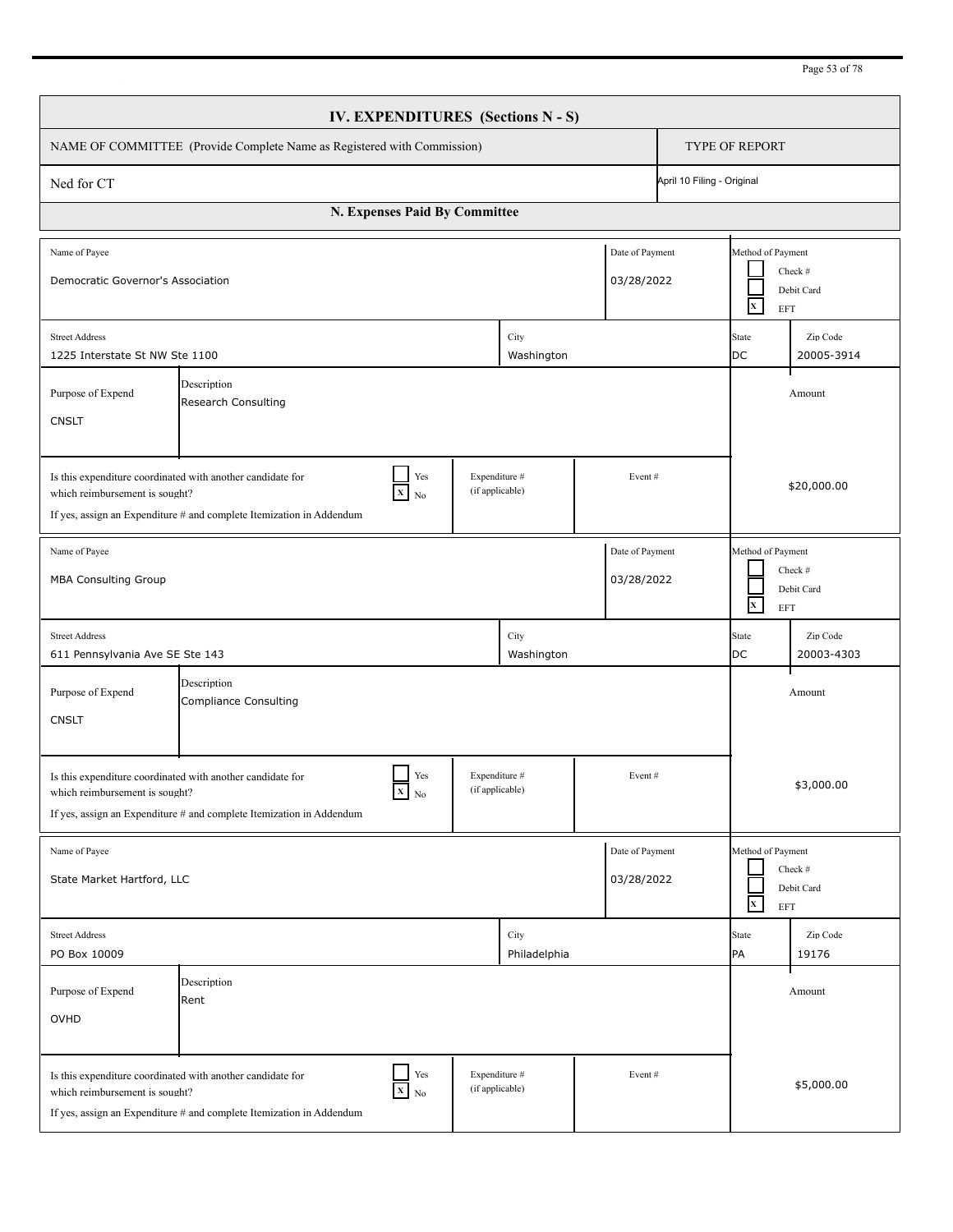| Page 54 of 78 |
|---------------|
|---------------|

| IV. EXPENDITURES (Sections N - S)                                                                                                                                                                                                            |                                                                                                                                    |               |                                  |                  |                                         |                            |                                         |                        |
|----------------------------------------------------------------------------------------------------------------------------------------------------------------------------------------------------------------------------------------------|------------------------------------------------------------------------------------------------------------------------------------|---------------|----------------------------------|------------------|-----------------------------------------|----------------------------|-----------------------------------------|------------------------|
| NAME OF COMMITTEE (Provide Complete Name as Registered with Commission)                                                                                                                                                                      |                                                                                                                                    |               |                                  |                  |                                         | TYPE OF REPORT             |                                         |                        |
| Ned for CT                                                                                                                                                                                                                                   |                                                                                                                                    |               |                                  |                  |                                         | April 10 Filing - Original |                                         |                        |
| N. Expenses Paid By Committee                                                                                                                                                                                                                |                                                                                                                                    |               |                                  |                  |                                         |                            |                                         |                        |
| Name of Payee<br>Best Buy                                                                                                                                                                                                                    |                                                                                                                                    |               |                                  |                  | Date of Payment<br>03/29/2022           |                            | Method of Payment<br>$\mathbf x$<br>EFT | Check #<br>Debit Card  |
| <b>Street Address</b><br>53 Boston Post Rd                                                                                                                                                                                                   |                                                                                                                                    |               |                                  | City<br>Orange   |                                         |                            | State<br><b>CT</b>                      | Zip Code<br>06477-3203 |
| Purpose of Expend<br>OFFICE                                                                                                                                                                                                                  | Description<br>Office Supplies                                                                                                     |               |                                  |                  |                                         |                            |                                         | Amount                 |
| Yes<br>Expenditure #<br>Is this expenditure coordinated with another candidate for<br>Event#<br>$\mathbf{X}$ No<br>(if applicable)<br>which reimbursement is sought?<br>If yes, assign an Expenditure # and complete Itemization in Addendum |                                                                                                                                    |               |                                  |                  |                                         | \$47.85                    |                                         |                        |
| Date of Payment<br>Name of Payee<br>03/29/2022<br>Best Buy                                                                                                                                                                                   |                                                                                                                                    |               |                                  |                  | Method of Payment<br>$\mathbf x$<br>EFT | Check #<br>Debit Card      |                                         |                        |
| <b>Street Address</b><br>53 Boston Post Rd                                                                                                                                                                                                   |                                                                                                                                    |               |                                  | City<br>Orange   |                                         |                            | State<br>CT                             | Zip Code<br>06477-3203 |
| Purpose of Expend<br>OFFICE                                                                                                                                                                                                                  | Description<br>Office Supplies                                                                                                     |               |                                  |                  |                                         |                            |                                         | Amount                 |
| Yes<br>Expenditure #<br>Is this expenditure coordinated with another candidate for<br>Event#<br>$X$ No<br>(if applicable)<br>which reimbursement is sought?<br>If yes, assign an Expenditure # and complete Itemization in Addendum          |                                                                                                                                    |               |                                  |                  |                                         | \$9.56                     |                                         |                        |
| Name of Payee<br>WB Mason Co                                                                                                                                                                                                                 |                                                                                                                                    |               |                                  |                  | Date of Payment<br>03/29/2022           |                            | Method of Payment<br>$\mathbf x$<br>EFT | Check #<br>Debit Card  |
| <b>Street Address</b><br>PO Box 111                                                                                                                                                                                                          |                                                                                                                                    |               |                                  | City<br>Brockton |                                         |                            | State<br>MA                             | Zip Code<br>02303-0111 |
| Purpose of Expend<br>OFFICE                                                                                                                                                                                                                  | Description<br>Office Supplies                                                                                                     |               |                                  |                  |                                         |                            |                                         | Amount                 |
| which reimbursement is sought?                                                                                                                                                                                                               | Is this expenditure coordinated with another candidate for<br>If yes, assign an Expenditure # and complete Itemization in Addendum | Yes<br>$X$ No | Expenditure #<br>(if applicable) |                  | Event#                                  |                            |                                         | \$435.31               |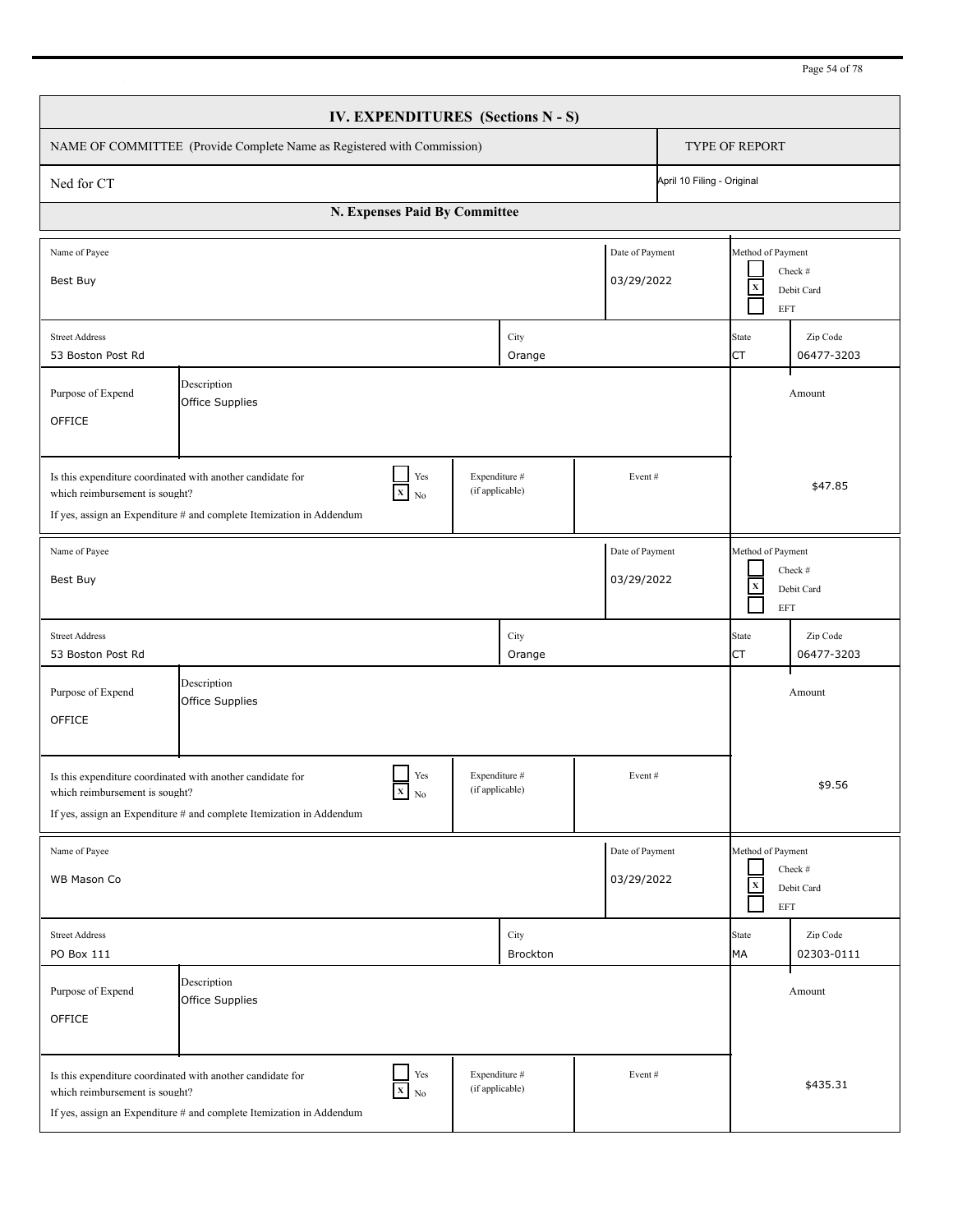| Page 55 of 78 |  |  |  |  |
|---------------|--|--|--|--|
|---------------|--|--|--|--|

| IV. EXPENDITURES (Sections N - S)                                                                                                                                                                                                            |                                                                                                                                                         |        |                                  |                               |                            |                                                                            |                        |  |  |
|----------------------------------------------------------------------------------------------------------------------------------------------------------------------------------------------------------------------------------------------|---------------------------------------------------------------------------------------------------------------------------------------------------------|--------|----------------------------------|-------------------------------|----------------------------|----------------------------------------------------------------------------|------------------------|--|--|
|                                                                                                                                                                                                                                              | NAME OF COMMITTEE (Provide Complete Name as Registered with Commission)                                                                                 |        |                                  |                               |                            | <b>TYPE OF REPORT</b>                                                      |                        |  |  |
| Ned for CT                                                                                                                                                                                                                                   |                                                                                                                                                         |        |                                  |                               | April 10 Filing - Original |                                                                            |                        |  |  |
| N. Expenses Paid By Committee                                                                                                                                                                                                                |                                                                                                                                                         |        |                                  |                               |                            |                                                                            |                        |  |  |
| Name of Payee<br>WB Mason Co                                                                                                                                                                                                                 |                                                                                                                                                         |        |                                  | Date of Payment<br>03/30/2022 |                            | Method of Payment<br>Check #<br>$\mathbf x$<br>Debit Card<br><b>EFT</b>    |                        |  |  |
| <b>Street Address</b><br>PO Box 111                                                                                                                                                                                                          |                                                                                                                                                         |        | City<br>Brockton                 |                               |                            | State<br>MA                                                                | Zip Code<br>02303-0111 |  |  |
| Purpose of Expend<br>OFFICE                                                                                                                                                                                                                  |                                                                                                                                                         | Amount |                                  |                               |                            |                                                                            |                        |  |  |
| Expenditure #<br>Is this expenditure coordinated with another candidate for<br>Yes<br>Event#<br>(if applicable)<br>$X$ No<br>which reimbursement is sought?<br>If yes, assign an Expenditure # and complete Itemization in Addendum          |                                                                                                                                                         |        |                                  |                               |                            |                                                                            | \$45.67                |  |  |
| Name of Payee<br>Date of Payment<br>03/30/2022<br>SKDKnickerbocker                                                                                                                                                                           |                                                                                                                                                         |        |                                  |                               |                            | Method of Payment<br>Check #<br>Debit Card<br>$\mathbf{x}^-$<br><b>EFT</b> |                        |  |  |
| <b>Street Address</b><br>1150 18th St NW Ste 800                                                                                                                                                                                             |                                                                                                                                                         |        | City<br>Washington               |                               |                            | State<br>DC                                                                | Zip Code<br>20036-3845 |  |  |
| Description<br>Purpose of Expend<br>Amount<br>Television Advertising Buy<br>A-TV                                                                                                                                                             |                                                                                                                                                         |        |                                  |                               |                            |                                                                            |                        |  |  |
| Yes<br>Expenditure #<br>Event#<br>Is this expenditure coordinated with another candidate for<br>$\mathbf{X}$ No<br>(if applicable)<br>which reimbursement is sought?<br>If yes, assign an Expenditure # and complete Itemization in Addendum |                                                                                                                                                         |        |                                  |                               |                            | \$26,989.20                                                                |                        |  |  |
| Date of Payment<br>Name of Payee<br>03/30/2022<br>Amazon.com                                                                                                                                                                                 |                                                                                                                                                         |        |                                  |                               |                            | Method of Payment<br>Check #<br>$\mathbf x$<br>Debit Card<br>EFT           |                        |  |  |
| <b>Street Address</b><br>410 Terry Ave N                                                                                                                                                                                                     |                                                                                                                                                         |        | City<br>Seattle                  |                               |                            | State<br>WA                                                                | Zip Code<br>98109-5210 |  |  |
| Purpose of Expend<br>OFFICE                                                                                                                                                                                                                  | Description<br>Office Supplies                                                                                                                          |        |                                  |                               |                            |                                                                            | Amount                 |  |  |
| which reimbursement is sought?                                                                                                                                                                                                               | $\frac{1}{x}$ Yes<br>Is this expenditure coordinated with another candidate for<br>If yes, assign an Expenditure # and complete Itemization in Addendum |        | Expenditure #<br>(if applicable) | Event#                        |                            |                                                                            | \$277.70               |  |  |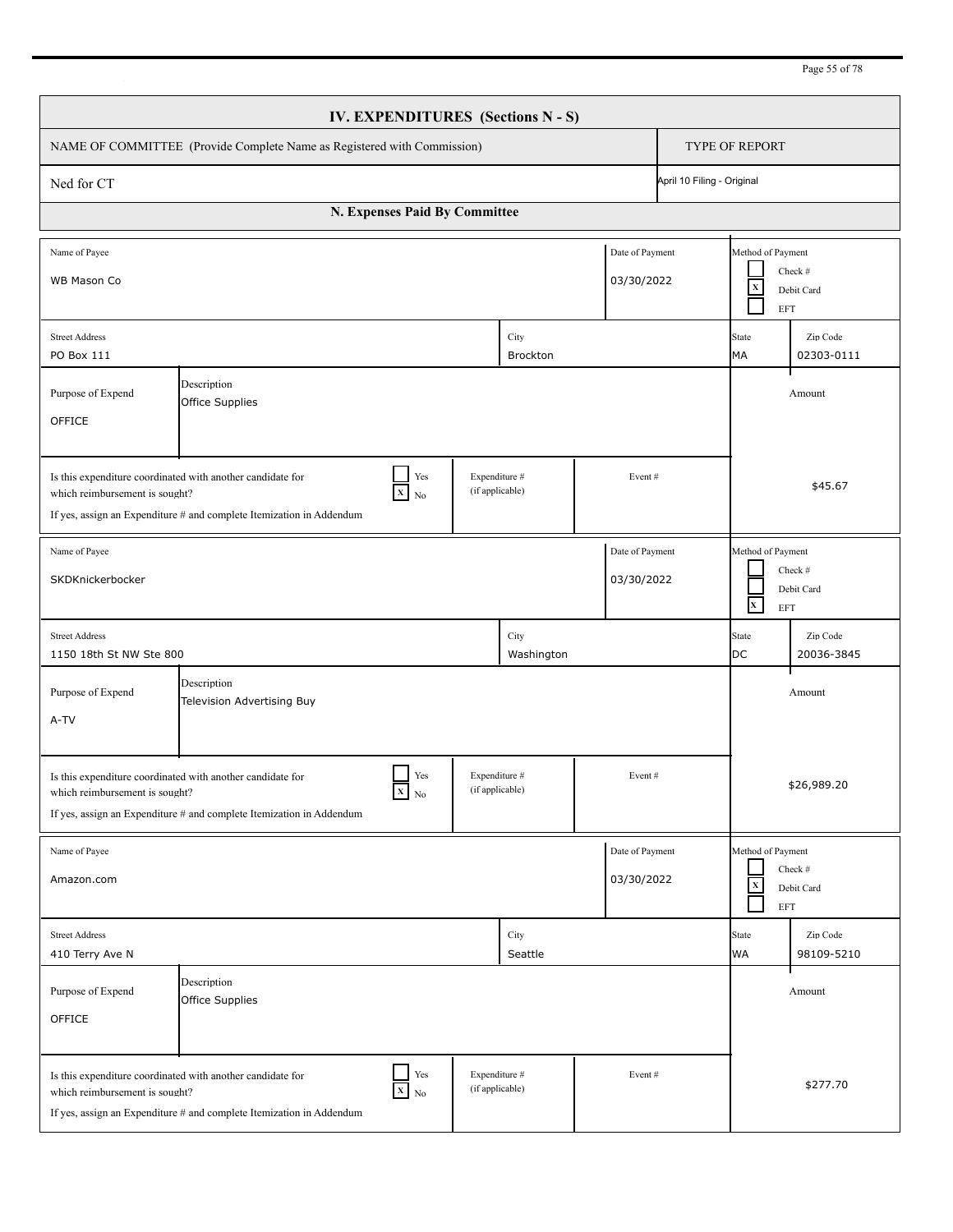| IV. EXPENDITURES (Sections N - S)                                                                                                                                                                                                   |                                                                                                                                    |                                |                                  |                      |                               |                                                                          |                                                                                               |                        |  |  |
|-------------------------------------------------------------------------------------------------------------------------------------------------------------------------------------------------------------------------------------|------------------------------------------------------------------------------------------------------------------------------------|--------------------------------|----------------------------------|----------------------|-------------------------------|--------------------------------------------------------------------------|-----------------------------------------------------------------------------------------------|------------------------|--|--|
|                                                                                                                                                                                                                                     | NAME OF COMMITTEE (Provide Complete Name as Registered with Commission)                                                            |                                |                                  |                      |                               |                                                                          | TYPE OF REPORT                                                                                |                        |  |  |
| Ned for CT                                                                                                                                                                                                                          |                                                                                                                                    |                                |                                  |                      |                               | April 10 Filing - Original                                               |                                                                                               |                        |  |  |
| N. Expenses Paid By Committee                                                                                                                                                                                                       |                                                                                                                                    |                                |                                  |                      |                               |                                                                          |                                                                                               |                        |  |  |
| Name of Payee<br>City of Hartford                                                                                                                                                                                                   |                                                                                                                                    |                                |                                  |                      | Date of Payment<br>03/30/2022 |                                                                          | Method of Payment<br>Check #<br>$\mathbf X$<br>Debit Card<br>EFT                              |                        |  |  |
| <b>Street Address</b><br>550 Main St                                                                                                                                                                                                |                                                                                                                                    |                                |                                  | City<br>Hartford     |                               |                                                                          | Zip Code<br>State<br>СT<br>06103-2913                                                         |                        |  |  |
| Description<br>Purpose of Expend<br>Amount<br><b>Filing Fees</b><br>Misc *                                                                                                                                                          |                                                                                                                                    |                                |                                  |                      |                               |                                                                          |                                                                                               |                        |  |  |
| Yes<br>Expenditure #<br>Is this expenditure coordinated with another candidate for<br>Event#<br>(if applicable)<br>$X$ No<br>which reimbursement is sought?<br>If yes, assign an Expenditure # and complete Itemization in Addendum |                                                                                                                                    |                                |                                  |                      |                               |                                                                          | \$15.50                                                                                       |                        |  |  |
| Date of Payment<br>Name of Payee<br>CT Corporation<br>03/30/2022                                                                                                                                                                    |                                                                                                                                    |                                |                                  |                      |                               | Method of Payment<br>Check #<br>Debit Card<br>$\mathbf{x}$<br><b>EFT</b> |                                                                                               |                        |  |  |
| <b>Street Address</b><br>PO Box 4349                                                                                                                                                                                                |                                                                                                                                    |                                |                                  | City<br>Carol Stream |                               |                                                                          | <b>State</b><br>IL                                                                            | Zip Code<br>60197-4349 |  |  |
| Description<br>Purpose of Expend<br>Amount<br>Legal Services<br><b>CNSLT</b>                                                                                                                                                        |                                                                                                                                    |                                |                                  |                      |                               |                                                                          |                                                                                               |                        |  |  |
| Yes<br>Expenditure #<br>Event#<br>Is this expenditure coordinated with another candidate for<br>(if applicable)<br>$X_N$<br>which reimbursement is sought?<br>If yes, assign an Expenditure # and complete Itemization in Addendum  |                                                                                                                                    |                                |                                  |                      |                               |                                                                          | \$211.47                                                                                      |                        |  |  |
| Date of Payment<br>Name of Payee<br>03/31/2022<br>WB Mason Co                                                                                                                                                                       |                                                                                                                                    |                                |                                  |                      |                               |                                                                          | Method of Payment<br>Check #<br>$\overline{\mathbf{x}}$<br>Debit Card<br>$\operatorname{EFT}$ |                        |  |  |
| <b>Street Address</b><br>PO Box 111                                                                                                                                                                                                 |                                                                                                                                    |                                |                                  | City<br>Brockton     |                               |                                                                          | <b>State</b><br>MA                                                                            | Zip Code<br>02303-0111 |  |  |
| Purpose of Expend<br>OFFICE                                                                                                                                                                                                         | Description<br>Office Supplies                                                                                                     |                                |                                  |                      |                               |                                                                          |                                                                                               | Amount                 |  |  |
| which reimbursement is sought?                                                                                                                                                                                                      | Is this expenditure coordinated with another candidate for<br>If yes, assign an Expenditure # and complete Itemization in Addendum | $\operatorname{Yes}$<br>$X$ No | Expenditure #<br>(if applicable) |                      | Event#                        |                                                                          |                                                                                               | \$291.32               |  |  |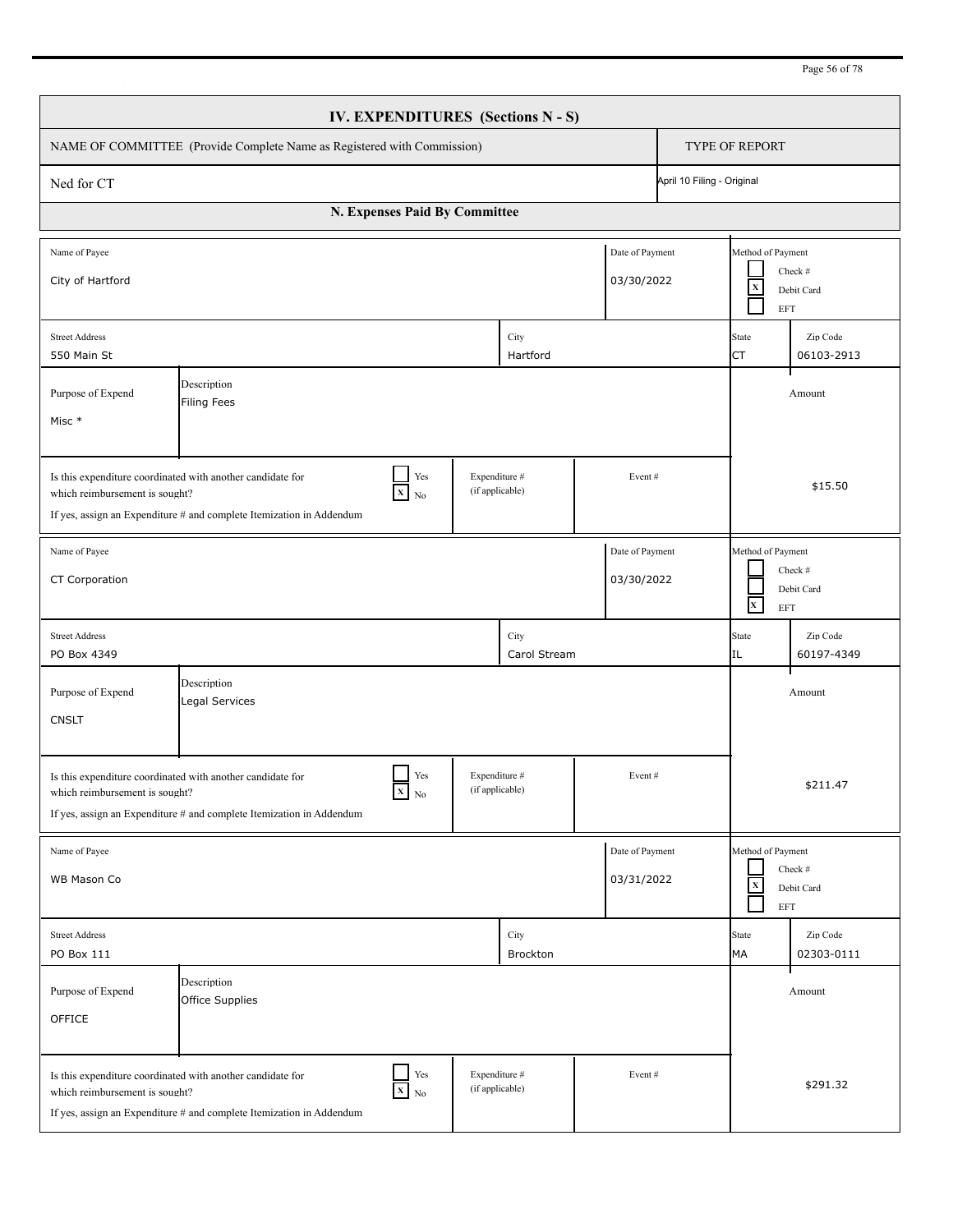| IV. EXPENDITURES (Sections N - S)                                                                                                                                                                                                     |                                                                                                                                                                                                                                     |               |                                  |               |                               |                                                                   |                                                                          |                        |  |  |
|---------------------------------------------------------------------------------------------------------------------------------------------------------------------------------------------------------------------------------------|-------------------------------------------------------------------------------------------------------------------------------------------------------------------------------------------------------------------------------------|---------------|----------------------------------|---------------|-------------------------------|-------------------------------------------------------------------|--------------------------------------------------------------------------|------------------------|--|--|
|                                                                                                                                                                                                                                       | NAME OF COMMITTEE (Provide Complete Name as Registered with Commission)                                                                                                                                                             |               |                                  |               |                               |                                                                   | <b>TYPE OF REPORT</b>                                                    |                        |  |  |
| Ned for CT                                                                                                                                                                                                                            | April 10 Filing - Original                                                                                                                                                                                                          |               |                                  |               |                               |                                                                   |                                                                          |                        |  |  |
| N. Expenses Paid By Committee                                                                                                                                                                                                         |                                                                                                                                                                                                                                     |               |                                  |               |                               |                                                                   |                                                                          |                        |  |  |
| Name of Payee<br>Payroll Data Processing                                                                                                                                                                                              |                                                                                                                                                                                                                                     |               |                                  |               | Date of Payment<br>03/31/2022 |                                                                   | Method of Payment<br>Check #<br>Debit Card<br>$\mathbf{x}$<br><b>EFT</b> |                        |  |  |
| <b>Street Address</b><br>3501 E Frontage Rd Ste 350                                                                                                                                                                                   |                                                                                                                                                                                                                                     |               |                                  | City<br>Tampa |                               |                                                                   | State<br>FL.                                                             | Zip Code<br>33607-1723 |  |  |
| Description<br>Purpose of Expend<br>Payroll Taxes<br>OVHD                                                                                                                                                                             |                                                                                                                                                                                                                                     |               |                                  |               |                               |                                                                   |                                                                          | Amount                 |  |  |
| Yes<br>Expenditure #<br>Is this expenditure coordinated with another candidate for<br>Event#<br>(if applicable)<br>$X$ No<br>which reimbursement is sought?<br>If yes, assign an Expenditure $#$ and complete Itemization in Addendum |                                                                                                                                                                                                                                     |               |                                  |               |                               |                                                                   | \$11,407.19                                                              |                        |  |  |
| Date of Payment<br>Name of Payee<br>Payroll Data Processing<br>03/31/2022                                                                                                                                                             |                                                                                                                                                                                                                                     |               |                                  |               |                               | Method of Payment<br>Check #<br>Debit Card<br>$\mathbf{X}$<br>EFT |                                                                          |                        |  |  |
| <b>Street Address</b><br>3501 E Frontage Rd Ste 350                                                                                                                                                                                   |                                                                                                                                                                                                                                     |               |                                  | City<br>Tampa |                               |                                                                   | <b>State</b><br>FL.                                                      | Zip Code<br>33607-1723 |  |  |
| Description<br>Purpose of Expend<br>Amount<br>Payroll Taxes<br>OVHD                                                                                                                                                                   |                                                                                                                                                                                                                                     |               |                                  |               |                               |                                                                   |                                                                          |                        |  |  |
|                                                                                                                                                                                                                                       | Yes<br>Expenditure #<br>Event#<br>Is this expenditure coordinated with another candidate for<br>$X$ No<br>(if applicable)<br>which reimbursement is sought?<br>If yes, assign an Expenditure # and complete Itemization in Addendum |               |                                  |               |                               |                                                                   | \$19.36                                                                  |                        |  |  |
| Name of Payee<br>Date of Payment<br>03/31/2022<br>Payroll Data Processing                                                                                                                                                             |                                                                                                                                                                                                                                     |               |                                  |               |                               | Method of Payment<br>Check #<br>Debit Card<br>$\mathbf{x}$<br>EFT |                                                                          |                        |  |  |
| <b>Street Address</b><br>3501 E Frontage Rd Ste 350                                                                                                                                                                                   |                                                                                                                                                                                                                                     |               |                                  | City<br>Tampa |                               |                                                                   | State<br>FL                                                              | Zip Code<br>33607-1723 |  |  |
| Purpose of Expend<br>WAGE                                                                                                                                                                                                             | Description<br>Payroll - See Below if itemized                                                                                                                                                                                      |               |                                  |               |                               |                                                                   |                                                                          | Amount                 |  |  |
| which reimbursement is sought?                                                                                                                                                                                                        | Is this expenditure coordinated with another candidate for<br>If yes, assign an Expenditure # and complete Itemization in Addendum                                                                                                  | Yes<br>$X$ No | Expenditure #<br>(if applicable) |               | Event#                        |                                                                   | \$26,014.67                                                              |                        |  |  |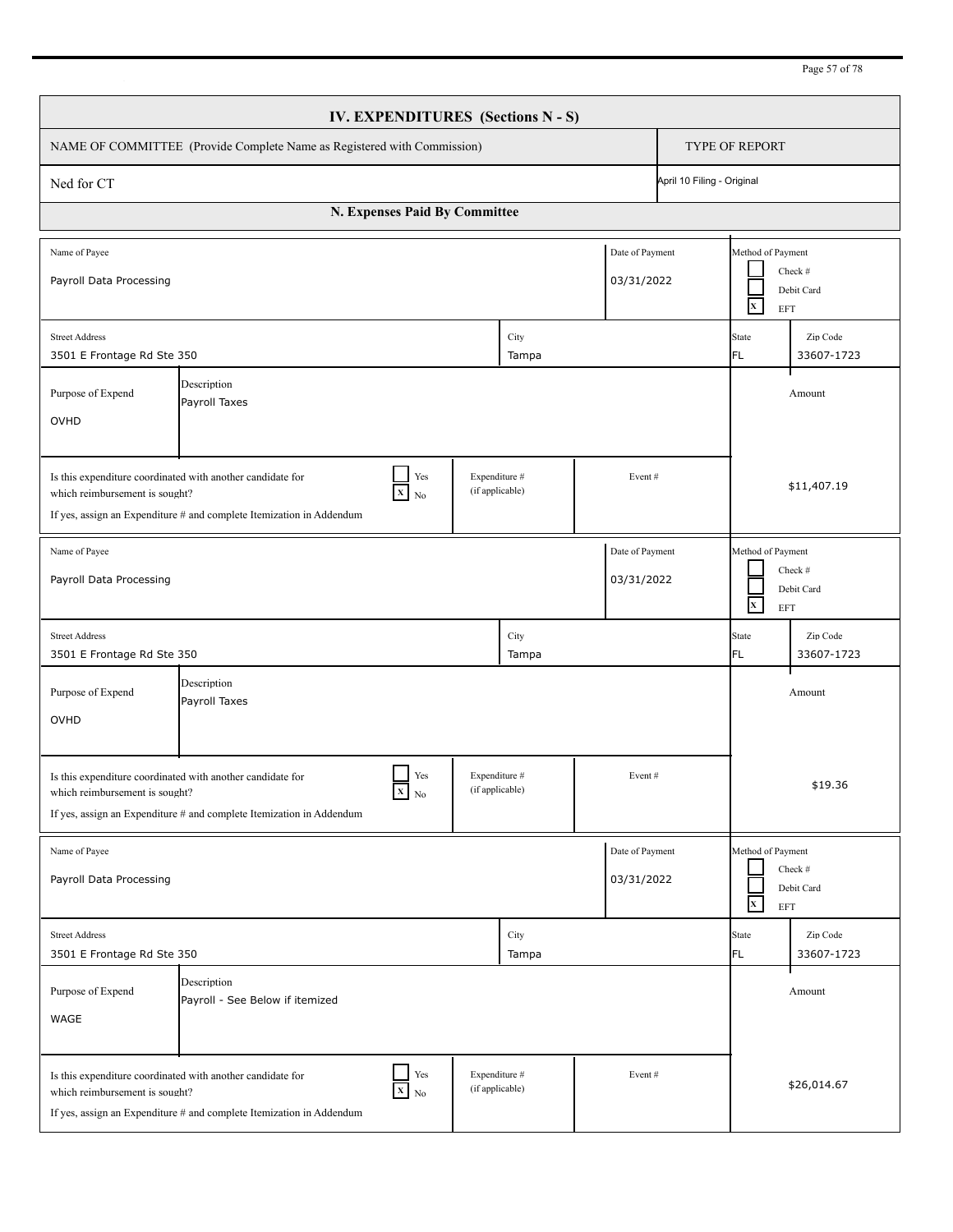| Page 58 of 78 |  |  |  |  |
|---------------|--|--|--|--|
|---------------|--|--|--|--|

| IV. EXPENDITURES (Sections N - S)                                                                                                                                                                                                                 |                             |               |                               |                           |                                              |                              |  |  |
|---------------------------------------------------------------------------------------------------------------------------------------------------------------------------------------------------------------------------------------------------|-----------------------------|---------------|-------------------------------|---------------------------|----------------------------------------------|------------------------------|--|--|
| NAME OF COMMITTEE (Provide Complete Name as Registered with Commission)                                                                                                                                                                           | <b>TYPE OF REPORT</b>       |               |                               |                           |                                              |                              |  |  |
| Ned for CT                                                                                                                                                                                                                                        | April 10 Filing - Original  |               |                               |                           |                                              |                              |  |  |
| N. Expenses Paid By Committee                                                                                                                                                                                                                     |                             |               |                               |                           |                                              |                              |  |  |
| Name of Payee<br>Payroll Data Processing                                                                                                                                                                                                          |                             |               | Date of Payment<br>03/31/2022 |                           | Method of Payment<br>$\overline{\mathbf{x}}$ | Check #<br>Debit Card<br>EFT |  |  |
| <b>Street Address</b><br>3501 E Frontage Rd Ste 350                                                                                                                                                                                               |                             | City<br>Tampa |                               |                           | <b>State</b><br><b>FL</b>                    | Zip Code<br>33607-1723       |  |  |
| Purpose of Expend<br><b>OVHD</b>                                                                                                                                                                                                                  | Description<br>Payroll Fees |               |                               |                           |                                              | Amount                       |  |  |
| Yes<br>Expenditure #<br>Event#<br>Is this expenditure coordinated with another candidate for<br>$\overline{x}$<br>(if applicable)<br>which reimbursement is sought?<br>No<br>If yes, assign an Expenditure # and complete Itemization in Addendum |                             |               |                               |                           |                                              | \$534.96                     |  |  |
|                                                                                                                                                                                                                                                   |                             |               |                               | <b>Total of Section N</b> |                                              | \$639,091.71                 |  |  |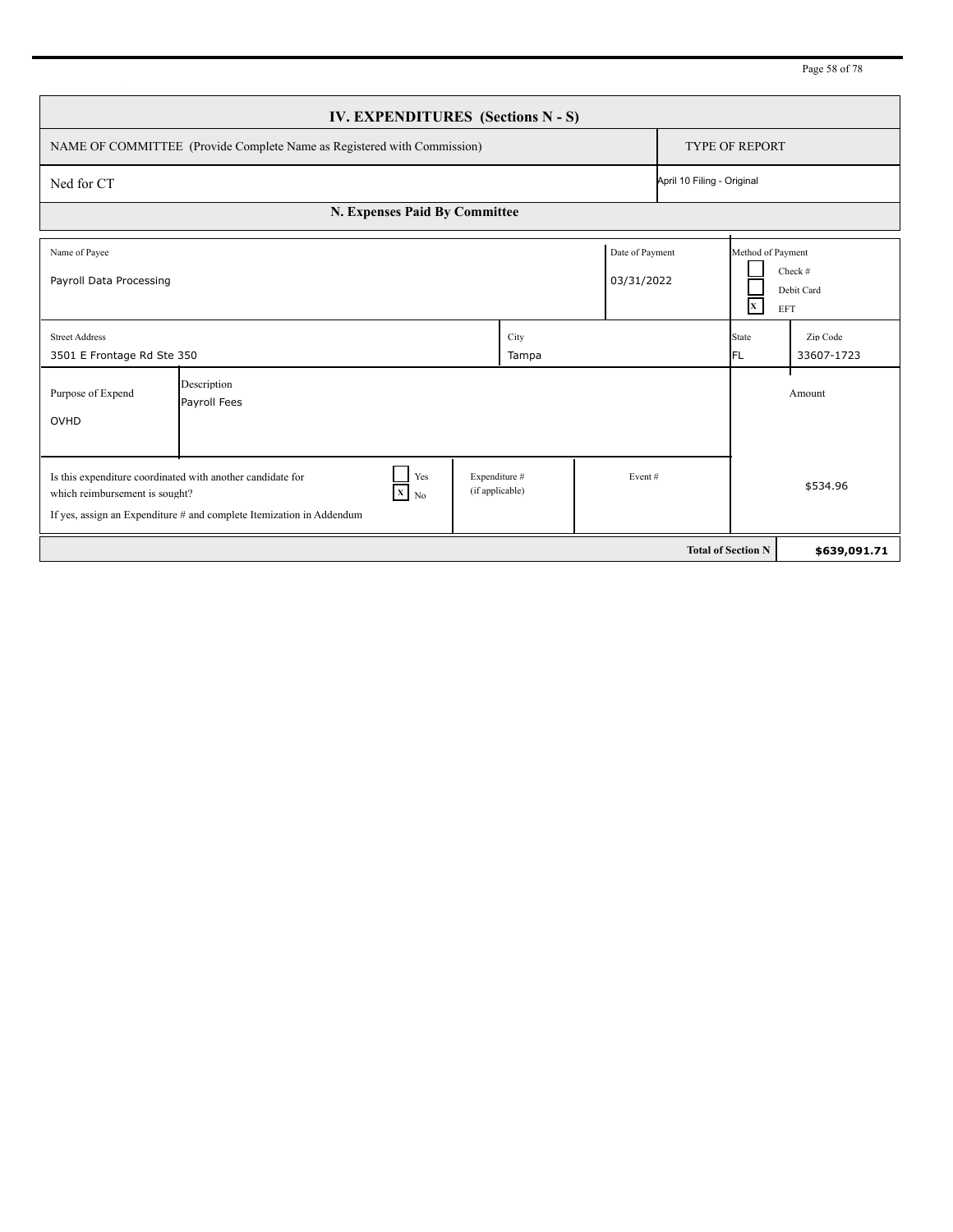| Page 59 of 78 |  |  |
|---------------|--|--|
|               |  |  |

| IV. EXPENDITURES (Sections N - S)                                        |                                                                         |                               |                    |                               |                            |                           |                          |  |        |
|--------------------------------------------------------------------------|-------------------------------------------------------------------------|-------------------------------|--------------------|-------------------------------|----------------------------|---------------------------|--------------------------|--|--------|
|                                                                          | NAME OF COMMITTEE (Provide Complete Name as Registered with Commission) |                               |                    |                               | <b>TYPE OF REPORT</b>      |                           |                          |  |        |
| Ned for CT                                                               |                                                                         |                               |                    |                               | April 10 Filing - Original |                           |                          |  |        |
|                                                                          |                                                                         | O. Expenses Paid By Candidate |                    |                               |                            |                           |                          |  |        |
| Name of Payee (Name of vendor who candidate paid directly)<br>Ned for CT |                                                                         |                               |                    | Date of Payment<br>01/05/2022 |                            | Is Reimbursement Claimed? | $\mathbf x$<br>Yes<br>No |  |        |
| <b>Street Address</b><br>PO Box 230317                                   |                                                                         | City<br>Hartford              | State<br><b>CT</b> | Zip Code<br>06123             |                            |                           |                          |  | Amount |
| Purpose of Expenditure<br>(by code)<br>Misc *                            | Description<br>Email assets from prior campaign.                        |                               |                    | Event#                        |                            |                           | \$26,575.85              |  |        |
| Name of Payee (Name of vendor who candidate paid directly)<br>Ned for CT |                                                                         |                               |                    | Date of Payment<br>03/15/2022 |                            | Is Reimbursement Claimed? | $\mathbf X$<br>Yes<br>No |  |        |
| <b>Street Address</b><br>PO Box 230317                                   |                                                                         | City<br>Hartford              | State<br><b>CT</b> | Zip Code<br>06123             |                            |                           | Amount                   |  |        |
| Purpose of Expenditure<br>(by code)<br>A-TV                              | Description<br>TV footage from prior campaign.                          |                               |                    | Event#                        |                            |                           | \$350.00                 |  |        |
|                                                                          |                                                                         |                               |                    |                               |                            | <b>Total of Section O</b> | \$26,925.85              |  |        |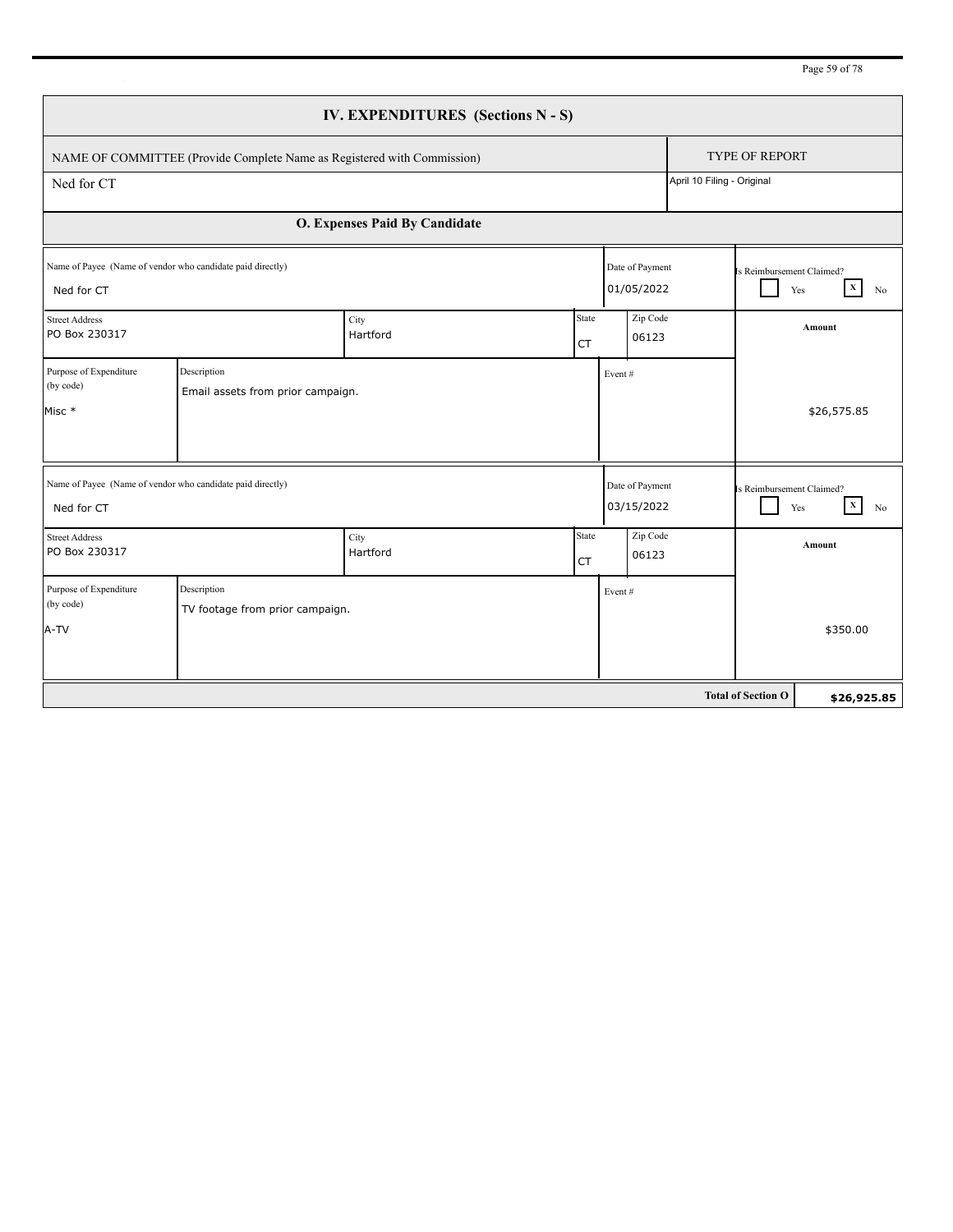Page 60 of 78

| IV. EXPENDITURES (Sections N - S)                                                            |                                                                                               |      |                                       |                         |                            |                  |  |  |
|----------------------------------------------------------------------------------------------|-----------------------------------------------------------------------------------------------|------|---------------------------------------|-------------------------|----------------------------|------------------|--|--|
| NAME OF COMMITTEE (Provide Complete Name as Registered with Commission)                      | <b>TYPE OF REPORT</b>                                                                         |      |                                       |                         |                            |                  |  |  |
| Ned for CT                                                                                   |                                                                                               |      |                                       |                         | April 10 Filing - Original |                  |  |  |
| P. Expenses Incurred on Committee Credit Card                                                |                                                                                               |      |                                       |                         |                            |                  |  |  |
| Name of Issuing Institution                                                                  |                                                                                               |      | Type of Credit Card:<br>Visa<br>Other | Master Card<br>Discover |                            | American Express |  |  |
| Name of Vendor                                                                               |                                                                                               |      |                                       |                         | Date of Transaction        |                  |  |  |
| <b>Street Address</b>                                                                        |                                                                                               | City |                                       |                         | State                      | Zip Code         |  |  |
| Purpose of Expenditure<br>(by code)                                                          | Description                                                                                   |      |                                       |                         |                            | Amount           |  |  |
| Is this expenditure coordinated with another candidate for<br>which reimbursement is sought? | Yes<br>N <sub>0</sub><br>If yes, assign an Expenditure # and complete Itemization in Addendum |      | Expenditure #<br>(if applicable)      | Event#                  |                            |                  |  |  |
| <b>Total of Section P</b>                                                                    |                                                                                               |      |                                       |                         |                            |                  |  |  |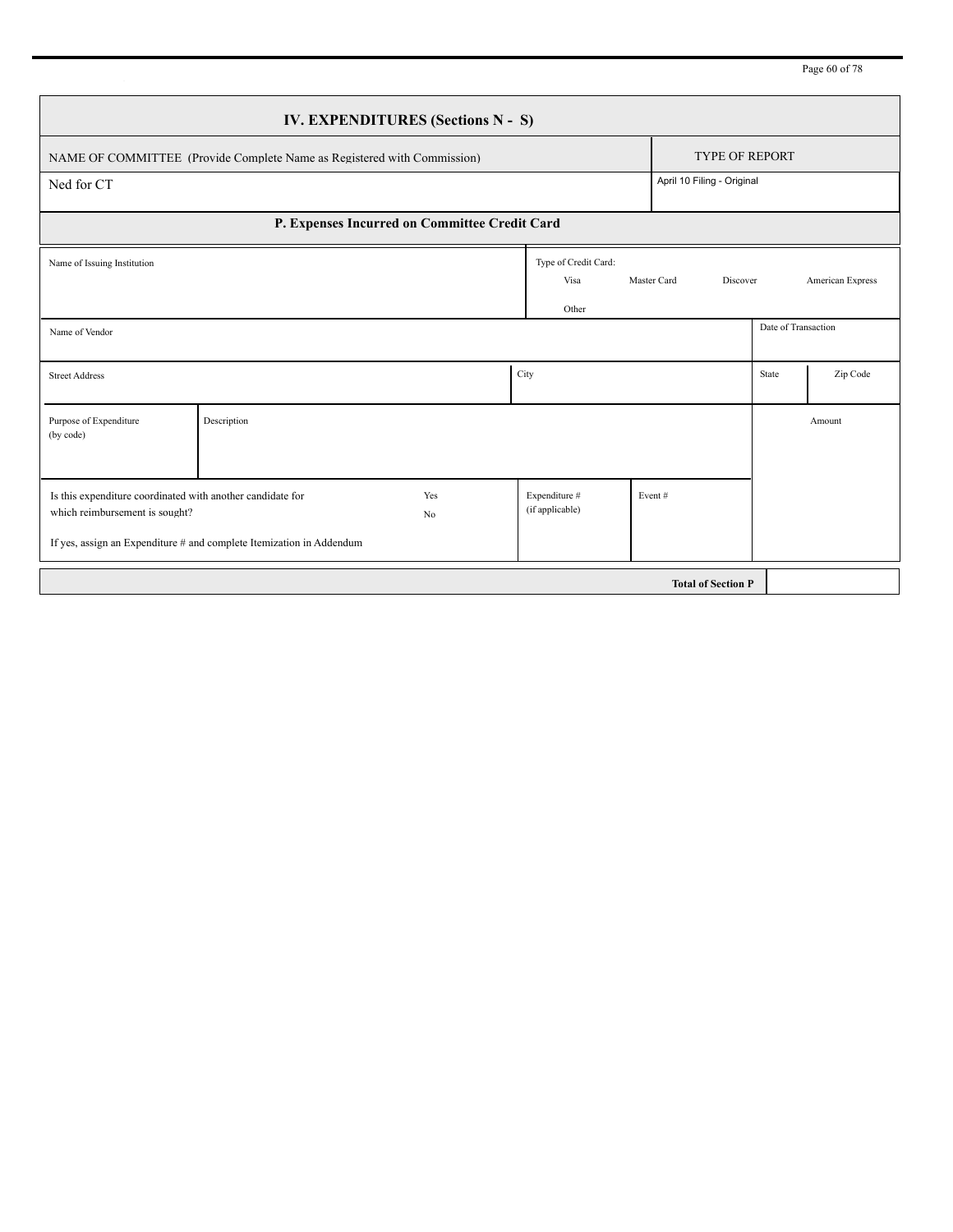|                                               | NAME OF COMMITTEE (Provide Complete Name as Registered with Commission)                                                                                  |                |                                  |        |                            | <b>TYPE OF REPORT</b>       |                   |  |
|-----------------------------------------------|----------------------------------------------------------------------------------------------------------------------------------------------------------|----------------|----------------------------------|--------|----------------------------|-----------------------------|-------------------|--|
| Ned for CT                                    |                                                                                                                                                          |                |                                  |        | April 10 Filing - Original |                             |                   |  |
|                                               | Q. Expenses Incurred By Committee but Not Paid During this Period                                                                                        |                |                                  |        |                            |                             |                   |  |
| Name of Creditor<br>Barbara Fiorito           |                                                                                                                                                          |                |                                  |        |                            | Date Incurred<br>03/19/2022 |                   |  |
| <b>Street Address</b><br>35 Kensett Ln        |                                                                                                                                                          | City<br>Darien |                                  |        |                            | State<br><b>CT</b>          | Zip Code<br>06820 |  |
| Purpose of Expenditure<br>(by code)<br>Misc * | Description<br>Contribution Refund                                                                                                                       |                |                                  |        |                            |                             |                   |  |
| reimbursement is sought?                      | Is this expenditure coordinated with another candidate for which<br>Yes<br>No<br>If yes, assign an Expenditure # and completes Itemization in Addendum Q |                | Expenditure #<br>(if applicable) | Event# |                            | \$10.00                     |                   |  |
| Name of Creditor<br>Joseph Aresimowicz        |                                                                                                                                                          |                |                                  |        |                            | Date Incurred<br>03/24/2022 |                   |  |
| <b>Street Address</b><br>127 Clock Shop Dr    |                                                                                                                                                          | City<br>Berlin |                                  |        |                            | State<br>CT                 | Zip Code<br>06037 |  |
| Purpose of Expenditure<br>(by code)<br>Misc * | Description<br>Contribution Refund                                                                                                                       |                |                                  |        |                            |                             |                   |  |
| reimbursement is sought?                      | Yes<br>Is this expenditure coordinated with another candidate for which<br>No<br>If yes, assign an Expenditure # and completes Itemization in Addendum Q |                | Expenditure #<br>(if applicable) | Event# |                            |                             | \$3.45            |  |
|                                               |                                                                                                                                                          |                |                                  |        | <b>Total of Section Q</b>  |                             | \$13.45           |  |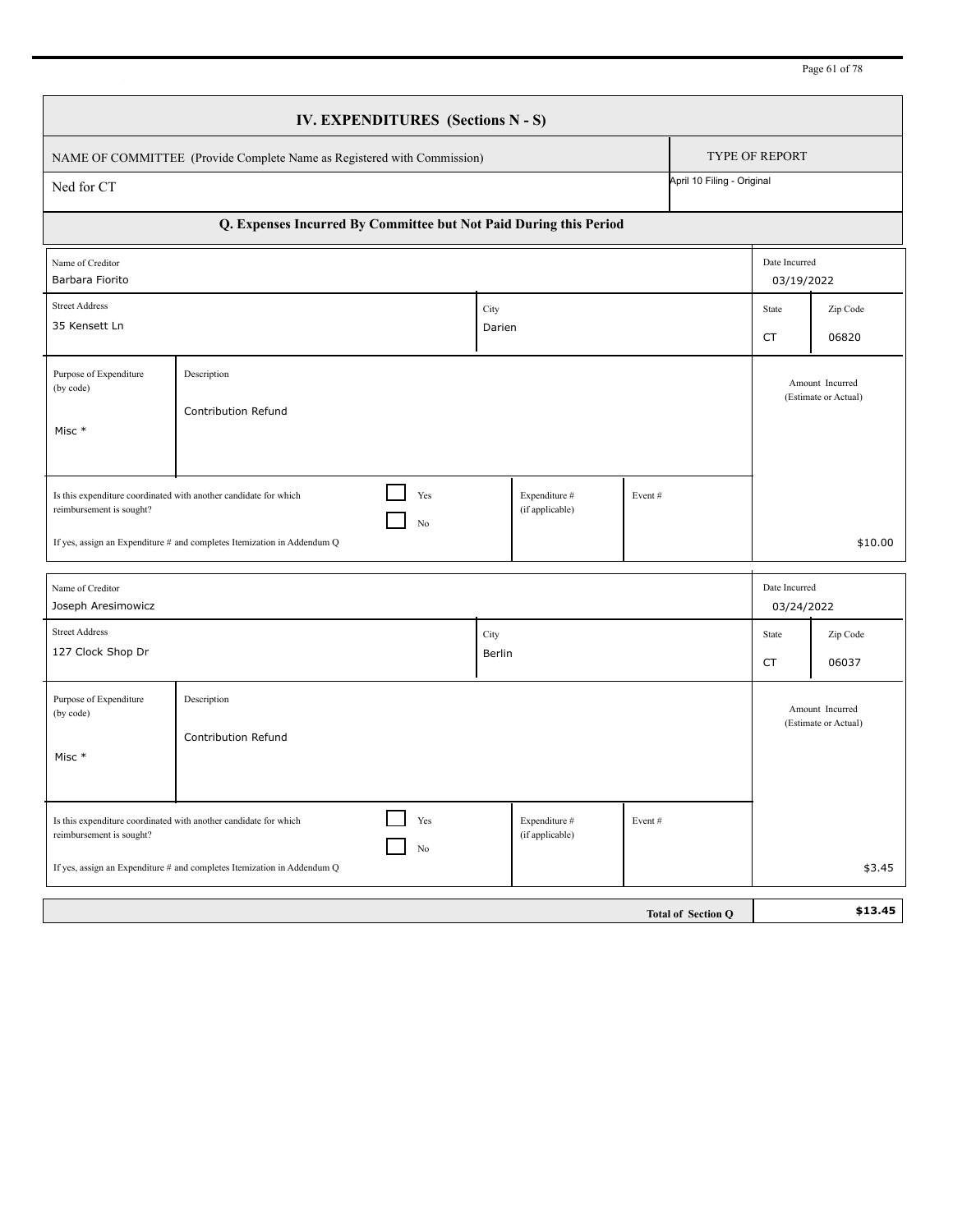Page 62 of 78

|                                                                                                                                                                                                                                                       | IV. EXPENDITURES (Sections N - S) |                                                                         |                                  |         |  |                                         |                      |                                                         |                                                                    |  |
|-------------------------------------------------------------------------------------------------------------------------------------------------------------------------------------------------------------------------------------------------------|-----------------------------------|-------------------------------------------------------------------------|----------------------------------|---------|--|-----------------------------------------|----------------------|---------------------------------------------------------|--------------------------------------------------------------------|--|
|                                                                                                                                                                                                                                                       |                                   | NAME OF COMMITTEE (Provide Complete Name as Registered with Commission) |                                  |         |  | <b>TYPE OF REPORT</b>                   |                      |                                                         |                                                                    |  |
| Ned for CT                                                                                                                                                                                                                                            |                                   |                                                                         |                                  |         |  | April 10 Filing - Original              |                      |                                                         |                                                                    |  |
|                                                                                                                                                                                                                                                       |                                   | R. Itemization of Reimbursements and Secondary Payees                   |                                  |         |  |                                         |                      |                                                         |                                                                    |  |
| Last Name of Worker/Consultant<br>McGee                                                                                                                                                                                                               |                                   | First<br>Brandon                                                        |                                  | MI      |  | Date of Payment to Vendor<br>01/14/2022 |                      | Section N:<br>Check #<br>Debit Card<br>$\mathbf{x}$ EFT | Payment to Reimburse Committee<br>Worker/Consultant as reported in |  |
| Name of Vendor Paid by Committee Worker/Consultant<br>Payroll Data Processing                                                                                                                                                                         |                                   |                                                                         |                                  |         |  |                                         |                      |                                                         |                                                                    |  |
| Street Address of Vendor<br>3516 E Frontage Rd Ste 350                                                                                                                                                                                                |                                   |                                                                         | City<br>Tampa                    |         |  |                                         |                      | State<br>FL.                                            | Zip Code<br>33622                                                  |  |
| Purpose of Expenditure<br>(by code)<br>WAGE                                                                                                                                                                                                           | Description<br>Salary             |                                                                         |                                  |         |  |                                         |                      |                                                         |                                                                    |  |
| Is this expenditure coordinated with another candidate for<br>which reimbursement is sought?<br>If yes, assign an Expenditure # and completes Itemization in Addendum R                                                                               |                                   | Yes<br>$\vert x \vert$<br>No                                            | Expenditure #<br>(if applicable) |         |  | Event#                                  |                      |                                                         | Amount<br>\$3,557.70                                               |  |
| Last Name of Worker/Consultant<br>Morrocco                                                                                                                                                                                                            |                                   | First<br>Daniel                                                         |                                  | MI<br>L |  | Date of Payment to Vendor<br>01/14/2022 |                      | Section N:<br>Check #<br>Debit Card<br>$x$ EFT          | Payment to Reimburse Committee<br>Worker/Consultant as reported in |  |
| Name of Vendor Paid by Committee Worker/Consultant<br>Payroll Data Processing                                                                                                                                                                         |                                   |                                                                         |                                  |         |  |                                         |                      |                                                         |                                                                    |  |
| Street Address of Vendor<br>3521 E Frontage Rd Ste 350                                                                                                                                                                                                |                                   |                                                                         | City<br>Tampa                    |         |  |                                         |                      | State<br>FL.                                            | Zip Code<br>33627                                                  |  |
| Purpose of Expenditure<br>(by code)<br>WAGE                                                                                                                                                                                                           | Description<br>Salary             |                                                                         |                                  |         |  |                                         |                      |                                                         |                                                                    |  |
| Yes<br>Expenditure #<br>Is this expenditure coordinated with another candidate for<br>Event#<br>(if applicable)<br>which reimbursement is sought?<br>$\vert x \vert$<br>No<br>If yes, assign an Expenditure # and completes Itemization in Addendum R |                                   |                                                                         |                                  |         |  |                                         | Amount<br>\$5,056.35 |                                                         |                                                                    |  |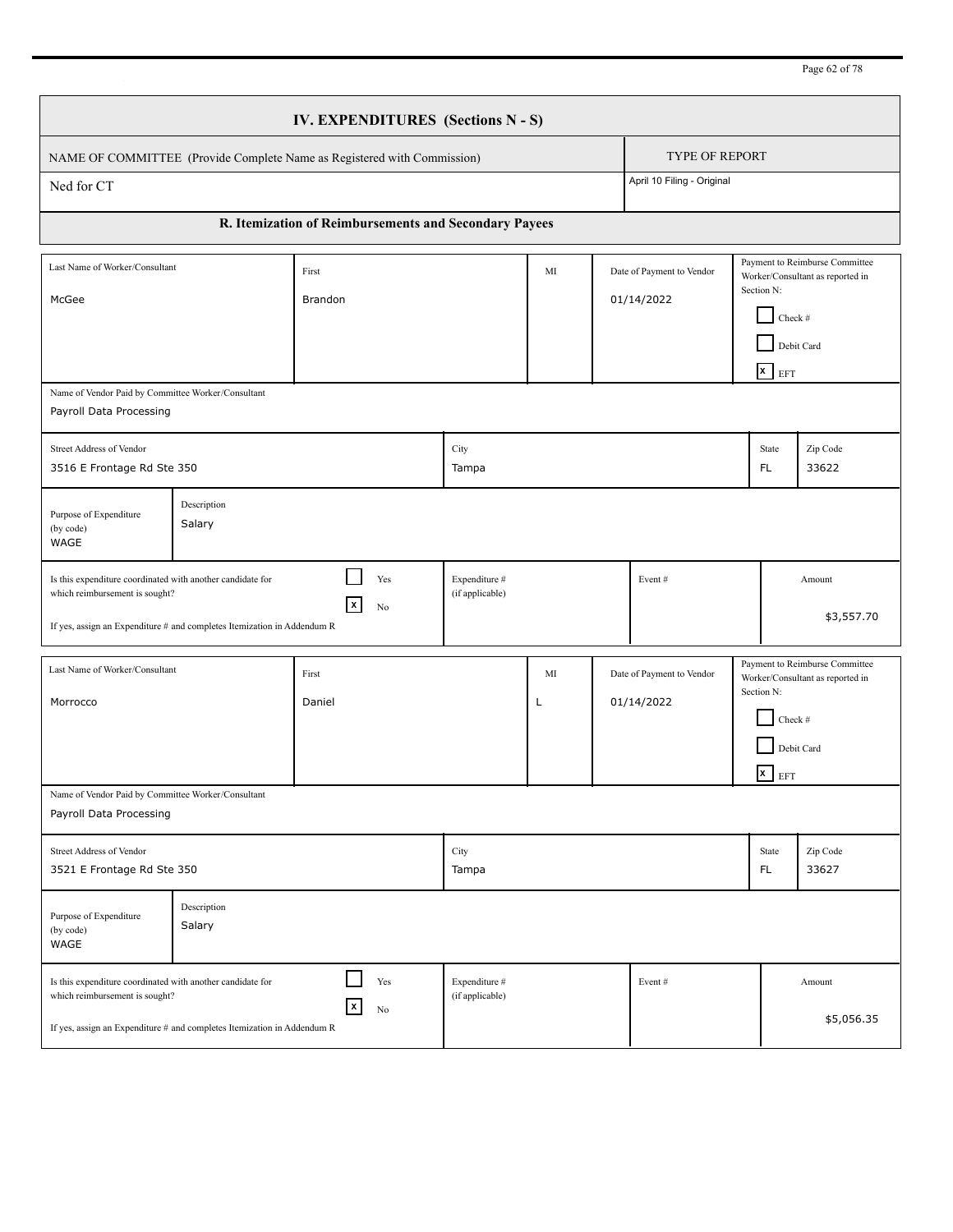Page 63 of 78

|                                                                                                                                                                                                                                                                                  | IV. EXPENDITURES (Sections N - S) |                                                                         |                                  |         |  |                                         |  |                                                         |                                                                    |  |
|----------------------------------------------------------------------------------------------------------------------------------------------------------------------------------------------------------------------------------------------------------------------------------|-----------------------------------|-------------------------------------------------------------------------|----------------------------------|---------|--|-----------------------------------------|--|---------------------------------------------------------|--------------------------------------------------------------------|--|
|                                                                                                                                                                                                                                                                                  |                                   | NAME OF COMMITTEE (Provide Complete Name as Registered with Commission) |                                  |         |  | <b>TYPE OF REPORT</b>                   |  |                                                         |                                                                    |  |
| Ned for CT                                                                                                                                                                                                                                                                       |                                   |                                                                         |                                  |         |  | April 10 Filing - Original              |  |                                                         |                                                                    |  |
|                                                                                                                                                                                                                                                                                  |                                   | R. Itemization of Reimbursements and Secondary Payees                   |                                  |         |  |                                         |  |                                                         |                                                                    |  |
| Last Name of Worker/Consultant<br>McGee                                                                                                                                                                                                                                          |                                   | First<br>Brandon                                                        |                                  | MI      |  | Date of Payment to Vendor<br>01/31/2022 |  | Section N:<br>Check #<br>Debit Card<br>$\mathbf{x}$ EFT | Payment to Reimburse Committee<br>Worker/Consultant as reported in |  |
| Name of Vendor Paid by Committee Worker/Consultant<br>Payroll Data Processing                                                                                                                                                                                                    |                                   |                                                                         |                                  |         |  |                                         |  |                                                         |                                                                    |  |
| Street Address of Vendor<br>3501 E Frontage Rd Ste 350                                                                                                                                                                                                                           |                                   |                                                                         | City<br>Tampa                    |         |  |                                         |  | State<br>FL.                                            | Zip Code<br>33607                                                  |  |
| Purpose of Expenditure<br>(by code)<br>WAGE                                                                                                                                                                                                                                      | Description<br>Salary             |                                                                         |                                  |         |  |                                         |  |                                                         |                                                                    |  |
| Is this expenditure coordinated with another candidate for<br>which reimbursement is sought?<br>If yes, assign an Expenditure # and completes Itemization in Addendum R                                                                                                          |                                   | Yes<br>$\vert x \vert$<br>No                                            | Expenditure #<br>(if applicable) |         |  | Event#                                  |  |                                                         | Amount<br>\$3,557.70                                               |  |
| Last Name of Worker/Consultant<br>Morrocco                                                                                                                                                                                                                                       |                                   | First<br>Daniel                                                         |                                  | MI<br>L |  | Date of Payment to Vendor<br>01/31/2022 |  | Section N:<br>Check #<br>Debit Card<br>$x$ EFT          | Payment to Reimburse Committee<br>Worker/Consultant as reported in |  |
| Name of Vendor Paid by Committee Worker/Consultant<br>Payroll Data Processing                                                                                                                                                                                                    |                                   |                                                                         |                                  |         |  |                                         |  |                                                         |                                                                    |  |
| Street Address of Vendor<br>3502 E Frontage Rd Ste 350                                                                                                                                                                                                                           |                                   |                                                                         | City<br>Tampa                    |         |  |                                         |  | State<br>FL.                                            | Zip Code<br>33608                                                  |  |
| Purpose of Expenditure<br>(by code)<br>WAGE                                                                                                                                                                                                                                      | Description<br>Salary             |                                                                         |                                  |         |  |                                         |  |                                                         |                                                                    |  |
| Yes<br>Expenditure #<br>Is this expenditure coordinated with another candidate for<br>Event#<br>Amount<br>(if applicable)<br>which reimbursement is sought?<br>$\pmb{\mathsf{x}}$<br>No<br>\$5,475.10<br>If yes, assign an Expenditure # and completes Itemization in Addendum R |                                   |                                                                         |                                  |         |  |                                         |  |                                                         |                                                                    |  |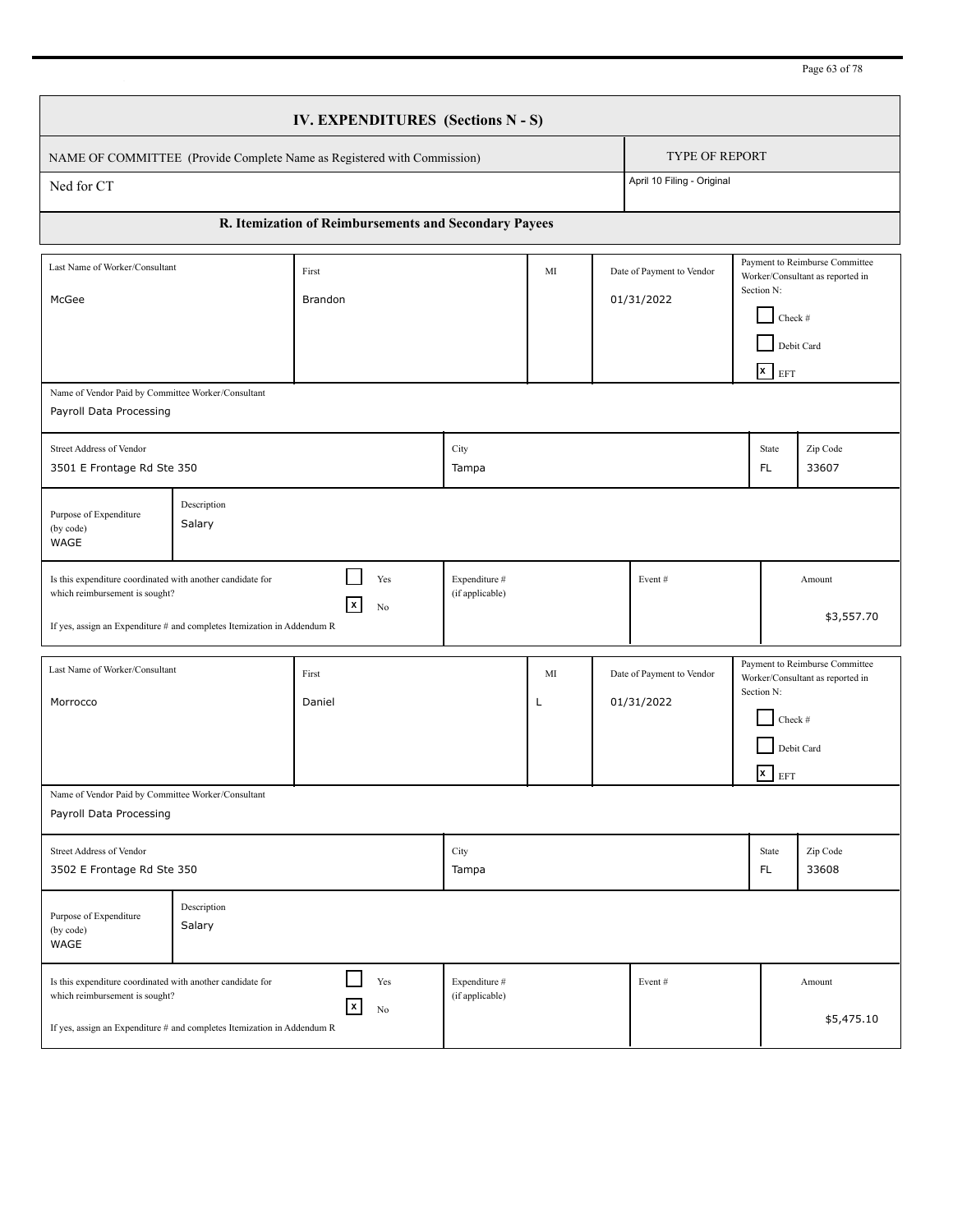Page 64 of 78

|                                                                                                                                                                                                                                                   | <b>IV. EXPENDITURES</b> (Sections N - S) |                                                                         |                                  |    |  |                                         |             |                                                         |                                                                                  |  |
|---------------------------------------------------------------------------------------------------------------------------------------------------------------------------------------------------------------------------------------------------|------------------------------------------|-------------------------------------------------------------------------|----------------------------------|----|--|-----------------------------------------|-------------|---------------------------------------------------------|----------------------------------------------------------------------------------|--|
|                                                                                                                                                                                                                                                   |                                          | NAME OF COMMITTEE (Provide Complete Name as Registered with Commission) |                                  |    |  | <b>TYPE OF REPORT</b>                   |             |                                                         |                                                                                  |  |
| Ned for CT                                                                                                                                                                                                                                        |                                          |                                                                         |                                  |    |  | April 10 Filing - Original              |             |                                                         |                                                                                  |  |
|                                                                                                                                                                                                                                                   |                                          | R. Itemization of Reimbursements and Secondary Payees                   |                                  |    |  |                                         |             |                                                         |                                                                                  |  |
| Last Name of Worker/Consultant<br>Crombie                                                                                                                                                                                                         |                                          | First<br>Andrerich                                                      |                                  | MI |  | Date of Payment to Vendor<br>01/31/2022 |             | Section N:<br>Check #<br>$\mathbf{x}$ EFT               | Payment to Reimburse Committee<br>Worker/Consultant as reported in<br>Debit Card |  |
| Name of Vendor Paid by Committee Worker/Consultant<br>Payroll Data Processing                                                                                                                                                                     |                                          |                                                                         |                                  |    |  |                                         |             |                                                         |                                                                                  |  |
| Street Address of Vendor<br>3506 E Frontage Rd Ste 350                                                                                                                                                                                            |                                          |                                                                         | City<br>Tampa                    |    |  |                                         |             | State<br>FL                                             | Zip Code<br>33612                                                                |  |
| Purpose of Expenditure<br>(by code)<br>WAGE                                                                                                                                                                                                       | Description<br>Salary                    |                                                                         |                                  |    |  |                                         |             |                                                         |                                                                                  |  |
| Is this expenditure coordinated with another candidate for<br>which reimbursement is sought?<br>If yes, assign an Expenditure # and completes Itemization in Addendum R                                                                           |                                          | Yes<br>$\mathbf{x}$<br>No                                               | Expenditure #<br>(if applicable) |    |  | Event#                                  |             |                                                         | Amount<br>\$1,798.16                                                             |  |
| Last Name of Worker/Consultant<br><b>KGS</b>                                                                                                                                                                                                      |                                          | First<br>Research                                                       |                                  | MI |  | Date of Payment to Vendor<br>02/10/2022 |             | Section N:<br>Check #<br>Debit Card<br>$\mathbf{x}$ EFT | Payment to Reimburse Committee<br>Worker/Consultant as reported in               |  |
| Name of Vendor Paid by Committee Worker/Consultant<br>Global Strategy Group, LLC                                                                                                                                                                  |                                          |                                                                         |                                  |    |  |                                         |             |                                                         |                                                                                  |  |
| Street Address of Vendor<br>215 Park Ave S FI 15                                                                                                                                                                                                  |                                          |                                                                         | City<br>New York                 |    |  |                                         |             | State<br><b>NY</b>                                      | Zip Code<br>10003                                                                |  |
| Purpose of Expenditure<br>(by code)<br><b>POLLS</b>                                                                                                                                                                                               | Description                              |                                                                         |                                  |    |  |                                         |             |                                                         |                                                                                  |  |
| Yes<br>Expenditure #<br>Is this expenditure coordinated with another candidate for<br>Event#<br>Amount<br>(if applicable)<br>which reimbursement is sought?<br>X<br>No<br>If yes, assign an Expenditure # and completes Itemization in Addendum R |                                          |                                                                         |                                  |    |  |                                         | \$23,097.75 |                                                         |                                                                                  |  |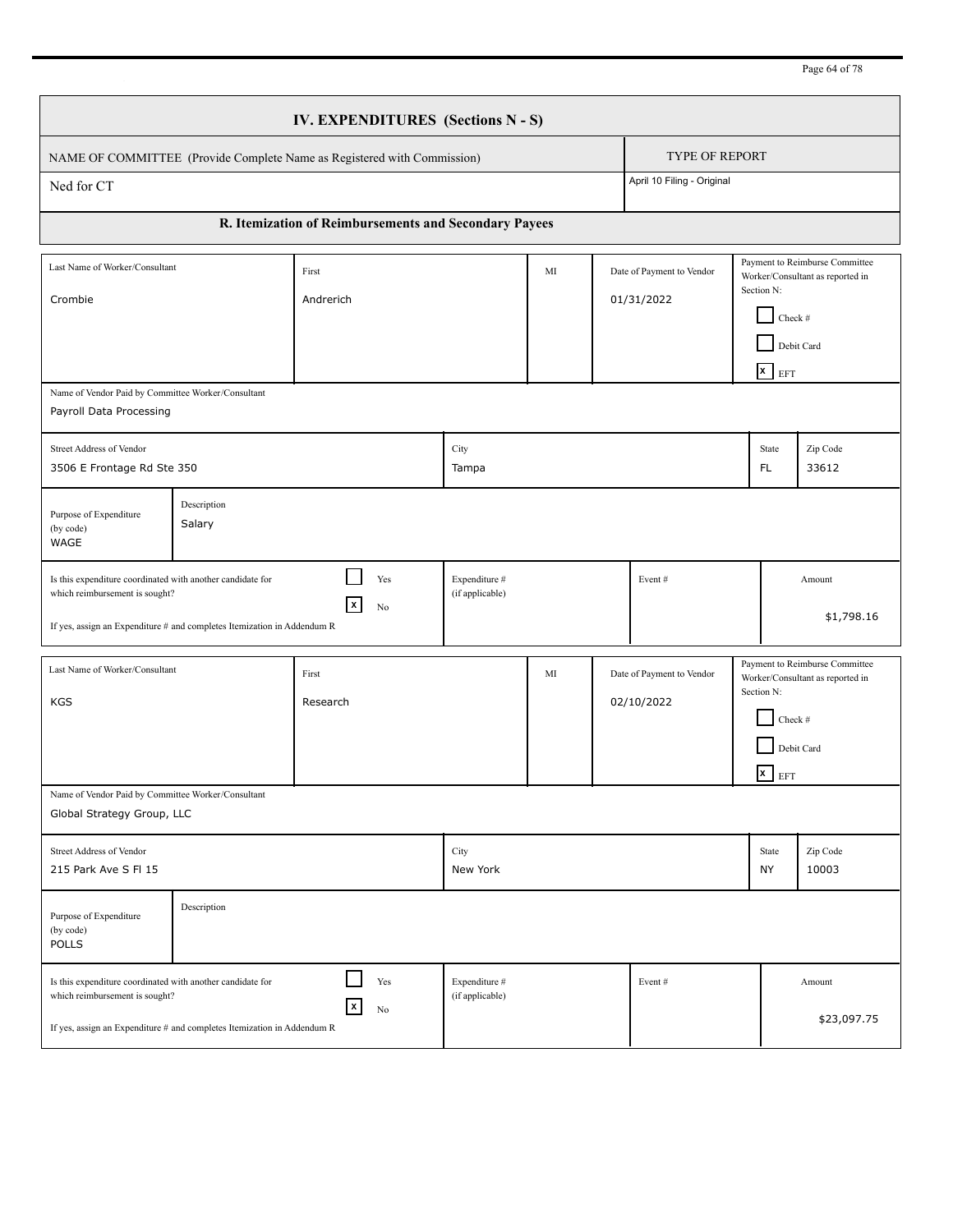Page 65 of 78

|                                                                                                                                                                                                                                                   | IV. EXPENDITURES (Sections N - S) |                                                                         |                                  |         |  |                                         |            |                                                         |                                                                    |  |
|---------------------------------------------------------------------------------------------------------------------------------------------------------------------------------------------------------------------------------------------------|-----------------------------------|-------------------------------------------------------------------------|----------------------------------|---------|--|-----------------------------------------|------------|---------------------------------------------------------|--------------------------------------------------------------------|--|
|                                                                                                                                                                                                                                                   |                                   | NAME OF COMMITTEE (Provide Complete Name as Registered with Commission) |                                  |         |  | <b>TYPE OF REPORT</b>                   |            |                                                         |                                                                    |  |
| Ned for CT                                                                                                                                                                                                                                        |                                   |                                                                         |                                  |         |  | April 10 Filing - Original              |            |                                                         |                                                                    |  |
|                                                                                                                                                                                                                                                   |                                   | R. Itemization of Reimbursements and Secondary Payees                   |                                  |         |  |                                         |            |                                                         |                                                                    |  |
| Last Name of Worker/Consultant<br>Morrocco                                                                                                                                                                                                        |                                   | First<br>Daniel                                                         |                                  | MI<br>L |  | Date of Payment to Vendor<br>02/15/2022 |            | Section N:<br>Check #<br>Debit Card<br>$\mathbf{x}$ EFT | Payment to Reimburse Committee<br>Worker/Consultant as reported in |  |
| Name of Vendor Paid by Committee Worker/Consultant<br>Payroll Data Processing                                                                                                                                                                     |                                   |                                                                         |                                  |         |  |                                         |            |                                                         |                                                                    |  |
| Street Address of Vendor<br>3522 E Frontage Rd Ste 350                                                                                                                                                                                            |                                   |                                                                         | City<br>Tampa                    |         |  |                                         |            | State<br>FL.                                            | Zip Code<br>33628                                                  |  |
| Purpose of Expenditure<br>(by code)<br>WAGE                                                                                                                                                                                                       | Description<br>Salary             |                                                                         |                                  |         |  |                                         |            |                                                         |                                                                    |  |
| Is this expenditure coordinated with another candidate for<br>which reimbursement is sought?<br>If yes, assign an Expenditure # and completes Itemization in Addendum R                                                                           |                                   | Yes<br>$\mathbf{x}$<br>No                                               | Expenditure #<br>(if applicable) |         |  | Event#                                  |            |                                                         | Amount<br>\$5,475.10                                               |  |
| Last Name of Worker/Consultant<br>Crombie                                                                                                                                                                                                         |                                   | First<br>Andrerich                                                      |                                  | MI      |  | Date of Payment to Vendor<br>02/15/2022 |            | Section N:<br>Check #<br>Debit Card<br>$\mathbf{x}$ EFT | Payment to Reimburse Committee<br>Worker/Consultant as reported in |  |
| Name of Vendor Paid by Committee Worker/Consultant<br>Payroll Data Processing                                                                                                                                                                     |                                   |                                                                         |                                  |         |  |                                         |            |                                                         |                                                                    |  |
| Street Address of Vendor<br>3507 E Frontage Rd Ste 350                                                                                                                                                                                            |                                   |                                                                         | City<br>Tampa                    |         |  |                                         |            | State<br>FL.                                            | Zip Code<br>33613                                                  |  |
| Purpose of Expenditure<br>(by code)<br>WAGE                                                                                                                                                                                                       | Description<br>Salary             |                                                                         |                                  |         |  |                                         |            |                                                         |                                                                    |  |
| Yes<br>Expenditure #<br>Is this expenditure coordinated with another candidate for<br>Event#<br>Amount<br>(if applicable)<br>which reimbursement is sought?<br>x<br>No<br>If yes, assign an Expenditure # and completes Itemization in Addendum R |                                   |                                                                         |                                  |         |  |                                         | \$2,996.21 |                                                         |                                                                    |  |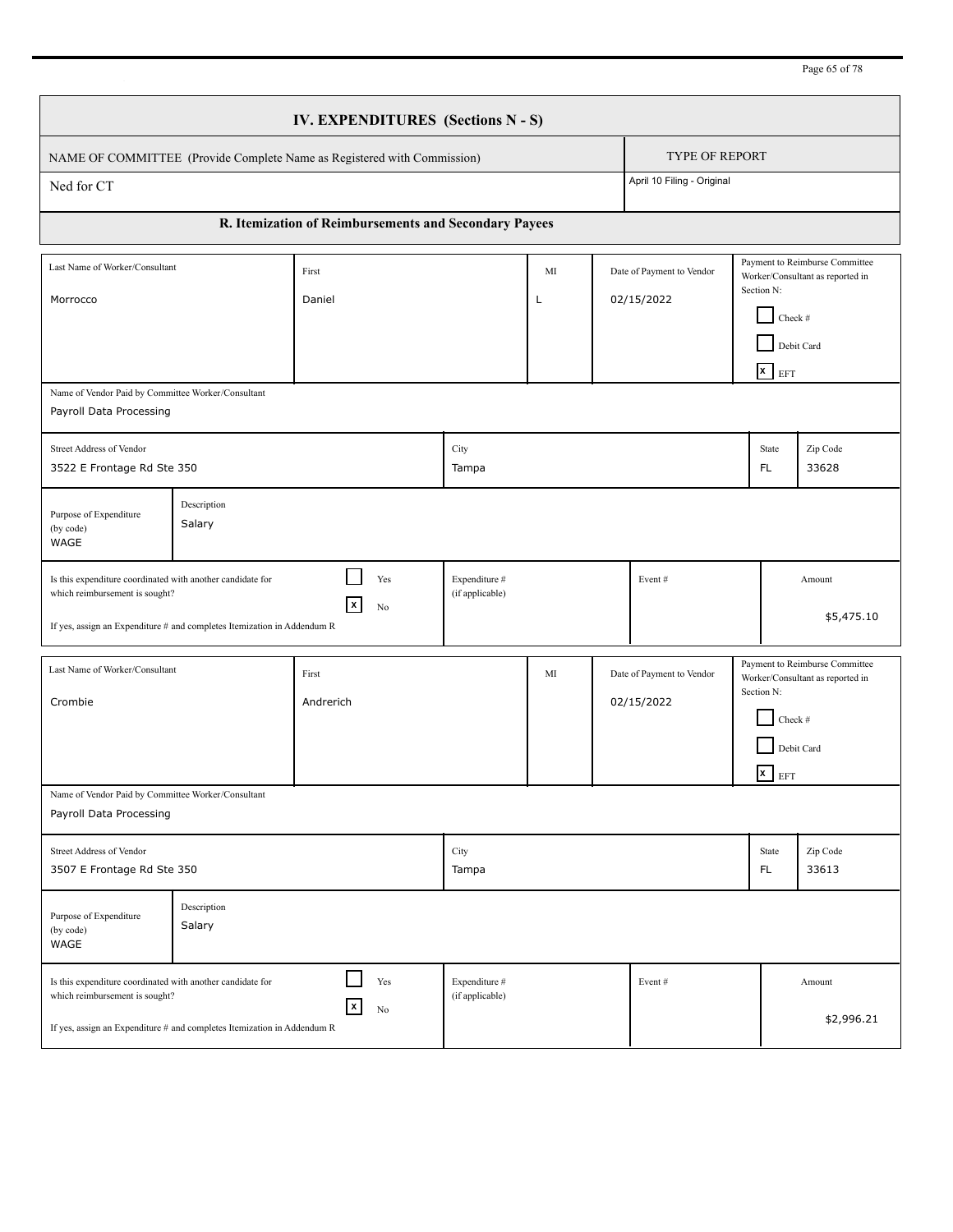Page 66 of 78

|                                                                                                                                                                                                                                                                                  | IV. EXPENDITURES (Sections N - S) |                                                                         |                                  |    |  |                                         |  |                                                         |                                                                    |  |
|----------------------------------------------------------------------------------------------------------------------------------------------------------------------------------------------------------------------------------------------------------------------------------|-----------------------------------|-------------------------------------------------------------------------|----------------------------------|----|--|-----------------------------------------|--|---------------------------------------------------------|--------------------------------------------------------------------|--|
|                                                                                                                                                                                                                                                                                  |                                   | NAME OF COMMITTEE (Provide Complete Name as Registered with Commission) |                                  |    |  | <b>TYPE OF REPORT</b>                   |  |                                                         |                                                                    |  |
| Ned for CT                                                                                                                                                                                                                                                                       |                                   |                                                                         |                                  |    |  | April 10 Filing - Original              |  |                                                         |                                                                    |  |
|                                                                                                                                                                                                                                                                                  |                                   | R. Itemization of Reimbursements and Secondary Payees                   |                                  |    |  |                                         |  |                                                         |                                                                    |  |
| Last Name of Worker/Consultant<br>McGee                                                                                                                                                                                                                                          |                                   | First<br>Brandon                                                        |                                  | MI |  | Date of Payment to Vendor<br>02/15/2022 |  | Section N:<br>Check #<br>Debit Card<br>$\mathbf{x}$ EFT | Payment to Reimburse Committee<br>Worker/Consultant as reported in |  |
| Name of Vendor Paid by Committee Worker/Consultant<br>Payroll Data Processing                                                                                                                                                                                                    |                                   |                                                                         |                                  |    |  |                                         |  |                                                         |                                                                    |  |
| Street Address of Vendor<br>3517 E Frontage Rd Ste 350                                                                                                                                                                                                                           |                                   |                                                                         | City<br>Tampa                    |    |  |                                         |  | State<br>FL.                                            | Zip Code<br>33623                                                  |  |
| Purpose of Expenditure<br>(by code)<br>WAGE                                                                                                                                                                                                                                      | Description<br>Salary             |                                                                         |                                  |    |  |                                         |  |                                                         |                                                                    |  |
| Is this expenditure coordinated with another candidate for<br>which reimbursement is sought?<br>If yes, assign an Expenditure # and completes Itemization in Addendum R                                                                                                          |                                   | Yes<br>$\vert x \vert$<br>No                                            | Expenditure #<br>(if applicable) |    |  | Event#                                  |  |                                                         | Amount<br>\$3,557.70                                               |  |
| Last Name of Worker/Consultant<br>Frey                                                                                                                                                                                                                                           |                                   | First<br>Christopher                                                    |                                  | MI |  | Date of Payment to Vendor<br>02/15/2022 |  | Section N:<br>Check #<br>Debit Card<br>$x$ EFT          | Payment to Reimburse Committee<br>Worker/Consultant as reported in |  |
| Name of Vendor Paid by Committee Worker/Consultant<br>Payroll Data Processing                                                                                                                                                                                                    |                                   |                                                                         |                                  |    |  |                                         |  |                                                         |                                                                    |  |
| Street Address of Vendor<br>3511 E Frontage Rd Ste 350                                                                                                                                                                                                                           |                                   |                                                                         | City<br>Tampa                    |    |  |                                         |  | State<br>FL.                                            | Zip Code<br>33617                                                  |  |
| Purpose of Expenditure<br>(by code)<br>WAGE                                                                                                                                                                                                                                      | Description<br>Salary             |                                                                         |                                  |    |  |                                         |  |                                                         |                                                                    |  |
| Yes<br>Expenditure #<br>Is this expenditure coordinated with another candidate for<br>Event#<br>Amount<br>(if applicable)<br>which reimbursement is sought?<br>$\pmb{\mathsf{x}}$<br>No<br>\$1,972.31<br>If yes, assign an Expenditure # and completes Itemization in Addendum R |                                   |                                                                         |                                  |    |  |                                         |  |                                                         |                                                                    |  |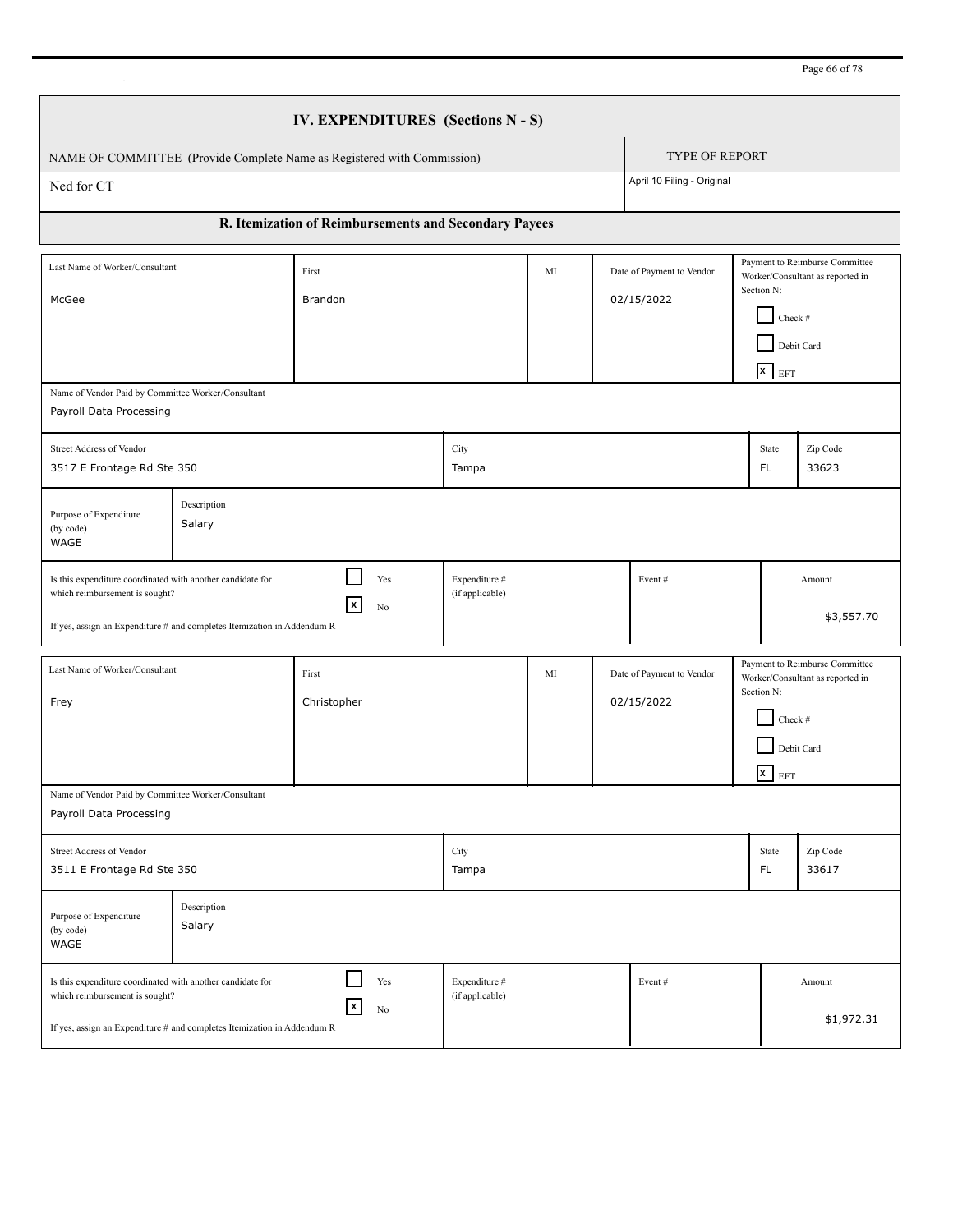Page 67 of 78

|                                                                                                                                                                                                                                                                               | IV. EXPENDITURES (Sections N - S) |                                                                         |                                  |    |  |                                         |  |                                                         |                                                                                  |  |
|-------------------------------------------------------------------------------------------------------------------------------------------------------------------------------------------------------------------------------------------------------------------------------|-----------------------------------|-------------------------------------------------------------------------|----------------------------------|----|--|-----------------------------------------|--|---------------------------------------------------------|----------------------------------------------------------------------------------|--|
|                                                                                                                                                                                                                                                                               |                                   | NAME OF COMMITTEE (Provide Complete Name as Registered with Commission) |                                  |    |  | <b>TYPE OF REPORT</b>                   |  |                                                         |                                                                                  |  |
| Ned for CT                                                                                                                                                                                                                                                                    |                                   |                                                                         |                                  |    |  | April 10 Filing - Original              |  |                                                         |                                                                                  |  |
|                                                                                                                                                                                                                                                                               |                                   | R. Itemization of Reimbursements and Secondary Payees                   |                                  |    |  |                                         |  |                                                         |                                                                                  |  |
| Last Name of Worker/Consultant<br>Frey                                                                                                                                                                                                                                        |                                   | First<br>Christopher                                                    |                                  | MI |  | Date of Payment to Vendor<br>02/28/2022 |  | Section N:<br>Check #<br>$x$ EFT                        | Payment to Reimburse Committee<br>Worker/Consultant as reported in<br>Debit Card |  |
| Name of Vendor Paid by Committee Worker/Consultant<br>Payroll Data Processing                                                                                                                                                                                                 |                                   |                                                                         |                                  |    |  |                                         |  |                                                         |                                                                                  |  |
| Street Address of Vendor<br>3512 E Frontage Rd Ste 350                                                                                                                                                                                                                        |                                   |                                                                         | City<br>Tampa                    |    |  |                                         |  | State<br>FL.                                            | Zip Code<br>33618                                                                |  |
| Purpose of Expenditure<br>(by code)<br>WAGE                                                                                                                                                                                                                                   | Description<br>Salary             |                                                                         |                                  |    |  |                                         |  |                                                         |                                                                                  |  |
| Is this expenditure coordinated with another candidate for<br>which reimbursement is sought?<br>If yes, assign an Expenditure # and completes Itemization in Addendum R                                                                                                       |                                   | Yes<br>$\vert x \vert$<br>No                                            | Expenditure #<br>(if applicable) |    |  | Event#                                  |  |                                                         | Amount<br>\$2,931.61                                                             |  |
| Last Name of Worker/Consultant<br>McGee                                                                                                                                                                                                                                       |                                   | First<br>Brandon                                                        |                                  | MI |  | Date of Payment to Vendor<br>02/28/2022 |  | Section N:<br>Check #<br>Debit Card<br>$\mathbf{x}$ EFT | Payment to Reimburse Committee<br>Worker/Consultant as reported in               |  |
| Name of Vendor Paid by Committee Worker/Consultant<br>Payroll Data Processing                                                                                                                                                                                                 |                                   |                                                                         |                                  |    |  |                                         |  |                                                         |                                                                                  |  |
| Street Address of Vendor<br>3518 E Frontage Rd Ste 350                                                                                                                                                                                                                        |                                   |                                                                         | City<br>Tampa                    |    |  |                                         |  | State<br>FL.                                            | Zip Code<br>33624                                                                |  |
| Purpose of Expenditure<br>(by code)<br>WAGE                                                                                                                                                                                                                                   | Description<br>Salary             |                                                                         |                                  |    |  |                                         |  |                                                         |                                                                                  |  |
| Yes<br>Expenditure #<br>Is this expenditure coordinated with another candidate for<br>Event#<br>Amount<br>(if applicable)<br>which reimbursement is sought?<br>$\vert x \vert$<br>No<br>\$3,557.70<br>If yes, assign an Expenditure # and completes Itemization in Addendum R |                                   |                                                                         |                                  |    |  |                                         |  |                                                         |                                                                                  |  |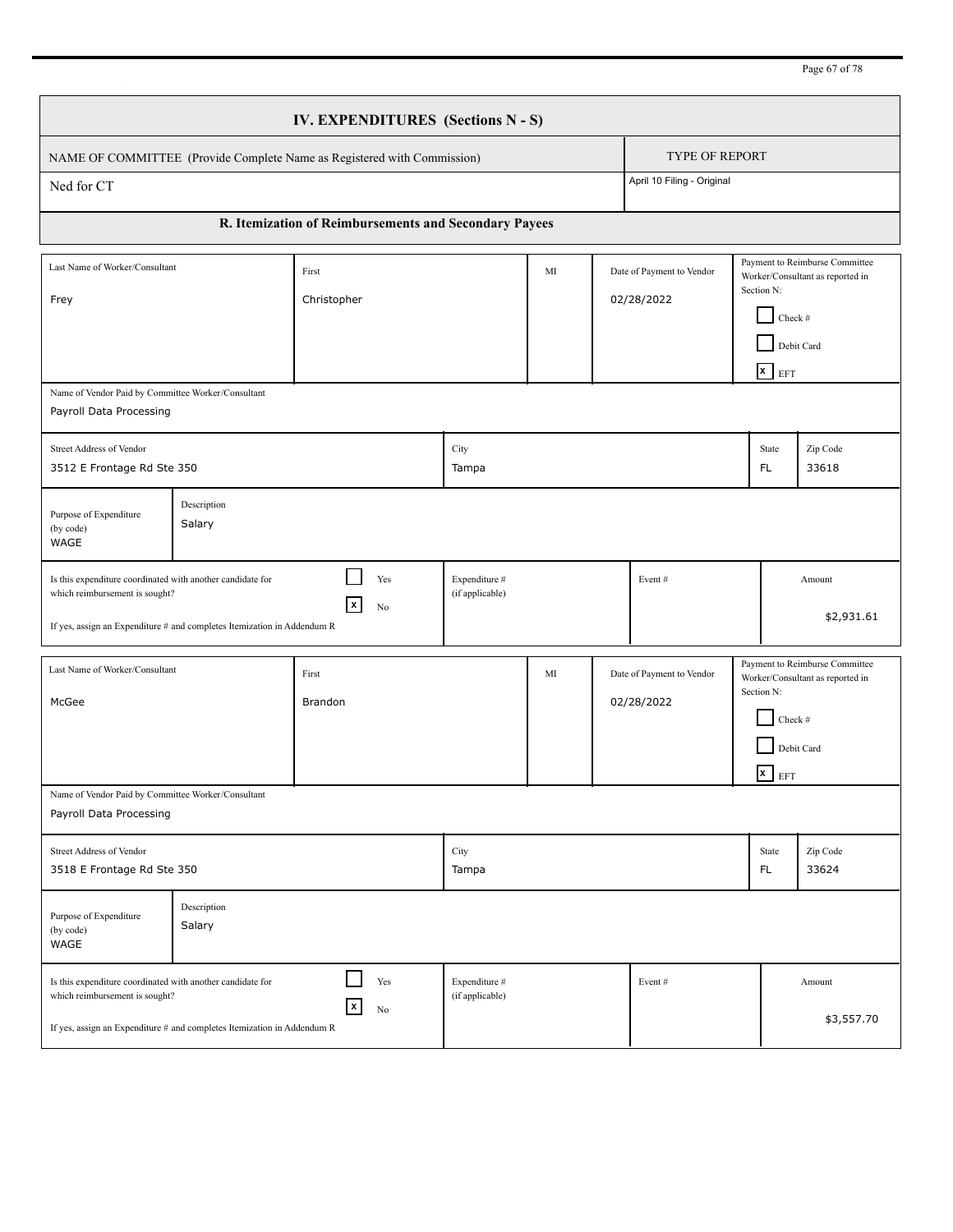Page 68 of 78

|                                                                                                                                                                         | IV. EXPENDITURES (Sections N - S) |                                                                         |                                  |    |        |                                         |  |                                                         |                                                                                  |  |
|-------------------------------------------------------------------------------------------------------------------------------------------------------------------------|-----------------------------------|-------------------------------------------------------------------------|----------------------------------|----|--------|-----------------------------------------|--|---------------------------------------------------------|----------------------------------------------------------------------------------|--|
|                                                                                                                                                                         |                                   | NAME OF COMMITTEE (Provide Complete Name as Registered with Commission) |                                  |    |        | <b>TYPE OF REPORT</b>                   |  |                                                         |                                                                                  |  |
| Ned for CT                                                                                                                                                              |                                   |                                                                         |                                  |    |        | April 10 Filing - Original              |  |                                                         |                                                                                  |  |
|                                                                                                                                                                         |                                   | R. Itemization of Reimbursements and Secondary Payees                   |                                  |    |        |                                         |  |                                                         |                                                                                  |  |
| Last Name of Worker/Consultant<br>Crombie                                                                                                                               |                                   | First<br>Andrerich                                                      |                                  | MI |        | Date of Payment to Vendor<br>02/28/2022 |  | Section N:<br>Check #<br>$\mathbf{x}$ EFT               | Payment to Reimburse Committee<br>Worker/Consultant as reported in<br>Debit Card |  |
| Name of Vendor Paid by Committee Worker/Consultant<br>Payroll Data Processing                                                                                           |                                   |                                                                         |                                  |    |        |                                         |  |                                                         |                                                                                  |  |
| Street Address of Vendor<br>3508 E Frontage Rd Ste 350                                                                                                                  |                                   |                                                                         | City<br>Tampa                    |    |        |                                         |  | State<br>FL.                                            | Zip Code<br>33614                                                                |  |
| Purpose of Expenditure<br>(by code)<br>WAGE                                                                                                                             | Description<br>Salary             |                                                                         |                                  |    |        |                                         |  |                                                         |                                                                                  |  |
| Is this expenditure coordinated with another candidate for<br>which reimbursement is sought?<br>If yes, assign an Expenditure # and completes Itemization in Addendum R |                                   | Yes<br>$\mathbf{x}$<br>No                                               | Expenditure #<br>(if applicable) |    |        | Event#                                  |  |                                                         | Amount<br>\$2,996.21                                                             |  |
| Last Name of Worker/Consultant<br><b>KGS</b>                                                                                                                            |                                   | First<br>Research                                                       |                                  | MI |        | Date of Payment to Vendor<br>03/09/2022 |  | Section N:<br>Check #<br>Debit Card<br>$\mathbf{x}$ EFT | Payment to Reimburse Committee<br>Worker/Consultant as reported in               |  |
| Name of Vendor Paid by Committee Worker/Consultant<br>Global Strategy Group, LLC                                                                                        |                                   |                                                                         |                                  |    |        |                                         |  |                                                         |                                                                                  |  |
| Street Address of Vendor<br>215 Park Ave S FI 15                                                                                                                        |                                   |                                                                         | City<br>New York                 |    |        |                                         |  | State<br>NY                                             | Zip Code<br>10003                                                                |  |
| Purpose of Expenditure<br>(by code)<br><b>POLLS</b>                                                                                                                     | Description                       |                                                                         |                                  |    |        |                                         |  |                                                         |                                                                                  |  |
| Is this expenditure coordinated with another candidate for<br>which reimbursement is sought?<br>If yes, assign an Expenditure # and completes Itemization in Addendum R |                                   | Expenditure #<br>(if applicable)                                        |                                  |    | Event# |                                         |  | Amount<br>\$18,441.15                                   |                                                                                  |  |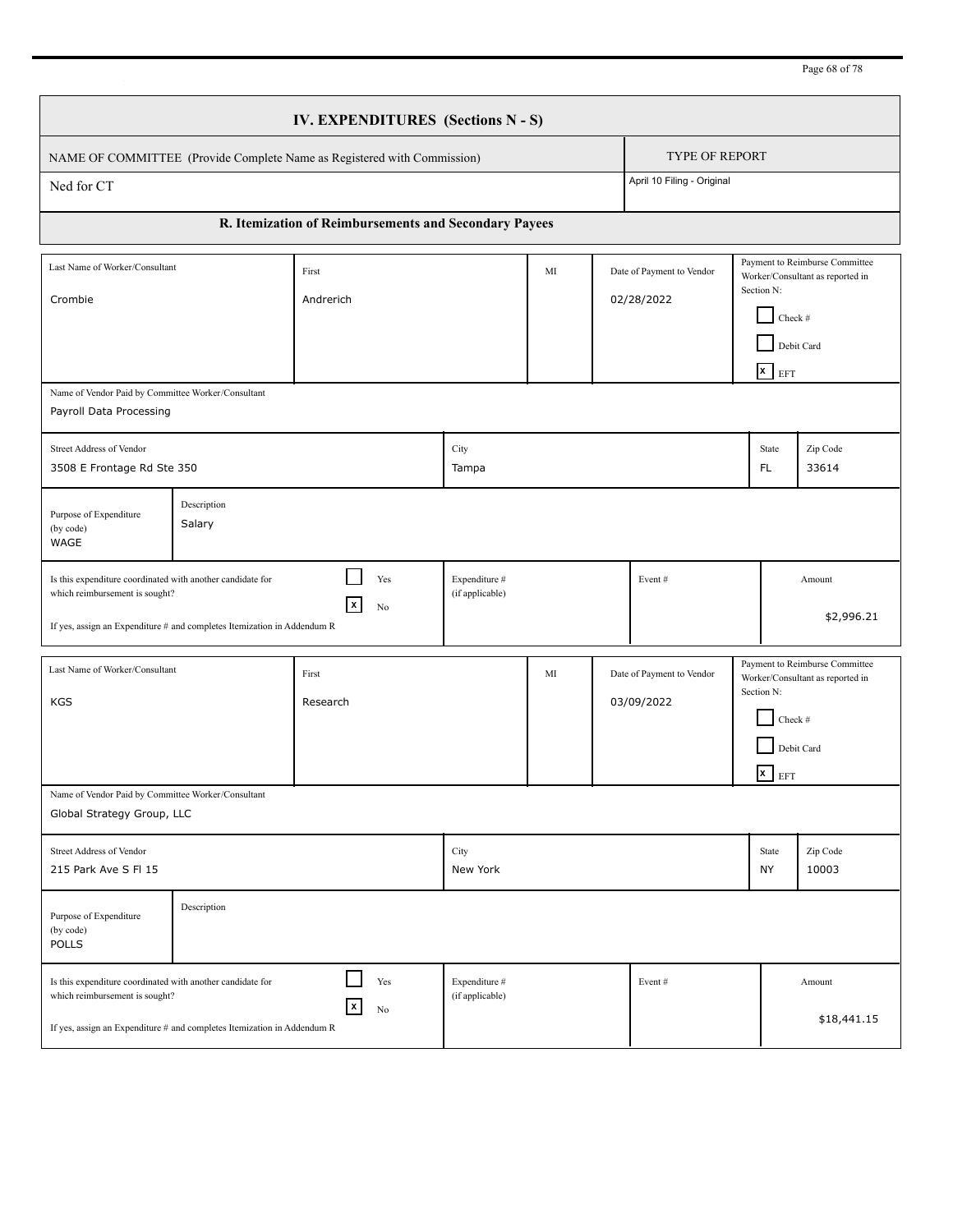Page 69 of 78

|                                                                                                                                                                                                                                                                    | IV. EXPENDITURES (Sections N - S) |                                                                         |                                  |         |  |                                         |            |                                                                                                                               |                                                                    |  |
|--------------------------------------------------------------------------------------------------------------------------------------------------------------------------------------------------------------------------------------------------------------------|-----------------------------------|-------------------------------------------------------------------------|----------------------------------|---------|--|-----------------------------------------|------------|-------------------------------------------------------------------------------------------------------------------------------|--------------------------------------------------------------------|--|
|                                                                                                                                                                                                                                                                    |                                   | NAME OF COMMITTEE (Provide Complete Name as Registered with Commission) |                                  |         |  | <b>TYPE OF REPORT</b>                   |            |                                                                                                                               |                                                                    |  |
| Ned for CT                                                                                                                                                                                                                                                         |                                   |                                                                         |                                  |         |  | April 10 Filing - Original              |            |                                                                                                                               |                                                                    |  |
|                                                                                                                                                                                                                                                                    |                                   | R. Itemization of Reimbursements and Secondary Payees                   |                                  |         |  |                                         |            |                                                                                                                               |                                                                    |  |
| Last Name of Worker/Consultant<br>Morrocco                                                                                                                                                                                                                         |                                   | First<br>Daniel                                                         |                                  | MI<br>L |  | Date of Payment to Vendor<br>03/15/2022 |            | Payment to Reimburse Committee<br>Worker/Consultant as reported in<br>Section N:<br>Check #<br>Debit Card<br>$\mathbf{x}$ EFT |                                                                    |  |
| Name of Vendor Paid by Committee Worker/Consultant<br>Payroll Data Processing                                                                                                                                                                                      |                                   |                                                                         |                                  |         |  |                                         |            |                                                                                                                               |                                                                    |  |
| Street Address of Vendor<br>3523 E Frontage Rd Ste 350                                                                                                                                                                                                             |                                   |                                                                         | City<br>Tampa                    |         |  |                                         |            | State<br>FL.                                                                                                                  | Zip Code<br>33629                                                  |  |
| Purpose of Expenditure<br>(by code)<br>WAGE                                                                                                                                                                                                                        | Description<br>Salary             |                                                                         |                                  |         |  |                                         |            |                                                                                                                               |                                                                    |  |
| Is this expenditure coordinated with another candidate for<br>which reimbursement is sought?<br>If yes, assign an Expenditure # and completes Itemization in Addendum R                                                                                            |                                   | Yes<br>$\vert x \vert$<br>No                                            | Expenditure #<br>(if applicable) |         |  | Event#                                  |            |                                                                                                                               | Amount<br>\$5,056.35                                               |  |
| Last Name of Worker/Consultant<br>Morrocco                                                                                                                                                                                                                         |                                   | First<br>Daniel                                                         |                                  | MI<br>L |  | Date of Payment to Vendor<br>03/15/2022 | Section N: | Check #<br>Debit Card<br>$x$ EFT                                                                                              | Payment to Reimburse Committee<br>Worker/Consultant as reported in |  |
| Name of Vendor Paid by Committee Worker/Consultant<br>Payroll Data Processing                                                                                                                                                                                      |                                   |                                                                         |                                  |         |  |                                         |            |                                                                                                                               |                                                                    |  |
| Street Address of Vendor<br>3524 E Frontage Rd Ste 350                                                                                                                                                                                                             |                                   |                                                                         | City<br>Tampa                    |         |  |                                         |            | State<br>FL.                                                                                                                  | Zip Code<br>33630                                                  |  |
| Purpose of Expenditure<br>(by code)<br>WAGE                                                                                                                                                                                                                        | Description<br>Salary             |                                                                         |                                  |         |  |                                         |            |                                                                                                                               |                                                                    |  |
| Yes<br>Expenditure #<br>Is this expenditure coordinated with another candidate for<br>Event#<br>Amount<br>(if applicable)<br>which reimbursement is sought?<br>$\pmb{\mathsf{x}}$<br>No<br>If yes, assign an Expenditure # and completes Itemization in Addendum R |                                   |                                                                         |                                  |         |  |                                         | \$5,475.10 |                                                                                                                               |                                                                    |  |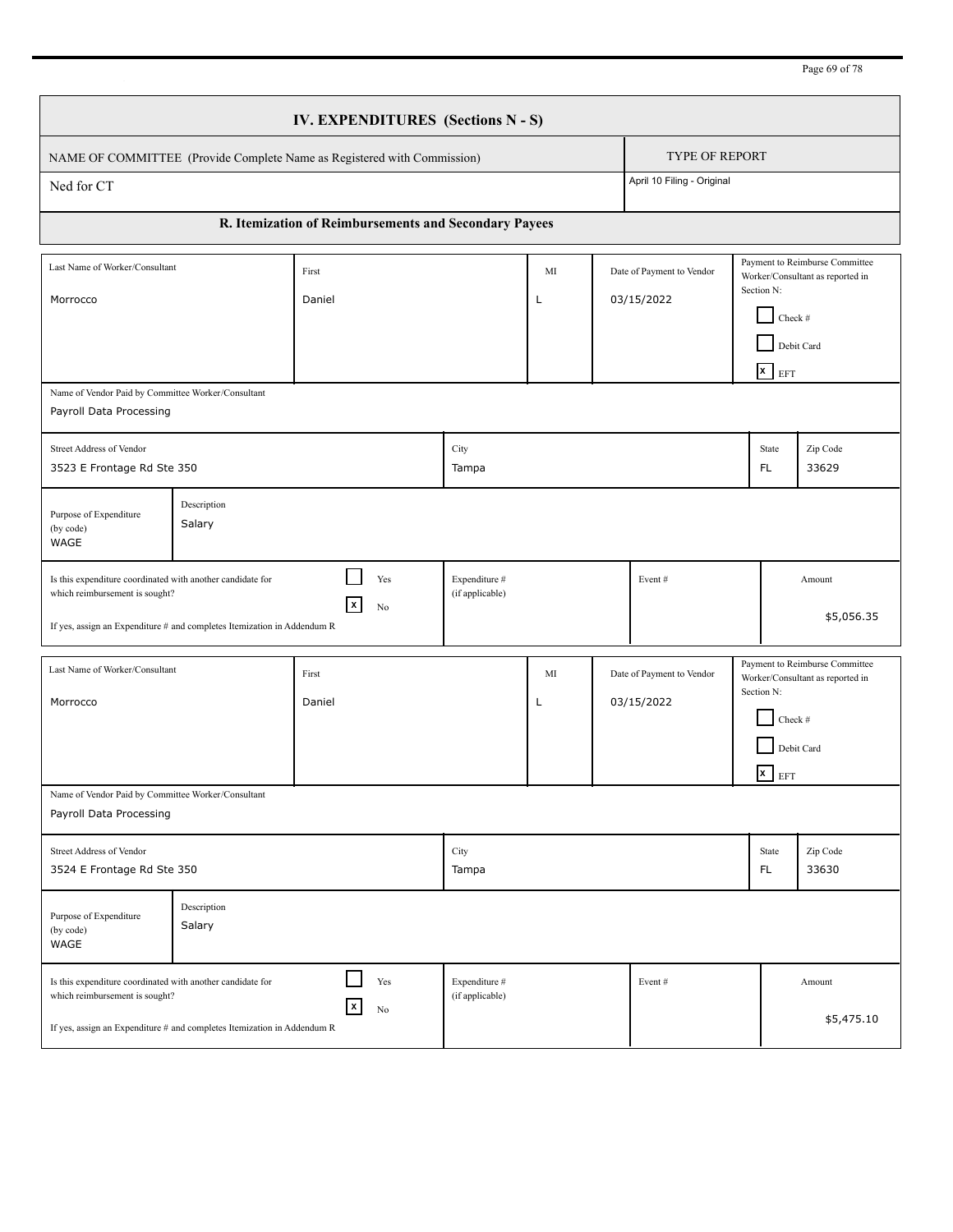Page 70 of 78

|                                                                                                                                                                                                                                                     | IV. EXPENDITURES (Sections N - S) |                                                                         |                                  |    |  |                                         |                                                                                                                      |                                  |                                                                                  |  |
|-----------------------------------------------------------------------------------------------------------------------------------------------------------------------------------------------------------------------------------------------------|-----------------------------------|-------------------------------------------------------------------------|----------------------------------|----|--|-----------------------------------------|----------------------------------------------------------------------------------------------------------------------|----------------------------------|----------------------------------------------------------------------------------|--|
|                                                                                                                                                                                                                                                     |                                   | NAME OF COMMITTEE (Provide Complete Name as Registered with Commission) |                                  |    |  | <b>TYPE OF REPORT</b>                   |                                                                                                                      |                                  |                                                                                  |  |
| Ned for CT                                                                                                                                                                                                                                          |                                   |                                                                         |                                  |    |  | April 10 Filing - Original              |                                                                                                                      |                                  |                                                                                  |  |
|                                                                                                                                                                                                                                                     |                                   | R. Itemization of Reimbursements and Secondary Payees                   |                                  |    |  |                                         |                                                                                                                      |                                  |                                                                                  |  |
| Last Name of Worker/Consultant<br>Crombie                                                                                                                                                                                                           |                                   | First<br>Andrerich                                                      |                                  | MI |  | Date of Payment to Vendor<br>03/15/2022 | Payment to Reimburse Committee<br>Worker/Consultant as reported in<br>Section N:<br>Check #<br>Debit Card<br>$x$ EFT |                                  |                                                                                  |  |
| Name of Vendor Paid by Committee Worker/Consultant<br>Payroll Data Processing                                                                                                                                                                       |                                   |                                                                         |                                  |    |  |                                         |                                                                                                                      |                                  |                                                                                  |  |
| Street Address of Vendor<br>3509 E Frontage Rd Ste 350                                                                                                                                                                                              |                                   |                                                                         | City<br>Tampa                    |    |  |                                         |                                                                                                                      | State<br>FL.                     | Zip Code<br>33615                                                                |  |
| Purpose of Expenditure<br>(by code)<br>WAGE                                                                                                                                                                                                         | Description<br>Salary             |                                                                         |                                  |    |  |                                         |                                                                                                                      |                                  |                                                                                  |  |
| Is this expenditure coordinated with another candidate for<br>which reimbursement is sought?<br>If yes, assign an Expenditure # and completes Itemization in Addendum R                                                                             |                                   | Yes<br>X<br>No                                                          | Expenditure #<br>(if applicable) |    |  | Event#                                  |                                                                                                                      |                                  | Amount<br>\$2,996.21                                                             |  |
| Last Name of Worker/Consultant<br>Cicero                                                                                                                                                                                                            |                                   | First<br>India                                                          |                                  | MI |  | Date of Payment to Vendor<br>03/15/2022 |                                                                                                                      | Section N:<br>Check #<br>$x$ EFT | Payment to Reimburse Committee<br>Worker/Consultant as reported in<br>Debit Card |  |
| Name of Vendor Paid by Committee Worker/Consultant<br>Payroll Data Processing                                                                                                                                                                       |                                   |                                                                         |                                  |    |  |                                         |                                                                                                                      |                                  |                                                                                  |  |
| Street Address of Vendor<br>3504 E Frontage Rd Ste 350                                                                                                                                                                                              |                                   |                                                                         | City<br>Tampa                    |    |  |                                         |                                                                                                                      | State<br>FL.                     | Zip Code<br>33610                                                                |  |
| Purpose of Expenditure<br>(by code)<br>WAGE                                                                                                                                                                                                         | Description<br>Salary             |                                                                         |                                  |    |  |                                         |                                                                                                                      |                                  |                                                                                  |  |
| Yes<br>Expenditure #<br>Is this expenditure coordinated with another candidate for<br>Event#<br>Amount<br>(if applicable)<br>which reimbursement is sought?<br>  X<br>No<br>If yes, assign an Expenditure # and completes Itemization in Addendum R |                                   |                                                                         |                                  |    |  |                                         | \$3,263.17                                                                                                           |                                  |                                                                                  |  |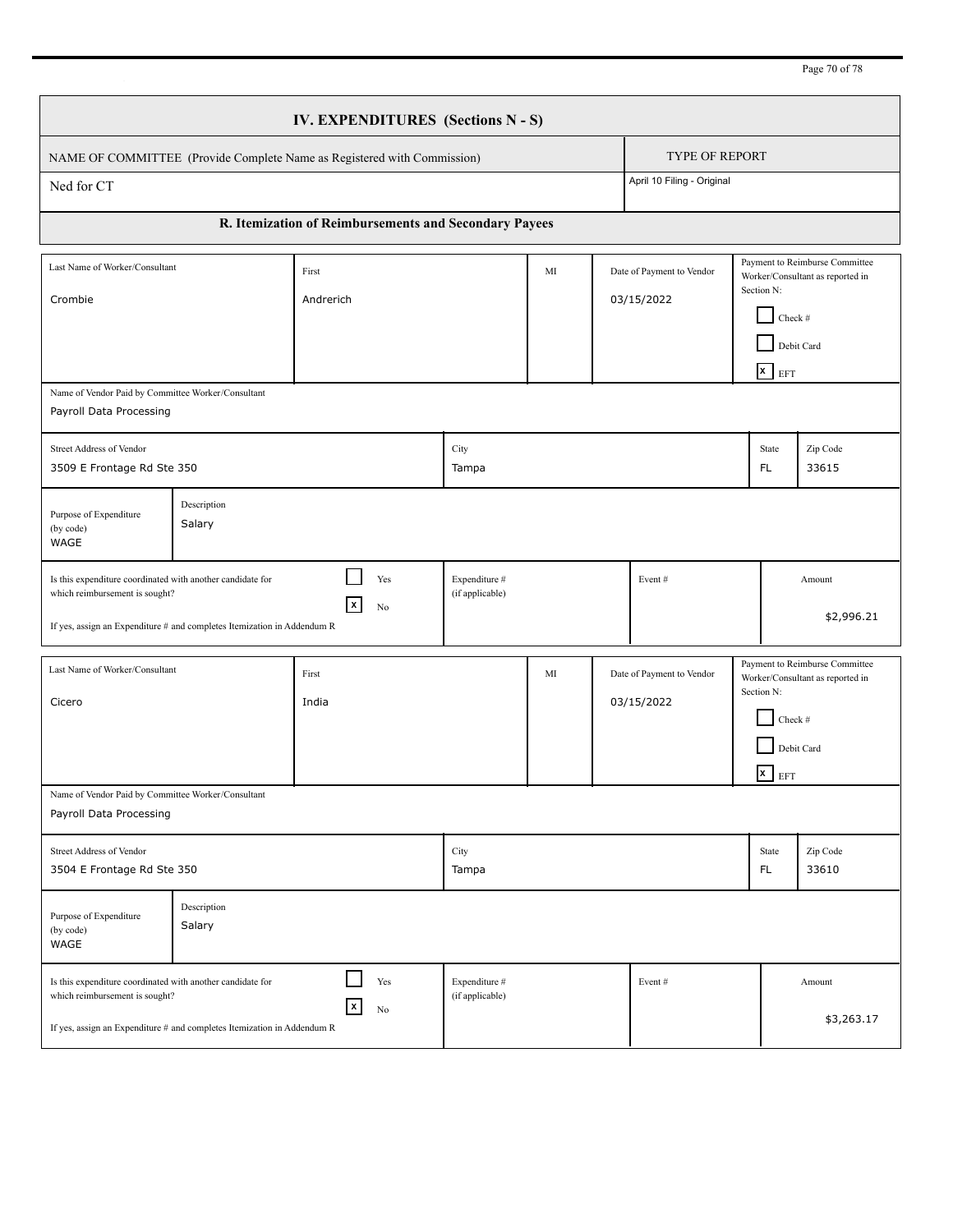Page 71 of 78

|                                                                                                                                                                                                                                                                 | IV. EXPENDITURES (Sections N - S) |                                                                         |                                  |    |  |                                         |                                                                                                                      |                                           |                                                                                  |  |
|-----------------------------------------------------------------------------------------------------------------------------------------------------------------------------------------------------------------------------------------------------------------|-----------------------------------|-------------------------------------------------------------------------|----------------------------------|----|--|-----------------------------------------|----------------------------------------------------------------------------------------------------------------------|-------------------------------------------|----------------------------------------------------------------------------------|--|
|                                                                                                                                                                                                                                                                 |                                   | NAME OF COMMITTEE (Provide Complete Name as Registered with Commission) |                                  |    |  | <b>TYPE OF REPORT</b>                   |                                                                                                                      |                                           |                                                                                  |  |
| Ned for CT                                                                                                                                                                                                                                                      |                                   |                                                                         |                                  |    |  | April 10 Filing - Original              |                                                                                                                      |                                           |                                                                                  |  |
|                                                                                                                                                                                                                                                                 |                                   | R. Itemization of Reimbursements and Secondary Payees                   |                                  |    |  |                                         |                                                                                                                      |                                           |                                                                                  |  |
| Last Name of Worker/Consultant<br>McGee                                                                                                                                                                                                                         |                                   | First<br><b>Brandon</b>                                                 |                                  | MI |  | Date of Payment to Vendor<br>03/15/2022 | Payment to Reimburse Committee<br>Worker/Consultant as reported in<br>Section N:<br>Check #<br>Debit Card<br>$x$ EFT |                                           |                                                                                  |  |
| Name of Vendor Paid by Committee Worker/Consultant<br>Payroll Data Processing                                                                                                                                                                                   |                                   |                                                                         |                                  |    |  |                                         |                                                                                                                      |                                           |                                                                                  |  |
| Street Address of Vendor<br>3519 E Frontage Rd Ste 350                                                                                                                                                                                                          |                                   |                                                                         | City<br>Tampa                    |    |  |                                         |                                                                                                                      | State<br>FL.                              | Zip Code<br>33625                                                                |  |
| Purpose of Expenditure<br>(by code)<br>WAGE                                                                                                                                                                                                                     | Description<br>Salary             |                                                                         |                                  |    |  |                                         |                                                                                                                      |                                           |                                                                                  |  |
| Is this expenditure coordinated with another candidate for<br>which reimbursement is sought?<br>If yes, assign an Expenditure # and completes Itemization in Addendum R                                                                                         |                                   | Yes<br>$\vert x \vert$<br>No                                            | Expenditure #<br>(if applicable) |    |  | Event#                                  |                                                                                                                      |                                           | Amount<br>\$3,557.70                                                             |  |
| Last Name of Worker/Consultant<br>Frey                                                                                                                                                                                                                          |                                   | First<br>Christopher                                                    |                                  | MI |  | Date of Payment to Vendor<br>03/15/2022 |                                                                                                                      | Section N:<br>Check #<br>$\mathbf{x}$ EFT | Payment to Reimburse Committee<br>Worker/Consultant as reported in<br>Debit Card |  |
| Name of Vendor Paid by Committee Worker/Consultant<br>Payroll Data Processing                                                                                                                                                                                   |                                   |                                                                         |                                  |    |  |                                         |                                                                                                                      |                                           |                                                                                  |  |
| Street Address of Vendor<br>3513 E Frontage Rd Ste 350                                                                                                                                                                                                          |                                   |                                                                         | City<br>Tampa                    |    |  |                                         |                                                                                                                      | State<br>FL.                              | Zip Code<br>33619                                                                |  |
| Purpose of Expenditure<br>(by code)<br>WAGE                                                                                                                                                                                                                     | Description<br>Salary             |                                                                         |                                  |    |  |                                         |                                                                                                                      |                                           |                                                                                  |  |
| Yes<br>Expenditure #<br>Is this expenditure coordinated with another candidate for<br>Event#<br>Amount<br>(if applicable)<br>which reimbursement is sought?<br>$\vert x \vert$<br>No<br>If yes, assign an Expenditure # and completes Itemization in Addendum R |                                   |                                                                         |                                  |    |  |                                         | \$2,931.61                                                                                                           |                                           |                                                                                  |  |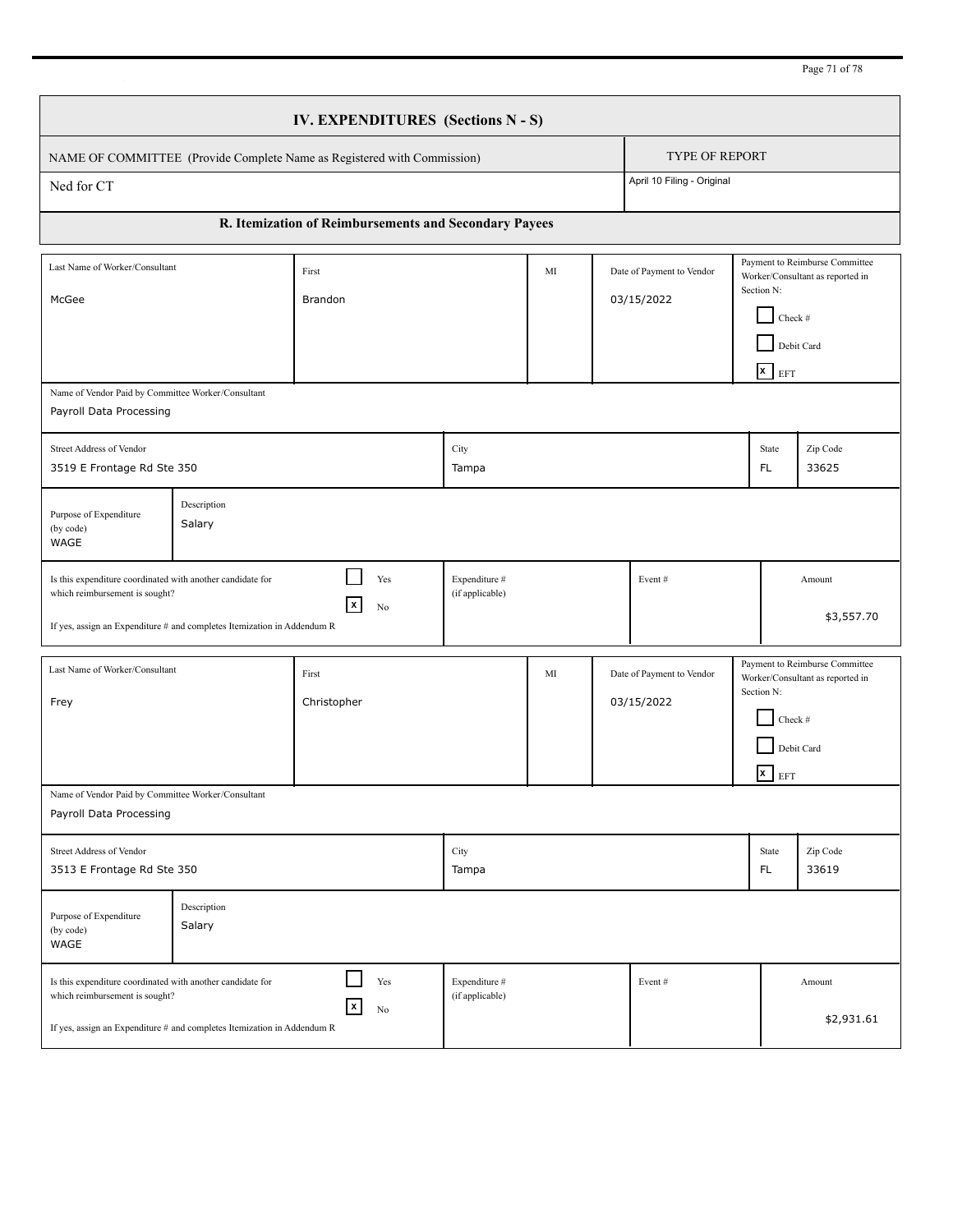Page 72 of 78

|                                                                                                                                                                                                                                                                               | IV. EXPENDITURES (Sections N - S) |                                                                         |                                  |    |  |                                         |                                                                                                                      |                                           |                                                                                  |  |
|-------------------------------------------------------------------------------------------------------------------------------------------------------------------------------------------------------------------------------------------------------------------------------|-----------------------------------|-------------------------------------------------------------------------|----------------------------------|----|--|-----------------------------------------|----------------------------------------------------------------------------------------------------------------------|-------------------------------------------|----------------------------------------------------------------------------------|--|
|                                                                                                                                                                                                                                                                               |                                   | NAME OF COMMITTEE (Provide Complete Name as Registered with Commission) |                                  |    |  | <b>TYPE OF REPORT</b>                   |                                                                                                                      |                                           |                                                                                  |  |
| Ned for CT                                                                                                                                                                                                                                                                    |                                   |                                                                         |                                  |    |  | April 10 Filing - Original              |                                                                                                                      |                                           |                                                                                  |  |
|                                                                                                                                                                                                                                                                               |                                   | R. Itemization of Reimbursements and Secondary Payees                   |                                  |    |  |                                         |                                                                                                                      |                                           |                                                                                  |  |
| Last Name of Worker/Consultant<br>Frey                                                                                                                                                                                                                                        |                                   | First<br>Christopher                                                    |                                  | MI |  | Date of Payment to Vendor<br>03/31/2022 | Payment to Reimburse Committee<br>Worker/Consultant as reported in<br>Section N:<br>Check #<br>Debit Card<br>$x$ EFT |                                           |                                                                                  |  |
| Name of Vendor Paid by Committee Worker/Consultant<br>Payroll Data Processing                                                                                                                                                                                                 |                                   |                                                                         |                                  |    |  |                                         |                                                                                                                      |                                           |                                                                                  |  |
| Street Address of Vendor<br>3514 E Frontage Rd Ste 350                                                                                                                                                                                                                        |                                   |                                                                         | City<br>Tampa                    |    |  |                                         |                                                                                                                      | State<br>FL.                              | Zip Code<br>33620                                                                |  |
| Purpose of Expenditure<br>(by code)<br>WAGE                                                                                                                                                                                                                                   | Description<br>Salary             |                                                                         |                                  |    |  |                                         |                                                                                                                      |                                           |                                                                                  |  |
| Is this expenditure coordinated with another candidate for<br>which reimbursement is sought?<br>If yes, assign an Expenditure # and completes Itemization in Addendum R                                                                                                       |                                   | Yes<br>$\vert x \vert$<br>No                                            | Expenditure #<br>(if applicable) |    |  | Event#                                  |                                                                                                                      |                                           | Amount<br>\$2,931.61                                                             |  |
| Last Name of Worker/Consultant<br>Kurian                                                                                                                                                                                                                                      |                                   | First<br>Kevin                                                          |                                  | MI |  | Date of Payment to Vendor<br>03/31/2022 |                                                                                                                      | Section N:<br>Check #<br>$\mathbf{x}$ EFT | Payment to Reimburse Committee<br>Worker/Consultant as reported in<br>Debit Card |  |
| Name of Vendor Paid by Committee Worker/Consultant<br>Payroll Data Processing                                                                                                                                                                                                 |                                   |                                                                         |                                  |    |  |                                         |                                                                                                                      |                                           |                                                                                  |  |
| Street Address of Vendor<br>3515 E Frontage Rd Ste 350                                                                                                                                                                                                                        |                                   |                                                                         | City<br>Tampa                    |    |  |                                         |                                                                                                                      | State<br>FL.                              | Zip Code<br>33621                                                                |  |
| Purpose of Expenditure<br>(by code)<br>WAGE                                                                                                                                                                                                                                   | Description<br>Salary             |                                                                         |                                  |    |  |                                         |                                                                                                                      |                                           |                                                                                  |  |
| Yes<br>Expenditure #<br>Is this expenditure coordinated with another candidate for<br>Event#<br>Amount<br>(if applicable)<br>which reimbursement is sought?<br>$\vert x \vert$<br>No<br>\$2,078.04<br>If yes, assign an Expenditure # and completes Itemization in Addendum R |                                   |                                                                         |                                  |    |  |                                         |                                                                                                                      |                                           |                                                                                  |  |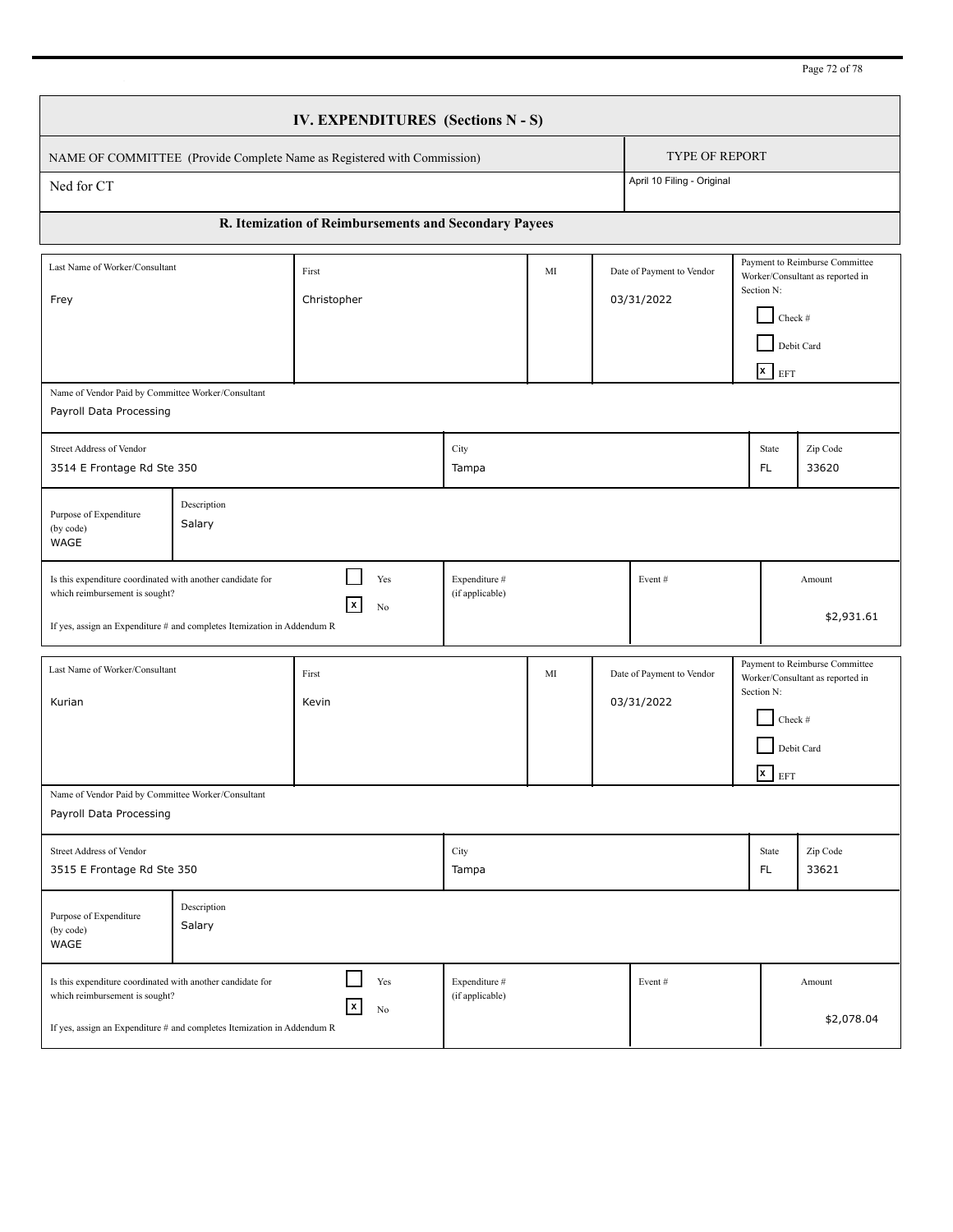Page 73 of 78

|                                                                                                                                                                         |                       | IV. EXPENDITURES (Sections N - S)                                       |                                  |    |                                         |            |                                                                                                                               |                                                                                  |
|-------------------------------------------------------------------------------------------------------------------------------------------------------------------------|-----------------------|-------------------------------------------------------------------------|----------------------------------|----|-----------------------------------------|------------|-------------------------------------------------------------------------------------------------------------------------------|----------------------------------------------------------------------------------|
|                                                                                                                                                                         |                       | NAME OF COMMITTEE (Provide Complete Name as Registered with Commission) |                                  |    | <b>TYPE OF REPORT</b>                   |            |                                                                                                                               |                                                                                  |
| Ned for CT                                                                                                                                                              |                       |                                                                         |                                  |    | April 10 Filing - Original              |            |                                                                                                                               |                                                                                  |
|                                                                                                                                                                         |                       | R. Itemization of Reimbursements and Secondary Payees                   |                                  |    |                                         |            |                                                                                                                               |                                                                                  |
| Last Name of Worker/Consultant<br>McGee                                                                                                                                 |                       | First<br>Brandon                                                        |                                  | MI | Date of Payment to Vendor<br>03/31/2022 |            | Payment to Reimburse Committee<br>Worker/Consultant as reported in<br>Section N:<br>Check #<br>Debit Card<br>$\mathbf{x}$ EFT |                                                                                  |
| Name of Vendor Paid by Committee Worker/Consultant<br>Payroll Data Processing                                                                                           |                       |                                                                         |                                  |    |                                         |            |                                                                                                                               |                                                                                  |
| Street Address of Vendor<br>3520 E Frontage Rd Ste 350                                                                                                                  |                       |                                                                         | City<br>Tampa                    |    |                                         |            | State<br>FL.                                                                                                                  | Zip Code<br>33626                                                                |
| Purpose of Expenditure<br>(by code)<br>WAGE                                                                                                                             | Description<br>Salary |                                                                         |                                  |    |                                         |            |                                                                                                                               |                                                                                  |
| Is this expenditure coordinated with another candidate for<br>which reimbursement is sought?<br>If yes, assign an Expenditure # and completes Itemization in Addendum R |                       | Yes<br>$\vert x \vert$<br>No                                            | Expenditure #<br>(if applicable) |    | Event#                                  |            |                                                                                                                               | Amount<br>\$3,557.70                                                             |
| Last Name of Worker/Consultant<br>Cicero                                                                                                                                |                       | First<br>India                                                          |                                  | MI | Date of Payment to Vendor<br>03/31/2022 | Section N: | Check #<br>$\overline{\mathbf{x}}$ EFT                                                                                        | Payment to Reimburse Committee<br>Worker/Consultant as reported in<br>Debit Card |
| Name of Vendor Paid by Committee Worker/Consultant<br>Payroll Data Processing                                                                                           |                       |                                                                         |                                  |    |                                         |            |                                                                                                                               |                                                                                  |
| Street Address of Vendor<br>3505 E Frontage Rd Ste 350                                                                                                                  |                       |                                                                         | City<br>Tampa                    |    |                                         |            | State<br>FL.                                                                                                                  | Zip Code<br>33611                                                                |
| Purpose of Expenditure<br>(by code)<br>WAGE                                                                                                                             | Description<br>Salary |                                                                         |                                  |    |                                         |            |                                                                                                                               |                                                                                  |
| Is this expenditure coordinated with another candidate for<br>which reimbursement is sought?<br>If yes, assign an Expenditure # and completes Itemization in Addendum R |                       | Yes<br>$\vert x \vert$<br>No                                            | Expenditure #<br>(if applicable) |    | Event#                                  |            |                                                                                                                               | Amount<br>\$3,263.17                                                             |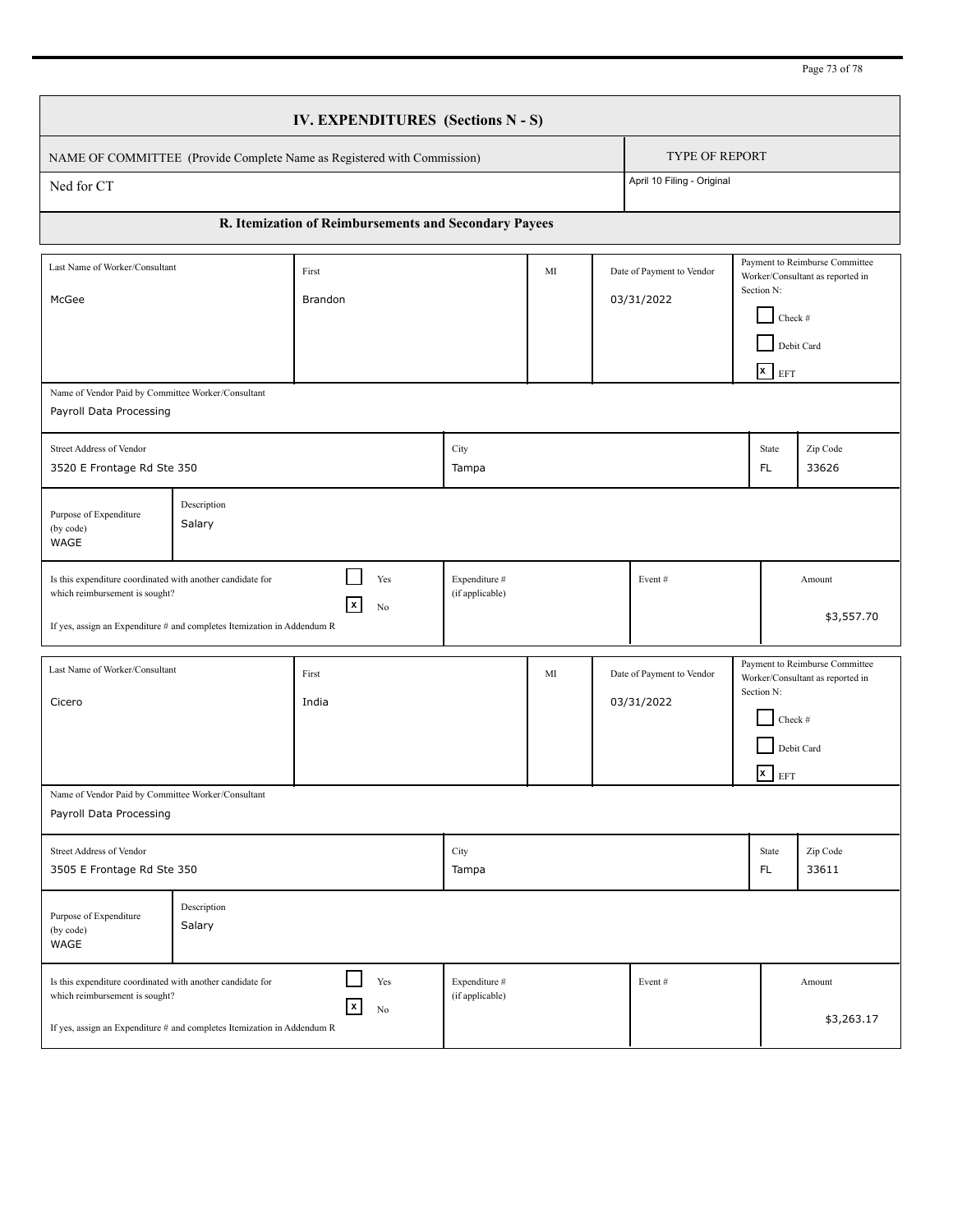Page 74 of 78

|                                                                                                                                                                         |                       | IV. EXPENDITURES (Sections N - S)                                       |                                  |    |                                         |                                         |  |                                                                                                                      |                                                                                  |
|-------------------------------------------------------------------------------------------------------------------------------------------------------------------------|-----------------------|-------------------------------------------------------------------------|----------------------------------|----|-----------------------------------------|-----------------------------------------|--|----------------------------------------------------------------------------------------------------------------------|----------------------------------------------------------------------------------|
|                                                                                                                                                                         |                       | NAME OF COMMITTEE (Provide Complete Name as Registered with Commission) |                                  |    |                                         | <b>TYPE OF REPORT</b>                   |  |                                                                                                                      |                                                                                  |
| Ned for CT                                                                                                                                                              |                       |                                                                         |                                  |    |                                         | April 10 Filing - Original              |  |                                                                                                                      |                                                                                  |
|                                                                                                                                                                         |                       | R. Itemization of Reimbursements and Secondary Payees                   |                                  |    |                                         |                                         |  |                                                                                                                      |                                                                                  |
| Last Name of Worker/Consultant<br>Campo                                                                                                                                 |                       | First<br>John                                                           |                                  | MI | Date of Payment to Vendor<br>03/31/2022 |                                         |  | Payment to Reimburse Committee<br>Worker/Consultant as reported in<br>Section N:<br>Check #<br>Debit Card<br>$x$ EFT |                                                                                  |
| Name of Vendor Paid by Committee Worker/Consultant<br>Payroll Data Processing                                                                                           |                       |                                                                         |                                  |    |                                         |                                         |  |                                                                                                                      |                                                                                  |
| Street Address of Vendor<br>3503 E Frontage Rd Ste 350                                                                                                                  |                       |                                                                         | City<br>Tampa                    |    |                                         |                                         |  | State<br>FL.                                                                                                         | Zip Code<br>33609                                                                |
| Purpose of Expenditure<br>(by code)<br>WAGE                                                                                                                             | Description<br>Salary |                                                                         |                                  |    |                                         |                                         |  |                                                                                                                      |                                                                                  |
| Is this expenditure coordinated with another candidate for<br>which reimbursement is sought?<br>If yes, assign an Expenditure # and completes Itemization in Addendum R |                       | Yes<br>X<br>No                                                          | Expenditure #<br>(if applicable) |    |                                         | Event#                                  |  |                                                                                                                      | Amount<br>\$799.02                                                               |
| Last Name of Worker/Consultant<br>Crombie                                                                                                                               |                       | First<br>Andrerich                                                      |                                  | MI |                                         | Date of Payment to Vendor<br>03/31/2022 |  | Section N:<br>Check #<br>$x$ EFT                                                                                     | Payment to Reimburse Committee<br>Worker/Consultant as reported in<br>Debit Card |
| Name of Vendor Paid by Committee Worker/Consultant<br>Payroll Data Processing                                                                                           |                       |                                                                         |                                  |    |                                         |                                         |  |                                                                                                                      |                                                                                  |
| Street Address of Vendor<br>3510 E Frontage Rd Ste 350                                                                                                                  |                       |                                                                         | City<br>Tampa                    |    |                                         |                                         |  | State<br>FL.                                                                                                         | Zip Code<br>33616                                                                |
| Purpose of Expenditure<br>(by code)<br>WAGE                                                                                                                             | Description<br>Salary |                                                                         |                                  |    |                                         |                                         |  |                                                                                                                      |                                                                                  |
| Is this expenditure coordinated with another candidate for<br>which reimbursement is sought?<br>If yes, assign an Expenditure # and completes Itemization in Addendum R |                       | Yes<br>  X<br>No                                                        | Expenditure #<br>(if applicable) |    |                                         | Event#                                  |  |                                                                                                                      | Amount<br>\$2,996.21                                                             |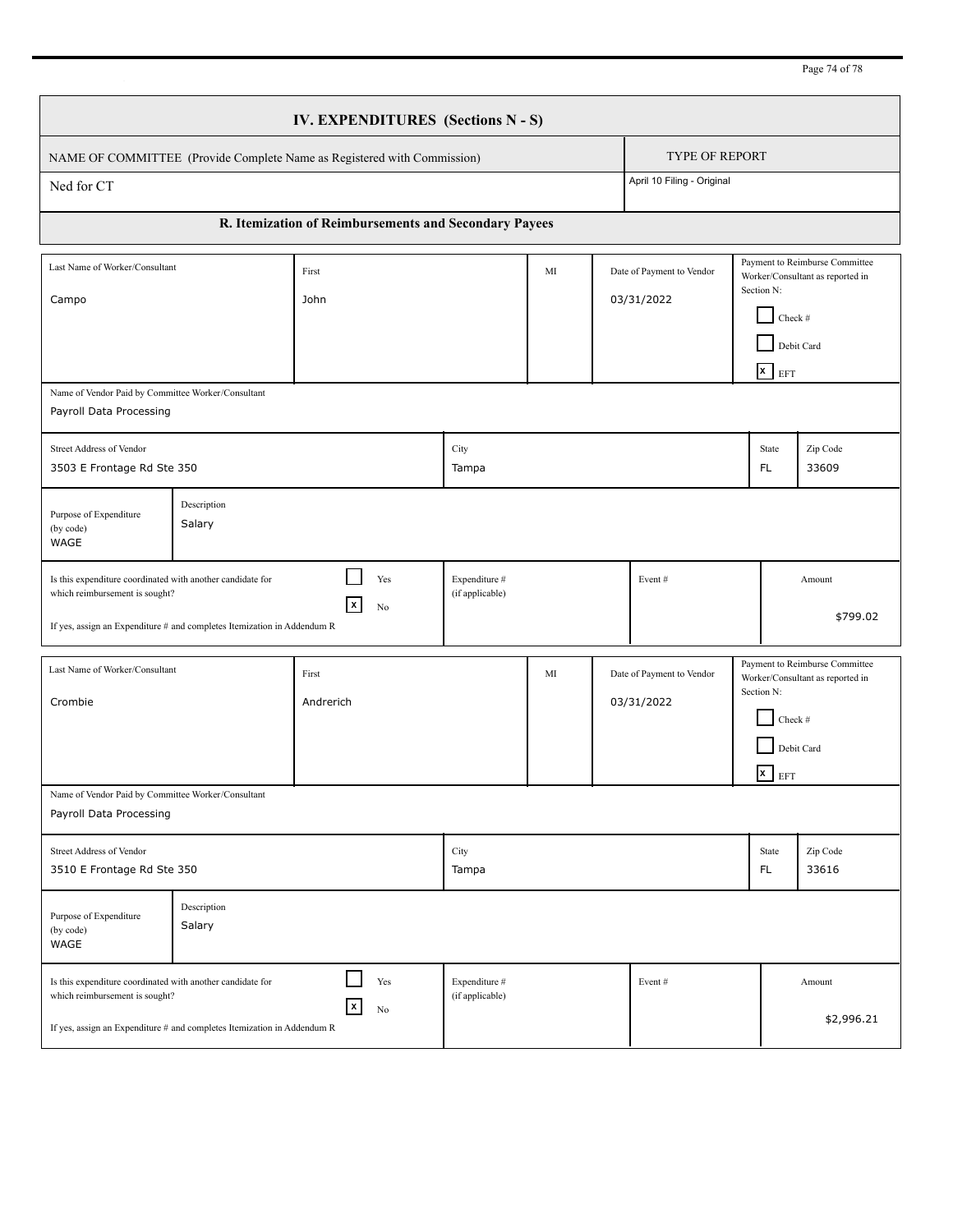Page 75 of 78

|                                                                                                                                                                         |                       | IV. EXPENDITURES (Sections N - S)                                       |                                  |         |                                         |                                         |            |                                                                                                                      |                                                                    |
|-------------------------------------------------------------------------------------------------------------------------------------------------------------------------|-----------------------|-------------------------------------------------------------------------|----------------------------------|---------|-----------------------------------------|-----------------------------------------|------------|----------------------------------------------------------------------------------------------------------------------|--------------------------------------------------------------------|
|                                                                                                                                                                         |                       | NAME OF COMMITTEE (Provide Complete Name as Registered with Commission) |                                  |         |                                         | <b>TYPE OF REPORT</b>                   |            |                                                                                                                      |                                                                    |
| Ned for CT                                                                                                                                                              |                       |                                                                         |                                  |         |                                         | April 10 Filing - Original              |            |                                                                                                                      |                                                                    |
|                                                                                                                                                                         |                       | R. Itemization of Reimbursements and Secondary Payees                   |                                  |         |                                         |                                         |            |                                                                                                                      |                                                                    |
| Last Name of Worker/Consultant<br>Morrocco                                                                                                                              |                       | First<br>Daniel                                                         |                                  | MI<br>L | Date of Payment to Vendor<br>03/31/2022 |                                         |            | Payment to Reimburse Committee<br>Worker/Consultant as reported in<br>Section N:<br>Check #<br>Debit Card<br>$x$ EFT |                                                                    |
| Name of Vendor Paid by Committee Worker/Consultant<br>Payroll Data Processing                                                                                           |                       |                                                                         |                                  |         |                                         |                                         |            |                                                                                                                      |                                                                    |
| Street Address of Vendor<br>3525 E Frontage Rd Ste 350                                                                                                                  |                       |                                                                         | City<br>Tampa                    |         |                                         |                                         |            | State<br>FL.                                                                                                         | Zip Code<br>33631                                                  |
| Purpose of Expenditure<br>(by code)<br>WAGE                                                                                                                             | Description<br>Salary |                                                                         |                                  |         |                                         |                                         |            |                                                                                                                      |                                                                    |
| Is this expenditure coordinated with another candidate for<br>which reimbursement is sought?<br>If yes, assign an Expenditure # and completes Itemization in Addendum R |                       | Yes<br>X.<br>No                                                         | Expenditure #<br>(if applicable) |         |                                         | Event#                                  |            |                                                                                                                      | Amount<br>\$5,475.10                                               |
| Last Name of Worker/Consultant<br>Schuetz                                                                                                                               |                       | First<br>Brandon                                                        |                                  | MI      |                                         | Date of Payment to Vendor<br>03/31/2022 | Section N: | Check $\#$<br>Debit Card<br>$\overline{\mathbf{x}}$ EFT                                                              | Payment to Reimburse Committee<br>Worker/Consultant as reported in |
| Name of Vendor Paid by Committee Worker/Consultant<br>Payroll Data Processing                                                                                           |                       |                                                                         |                                  |         |                                         |                                         |            |                                                                                                                      |                                                                    |
| Street Address of Vendor<br>3526 E Frontage Rd Ste 350                                                                                                                  |                       |                                                                         | City<br>Tampa                    |         |                                         |                                         |            | State<br>FL.                                                                                                         | Zip Code<br>33632                                                  |
| Purpose of Expenditure<br>(by code)<br>WAGE                                                                                                                             | Description<br>Salary |                                                                         |                                  |         |                                         |                                         |            |                                                                                                                      |                                                                    |
| Is this expenditure coordinated with another candidate for<br>which reimbursement is sought?<br>If yes, assign an Expenditure # and completes Itemization in Addendum R |                       | Yes<br> x<br>No                                                         | Expenditure #<br>(if applicable) |         |                                         | Event#                                  |            |                                                                                                                      | Amount<br>\$1,899.30                                               |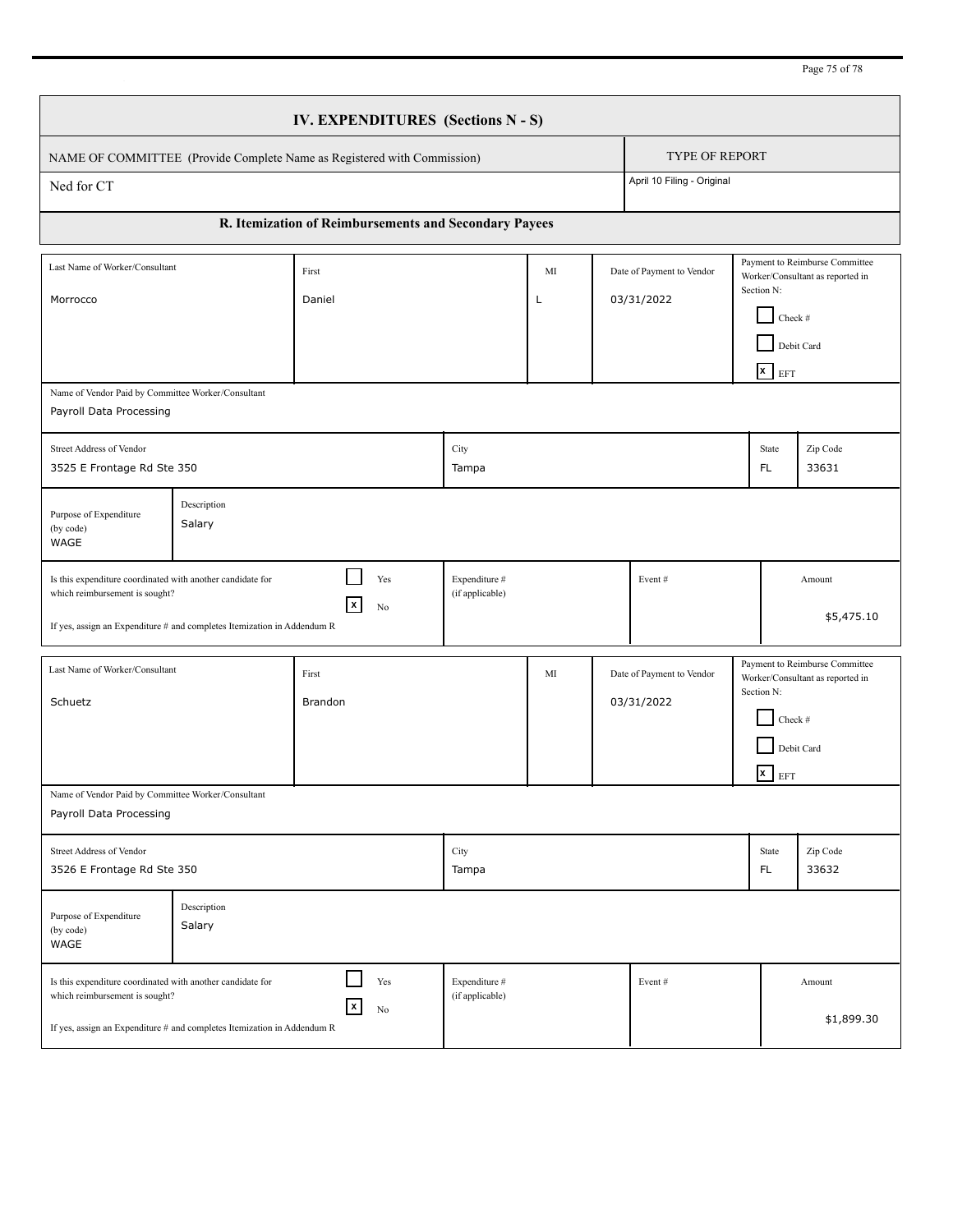Page 76 of 78

|                                                                                                                                                                         | IV. EXPENDITURES (Sections N - S)                     |                                  |    |                                         |            |                                                      |                                                                    |
|-------------------------------------------------------------------------------------------------------------------------------------------------------------------------|-------------------------------------------------------|----------------------------------|----|-----------------------------------------|------------|------------------------------------------------------|--------------------------------------------------------------------|
| NAME OF COMMITTEE (Provide Complete Name as Registered with Commission)                                                                                                 |                                                       |                                  |    | <b>TYPE OF REPORT</b>                   |            |                                                      |                                                                    |
| Ned for CT                                                                                                                                                              |                                                       |                                  |    | April 10 Filing - Original              |            |                                                      |                                                                    |
|                                                                                                                                                                         | R. Itemization of Reimbursements and Secondary Payees |                                  |    |                                         |            |                                                      |                                                                    |
| Last Name of Worker/Consultant<br>Sharma                                                                                                                                | First<br>Shiv                                         |                                  | MI | Date of Payment to Vendor<br>03/31/2022 | Section N: | Check #<br>Debit Card<br>$\mathbf{x}$ EFT            | Payment to Reimburse Committee<br>Worker/Consultant as reported in |
| Name of Vendor Paid by Committee Worker/Consultant<br>Payroll Data Processing                                                                                           |                                                       |                                  |    |                                         |            |                                                      |                                                                    |
| Street Address of Vendor<br>3527 E Frontage Rd Ste 350                                                                                                                  |                                                       | City<br>Tampa                    |    |                                         |            | State<br>FL.                                         | Zip Code<br>33633                                                  |
| Description<br>Purpose of Expenditure<br>Salary<br>(by code)<br>WAGE                                                                                                    |                                                       |                                  |    |                                         |            |                                                      |                                                                    |
| Is this expenditure coordinated with another candidate for<br>which reimbursement is sought?<br>If yes, assign an Expenditure # and completes Itemization in Addendum R | Yes<br>  x<br>No                                      | Expenditure #<br>(if applicable) |    | Event#                                  |            |                                                      | Amount<br>\$841.98                                                 |
| Last Name of Worker/Consultant<br>Tsegai                                                                                                                                | First<br>Awet                                         |                                  | MI | Date of Payment to Vendor<br>03/31/2022 | Section N: | Check #<br>Debit Card<br>$\overline{\mathbf{x}}$ EFT | Payment to Reimburse Committee<br>Worker/Consultant as reported in |
| Name of Vendor Paid by Committee Worker/Consultant<br>Payroll Data Processing                                                                                           |                                                       |                                  |    |                                         |            |                                                      |                                                                    |
| <b>Street Address of Vendor</b><br>3528 E Frontage Rd Ste 350                                                                                                           |                                                       | City<br>Tampa                    |    |                                         |            | State<br>FL.                                         | Zip Code<br>33634                                                  |
| Description<br>Purpose of Expenditure<br>Salary<br>(by code)<br>WAGE                                                                                                    |                                                       |                                  |    |                                         |            |                                                      |                                                                    |
| Is this expenditure coordinated with another candidate for<br>which reimbursement is sought?<br>If yes, assign an Expenditure # and completes Itemization in Addendum R | Yes<br> x<br>No                                       | Expenditure #<br>(if applicable) |    | Event#                                  |            |                                                      | Amount<br>\$2,172.54                                               |
|                                                                                                                                                                         |                                                       |                                  |    | <b>Total of Section R</b>               |            |                                                      | \$133,765.56                                                       |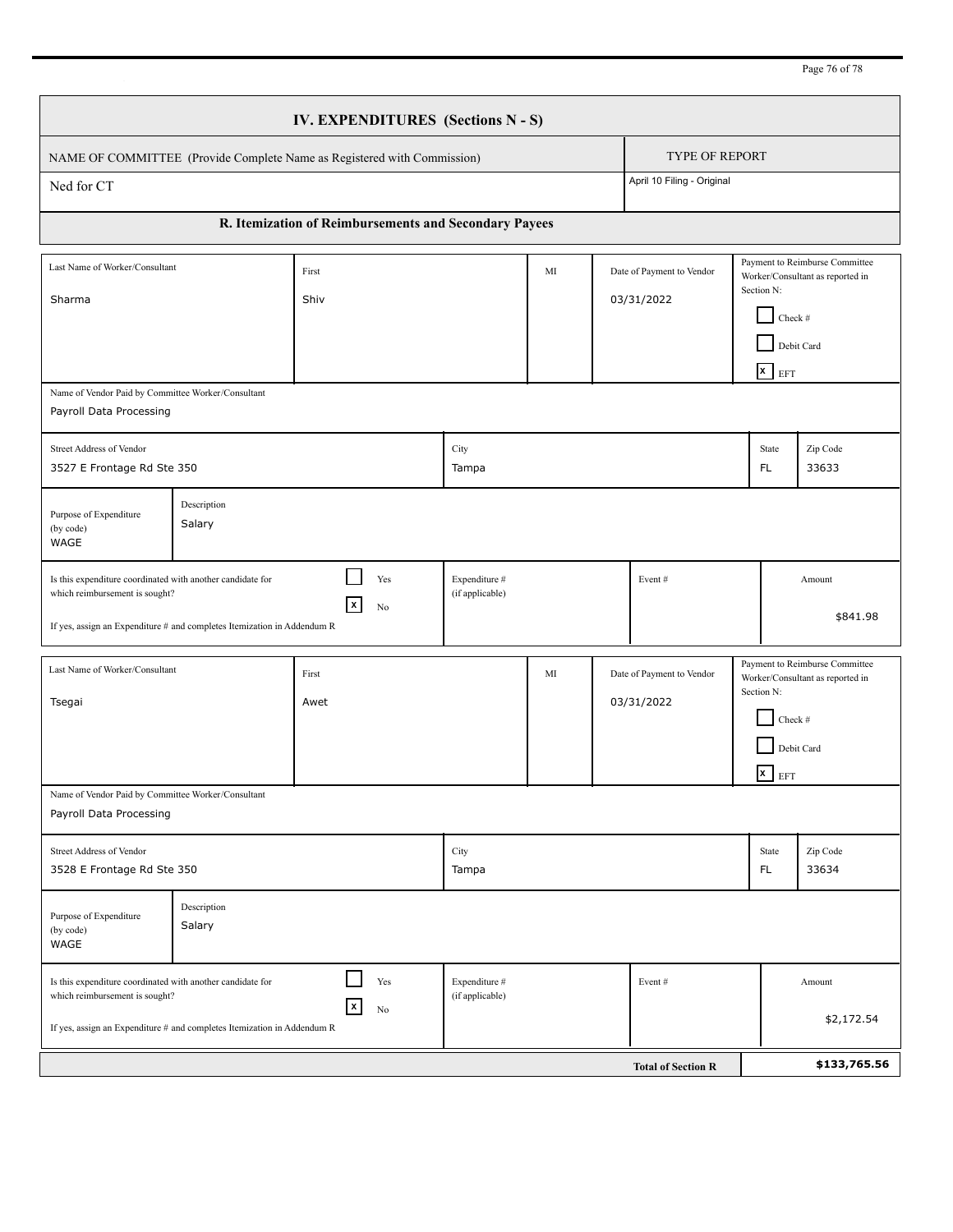Page 77 of 78

|                                                                         | IV. EXPENDITURES (Sectuibs N - S)                                                            |       |                            |                                     |
|-------------------------------------------------------------------------|----------------------------------------------------------------------------------------------|-------|----------------------------|-------------------------------------|
| NAME OF COMMITTEE (Provide Complete Name as Registered with Commission) |                                                                                              |       | <b>TYPE OF REPORT</b>      |                                     |
| Ned for CT                                                              |                                                                                              |       | April 10 Filing - Original |                                     |
|                                                                         | S. Surplus Distribution of Equipment and Furniture                                           |       |                            |                                     |
| Name of Recipient                                                       |                                                                                              |       |                            |                                     |
|                                                                         |                                                                                              |       |                            |                                     |
| <b>Street Address</b>                                                   | City                                                                                         | State | Zip Code                   | Original Purchase<br>Amount of Item |
| Description of Item                                                     |                                                                                              |       |                            |                                     |
|                                                                         |                                                                                              |       |                            |                                     |
|                                                                         |                                                                                              |       |                            |                                     |
|                                                                         |                                                                                              |       | <b>Total of Section S</b>  |                                     |
|                                                                         | <b>Section J4. ADDENDUM</b>                                                                  |       |                            |                                     |
| NAME OF COMMITTEE                                                       |                                                                                              |       | <b>TYPE OF REPORT</b>      |                                     |
|                                                                         |                                                                                              |       |                            |                                     |
|                                                                         | J4. In - Kind Donations Not Considered Contribution Associated with a House Party - Addendum |       |                            |                                     |
| Event#                                                                  |                                                                                              |       |                            |                                     |

| <b>Section N. ADDENDUM</b>               |               |                              |
|------------------------------------------|---------------|------------------------------|
| NAME OF COMMITTEE                        |               | <b>TYPE OF REPORT</b>        |
|                                          |               |                              |
| N. Expenses Paid By Committee - Addendum |               |                              |
| <b>Expenditure #</b>                     |               | <b>Amount of Expenditure</b> |
|                                          |               |                              |
| Name of Candidate                        | Office Sought |                              |

Name of Candidate